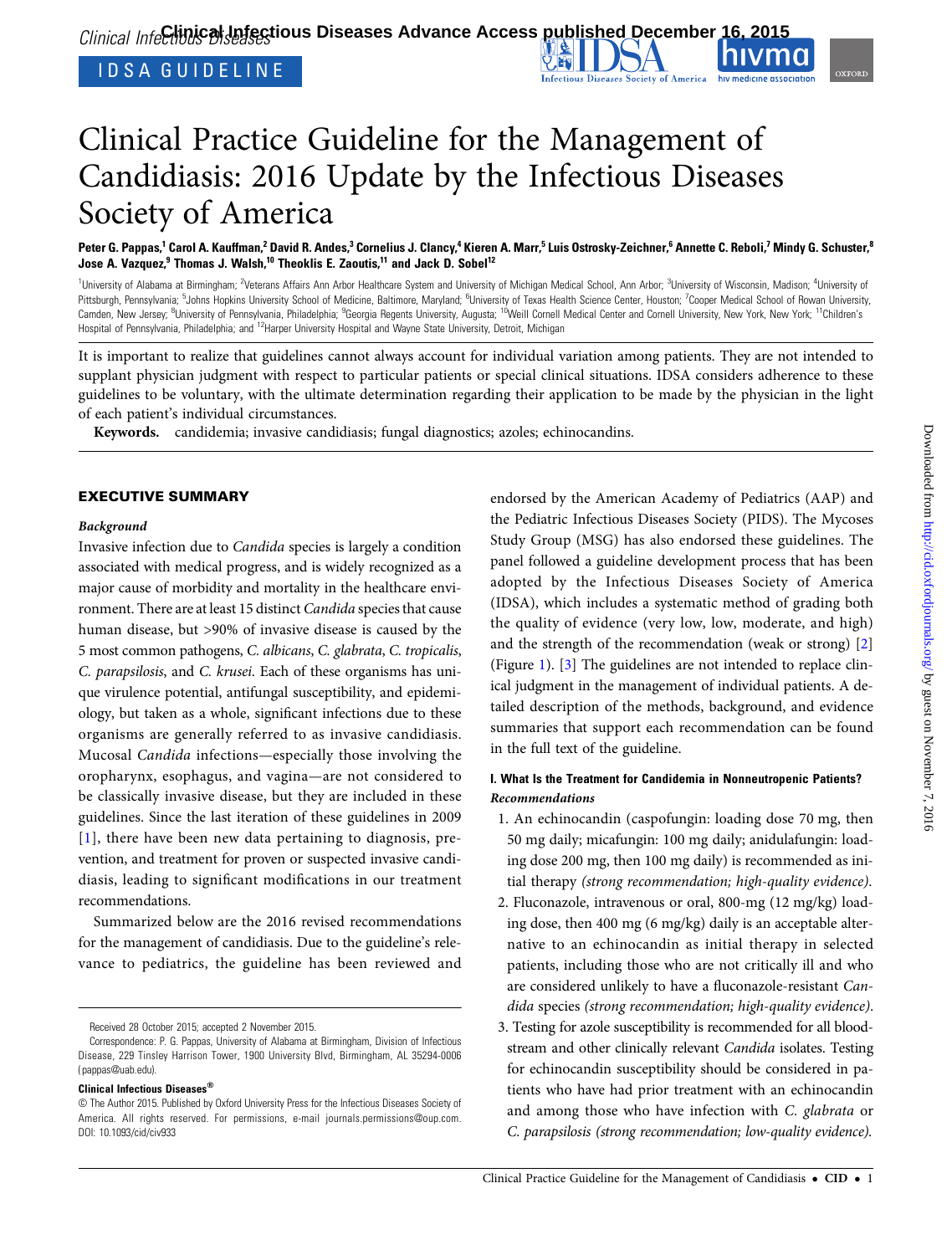<span id="page-1-0"></span>

Figure 1. Approach and implications to rating the quality of evidence and strength of recommendations using the Grading of Recommendations Assessment, Development and Evaluation (GRADE) methodology (unrestricted use of the figure granted by the US GRADE Network) [[3](#page-38-0)].

- 4. Transition from an echinocandin to fluconazole (usually within 5–7 days) is recommended for patients who are clinically stable, have isolates that are susceptible to fluconazole (eg, C. albicans), and have negative repeat blood cultures following initiation of antifungal therapy (strong recommendation; moderate-quality evidence).
- 5. For infection due to C. glabrata, transition to higher-dose fluconazole 800 mg (12 mg/kg) daily or voriconazole 200– 300 (3–4 mg/kg) twice daily should only be considered among patients with fluconazole-susceptible or voriconazole-susceptible isolates (strong recommendation; low-quality evidence).
- 6. Lipid formulation amphotericin B (AmB) (3–5 mg/kg daily) is a reasonable alternative if there is intolerance, limited availability, or resistance to other antifungal agents (strong recommendation; high-quality evidence).
- 7. Transition from AmB to fluconazole is recommended after 5–7 days among patients who have isolates that are susceptible to fluconazole, who are clinically stable, and in whom

repeat cultures on antifungal therapy are negative (strong recommendation; high-quality evidence).

- 8. Among patients with suspected azole- and echinocandinresistant Candida infections, lipid formulation AmB (3–5 mg/kg daily) is recommended (strong recommendation; low-quality evidence).
- 9. Voriconazole 400 mg (6 mg/kg) twice daily for 2 doses, then 200 mg (3 mg/kg) twice daily is effective for candidemia, but offers little advantage over fluconazole as initial therapy (strong recommendation; moderate-quality evidence). Voriconazole is recommended as step-down oral therapy for selected cases of candidemia due to C. krusei (strong recommendation; low-quality evidence).
- 10. All nonneutropenic patients with candidemia should have a dilated ophthalmological examination, preferably performed by an ophthalmologist, within the first week after diagnosis (strong recommendation; low-quality evidence).
- 11. Follow-up blood cultures should be performed every day or every other day to establish the time point at which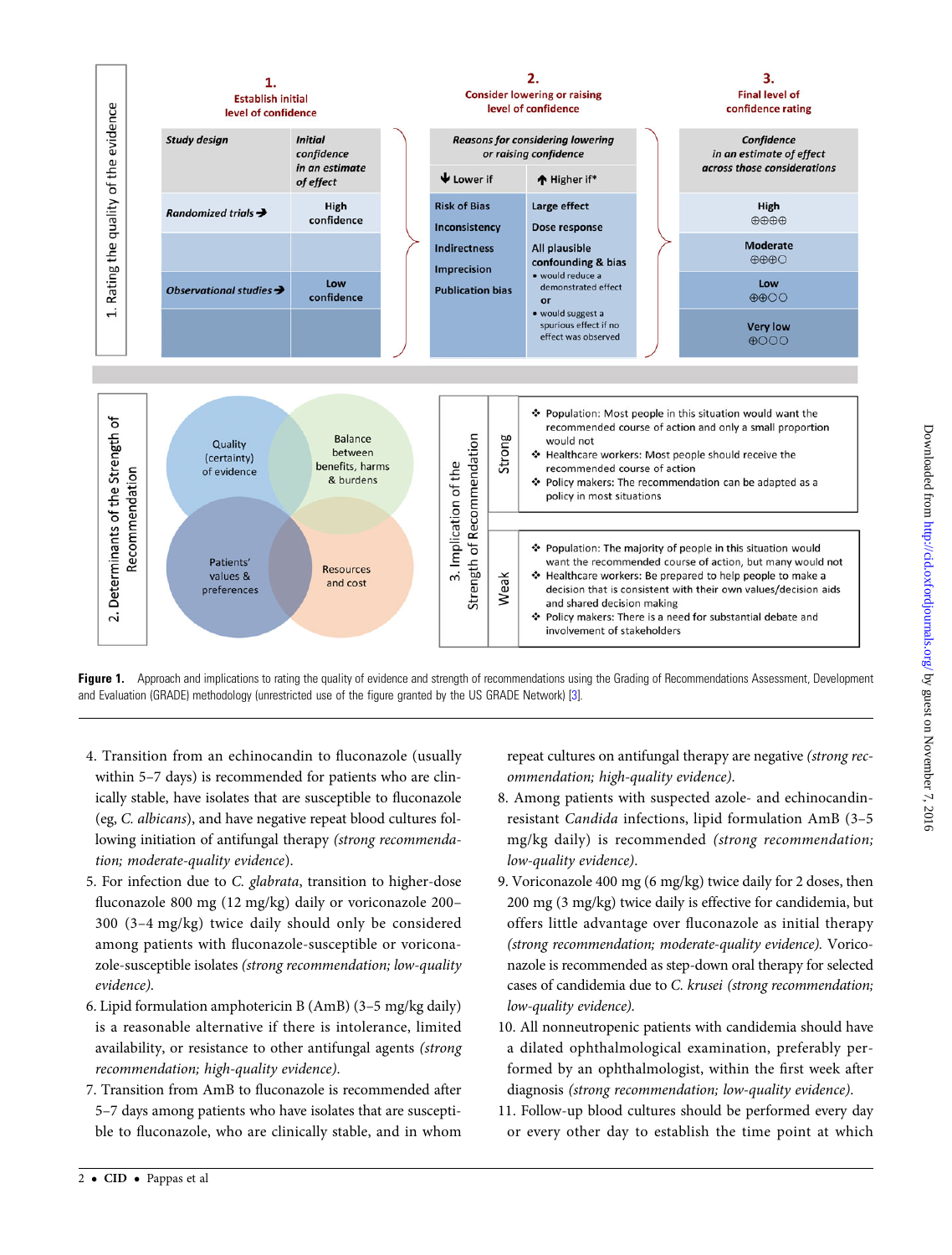candidemia has been cleared (strong recommendation; lowquality evidence).

12. Recommended duration of therapy for candidemia without obvious metastatic complications is for 2 weeks after documented clearance of Candida species from the bloodstream and resolution of symptoms attributable to candidemia (strong recommendation; moderate-quality evidence).

### II. Should Central Venous Catheters Be Removed in Nonneutropenic Patients With Candidemia?

### Recommendation

13. Central venous catheters (CVCs) should be removed as early as possible in the course of candidemia when the source is presumed to be the CVC and the catheter can be removed safely; this decision should be individualized for each patient (strong recommendation; moderate-quality evidence).

### III. What Is the Treatment for Candidemia in Neutropenic Patients? Recommendations

- 14. An echinocandin (caspofungin: loading dose 70 mg, then 50 mg daily; micafungin: 100 mg daily; anidulafungin: loading dose 200 mg, then 100 mg daily) is recommended as initial therapy (strong recommendation; moderate-quality evidence).
- 15. Lipid formulation AmB, 3–5 mg/kg daily, is an effective but less attractive alternative because of the potential for toxicity (strong recommendation; moderate-quality evidence).
- 16. Fluconazole, 800-mg (12 mg/kg) loading dose, then 400 mg (6 mg/kg) daily, is an alternative for patients who are not critically ill and have had no prior azole exposure (weak recommendation; low-quality evidence).
- 17. Fluconazole, 400 mg (6 mg/kg) daily, can be used for stepdown therapy during persistent neutropenia in clinically stable patients who have susceptible isolates and documented bloodstream clearance (weak recommendation; low-quality evidence).
- 18. Voriconazole, 400 mg (6 mg/kg) twice daily for 2 doses, then 200–300 mg (3–4 mg/kg) twice daily, can be used in situations in which additional mold coverage is desired (weak recommendation; low-quality evidence). Voriconazole can also be used as step-down therapy during neutropenia in clinically stable patients who have had documented bloodstream clearance and isolates that are susceptible to voriconazole (weak recommendation; low-quality evidence).
- 19. For infections due to C. krusei, an echinocandin, lipid formulation AmB, or voriconazole is recommended (strong recommendation; low-quality evidence).
- 20. Recommended minimum duration of therapy for candidemia without metastatic complications is 2 weeks after documented clearance of Candida from the bloodstream, provided neutropenia and symptoms attributable to candidemia have resolved (strong recommendation; low-quality evidence).
- 21. Ophthalmological findings of choroidal and vitreal infection are minimal until recovery from neutropenia; therefore, dilated funduscopic examinations should be performed within the first week after recovery from neutropenia (strong recommendation; low-quality evidence).
- 22. In the neutropenic patient, sources of candidiasis other than a CVC (eg, gastrointestinal tract) predominate. Catheter removal should be considered on an individual basis (strong recommendation; low-quality evidence).
- 23. Granulocyte colony-stimulating factor (G-CSF)–mobilized granulocyte transfusions can be considered in cases of persistent candidemia with anticipated protracted neutropenia (weak recommendation; low-quality evidence).

### IV. What Is the Treatment for Chronic Disseminated (Hepatosplenic) Candidiasis?

### Recommendations

- 24. Initial therapy with lipid formulation AmB, 3–5 mg/kg daily OR an echinocandin (micafungin: 100 mg daily; caspofungin: 70-mg loading dose, then 50 mg daily; or anidulafungin: 200 mg loading dose, then 100 mg daily), for several weeks is recommended, followed by oral fluconazole, 400 mg (6 mg/kg) daily, for patients who are unlikely to have a fluconazoleresistant isolate (strong recommendation; low-quality evidence).
- 25. Therapy should continue until lesions resolve on repeat imaging, which is usually several months. Premature discontinuation of antifungal therapy can lead to relapse (strong recommendation; low-quality evidence).
- 26. If chemotherapy or hematopoietic cell transplantation is required, it should not be delayed because of the presence of chronic disseminated candidiasis, and antifungal therapy should be continued throughout the period of high risk to prevent relapse (strong recommendation; low-quality evidence).
- 27. For patients who have debilitating persistent fevers, short-term (1–2 weeks) treatment with nonsteroidal antiinflammatory drugs or corticosteroids can be considered (weak recommendation; low-quality evidence).

### V. What Is the Role of Empiric Treatment for Suspected Invasive Candidiasis in Nonneutropenic Patients in the Intensive Care Unit? Recommendations

28. Empiric antifungal therapy should be considered in critically ill patients with risk factors for invasive candidiasis and no other known cause of fever and should be based on clinical assessment of risk factors, surrogate markers for invasive candidiasis, and/or culture data from nonsterile sites (strong recommendation; moderate-quality evidence). Empiric antifungal therapy should be started as soon as possible in patients who have the above risk factors and who have clinical signs of septic shock (strong recommendation; moderate-quality evidence). 29. Preferred empiric therapy for suspected candidiasis in nonneutropenic patients in the intensive care unit (ICU) is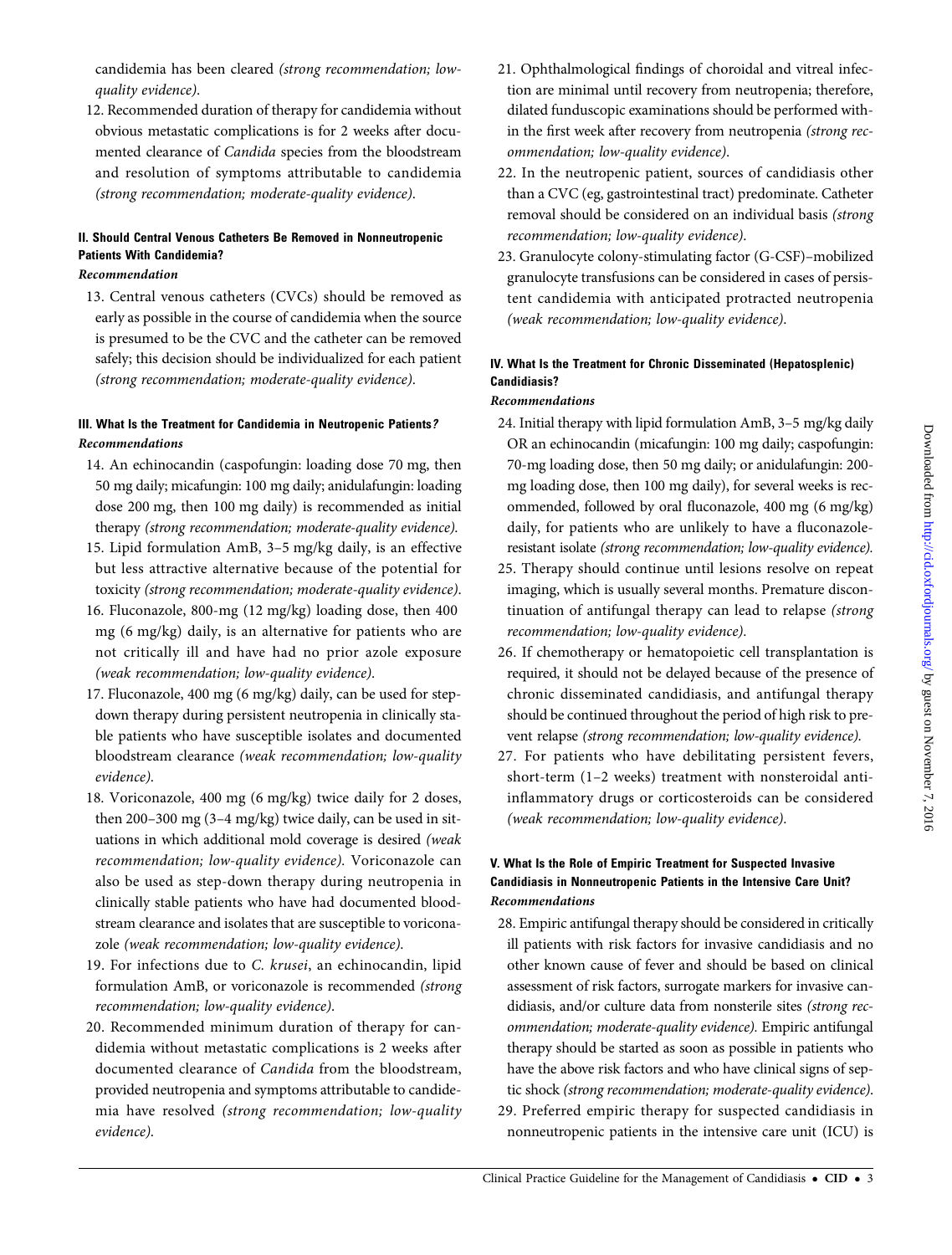an echinocandin (caspofungin: loading dose of 70 mg, then 50 mg daily; micafungin: 100 mg daily; anidulafungin: loading dose of 200 mg, then 100 mg daily) (strong recommendation; moderate-quality evidence).

- 30. Fluconazole, 800-mg (12 mg/kg) loading dose, then 400 mg (6 mg/kg) daily, is an acceptable alternative for patients who have had no recent azole exposure and are not colonized with azole-resistant Candida species (strong recommendation; moderate-quality evidence).
- 31. Lipid formulation AmB, 3–5 mg/kg daily, is an alternative if there is intolerance to other antifungal agents (strong recommendation; low-quality evidence).
- 32. Recommended duration of empiric therapy for suspected invasive candidiasis in those patients who improve is 2 weeks, the same as for treatment of documented candidemia (weak recommendation; low-quality evidence).
- 33. For patients who have no clinical response to empiric antifungal therapy at 4–5 days and who do not have subsequent evidence of invasive candidiasis after the start of empiric therapy or have a negative non-culture-based diagnostic assay with a high negative predictive value, consideration should be given to stopping antifungal therapy (strong recommendation; low-quality evidence).

### VI. Should Prophylaxis Be Used to Prevent Invasive Candidiasis in the Intensive Care Unit Setting?

### Recommendations

- 34. Fluconazole, 800-mg (12 mg/kg) loading dose, then 400 mg (6 mg/kg) daily, could be used in high-risk patients in adult ICUs with a high rate (>5%) of invasive candidiasis (weak recommendation; moderate-quality evidence).
- 35. An alternative is to give an echinocandin (caspofungin: 70-mg loading dose, then 50 mg daily; anidulafungin: 200-mg loading dose and then 100 mg daily; or micafungin: 100 mg daily) (weak recommendation; low-quality evidence).
- 36. Daily bathing of ICU patients with chlorhexidine, which has been shown to decrease the incidence of bloodstream infections including candidemia, could be considered (weak recommendation; moderate-quality evidence).

### VII. What Is the Treatment for Neonatal Candidiasis, Including Central Nervous System Infection?

What Is the Treatment for Invasive Candidiasis and Candidemia?

#### Recommendations

- 37. AmB deoxycholate, 1 mg/kg daily, is recommended for neonates with disseminated candidiasis (strong recommendation; moderate-quality evidence).
- 38. Fluconazole, 12 mg/kg intravenous or oral daily, is a reasonable alternative in patients who have not been on fluconazole prophylaxis (strong recommendation; moderate-quality evidence).
- 39. Lipid formulation AmB, 3–5 mg/kg daily, is an alternative, but should be used with caution, particularly in the presence of urinary tract involvement (weak recommendation; lowquality evidence).
- 40. Echinocandins should be used with caution and generally limited to salvage therapy or to situations in which resistance or toxicity preclude the use of AmB deoxycholate or fluconazole (weak recommendation; low-quality evidence).
- 41. A lumbar puncture and a dilated retinal examination are recommended in neonates with cultures positive for Candida species from blood and/or urine (strong recommendation; low-quality evidence).
- 42. Computed tomographic or ultrasound imaging of the genitourinary tract, liver, and spleen should be performed if blood cultures are persistently positive for Candida species (strong recommendation; low-quality evidence).
- 43. CVC removal is strongly recommended (strong recommendation; moderate-quality evidence).
- 44. The recommended duration of therapy for candidemia without obvious metastatic complications is for 2 weeks after documented clearance of Candida species from the bloodstream and resolution of signs attributable to candidemia (strong recommendation; low-quality evidence).

What Is the Treatment for Central Nervous System Infections in Neonates?

### Recommendations

- 45. For initial treatment, AmB deoxycholate, 1 mg/kg intravenous daily, is recommended (strong recommendation; lowquality evidence).
- 46. An alternative regimen is liposomal AmB, 5 mg/kg daily (strong recommendation; low-quality evidence).
- 47. The addition of flucytosine, 25 mg/kg 4 times daily, may be considered as salvage therapy in patients who have not had a clinical response to initial AmB therapy, but adverse effects are frequent (weak recommendation; low-quality evidence).
- 48. For step-down treatment after the patient has responded to initial treatment, fluconazole, 12 mg/kg daily, is recommended for isolates that are susceptible to fluconazole (strong recommendation; low-quality evidence).
- 49. Therapy should continue until all signs, symptoms, and cerebrospinal fluid (CSF) and radiological abnormalities, if present, have resolved (strong recommendation; low-quality evidence).
- 50. Infected central nervous system (CNS) devices, including ventriculostomy drains and shunts, should be removed if at all possible (strong recommendation; low-quality evidence).

What Are the Recommendations for Prophylaxis in the Neonatal Intensive Care Unit Setting?

#### Recommendations

51. In nurseries with high rates (>10%) of invasive candidiasis, intravenous or oral fluconazole prophylaxis, 3–6 mg/kg twice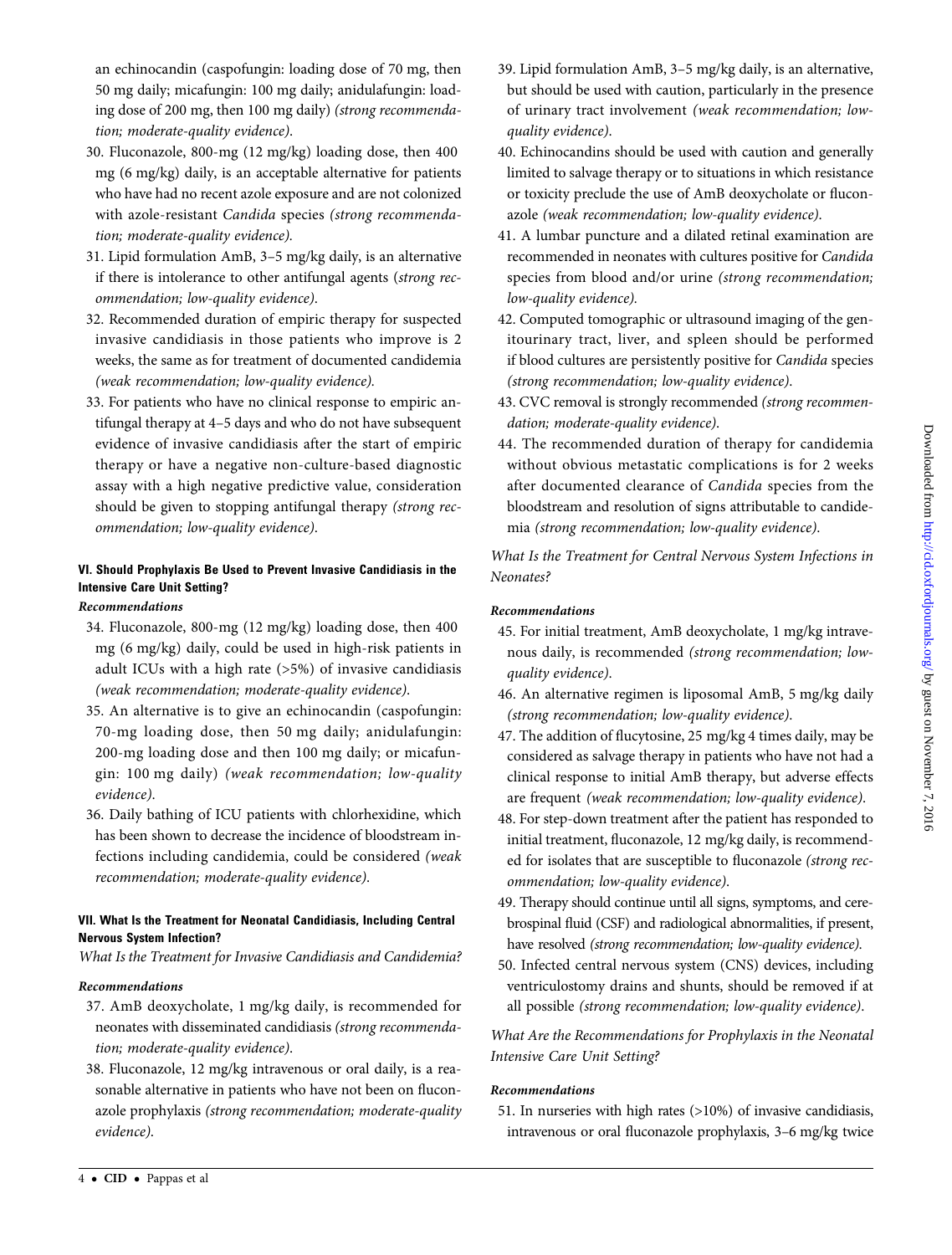weekly for 6 weeks, in neonates with birth weights <1000 g is recommended (strong recommendation; high-quality evidence).

- 52. Oral nystatin, 100 000 units 3 times daily for 6 weeks, is an alternative to fluconazole in neonates with birth weights <1500 g in situations in which availability or resistance preclude the use of fluconazole (weak recommendation; moderate-quality evidence).
- 53. Oral bovine lactoferrin (100 mg/day) may be effective in neonates <1500 g but is not currently available in US hospitals (weak recommendation; moderate-quality evidence).

### VIII. What Is the Treatment for Intra-abdominal Candidiasis? Recommendations

- 54. Empiric antifungal therapy should be considered for patients with clinical evidence of intra-abdominal infection and significant risk factors for candidiasis, including recent abdominal surgery, anastomotic leaks, or necrotizing pancreatitis (strong recommendation; moderate-quality evidence).
- 55. Treatment of intra-abdominal candidiasis should include source control, with appropriate drainage and/or debridement (strong recommendation; moderate-quality evidence).
- 56. The choice of antifungal therapy is the same as for the treatment of candidemia or empiric therapy for nonneutropenic patients in the ICU (See sections I and V) (strong recommendation; moderate-quality evidence).
- 57. The duration of therapy should be determined by adequacy of source control and clinical response (strong recommendation; low-quality evidence).

### IX. Does the Isolation of Candida Species From the Respiratory Tract Require Antifungal Therapy?

### Recommendation

58. Growth of Candida from respiratory secretions usually indicates colonization and rarely requires treatment with antifungal therapy (strong recommendation; moderate-quality evidence).

### X. What Is the Treatment for Candida Intravascular Infections, Including Endocarditis and Infections of Implantable Cardiac Devices? What Is the Treatment for Candida Endocarditis?

#### Recommendations

- 59. For native valve endocarditis, lipid formulation AmB, 3–5 mg/kg daily, with or without flucytosine, 25 mg/kg 4 times daily, OR high-dose echinocandin (caspofungin 150 mg daily, micafungin 150 mg daily, or anidulafungin 200 mg daily) is recommended for initial therapy (strong recommendation; low-quality evidence).
- 60. Step-down therapy to fluconazole, 400–800 mg (6–12 mg/ kg) daily, is recommended for patients who have susceptible Candida isolates, have demonstrated clinical stability, and have cleared Candida from the bloodstream (strong recommendation; low-quality evidence).
- 61. Oral voriconazole, 200–300 mg (3–4 mg/kg) twice daily, or posaconazole tablets, 300 mg daily, can be used as step-down therapy for isolates that are susceptible to those agents but not susceptible to fluconazole (weak recommendation; very low-quality evidence).
- 62. Valve replacement is recommended; treatment should continue for at least 6 weeks after surgery and for a longer duration in patients with perivalvular abscesses and other complications (strong recommendation; low-quality evidence).
- 63. For patients who cannot undergo valve replacement, longterm suppression with fluconazole, 400–800 mg (6–12 mg/ kg) daily, if the isolate is susceptible, is recommended (strong recommendation; low-quality evidence).
- 64. For prosthetic valve endocarditis, the same antifungal regimens suggested for native valve endocarditis are recommended (strong recommendation; low-quality evidence). Chronic suppressive antifungal therapy with fluconazole, 400–800 mg (6–12 mg/kg) daily, is recommended to prevent recurrence (strong recommendation; low-quality evidence).

What Is the Treatment for Candida Infection of Implantable Cardiac Devices?

### Recommendations

- 65. For pacemaker and implantable cardiac defibrillator infections, the entire device should be removed (strong recommendation; moderate-quality evidence).
- 66. Antifungal therapy is the same as that recommended for native valve endocarditis (strong recommendation; lowquality evidence).
- 67. For infections limited to generator pockets, 4 weeks of antifungal therapy after removal of the device is recommended (strong recommendation; low-quality evidence).
- 68. For infections involving the wires, at least 6 weeks of antifungal therapy after wire removal is recommended (strong recommendation; low-quality evidence).
- 69. For ventricular assist devices that cannot be removed, the antifungal regimen is the same as that recommended for native valve endocarditis (strong recommendation; low-quality evidence). Chronic suppressive therapy with fluconazole if the isolate is susceptible, for as long as the device remains in place is recommended (strong recommendation; low-quality evidence).
- What Is the Treatment for Candida Suppurative Thrombophlebitis?

#### Recommendations

- 70. Catheter removal and incision and drainage or resection of the vein, if feasible, is recommended (strong recommendation; low-quality evidence).
- 71. Lipid formulation AmB, 3–5 mg/kg daily, OR fluconazole, 400–800 mg (6–12 mg/kg) daily, OR an echinocandin (caspofungin 150 mg daily, micafungin 150 mg daily, or anidulafungin 200 mg daily) for at least 2 weeks after candidemia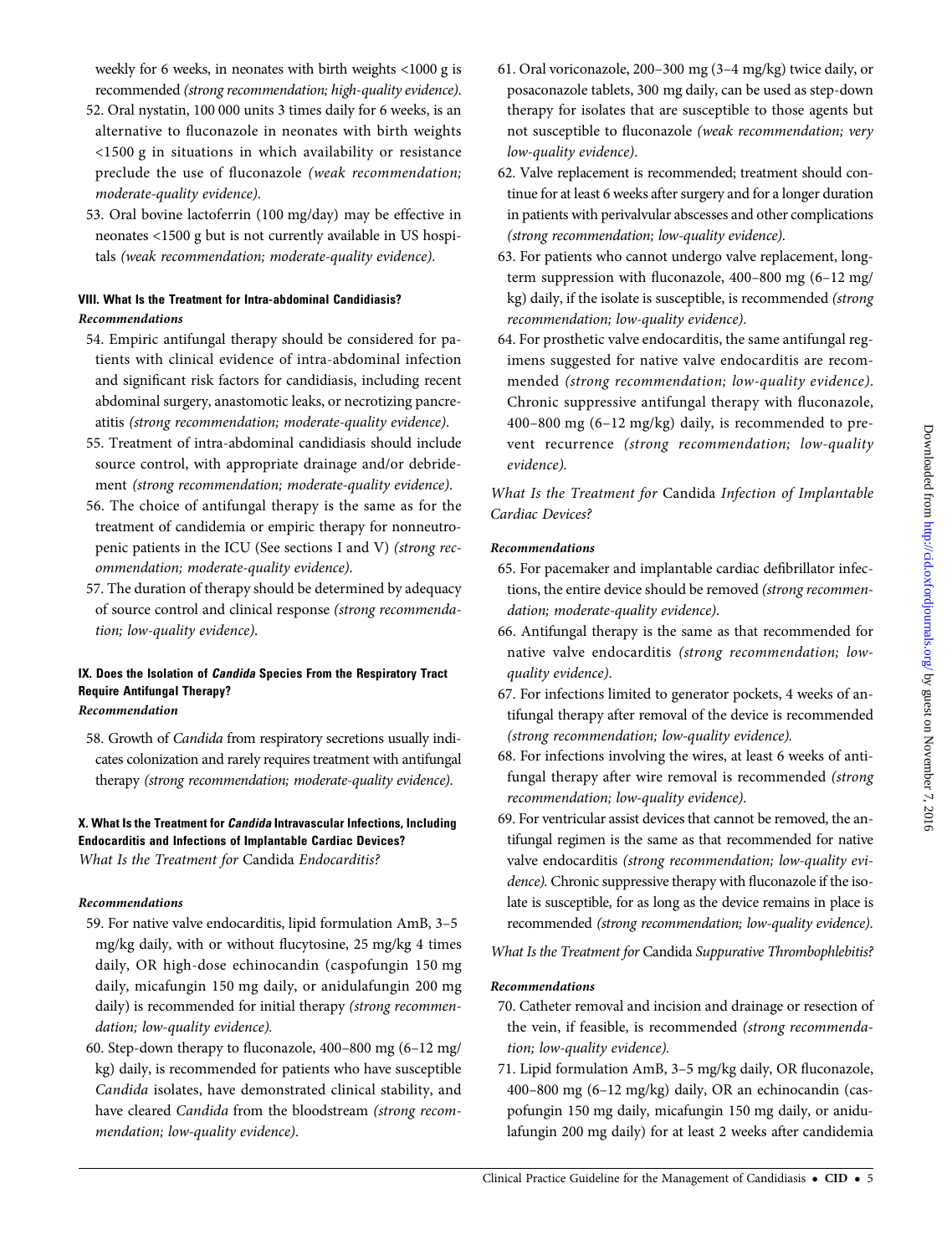(if present) has cleared is recommended (strong recommendation; low-quality evidence).

- 72. Step-down therapy to fluconazole, 400–800 mg (6–12 mg/ kg) daily, should be considered for patients who have initially responded to AmB or an echinocandin, are clinically stable, and have a fluconazole-susceptible isolate (strong recommendation; low-quality evidence).
- 73. Resolution of the thrombus can be used as evidence to discontinue antifungal therapy if clinical and culture data are supportive (strong recommendation; low-quality evidence).

### XI. What Is the Treatment for Candida Osteoarticular Infections?

What Is the Treatment for Candida Osteomyelitis?

### Recommendations

- 74. Fluconazole, 400 mg (6 mg/kg) daily, for 6–12 months OR an echinocandin (caspofungin 50–70 mg daily, micafungin 100 mg daily, or anidulafungin 100 mg daily) for at least 2 weeks followed by fluconazole, 400 mg (6 mg/kg) daily, for 6–12 months is recommended (strong recommendation; low-quality evidence).
- 75. Lipid formulation AmB, 3–5 mg/kg daily, for at least 2 weeks followed by fluconazole, 400 mg (6 mg/kg) daily, for 6–12 months is a less attractive alternative (weak recommendation; low-quality evidence).
- 76. Surgical debridement is recommended in selected cases (strong recommendation; low-quality evidence).
- What Is the Treatment for Candida Septic Arthritis?
- 77. Fluconazole, 400 mg (6 mg/kg) daily, for 6 weeks OR an echinocandin (caspofungin 50–70 mg daily, micafungin 100 mg daily, or anidulafungin 100 mg daily) for 2 weeks followed by fluconazole, 400 mg (6 mg/kg) daily, for at least 4 weeks is recommended (strong recommendation; low-quality evidence).
- 78. Lipid formulation AmB, 3–5 mg/kg daily, for 2 weeks, followed by fluconazole, 400 mg (6 mg/kg) daily, for at least 4 weeks is a less attractive alternative (weak recommendation; low-quality evidence).
- 79. Surgical drainage is indicated in all cases of septic arthritis (strong recommendation; moderate-quality evidence).
- 80. For septic arthritis involving a prosthetic device, device removal is recommended (strong recommendation; moderatequality evidence).
- 81. If the prosthetic device cannot be removed, chronic suppression with fluconazole, 400 mg (6 mg/kg) daily, if the isolate is susceptible, is recommended (strong recommendation; low-quality evidence).

### XII. What Is the Treatment for Candida Endophthalmitis?

What Is the General Approach to Candida Endophthalmitis?

#### Recommendations

82. All patients with candidemia should have a dilated retinal examination, preferably performed by an ophthalmologist,

- 83. The extent of ocular infection (chorioretinitis with or without macular involvement and with or without vitritis) should be determined by an ophthalmologist (strong recommendation; low-quality evidence).
- 84. Decisions regarding antifungal treatment and surgical intervention should be made jointly by an ophthalmologist and an infectious diseases physician (strong recommendation; low-quality evidence).

What Is the Treatment for Candida Chorioretinitis Without Vitritis?

### Recommendations

- 85. For fluconazole-/voriconazole-susceptible isolates, fluconazole, loading dose, 800 mg (12 mg/kg), then 400–800 mg (6–12 mg/kg) daily OR voriconazole, loading dose 400 mg (6 mg/kg) intravenous twice daily for 2 doses, then 300 mg (4 mg/kg) intravenous or oral twice daily is recommended (strong recommendation; low-quality evidence).
- 86. For fluconazole-/voriconazole-resistant isolates, liposomal AmB, 3–5 mg/kg intravenous daily, with or without oral flucytosine, 25 mg/kg 4 times daily is recommended (strong recommendation; low-quality evidence).
- 87. With macular involvement, antifungal agents as noted above PLUS intravitreal injection of either AmB deoxycholate, 5–10 µg/0.1 mL sterile water, or voriconazole, 100 µg/ 0.1 mL sterile water or normal saline, to ensure a prompt high level of antifungal activity is recommended (strong recommendation; low-quality evidence).
- 88. The duration of treatment should be at least 4–6 weeks, with the final duration depending on resolution of the lesions as determined by repeated ophthalmological examinations (strong recommendation; low-quality evidence).

What Is the Treatment for Candida Chorioretinitis With Vitritis?

#### Recommendations

- 89. Antifungal therapy as detailed above for chorioretinitis without vitritis, PLUS intravitreal injection of either amphotericin B deoxycholate, 5–10 µg/0.1 mL sterile water, or voriconazole, 100 µg/0.1 mL sterile water or normal saline is recommended (strong recommendation; low-quality evidence).
- 90. Vitrectomy should be considered to decrease the burden of organisms and to allow the removal of fungal abscesses that are inaccessible to systemic antifungal agents (strong recommendation; low-quality evidence).
- 91. The duration of treatment should be at least 4–6 weeks, with the final duration dependent on resolution of the lesions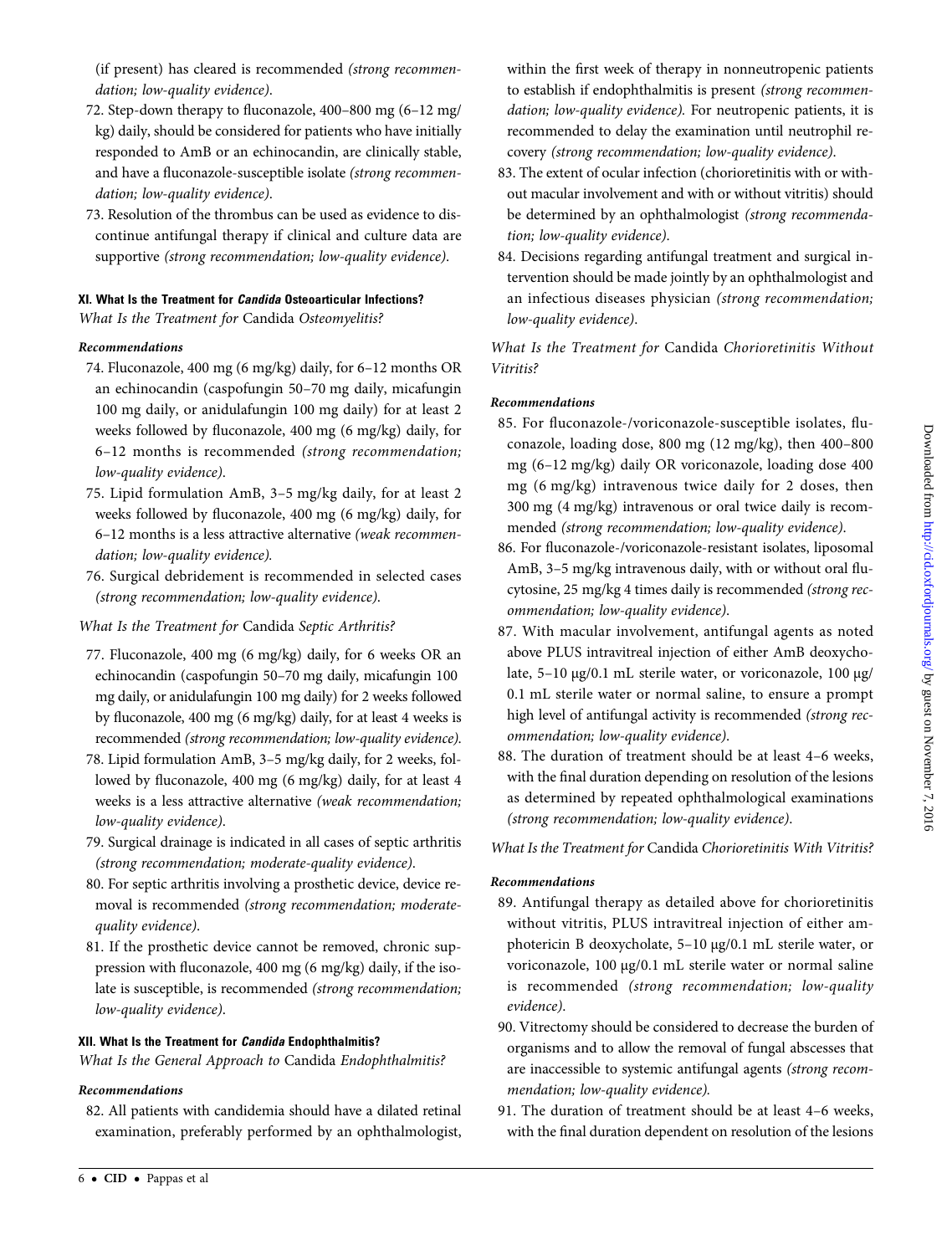as determined by repeated ophthalmological examinations (strong recommendation; low-quality evidence).

### XIII. What Is the Treatment for Central Nervous System Candidiasis? Recommendations

- 92. For initial treatment, liposomal AmB, 5 mg/kg daily, with or without oral flucytosine, 25 mg/kg 4 times daily is recommended (strong recommendation; low-quality evidence).
- 93. For step-down therapy after the patient has responded to initial treatment, fluconazole, 400–800 mg (6–12 mg/kg) daily, is recommended (strong recommendation; low-quality evidence).
- 94. Therapy should continue until all signs and symptoms and CSF and radiological abnormalities have resolved (strong recommendation; low-quality evidence).
- 95. Infected CNS devices, including ventriculostomy drains, shunts, stimulators, prosthetic reconstructive devices, and biopolymer wafers that deliver chemotherapy should be removed if possible (strong recommendation; low-quality evidence).
- 96. For patients in whom a ventricular device cannot be removed, AmB deoxycholate could be administered through the device into the ventricle at a dosage ranging from 0.01 mg to 0.5 mg in 2 mL 5% dextrose in water (weak recommendation; low-quality evidence).

### XIV. What Is the Treatment for Urinary Tract Infections Due to Candida Species?

What Is the Treatment for Asymptomatic Candiduria?

### Recommendations

- 97. Elimination of predisposing factors, such as indwelling bladder catheters, is recommended whenever feasible (strong recommendation; low-quality evidence).
- 98. Treatment with antifungal agents is NOT recommended unless the patient belongs to a group at high risk for dissemination; high-risk patients include neutropenic patients, very low-birth-weight infants (<1500 g), and patients who will undergo urologic manipulation (strong recommendation; low-quality evidence).
- 99. Neutropenic patients and very low–birth-weight infants should be treated as recommended for candidemia (see sections III and VII) (strong recommendation; low-quality evidence).
- 100. Patients undergoing urologic procedures should be treated with oral fluconazole, 400 mg (6 mg/kg) daily, OR AmB deoxycholate, 0.3–0.6 mg/kg daily, for several days before and after the procedure (strong recommendation; low-quality evidence).

### What Is the Treatment for Symptomatic Candida Cystitis?

#### Recommendations

- 101. For fluconazole-susceptible organisms, oral fluconazole, 200 mg (3 mg/kg) daily for 2 weeks is recommended (strong recommendation; moderate-quality evidence).
- 102. For fluconazole-resistant C. glabrata, AmB deoxycholate, 0.3–0.6 mg/kg daily for 1–7 days OR oral flucytosine, 25 mg/

kg 4 times daily for 7–10 days is recommended (strong recommendation; low-quality evidence).

- 103. For C. krusei, AmB deoxycholate, 0.3–0.6 mg/kg daily, for 1–7 days is recommended (strong recommendation; lowquality evidence).
- 104. Removal of an indwelling bladder catheter, if feasible, is strongly recommended (strong recommendation; low-quality evidence).
- 105. AmB deoxycholate bladder irrigation, 50 mg/L sterile water daily for 5 days, may be useful for treatment of cystitis due to fluconazole-resistant species, such as C. glabrata and C. krusei (weak recommendation; low-quality evidence).

What Is the Treatment for Symptomatic Ascending Candida Pyelonephritis?

### Recommendations

- 106. For fluconazole-susceptible organisms, oral fluconazole, 200–400 mg (3–6 mg/kg) daily for 2 weeks is recommended (strong recommendation; low-quality evidence).
- 107. For fluconazole-resistant C. glabrata, AmB deoxycholate, 0.3–0.6 mg/kg daily for 1–7 days with or without oral flucytosine, 25 mg/kg 4 times daily, is recommended (strong recommendation; low-quality evidence).
- 108. For fluconazole-resistant C. glabrata, monotherapy with oral flucytosine, 25 mg/kg 4 times daily for 2 weeks, could be considered (weak recommendation; low-quality evidence).
- 109. For C. krusei, AmB deoxycholate, 0.3–0.6 mg/kg daily, for 1–7 days is recommended (strong recommendation; lowquality evidence).
- 110. Elimination of urinary tract obstruction is strongly recommended (strong recommendation; low-quality evidence).
- 111. For patients who have nephrostomy tubes or stents in place, consider removal or replacement, if feasible (weak recommendation; low-quality evidence).

What Is the Treatment for Candida Urinary Tract Infection Associated With Fungus Balls?

### Recommendations

- 112. Surgical intervention is strongly recommended in adults (strong recommendation; low-quality evidence).
- 113. Antifungal treatment as noted above for cystitis or pyelonephritis is recommended (strong recommendation; lowquality evidence).
- 114. Irrigation through nephrostomy tubes, if present, with AmB deoxycholate, 25–50 mg in 200–500 mL sterile water, is recommended (strong recommendation; low-quality evidence).

### XV. What Is the Treatment for Vulvovaginal Candidiasis? Recommendations

115. For the treatment of uncomplicated Candida vulvovaginitis, topical antifungal agents, with no one agent superior to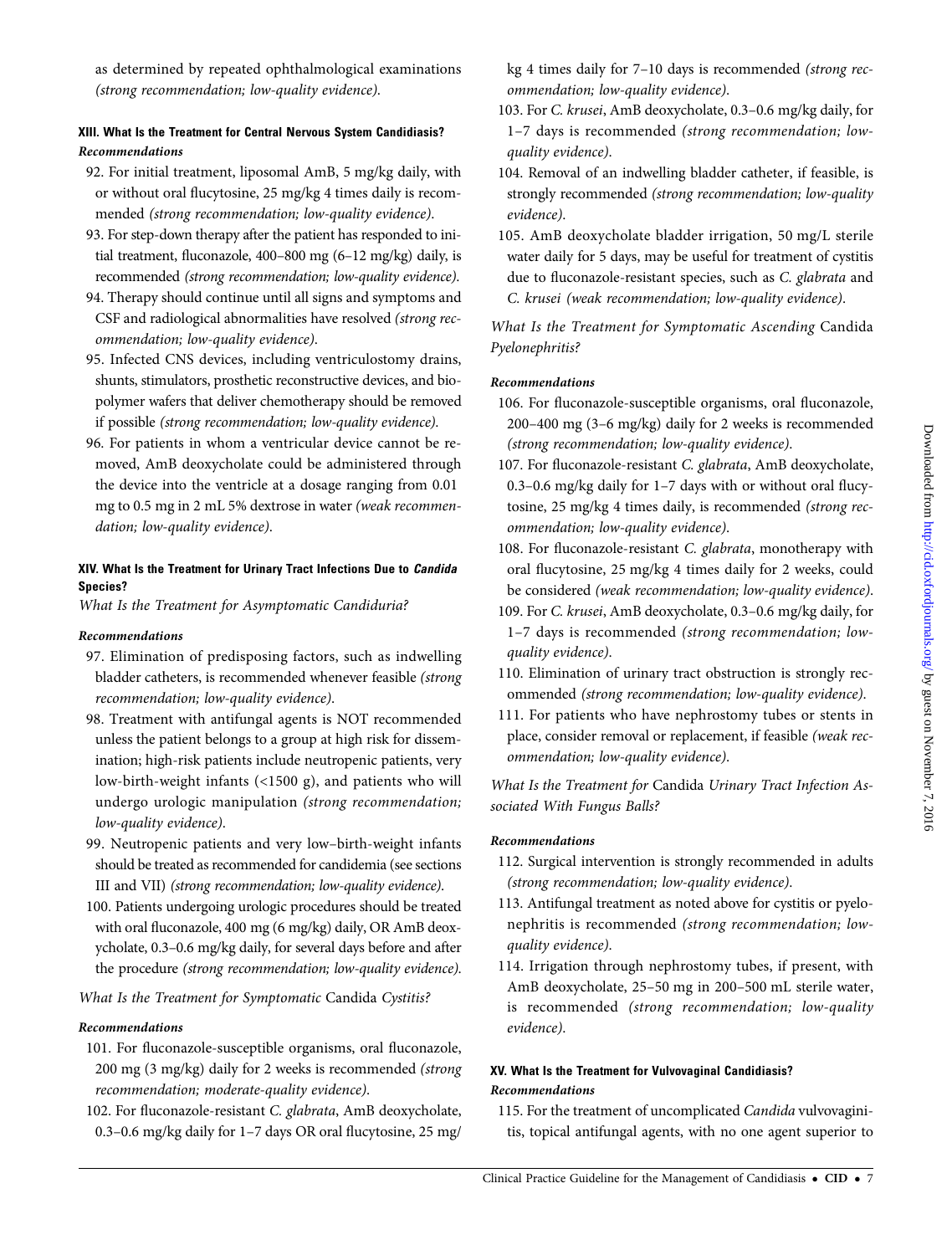another, are recommended (strong recommendation; highquality evidence).

- 116. Alternatively, for the treatment of uncomplicated Candida vulvovaginitis, a single 150-mg oral dose of fluconazole is recommended (strong recommendation; high-quality evidence).
- 117. For severe acute Candida vulvovaginitis, fluconazole, 150 mg, given every 72 hours for a total of 2 or 3 doses, is recommended (strong recommendation; high-quality evidence).
- 118. For C. glabrata vulvovaginitis that is unresponsive to oral azoles, topical intravaginal boric acid, administered in a gelatin capsule, 600 mg daily, for 14 days is an alternative (strong recommendation; low-quality evidence).
- 119. Another alternative agent for C. glabrata infection is nystatin intravaginal suppositories, 100 000 units daily for 14 days (strong recommendation; low-quality evidence).
- 120. A third option for C. glabrata infection is topical 17% flucytosine cream alone or in combination with 3% AmB cream administered daily for 14 days (weak recommendation; lowquality evidence).
- 121. For recurring vulvovaginal candidiasis, 10–14 days of induction therapy with a topical agent or oral fluconazole, followed by fluconazole, 150 mg weekly for 6 months, is recommended (strong recommendation; high-quality evidence).

## XVI. What Is the Treatment for Oropharyngeal Candidiasis?

### Recommendations

- 122. For mild disease, clotrimazole troches, 10 mg 5 times daily, OR miconazole mucoadhesive buccal 50-mg tablet applied to the mucosal surface over the canine fossa once daily for 7–14 days are recommended (strong recommendation; high-quality evidence).
- 123. Alternatives for mild disease include nystatin suspension (100 000 U/mL) 4–6 mL 4 times daily, OR 1–2 nystatin pastilles (200 000 U each) 4 times daily, for 7–14 days (strong recommendation; moderate-quality evidence).
- 124. For moderate to severe disease, oral fluconazole, 100–200 mg daily, for 7–14 days is recommended (strong recommendation; high-quality evidence).
- 125. For fluconazole-refractory disease, itraconazole solution, 200 mg once daily OR posaconazole suspension, 400 mg twice daily for 3 days then 400 mg daily, for up to 28 days are recommended (strong recommendation; moderate-quality evidence).
- 126. Alternatives for fluconazole-refractory disease include voriconazole, 200 mg twice daily, OR AmB deoxycholate oral suspension, 100 mg/mL 4 times daily (strong recommendation; moderate-quality evidence).
- 127. Intravenous echinocandin (caspofungin: 70-mg loading dose, then 50 mg daily; micafungin: 100 mg daily; or anidulafungin: 200-mg loading dose, then 100 mg daily) OR intravenous AmB deoxycholate, 0.3 mg/kg daily, are other

alternatives for refractory disease (weak recommendation; moderate-quality evidence).

- 128. Chronic suppressive therapy is usually unnecessary. If required for patients who have recurrent infection, fluconazole, 100 mg 3 times weekly, is recommended (strong recommendation; high-quality evidence).
- 129. For HIV-infected patients, antiretroviral therapy is strongly recommended to reduce the incidence of recurrent infections (strong recommendation; high-quality evidence).
- 130. For denture-related candidiasis, disinfection of the denture, in addition to antifungal therapy is recommended (strong recommendation; moderate-quality evidence).

### XVII. What Is the Treatment for Esophageal Candidiasis? Recommendations

- 131. Systemic antifungal therapy is always required. A diagnostic trial of antifungal therapy is appropriate before performing an endoscopic examination (strong recommendation; high-quality evidence).
- 132. Oral fluconazole, 200–400 mg (3–6 mg/kg) daily, for 14– 21 days is recommended (strong recommendation; high-quality evidence).
- 133. For patients who cannot tolerate oral therapy, intravenous fluconazole, 400 mg (6 mg/kg) daily, OR an echinocandin (micafungin, 150 mg daily, caspofungin, 70-mg loading dose, then 50 mg daily, or anidulafungin, 200 mg daily) is recommended (strong recommendation; high-quality evidence).
- 134. A less preferred alternative for those who cannot tolerate oral therapy is AmB deoxycholate, 0.3–0.7 mg/kg daily (strong recommendation; moderate-quality evidence).
- 135. Consider de-escalating to oral therapy with fluconazole 200–400 mg (3–6 mg/kg) daily once the patient is able to tolerate oral intake (strong recommendation; moderate-quality evidence).
- 136. For fluconazole-refractory disease, itraconazole solution, 200 mg daily, OR voriconazole, 200 mg (3 mg/kg) twice daily either intravenous or oral, for 14–21 days is recommended (strong recommendation; high-quality evidence).
- 137. Alternatives for fluconazole-refractory disease include an echinocandin (micafungin: 150 mg daily; caspofungin: 70 mg loading dose, then 50 mg daily; or anidulafungin: 200 mg daily) for 14–21 days, OR AmB deoxycholate, 0.3–0.7 mg/kg daily, for 21 days (strong recommendation; highquality evidence).
- 138. Posaconazole suspension, 400 mg twice daily, or extended-release tablets, 300 mg once daily, could be considered for fluconazole-refractory disease (weak recommendation; lowquality evidence).
- 139. For patients who have recurrent esophagitis, chronic suppressive therapy with fluconazole, 100–200 mg 3 times weekly, is recommended (strong recommendation; high-quality evidence).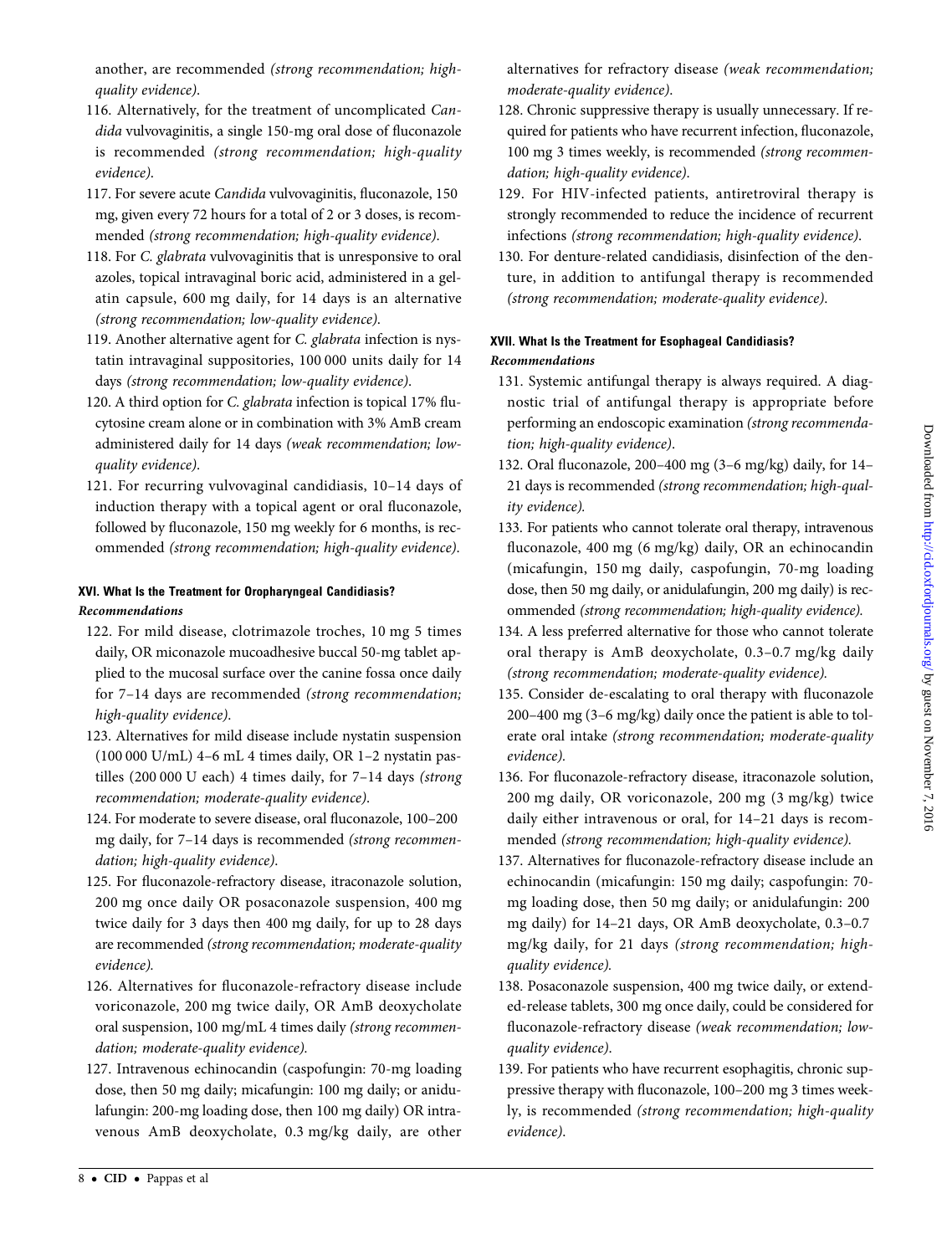140. For HIV-infected patients, antiretroviral therapy is strongly recommended to reduce the incidence of recurrent infections (strong recommendation; high-quality evidence).

### INTRODUCTION

In the first section, the panel summarizes background information relevant to the topic. In the second section, the panel poses questions regarding the management of candidiasis, evaluates applicable clinical trial and observational data, and makes recommendations using the Grading of Recommendations Assessment, Development and Evaluation (GRADE) framework [[2\]](#page-38-0). The following 17 questions were answered:

- I. What is the treatment for candidemia in nonneutropenic patients?
- II. Should central venous catheters be removed in nonneutropenic patients with candidemia?
- III. What is the treatment for candidemia in neutropenic patients?
- IV. What is the treatment for chronic disseminated (hepatosplenic) candidiasis?
- V. What is the role of empiric treatment for suspected invasive candidiasis in nonneutropenic patients in the intensive care unit?
- VI. Should prophylaxis be used to prevent invasive candidiasis in the intensive care unit setting?
- VII. What is the treatment for neonatal candidiasis, including central nervous system infection?
- VIII. What is the treatment for intra-abdominal candidiasis?
- IX. Does the isolation of Candida species from the respiratory tract require antifungal therapy?
- X. What is the treatment for Candida intravascular infections, including endocarditis and infections of implantable cardiac devices?
- XI. What is the treatment for Candida osteoarticular infections?
- XII. What is the treatment for Candida endophthalmitis?
- XIII. What is the treatment for central nervous system candidiasis?
- XIV. What is the treatment for urinary tract infections due to Candida species?
- XV. What is the treatment for vulvovaginal candidiasis?
- XVI. What is the treatment for oropharyngeal candidiasis?
- XVII. What is the treatment for esophageal candidiasis?

Infections due to Candida species are major causes of morbidity and mortality in humans, causing a diverse spectrum of clinical disease ranging from superficial and mucosal infections to invasive disease associated with candidemia and metastatic organ involvement. As an entity, candidemia is one of the most common healthcare-associated bloodstream infections in US hospitals, typically ranking as the third or fourth most common cause of healthcare–associated bloodstream infection. A recent multicenter point-prevalence survey identified Candida species as the most commonly isolated healthcare-associated bloodstream pathogen [[4\]](#page-38-0). Among patients with candidemia and other forms of invasive candidiasis, non-albicans Candida species constitute approximately 50% of all relevant isolates, representing a steady trend in many regions throughout the world for more than a decade [\[5](#page-38-0)–[12\]](#page-38-0).

Among the many clinical manifestations of candidiasis, candidemia and invasive candidiasis have been given the most attention in clinical trials. Candidemia is associated with up to 47% attributable mortality [\[5](#page-38-0)–[13](#page-38-0)], and this is even higher among persons with septic shock [[14](#page-38-0)]. Several authors have demonstrated that mortality is closely linked to both timing of therapy and/or source control [[14](#page-38-0)–[19\]](#page-38-0). That is, earlier intervention with appropriate antifungal therapy and removal of a contaminated central venous catheter (CVC) or drainage of infected material is generally associated with better overall outcomes [\[14](#page-38-0)–[19\]](#page-38-0). CVCs are commonly linked with candidemia, but catheters are not always the source, especially among neutropenic patients in whom the gastrointestinal tract is a common source. Most experts agree that thoughtful patientspecific management of CVCs is critical in the overall management of the infection [\[19](#page-38-0)].

The continued reliance on blood cultures, which are notoriously insensitive as markers of disease, remains a significant obstacle to early intervention for this condition. The development of reliable nonculture assays is critical to providing the opportunity for earlier intervention and more targeted antifungal therapy among large numbers of patients in whom traditional blood cultures are insensitive or provide untimely results [[20\]](#page-38-0).

Species distribution is also a significant challenge for all forms of candidiasis, and there is considerable geographic, center-to-center, and even unit-to-unit variability in the prevalence of pathogenic Candida species [[8](#page-38-0)–[12\]](#page-38-0). Indeed, candidiasis is not one but rather several diseases, with each Candida species presenting its own unique characteristics with respect to tissue tropism, propensity to cause invasive disease, virulence, and antifungal susceptibility. A working knowledge of the local epidemiology and rates of antifungal resistance is critical in making informed therapeutic decisions while awaiting culture and susceptibility data.

Despite the overall robust nature of the randomized controlled trials examining treatment of candidemia and other forms of invasive candidiasis [[21](#page-38-0)–[34\]](#page-39-0), no single trial has demonstrated clear superiority of one therapeutic agent over another. Careful analysis of these clinical data sometimes leads to conflicting conclusions. For instance, the use of amphotericin B (AmB) plus fluconazole is as least as effective as higherdose (800 mg daily) fluconazole given alone for patients with candidemia [[22](#page-38-0)], but there is little role for this combination in current practice, especially as echinocandins are such a safe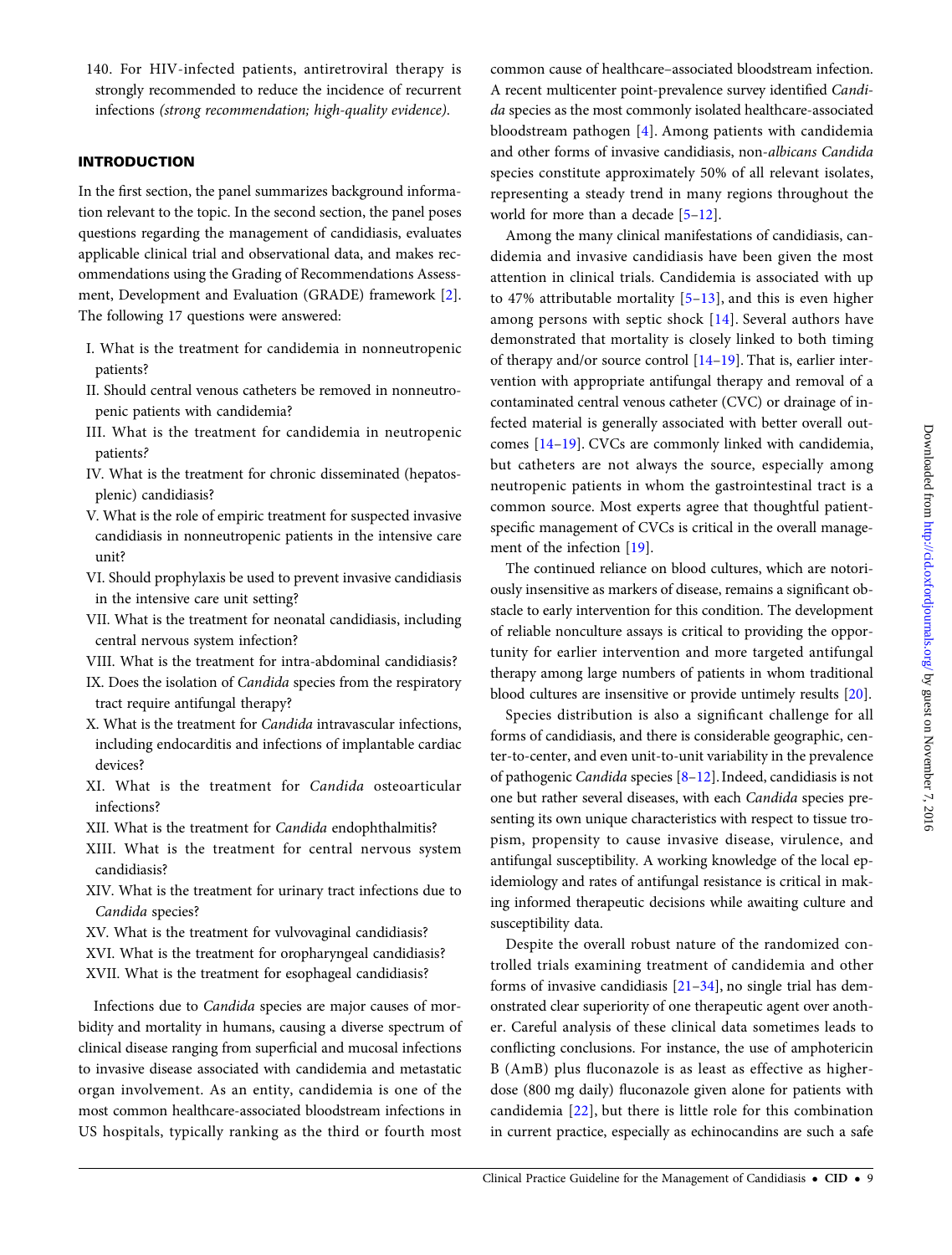and effective alternative. Similarly, voriconazole is as effective as the strategy of sequential AmB and fluconazole for candidemia, but few would choose voriconazole in this setting as there is little advantage and potentially greater toxicity associated with using this agent compared to other therapies [[23\]](#page-38-0).

The echinocandins have emerged as preferred agents for most episodes of candidemia and invasive candidiasis, with the exception of central nervous system (CNS), eye, and urinary tract infections due to these organisms. This preference is based on a strong safety profile, convenience, early fungicidal activity, a trend toward better outcomes based on data from individual studies and combined analyses of candidemia studies [[19](#page-38-0), [25\]](#page-38-0), and the emergence of azole-resistant Candida species. The recent emergence of multidrug-resistant Candida species further complicates the selection of antifungal therapy for the immediate future [\[10](#page-38-0), [12,](#page-38-0) [35](#page-39-0)–[38\]](#page-39-0) as there are no good prospective data to guide therapy.

There is an abundance of clinical data generated from large randomized clinical trials for candidemia, Candida esophagitis, oropharyngeal candidiasis, and prophylaxis studies in special populations, such as patients in intensive care units (ICUs), neonates, and selected transplant recipients, and these studies have led to important insights into optimal therapeutic approaches in these vulnerable populations. For those with less common manifestations of disease, such as osteomyelitis, endophthalmitis, and infective endocarditis, treatment recommendations are largely based on extrapolation from randomized studies of patients with other forms of disease, small retrospective series, and anecdotal reports. Thus, there is a critical need to assess these data in an ongoing manner to provide timely recommendations pertaining to the management of patients with these less common forms of candidiasis.

### **METHODS**

### Panel Composition

The most recent version of the Infectious Diseases Society of America (IDSA) guideline on the management of patients with candidiasis was published in 2009 [[1](#page-38-0)]. For this update, the IDSA Standards and Practice Guidelines Committee (SPGC) convened a multidisciplinary panel of 12 experts in the management of patients with candidiasis. The panel consisted of 12 members of IDSA, and included 11 adult infectious diseases physicians and 1 pediatric infectious diseases physician. All panel members were selected on the basis of their expertise in clinical and/or laboratory mycology with a focus on candidiasis.

### Literature Review and Analysis

Panel members were each assigned to review the recent literature for at least 1 topic, evaluate the evidence, determine the strength of recommendations, and develop written evidence in support of these recommendations. PubMed, which includes Medline (1946 to present), was searched to identify relevant studies for the Candida guideline PICO ( population/patient, intervention/indicator, comparator/control, outcome) questions. Search strategies were developed and built by 2 independent health sciences librarians from the Health Sciences Library System, University of Pittsburgh. For each PICO question, the librarians developed the search strategies using PubMed's command language and appropriate search fields. Medical Subject Headings (MeSH) terms and keywords were used for the main search concepts of each PICO question. Articles in all languages and all publication years were included. Initial searches were created and confirmed with input from the guideline committee chairs and group leaders from August to November 2013. The searches were finalized and delivered between late November 2013 and January 2014. After the literature searches were performed, authors continued to review the literature and added relevant articles as needed.

### Process Overview

The panel met face-to-face twice and conducted a series of conference calls over a 2-year period. The panel reviewed and discussed all recommendations, their strength, and the quality of evidence. Discrepancies were discussed and resolved, and all final recommendations represent a consensus opinion of the entire panel. For the final version of these guidelines, the panel as a group reviewed all individual sections.

### Evidence Review: The GRADE Method

GRADE is a systematic approach to guideline development that has been described in detail elsewhere [[2](#page-38-0), [39](#page-39-0)]. The IDSA adopted GRADE in 2008. In the GRADE system, the guideline panel assigns each recommendation with separate ratings for the underlying quality of evidence supporting the recommendation and for the strength with which the recommendation is made (Figure [1](#page-1-0)). Data from randomized controlled trials begin as "high" quality, and data from observational studies begin as "low" quality. However, the panel may judge that specific features of the data warrant decreasing or increasing the quality of evidence rating, and GRADE provides guidance on how such factors should be weighed [[39\]](#page-39-0). The strength assigned to a recommendation chiefly reflects the panel's confidence that the benefits of following the recommendation are likely to outweigh potential harms. While the quality of evidence is an important factor in choosing recommendation strength, it is not prescriptive.

### Guidelines and Conflicts of Interest

The expert panel complied with the IDSA policy on conflicts of interest, which requires disclosure of any financial or other interest that may be construed as constituting an actual, potential, or apparent conflict. Panel members were provided IDSA's conflicts of interest disclosure statement and were asked to identify ties to companies developing products that may be affected by promulgation of the guideline. Information was requested regarding employment, consultancies, stock ownership, honoraria, research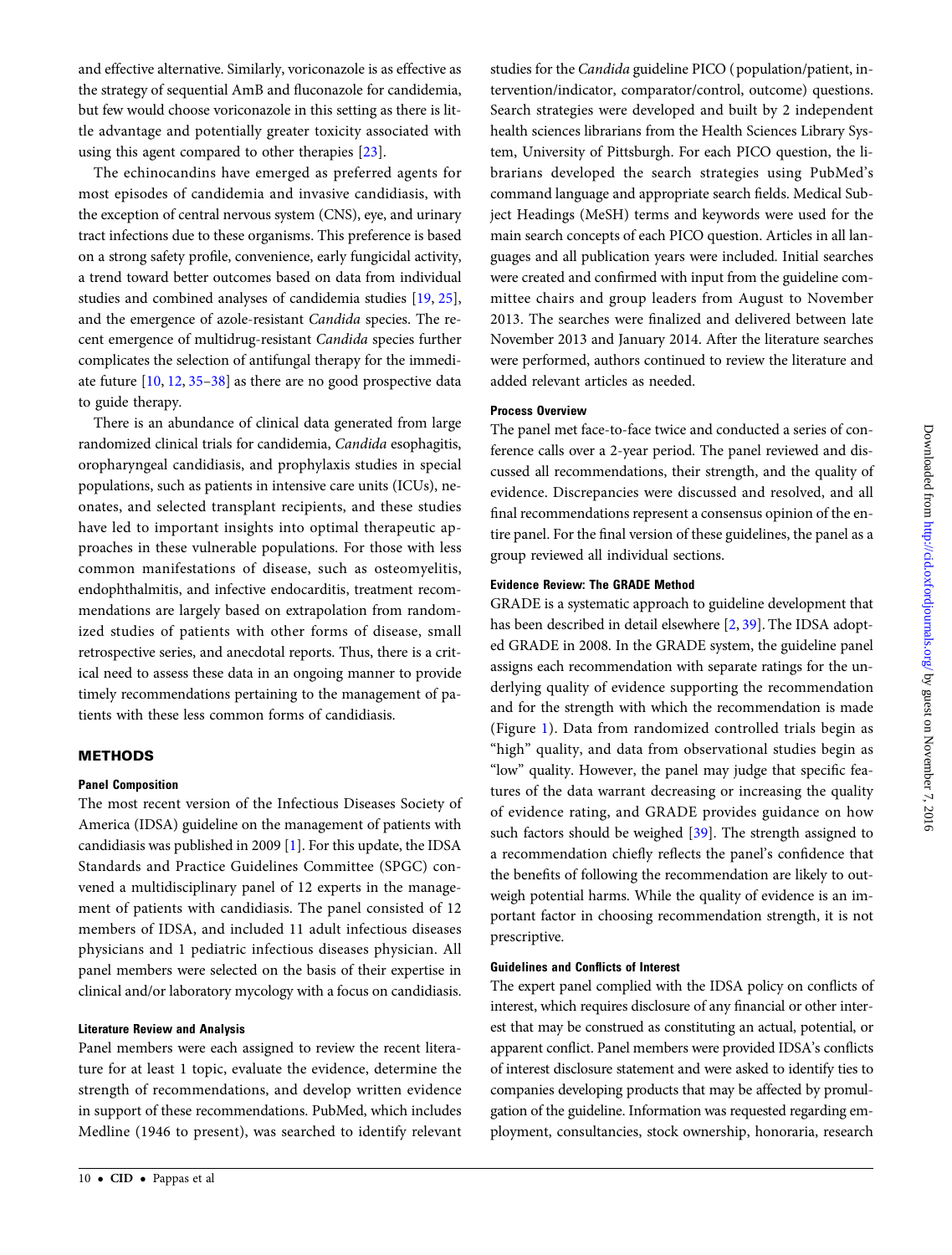funding, expert testimony, and membership on company advisory committees. Decisions were made on a case-by-case basis as to whether an individual's role should be limited as a result of a conflict. Potential conflicts of interests are listed in the Acknowledgments section.

### Consensus Development Based on Evidence

The panel obtained feedback from 3 external peer reviewers. The guidelines were reviewed and endorsed by the MSG, the American Academy of Pediatrics (AAP) and the Pediatric Infectious Diseases Society (PIDS). The guideline was reviewed and approved by the IDSA SPGC and the IDSA Board of Directors prior to dissemination.

### Revision Dates

At annual intervals, the panel chairs will be asked for their input on the need to update the guideline based on an examination of the current literature. The IDSA SPGC will consider this input and determine the necessity and timing of an update. If warranted, the entire panel or a subset thereof will be convened to discuss potential changes.

### **BACKGROUND**

### Antifungal Agents

### Pharmacologic Considerations for Therapy for Candidiasis

Systemic antifungal agents shown to be effective for the treatment of invasive candidiasis comprise 4 major categories: the polyenes (amphotericin B [AmB] deoxycholate, liposomal AmB, AmB lipid complex [ABLC], and amphotericin B colloidal dispersion [ABCD, not available in the United States]), the triazoles (fluconazole, itraconazole, voriconazole, and posaconazole), the echinocandins (caspofungin, anidulafungin, and micafungin), and flucytosine. Data from a recently completed clinical trial comparing isavuconazole to an echinocandin for treatment of invasive candidiasis are unavailable at this time. Clinicians should become familiar with strategies to optimize efficacy through an understanding of relevant pharmacokinetic properties.

### Amphotericin B

Most experience with AmB is with the deoxycholate preparation. Three lipid formulations of AmB have been developed and approved for use in humans: ABLC, ABCD, and liposomal AmB. These agents possess the same spectrum of activity as AmB deoxycholate, but daily dosing regimens and toxicity profiles differ for each agent. The 3 lipid formulation AmB agents have different pharmacological properties and rates of treatment-related adverse events and should not be interchanged without careful consideration. In this document, a reference to AmB, without a specific dose or other discussion of form, should be taken to be a reference to the general use of any of the AmB preparations. For most forms of invasive candidiasis, the typical intravenous dosage for AmB deoxycholate is 0.5–0.7 mg/kg daily, but dosages as high as 1 mg/kg daily should be

ceptible species, such as C. glabrata and C. krusei. The typical dosage for lipid formulation AmB is 3–5 mg/kg daily when used for invasive candidiasis. Nephrotoxicity is the most common serious adverse effect associated with AmB deoxycholate therapy, resulting in acute kidney injury in up to 50% of recipients and an electrolyte-wasting tubular acidosis in a majority of patients [\[40,](#page-39-0) [41](#page-39-0)]. Lipid formulations of AmB are more expensive than AmB deoxycholate, but all have considerably less nephrotoxicity [[42,](#page-39-0) [43\]](#page-39-0). Most observers agree that lipid formulations, with the exception of ABCD, have fewer infusion-related reactions than AmB deoxycholate. The impact of the pharmacokinetics and differences in toxicity of lipid formulations of AmB have not been formally examined in clinical trials. We are not aware of any forms of candidiasis for which lipid formulations of AmB are superior to AmB deoxycholate in terms of clinical efficacy. In addition, we are not aware of any situation in which lipid formulations should not be used, with the exception of urinary tract infections, because of reduced renal excretion of these formulations. Animal model studies suggest a pharmacokinetic and therapeutic advantage for liposomal AmB in the CNS [\[44\]](#page-39-0). Data demonstrating that AmB deoxycholate–induced nephrotoxicity is associated with a 6.6-fold increase in mortality have led many clinicians to use lipid formulations of AmB in proven or suspected candidiasis, especially among patients in a highrisk environment, such as an ICU [[45\]](#page-39-0).

considered for invasive Candida infections caused by less sus-

### Triazoles

Fluconazole, itraconazole, voriconazole, posaconazole, and a new expanded-spectrum triazole, isavuconazole, demonstrate similar activity against most Candida species [\[46](#page-39-0)–[51](#page-39-0)]. Each of the azoles has less activity against C. glabrata and C. krusei than against other Candida species. All of the azole antifungals inhibit cytochrome P450 enzymes to some degree [\[52\]](#page-39-0). Thus, clinicians must carefully consider the influence on a patient's drug regimen when adding or removing an azole. In large clinical trials, fluconazole demonstrated efficacy comparable to that of AmB deoxycholate for the treatment of candidemia [\[21](#page-38-0), [22\]](#page-38-0) and is also considered to be standard therapy for oropharyngeal, esophageal, and vaginal candidiasis, as well as urinary tract infections [\[53](#page-39-0), [54](#page-39-0)]. Fluconazole is readily absorbed, with oral bioavailability resulting in concentrations equal to approximately 90% of those achieved by intravenous administration [[55\]](#page-39-0). Absorption is not affected by food consumption, gastric pH, or disease state. Among the triazoles, fluconazole has the greatest penetration into the cerebrospinal fluid (CSF) and vitreous, achieving concentrations of >70% of those in serum [\[56](#page-39-0)–[59](#page-39-0)]. For this reason, it is often used in the treatment of CNS and intraocular Candida infections. Fluconazole achieves urine concentrations that are 10–20 times the concentrations in serum and, thus, is the preferred treatment option for symptomatic cystitis [\[59\]](#page-39-0). For patients with invasive candidiasis, fluconazole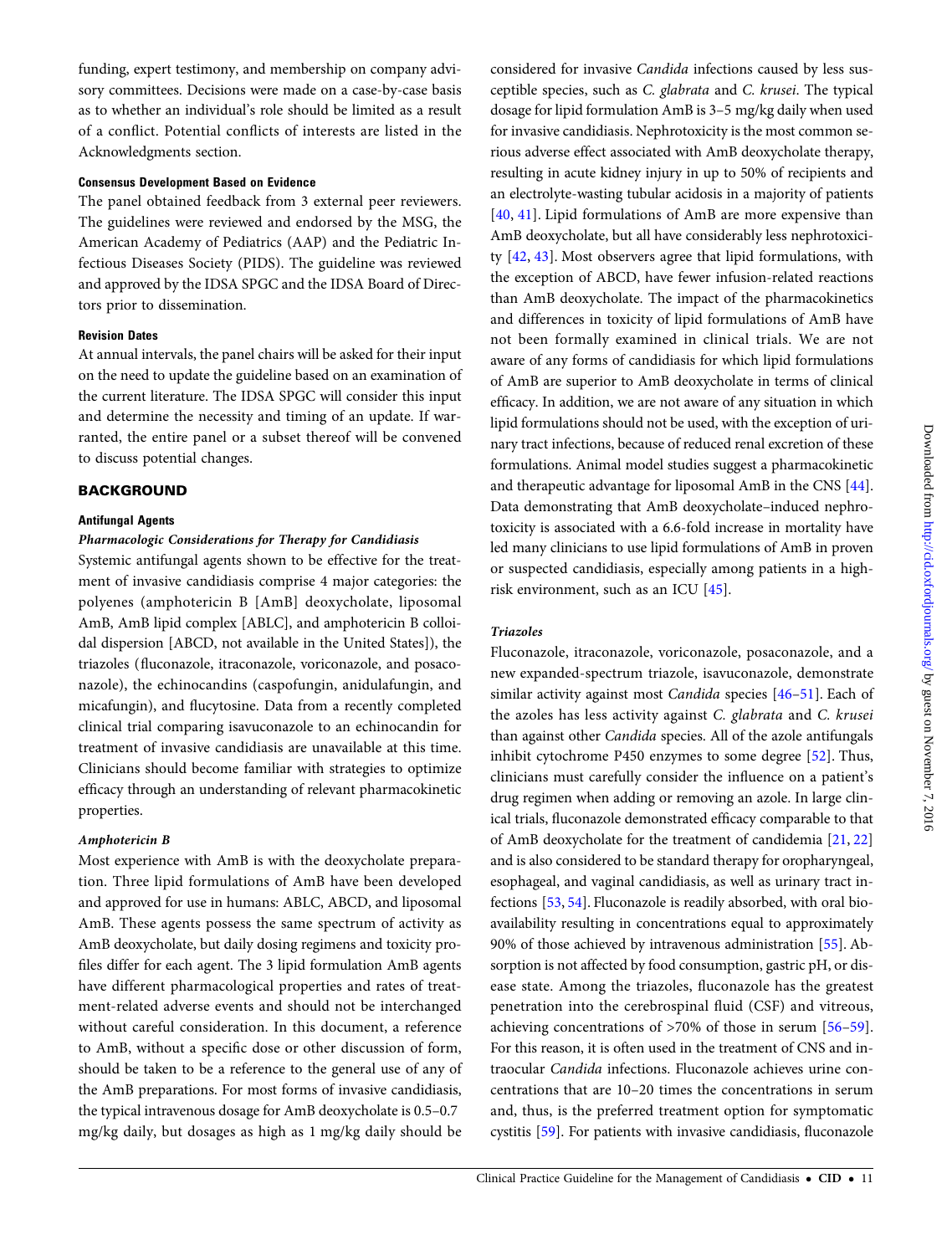should be administered with an average loading dose of 800 mg (12 mg/kg), followed by an average daily dose of 400 mg (6 mg/ kg). The higher-dose level (800 mg daily, 12 mg/kg) is often recommended for therapy of susceptible C. glabrata infections, but this has not been validated in clinical trials. Fluconazole elimination is almost entirely renal; thus, a dose reduction is needed in patients with creatinine clearance <50 mL/minute.

Itraconazole is only available in oral formulations. It has not been well studied for invasive candidiasis, and is generally reserved for patients with mucosal candidiasis, especially those who have experienced treatment failure with fluconazole [\[60\]](#page-39-0). Gastrointestinal absorption is variable among patients and is greater for the oral solution compared with the capsule formulation. Histamine receptor antagonists and proton pump inhibitors result in decreased absorption of the capsule formulation, whereas acidic beverages enhance absorption [\[61](#page-39-0)]. Administration of the capsule formulation with food increases absorption, but the oral solution is better absorbed on an empty stomach [\[62](#page-39-0)]. Oral formulations are dosed in adults at 200 mg 3 times daily for 3 days, then 200 mg once or twice daily thereafter.

Voriconazole has demonstrated effectiveness for both mucosal and invasive candidiasis [\[23](#page-38-0), [63\]](#page-39-0). Its clinical use has been primarily for step-down oral therapy in patients with infection due to C. krusei and fluconazole-resistant, voriconazole-susceptible C. glabrata. CSF and vitreous concentrations are >50% of serum concentration, and voriconazole has been shown to be efficacious in case series for these infection sites [[64](#page-39-0)–[66\]](#page-39-0). Voriconazole does not accumulate in active form in the urine and thus should not be used for urinary candidiasis. The oral bioavailability of voriconazole is excellent and is not affected by gastric pH, but it decreases when the drug is administered with food [\[67,](#page-39-0) [68](#page-39-0)]. In adults, the recommended oral dosing regimen for candidiasis includes a loading dose of 400 mg (6 mg/kg) twice daily for 2 doses, followed by 200–300 mg (3–4 mg/kg) twice daily.

Intravenous voriconazole is complexed to a cyclodextrin molecule; after 2 loading doses of 6 mg/kg every 12 hours, a maintenance dosage of 3–4 mg/kg every 12 hours is recommended. Because of the potential for cyclodextrin accumulation and possible nephrotoxicity among patients with significant renal dysfunction, intravenous voriconazole is not currently recommended for patients with a creatinine clearance <50 mL/minute. However, retrospective examination of intravenous voriconazole use in patients with varying degrees of renal function below this cutoff value has not identified toxic effects, mitigating some of these concerns [[69](#page-39-0), [70\]](#page-39-0). Oral voriconazole does not require dosage adjustment for renal insufficiency, but it is the only triazole that requires dosage reduction for patients with mild to moderate hepatic impairment [[71\]](#page-39-0).

Common polymorphisms in the gene encoding the primary metabolic enzyme for voriconazole result in wide variability of serum levels [[72](#page-39-0)]. Drug–drug interactions are common with voriconazole and should be considered when initiating and

12 • CID • Pappas et al

discontinuing treatment with this compound [[52\]](#page-39-0). Voriconazole has not been studied systematically in fluconazole-resistant Candida species, and with the exception of C. krusei, use is currently discouraged. Each of the triazoles can be associated with uncommon side effects. However, several effects are unique to voriconazole or more commonly associated with higher voriconazole concentrations, including hepatic injury, visual side effects, photosensitivity, periostitis, and CNS side effects [\[73](#page-39-0)–[75\]](#page-39-0).

Posaconazole does not have an indication for primary candidiasis therapy. It demonstrates in vitro activity against Candida species that is similar to that of voriconazole, but clinical data are inadequate to make an evidence-based recommendation for treatment of candidiasis other than oropharyngeal candidiasis [\[76](#page-39-0)]. Posaconazole is currently available as an extended-release tablet, an oral suspension, and an intravenous solution. The tablet formulation, given as 300 mg twice daily for 2 doses, then 300 mg daily produces predictable serum concentrations and excellent drug exposure and requires only once-daily dosing [\[77](#page-40-0), [78](#page-40-0)]. The oral suspension has unpredictable bioavailability [[79](#page-40-0)–[81\]](#page-40-0). Intravenous posaconazole is given as 300 mg twice daily for 2 doses, then 300 mg daily.

Isavuconazole is a recently approved expanded-spectrum triazole antifungal with excellent in vitro activity against Candida species. Preliminary analysis of the recently completed large international double-blind trial comparing isavuconazole to an echinocandin for invasive candidiasis suggests that isavuconazole did not meet criteria for noninferiority ( personal communication, Astellas US).

#### Echinocandins

Caspofungin, anidulafungin, and micafungin are available only as parenteral preparations [\[82](#page-40-0)–[84\]](#page-40-0). The minimum inhibitory concentrations (MICs) of the echinocandins are low for most Candida species, including C. glabrata and C. krusei [\[48](#page-39-0)–[50\]](#page-39-0). However, recent case series have described treatment failure as-sociated with resistant strains of C. glabrata [\[85](#page-40-0), [86\]](#page-40-0). Candida parapsilosis demonstrates innately higher MICs to the echinocandins than do most other Candida species, which raises the concern that C. parapsilosis may be less responsive to the echinocandins.

Each of these agents has been studied for the treatment of esophageal candidiasis [\[24,](#page-38-0) [87](#page-40-0), [88\]](#page-40-0) and invasive candidiasis [\[25](#page-38-0)–[34](#page-39-0)], and each has demonstrated efficacy in these situations. Recent pooled analyses of almost exclusively nonneutropenic patients included in randomized invasive candidiasis treatment trials suggest a survival advantage associated with initial echinocandin therapy [\[19\]](#page-38-0).

All echinocandins have minimal adverse effects. The pharmacologic properties in adults are also very similar, and each is administered once daily intravenously [[82](#page-40-0)–[84](#page-40-0)]. Echinocandins achieve therapeutic concentrations in all infection sites with the exception of the eye, CNS, and urine [[59](#page-39-0)]. The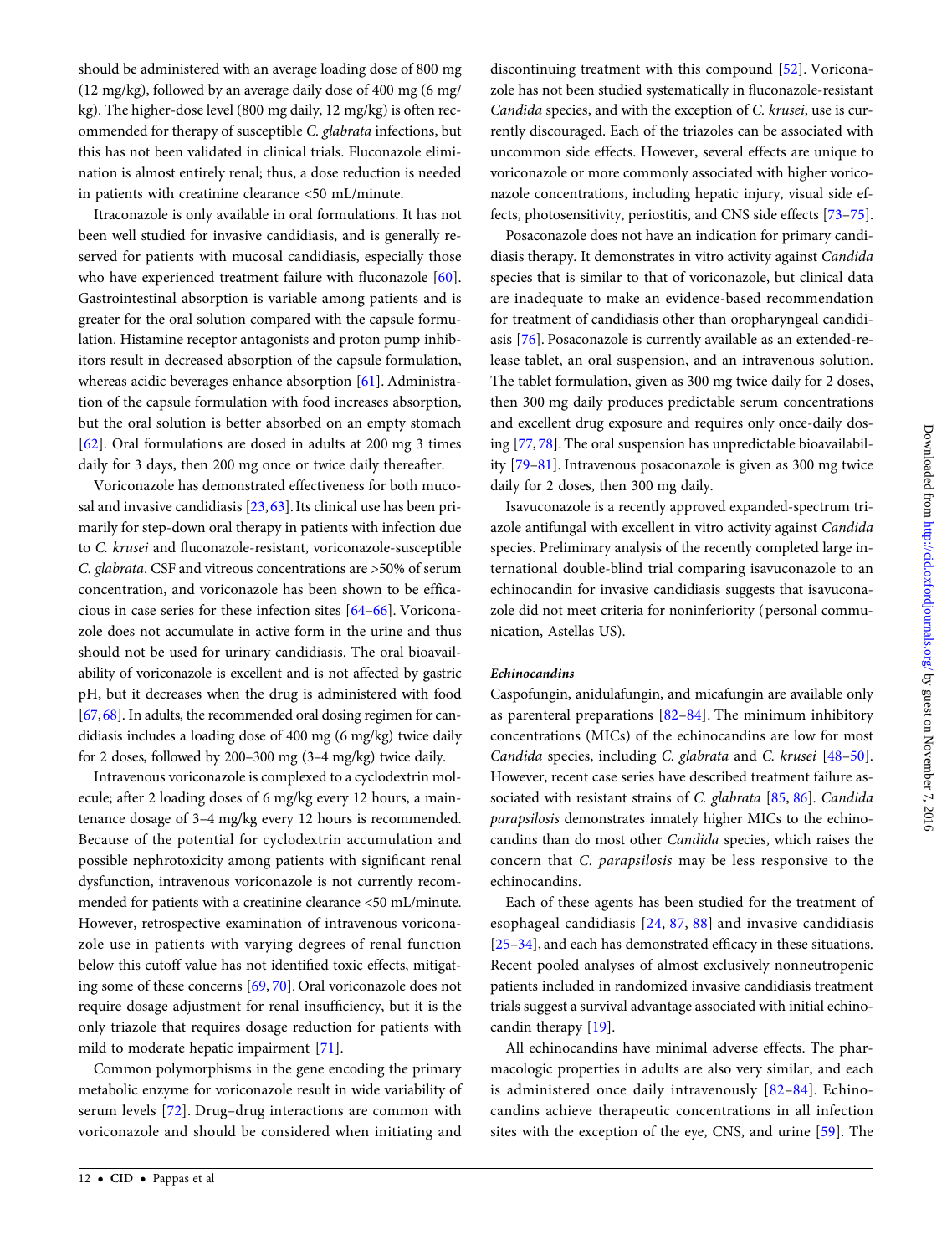major route of elimination is nonenzymatic degradation. None of the echinocandins require dosage adjustment for renal insufficiency or dialysis. Both caspofungin and micafungin undergo minimal hepatic metabolism, but neither drug is a major substrate for cytochrome P450. Caspofungin is the only echinocandin for which dosage reduction is recommended for patients with moderate to severe hepatic dysfunction. The usual intravenous dosing regimens for invasive candidiasis are as follows: caspofungin: loading dose 70 mg, then 50 mg daily; anidulafungin: loading dose 200 mg, then 100 mg daily; and micafungin: 100 mg daily (no loading dose needed). Flucytosine demonstrates broad antifungal activity against most

Candida species, with the exception of C. krusei. The compound is available in the United States only as an oral formulation. The drug has a short half-life (2.4–4.8 hours) and is ordinarily administered at a dosage of 25 mg/kg 4 times daily for patients with normal renal function. Flucytosine demonstrates excellent absorption after oral administration (80%–90%), and most of the drug is excreted unchanged (microbiologically active) in the urine [\[89](#page-40-0), [90](#page-40-0)]; dose adjustment is necessary for patients with renal dysfunction [[91](#page-40-0), [92](#page-40-0)].The compound exhibits high penetration into the CNS and eye. Concentration-dependent toxicity results in bone marrow suppression and hepatitis.

Flucytosine is usually given in combination with another antifungal agent due to a high rate of emergence of resistance during monotherapy [\[93](#page-40-0)]. The most common use of flucytosine in the setting of Candida infection is in combination with AmB for patients with more refractory infections, such as Candida endocarditis, meningitis, or endophthalmitis. Occasionally, it is used for the treatment of symptomatic urinary tract candidiasis due to fluconazole-resistant C. glabrata [\[94](#page-40-0)].

### Pediatric Dosing

Flucytosine

There is considerable variation in the pharmacokinetics of antifungal agents between adult and pediatric patients, and the data on dosing in pediatric patients are limited. The pharmacological properties of antifungal agents in children and infants have been reviewed in detail [[95\]](#page-40-0). The optimal dose of AmB deoxycholate in neonates has not been clearly defined; a dosage of 1 mg/kg is generally used [[96](#page-40-0)–[98](#page-40-0)]. The safety, efficacy, area under the curve, and maximal concentration of ABLC 2–5 mg/kg day are similar in adults and children [[99\]](#page-40-0). The pharmacokinetics of liposomal AmB in neonates and children suggest that both volume and clearance are affected by weight [\[100](#page-40-0)].

Flucytosine clearance is directly proportional to glomerular filtration rate, and infants with a very low birth weight may accumulate high plasma concentrations because of poor renal function due to immaturity  $[101]$ . Thus, the use of flucytosine without careful monitoring of serum drug levels is discouraged in this group of patients.

Fluconazole pharmacokinetics vary with age, and the drug is rapidly cleared in children. Thus, a daily fluconazole dose of 12 mg/kg is necessary for neonates and children [\[102](#page-40-0)–[105\]](#page-40-0). Voriconazole pharmacokinetics are also highly variable in children [[106](#page-40-0)–[108\]](#page-40-0). To attain plasma exposures comparable to those in adults receiving 4 mg/kg every 12 hours, a loading dose of intravenous voriconazole of 9 mg/kg twice daily, followed by 8 mg/kg twice daily is recommended in children. The recommended oral dose is 9 mg/kg twice daily (maximum dose 350 mg) [[95,](#page-40-0) [107](#page-40-0)]. There are no data on voriconazole dosing in children <2 years old, and there are no pediatric studies examining the pharmacokinetics of the intravenous formulation, the oral suspension, or the extended-release tablets of posaconazole.

Caspofungin and micafungin are approved by the US Food and Drug Administration (FDA) for use in children. Caspofungin dosing is based on body surface area rather than weight. Dosing in children is a loading dose of 70 mg/m<sup>2</sup>, followed by 50 mg/ m<sup>2</sup>/day. Preliminary studies suggest an optimal dose of caspofungin in neonates of 25 mg/m<sup>2</sup>/day. The current recommendation for micafungin for invasive candidiasis is 2 mg/kg/day, with the option to increase to 4 mg/kg/day in children <40 kg. The optimal dose of micafungin in neonates is unknown, but likely to be 10 mg/kg/day or greater [[109](#page-40-0)]. Anidulafungin should be dosed at 1.5 mg/kg/day for neonates and children [[110](#page-40-0)–[112](#page-40-0)].

### Considerations During Pregnancy

AmB is the treatment of choice for invasive candidiasis in pregnant women [\[113\]](#page-40-0). Fluconazole, itraconazole, posaconazole, and isavuconazole should be avoided in pregnant women, especially those in the first trimester, because of the possibility of birth defects associated with their use. Voriconazole is contraindicated during pregnancy because of fetal abnormalities observed in animals. There are few data concerning the echinocandins; thus, their use is cautioned during pregnancy. Flucytosine is contraindicated during pregnancy because of fetal abnormalities observed in animals.

### Therapeutic Drug Monitoring

Therapeutic drug monitoring (TDM) for itraconazole, voriconazole, posaconazole, and flucytosine has been shown to be useful for optimizing efficacy and limiting toxicity in patients receiving therapy for a variety of invasive fungal infections, including mucosal and invasive candidiasis [[114\]](#page-40-0). The basis for TDM is widely variable concentrations among patients and a strong relationship between concentration and efficacy and/or toxicity.

For itraconazole, when measured by high-pressure liquid chromatography (HPLC), both itraconazole and its bioactive hydroxy-itraconazole metabolite are reported, the sum of which should be considered in assessing drug levels. Treatment success has been associated with concentrations ≥1 mg/L and toxicity with concentrations >5 mg/L. Bioassay levels are 3- to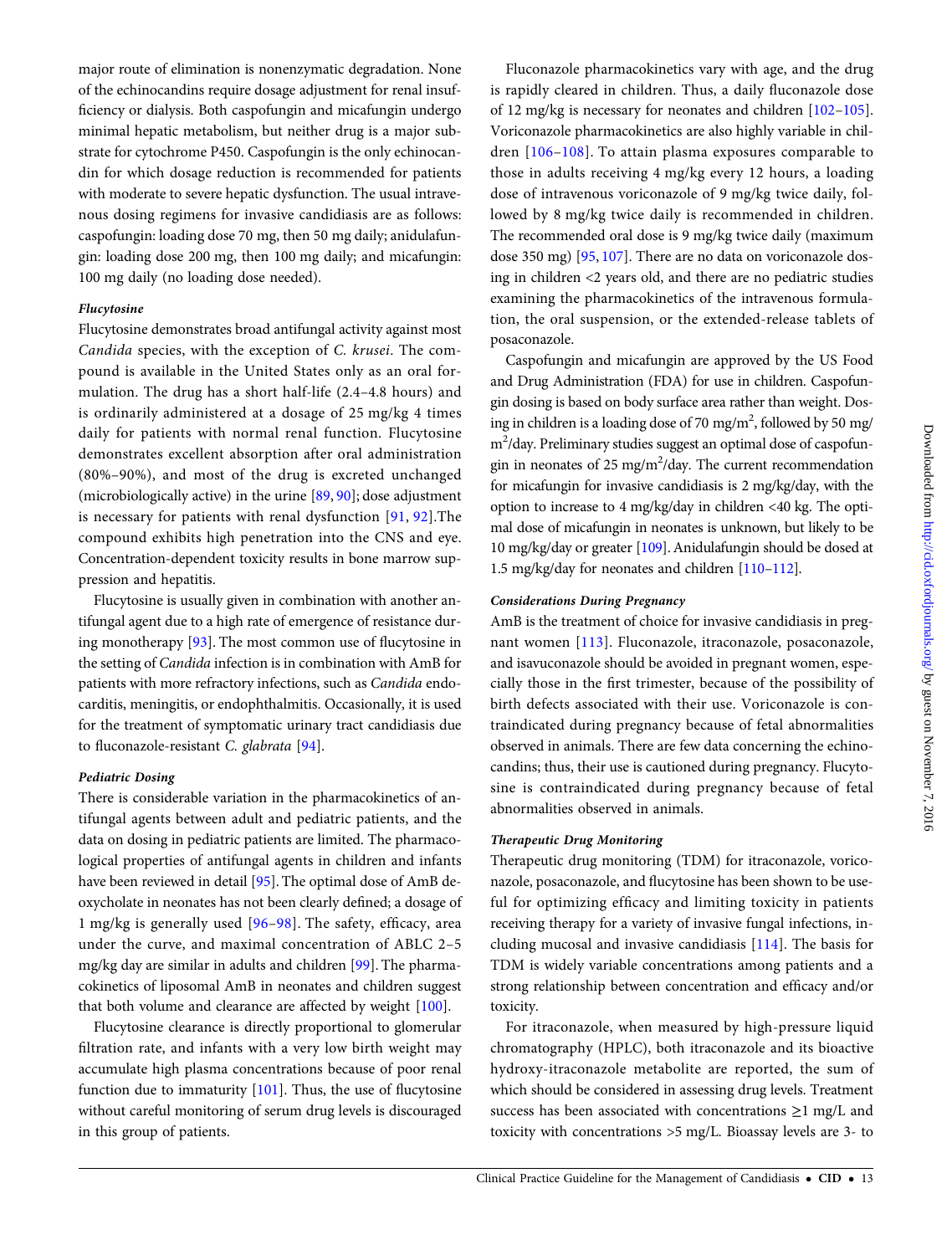7-fold higher than those measured by HPLC. Because of nonlinear pharmacokinetics in adults and genetic differences in metabolism, there is both intrapatient and interpatient variability in serum voriconazole concentrations [[115](#page-40-0)–[118\]](#page-40-0). TDM should be considered for patients receiving voriconazole, because drug toxicity has been observed at higher serum concentrations and reduced clinical response has been observed at lower concentrations [[117](#page-40-0), [118\]](#page-40-0). The therapeutic trough concentration window for voriconazole is 1–5.5 mg/L. Few data are available to support a specific concentration to optimize posaconazole efficacy. Flucytosine monitoring is predominantly used to prevent concentration-associated toxicity. Peak concentrations <100 mg/L are recommended to avoid the predictable liver and bone marrow effects [[119](#page-40-0)].

### Antifungal Susceptibility Testing

Intensive efforts to develop standardized, reproducible, and relevant susceptibility testing methods for fungi have resulted in the development of the Clinical and Laboratory Standards Institute (CLSI) M27-A3 and the European Committee on Antimicrobial Susceptibility Testing (EUCAST) methodologies for susceptibility testing of yeasts [[120\]](#page-40-0). Interpretive breakpoints for susceptibility take into account the MIC, as well as pharmacokinetic/pharmacodynamic data and animal model data. They are reported for each species. Breakpoints have been established for most, but not all, drugs for the 5 most common Candida species [\[47](#page-39-0), [50,](#page-39-0) [121,](#page-40-0) [122](#page-40-0)] (Table 1).

In many instances, clinical breakpoints have decreased from those used previously. For example, the prior Candida clinical breakpoint for susceptibility to fluconazole was  $\leq 8$  mg/L. With the new interpretation, the susceptible value has been reduced to ≤2 mg/L for C. albicans. For C. glabrata, there is no breakpoint established for susceptibility to fluconazole, itraconazole, posaconazole, or voriconazole (Table 1).

When there is no clinical breakpoint established, the epidemiologic cutoff value (ECV) based on an examination of the distribution of MICs within a species can be used. The ECV is defined as the MIC value that excludes non–wild type strains, notably isolates that are likely to contain a resistant mutant [[50,](#page-39-0) [123\]](#page-40-0). The addition of the ECV method is particularly useful for detecting emergence of resistance in a Candida species at an institution.

The susceptibility of Candida to the currently available antifungal agents is generally predictable if the species of the infecting isolate is known. Currently, antifungal resistance in C. albicans is uncommon. However, individual isolates may not necessarily follow this general pattern [\[124\]](#page-40-0). Recent surveillance studies suggest that triazole resistance among C. glabrata isolates has increased to a degree that is it difficult to rely upon these agents for therapy in the absence of susceptibility testing [\[12](#page-38-0), [125](#page-40-0), [126\]](#page-40-0). A similar trend has begun to emerge for a smaller proportion of C. glabrata isolates and the echinocandins [\[35](#page-39-0), [85,](#page-40-0)

### Table 1. Clinical Breakpoints for Antifungal Agents Against Common Candida Species

|                     |                                                             | Clinical Breakpoint, µg/mL <sup>a</sup> |                                |                          |                         |  |
|---------------------|-------------------------------------------------------------|-----------------------------------------|--------------------------------|--------------------------|-------------------------|--|
| Candida<br>Organism | Antifungal<br>Agent                                         | S                                       | <b>SDD</b>                     | $\overline{1}$           | R                       |  |
| C. albicans         | Fluconazole<br>Itraconazole                                 | $<$ 2<br>$\leq 0.12$                    | $\overline{4}$<br>$0.25 - 0.5$ |                          | $_{\geq 8}$<br>$\geq$ 1 |  |
|                     | Voriconazole<br>Posaconazole                                | $\leq 0.12$                             |                                | $0.25 - 0.5$             | $\geq$ 1                |  |
|                     | Anidulafungin                                               | ≤0.25                                   |                                | 0.5                      | $\geq$ 1                |  |
|                     | Caspofungin                                                 | $\leq 0.25$                             |                                | 0.5                      | $\geq$ 1                |  |
|                     | Micafungin                                                  | $≤0.25$                                 |                                | 0.5                      | $\geq$ 1                |  |
| C. glabrata         | Fluconazole<br>Itraconazole<br>Voriconazole<br>Posaconazole |                                         | 32                             |                          | $\geq 64$               |  |
|                     | Anidulafungin                                               | $\leq 0.12$                             |                                | 0.25                     | $\geq 0.5$              |  |
|                     | Caspofungin                                                 | $\leq 0.12$                             |                                | 0.25                     | $\geq 0.5$              |  |
|                     | Micafungin                                                  | ≤ $0.06$                                |                                | 0.12                     | $\geq 0.25$             |  |
| C. parapsilosis     | Fluconazole<br>Itraconazole                                 | $\leq$ 2                                | $\overline{4}$                 |                          | $\geq 8$                |  |
|                     | Voriconazole<br>Posaconazole                                | $\leq 0.12$                             |                                | $0.25 - 0.5$             | $\geq$ 1                |  |
|                     | Anidulafungin                                               | $\leq$ 2                                |                                | 4                        | ≥8                      |  |
|                     | Caspofungin                                                 | $\leq$ 2                                |                                | 4                        | $\geq 8$                |  |
|                     | Micafungin                                                  | $\leq$ 2                                |                                | $\overline{\mathcal{L}}$ | ≥8                      |  |
| C. tropicalis       | Fluconazole<br>Itraconazole                                 | $\leq$ 2                                | 4                              |                          | ≥8                      |  |
|                     | Voriconazole<br>Posaconazole                                | ≤0.12                                   |                                | $0.25 - 0.5$             | $\geq$ 1                |  |
|                     | Anidulafungin                                               | $\leq 0.25$                             |                                | 0.5                      | $\geq$ 1                |  |
|                     | Caspofungin                                                 | $≤0.25$                                 |                                | 0.5                      | $\geq$ 1                |  |
|                     | Micafungin                                                  | ≤0.25                                   |                                | 0.5                      | $\geq$ 1                |  |
| C. krusei           | Fluconazole<br>Itraconazole                                 |                                         |                                |                          |                         |  |
|                     | Voriconazole<br>Posaconazole                                | $≤0.5$                                  |                                | 1                        | $\geq$                  |  |
|                     | Anidulafungin                                               | $\leq 0.25$                             |                                | 0.5                      | $\geq$ 1                |  |
|                     | Caspofungin                                                 | ≤0.25                                   |                                | 0.5                      | $\geq$ 1                |  |
|                     | Micafungin                                                  | ≤0.25                                   |                                | 0.5                      | $\geq$ 1                |  |

Where no values are entered, there are insufficient data to establish clinical breakpoints. Abbreviations: I, intermediate; MIC, minimum inhibitory concentration; R, resistant; S, susceptible; SDD, susceptible dose-dependent.

<sup>a</sup> Clinical breakpoints adopted by the Clinical and Laboratory Standards Institute.

[125\]](#page-40-0). The value of susceptibility testing for other Candida species is less clear, although resistance among C. tropicalis and C. parapsilosis has been reported from tertiary care institutions that have extensive use of antifungal agents [[127](#page-41-0), [128](#page-41-0)]. Because of these trends, susceptibility testing is increasingly used to guide the management of candidemia and invasive candidiasis.

### Diagnosis of Candidiasis

Cultures of blood or other samples collected under sterile conditions have long been considered diagnostic gold standards for invasive candidiasis. Nonculture diagnostic tests, such as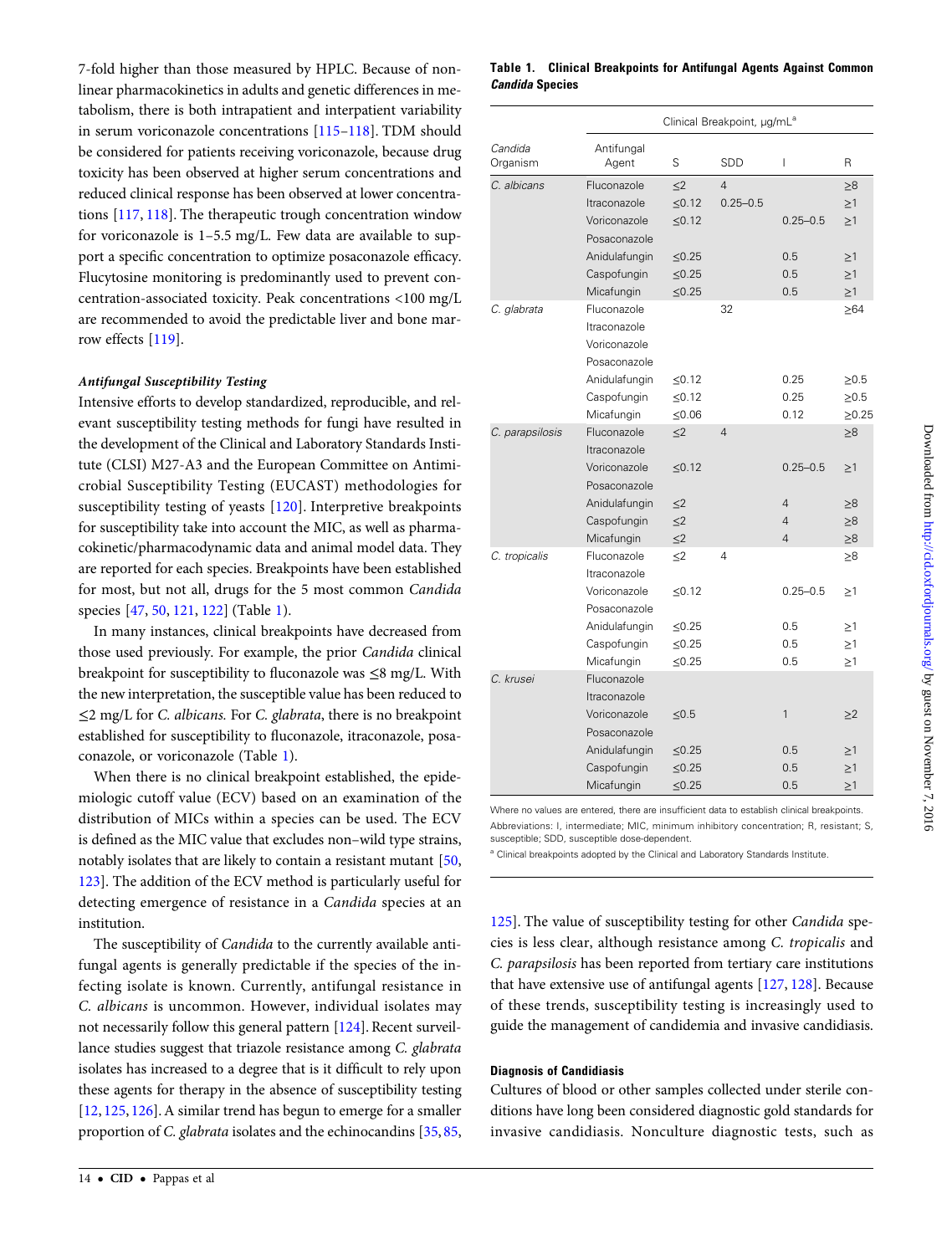antigen, antibody, or β-D-glucan detection assays, and polymerase chain reaction (PCR) are now entering clinical practice as adjuncts to cultures. If used and interpreted judiciously, these tests can identify more patients with invasive candidiasis and better direct antifungal therapy. To fully realize the benefits of combining culture and nonculture tests, however, clinicians must carefully consider the types of invasive candidiasis, understand the strengths and limitations of each assay, and interpret test results in the context of the clinical setting.

### Use of Cultures in the Diagnosis of Invasive Candidiasis

Invasive candidiasis encompasses 3 entities: candidemia in the absence of deep-seated candidiasis, candidemia associated with deep-seated candidiasis, and deep-seated candidiasis in the absence of candidemia [\[20\]](#page-38-0). The distribution of these entities is likely to differ among centers; on balance, data suggest that the groups are approximately equal in size [\[129\]](#page-41-0).

The overall sensitivity of blood cultures for diagnosing invasive candidiasis is roughly 50% [\[20\]](#page-38-0). The limit of detection of blood cultures is  $\leq 1$  colony-forming unit/mL [[130,](#page-41-0) [131](#page-41-0)]. The limit of detection for cultures is at or below that of PCR [\[132](#page-41-0)–[135](#page-41-0)]. As such, blood cultures should be positive during the vast majority of active Candida bloodstream infections. They may be negative in cases of extremely low-level candidemia, intermittent candidemia, deep-seated candidiasis that persists after sterilization of the bloodstream, or deep-seated candidiasis resulting from direct inoculation of Candida in the absence of candidemia. Blood cultures are limited by slow turnaround times (median time to positivity of 2–3 days, ranging from 1 to  $\geq$ 7 days), and the fact that they may become positive relatively late in the disease course [\[130,](#page-41-0) [136\]](#page-41-0). Cultures of tissues or fluid recovered from infected sites during deep-seated candidiasis also exhibit poor sensitivity (often <50%) and slow turnaround times, and require invasive sampling procedures that may be dangerous or contraindicated due to underlying medical conditions [[137](#page-41-0)].

### Antigen and Antibody Detection

Candida antigen and anti-Candida antibody detection has gained greater acceptance in Europe than the United States. In general, antigen detection is limited by rapid clearance from the bloodstream [\[138\]](#page-41-0). Concerns have been expressed about the reliability of antibody detection in immunosuppressed hosts, but assays have performed well in patients with neutropenia and cell-mediated immune defects (including hematopoietic cell and solid organ transplant recipients) [[138,](#page-41-0) [139\]](#page-41-0). Serum immunoglobulin G (IgG) responses against specific antigens have typically performed better than immunoglobulin M (IgM) responses, suggesting that many patients mount amnestic responses or have ongoing, subclinical tissue invasion [\[139\]](#page-41-0). The best-studied test is a combined mannan/antimannan antibody assay, which is currently approved for use in Europe,

but not the United States (Platelia Candida Ag and Ab; Bio-Rad). In a meta-analysis of 14 studies, the sensitivity/specificity for the diagnosis of invasive candidiasis of mannan and antimannan IgG individually were 58%/93% and 59%/83%, respectively [[140\]](#page-41-0). Values for the combined assay were 83% and 86%, with best performances for C. albicans, C. glabrata, and C. tropicalis infections. In one study of candidemia, at least one test was positive before blood culture in 73% of patients [[141](#page-41-0)]. In a study of hepatosplenic candidiasis, at least one test was positive before radiographic changes in 86% of patients [[142](#page-41-0)]. This assay is not used widely in the United States, and its role in the diagnosis and management of invasive candidiasis is unclear.

### β-D-Glucan detection

β-D-glucan is a cell wall constituent of Candida species, Aspergillus species, Pneumocystis jiroveci, and several other fungi. A serum β-D-glucan assay (Fungitell; Associates of Cape Cod, East Falmouth, Massachusetts) has been approved by the FDA as an adjunct to cultures for the diagnosis of invasive fungal infections. True-positive results are not specific for invasive candidiasis, but rather suggest the possibility of an invasive fungal infection. For this reason, among patient populations that are also at risk for invasive mold infections, such as hematopoietic cell transplant recipients, β-D-glucan offers a theoretical advantage over more narrow assays for candidiasis. β-D-glucan detection can identify cases of invasive candidiasis days to weeks prior to positive blood cultures, and shorten the time to initiation of antifungal therapy [\[143\]](#page-41-0). Prophylactic or empiric antifungal treatment is likely to impact test performance. On the one hand, antifungal agents may reduce diagnostic sensitivity [\[144](#page-41-0)–[146\]](#page-41-0), but decreasing β-D-glucan levels may also correlate with responses to antifungal therapy [\[147\]](#page-41-0).

In meta-analyses of β-D-glucan studies, the pooled sensitivity and specificity for diagnosing invasive candidiasis were 75%– 80% and 80%, respectively [\[144](#page-41-0)–[146](#page-41-0)]. A number of issues complicate the interpretation of these data, including uncertainties about the best cutoff value for a positive result, number of positive tests required to establish a diagnosis, and optimal timing and frequency of testing among at-risk patients. There is marked heterogeneity among studies in how they address these issues, as well as in patient and control populations, range and type of fungal pathogens targeted, invasive candidiasis disease entities, distributions of Candida species, prior antifungal use, specific β-D-glucan assays employed, and other aspects of study design and statistical interpretation.

The major concern about β-D-glucan detection is the potential for poor specificity and false positivity, which may be particularly problematic in the patient populations for which nonculture diagnostics would be most helpful. For example, false-positive results are rare in healthy controls, but decidedly more common among patients in an ICU [[148\]](#page-41-0). Causes of false positivity include other systemic infections, such as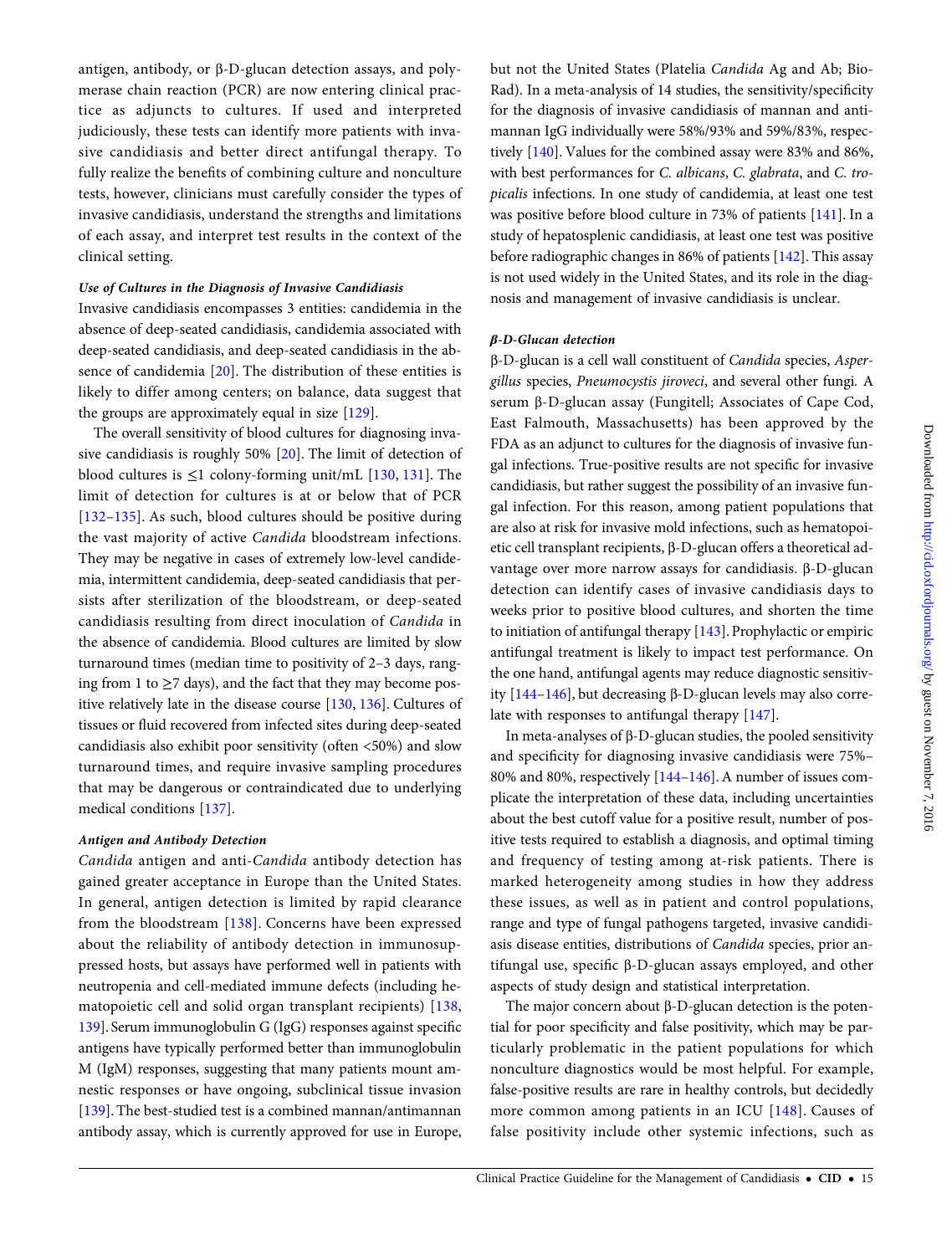gram-positive and gram-negative bacteremia, certain antibiotics, such as intravenous amoxicillin-clavulanate (not available in the United States), hemodialysis, fungal colonization, receipt of albumin or immunoglobulin, use of surgical gauze or other material containing glucan, and mucositis or other disruptions of gastrointestinal mucosa [[149](#page-41-0)–[154\]](#page-41-0). The specificity of β-Dglucan can be improved by requiring consecutive positive results rather than a single result, but false positivity remains a significant limitation if the above-listed factors are common in the population tested. As an extreme example, the per-patient sensitivity/specificity and positive and negative predictive values of routine surveillance β-D-glucan testing in a recent study of lung transplant recipients were 64%/9% and 14%/50%, respectively [[155](#page-41-0)]. Moreover, 90% of patients had at least one positive β-D-glucan result. Therefore, the test will be most useful if targeted to subgroups of patients whose clinical course or risk factors are particularly suggestive of invasive candidiasis or other fungal infection.

The role of β-D-glucan testing of samples other than serum in the diagnosis of invasive candidiasis is not established. Studies of β-D-glucan testing of CSF reported sensitivity and specificity of 100% and 95%–98%, respectively, for the diagnosis of non-Candida fungal CNS infections [[156](#page-41-0), [157\]](#page-41-0). β-D-glucan detection was highly sensitive and specific in a rabbit model of hematogenous C. albicans meningoencephalitis [[158](#page-41-0)]. Limited data suggest that positive predictive values of β-D-glucan in bronchoalveolar lavage fluid are poor for diagnosing fungal pneumonia [\[159\]](#page-41-0). There are case reports for testing of samples collected from other sites of invasive Candida infection [[160\]](#page-41-0).

Limited data exist pertaining to the usefulness of β-D-glucan testing in children [[161](#page-41-0)]. The optimal threshold for positivity of β-D-glucan testing in children is not known. In studies of uninfected immunocompetent individuals, mean β-D-glucan levels are slightly higher in children than adults [[162](#page-41-0)]. Currently, it is not recommended to use β-D-glucan testing to guide pediatric clinical decision making.

#### Polymerase Chain Reaction

Candida PCR shares many of the potential benefits and shortcomings of β-D-glucan detection. Compared to cultures, PCR assays of various blood fractions have been shown to shorten the time to diagnosis of invasive candidiasis and initiation of antifungal therapy [[134](#page-41-0), [135\]](#page-41-0). The pooled sensitivity and specificity of PCR for suspected invasive candidiasis in a recent metaanalysis were 95% and 92%, respectively [[134](#page-41-0)]. In probable invasive candidiasis, sensitivity of PCR and blood cultures was 85% and 38%, respectively. The impact of antifungal agents on diagnostic sensitivity was unclear. Data among patients colonized with Candida were surprisingly limited, but there was a trend toward lower specificity.

A major limitation of PCR studies is the lack of standardized methodologies and multicenter validation of assay performance.

A multicenter US study assessing the performance of a self-contained instrument that amplifies and detects Candida DNA by PCR and T2 magnetic resonance (T2 Biosystems, Lexington, Massachusetts), respectively, has been completed [[163\]](#page-41-0). This assay is FDA approved, but its role in the early diagnosis and management of candidemia remains unclear until more data are available. PCR has potential advantages over β-D-glucan or antigen-antibody assays, including the capacity for species identification, detection of molecular markers for drug resistance, and multiplex formatting. In Europe, a whole-blood, multiplex real-time PCR assay (SeptiFast, Roche) that detects 19 bacteria and 6 fungi (C. albicans, C. glabrata, C. parapsilosis, C. tropicalis, C. krusei, and Aspergillus fumigatus) has been investigated in several studies of sepsis and neutropenic fever. Among patients with candidemia in one study, the sensitivity of the test was 94%; the only negative result was observed with C. famata candidemia [[164\]](#page-41-0). The role of PCR in testing samples other than blood is not established.

### Nonculture Diagnostic Testing for Blood Culture–Negative Invasive Candidiasis

The overwhelming majority of studies have examined nonculture diagnostics in the setting of candidemia. More limited data on deep-seated candidiasis demonstrate how these tests may identify cases that are currently missed by blood cultures. In a single-center study of prospectively enrolled patients, the sensitivities/specificities of the Fungitell β-D-glucan assay and a real-time quantitative PCR assay (ViraCor-IBT, Lee's Summit, Missouri) for invasive candidiasis were 56%/73% and 80%/70%, respectively [\[132\]](#page-41-0). More importantly, the sensitivities of contemporaneously collected blood cultures, β-D-glucan assay, and PCR samples among patients with deep-seated candidiasis (mostly intra-abdominal candidiasis) were 21%, 67%, and 88%, respectively. The combination of either a positive blood culture or positive β-D-glucan assay had sensitivity for invasive candidiasis of 79%; a positive blood culture or positive PCR sample was 98% sensitive. A second study investigated the serum β-Dglucan assay, Candida score (a predictive score for invasive candidiasis based on clinical parameters and burden of Candida colonization), and Candida colonization indices ( predictive scores based on burden of colonization) among prospectively enrolled patients who were in surgical ICUs at 2 hospitals and who were at particularly high risk for intra-abdominal candidiasis [[143\]](#page-41-0). The sensitivity/specificity of 2 consecutive positive β-D-glucan results was 65%/78%. In contrast, the sensitivity of blood cultures was only 7%. In addition to identifying cases missed by blood cultures, the β-D-glucan assay was positive a median of 5 and 6 days prior to positive intra-abdominal cultures and institution of antifungal therapy, respectively. The sensitivities of Candida scores and colonization indices were comparable to β-D-glucan, but specificities were poorer  $( \leq 43\%).$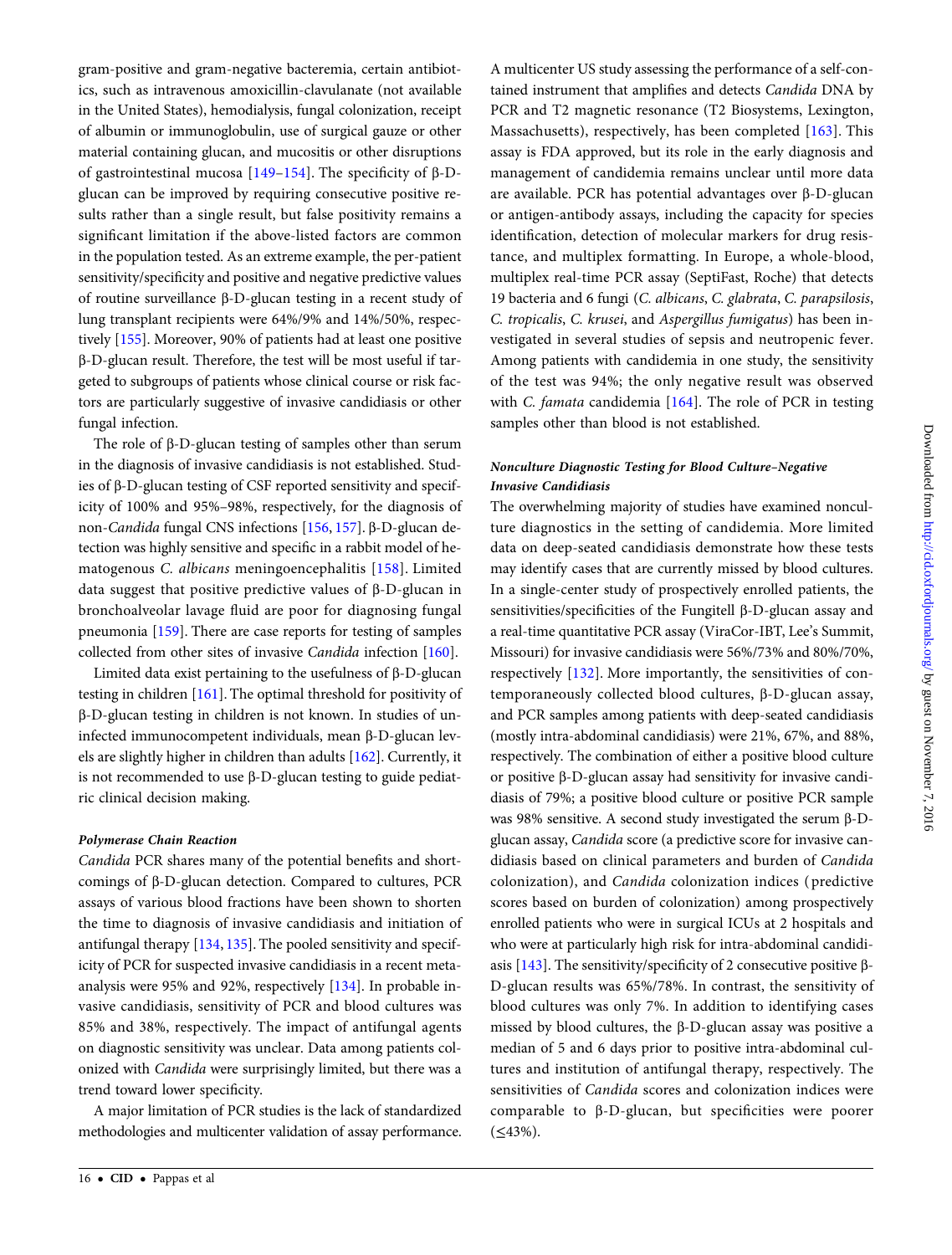The interpretation of specificity in these studies was complicated by the fact that negative controls were also at risk for invasive candidiasis. Therefore, it is unclear if positive test results for controls were false positives (as defined in the studies) or true positives that were missed due to the poor sensitivity of intra-abdominal and blood cultures. Indeed, this is a central challenge in assessing new diagnostics for invasive candidiasis: How can test performance be accurately measured when the gold standard is inadequate?

### I. What Is the Treatment for Candidemia in Nonneutropenic Patients? Recommendations

- 1. An echinocandin (caspofungin: loading dose 70 mg, then 50 mg daily; micafungin: 100 mg daily; anidulafungin: loading dose 200 mg, then 100 mg daily) is recommended as initial therapy (strong recommendation; high-quality evidence).
- 2. Fluconazole, intravenous or oral, 800-mg (12 mg/kg) loading dose, then 400 mg (6 mg/kg) daily is an acceptable alternative to an echinocandin as initial therapy in selected patients, including those who are not critically ill and who are considered unlikely to have a fluconazole-resistant Candida species (strong recommendation; high-quality evidence).
- 3. Testing for azole susceptibility is recommended for all bloodstream and other clinically relevant Candida isolates. Testing for echinocandin susceptibility should be considered in patients who have had prior treatment with an echinocandin and among those who have infection with C. glabrata or C. parapsilosis (strong recommendation; low-quality evidence).
- 4. Transition from an echinocandin to fluconazole (usually within 5–7 days) is recommended for patients who are clinically stable, have isolates that are susceptible to fluconazole (eg, C. albicans), and have negative repeat blood cultures following initiation of antifungal therapy (strong recommendation; moderate-quality evidence).
- 5. For infection due to C. glabrata, transition to higher-dose fluconazole 800 mg (12 mg/kg) daily or voriconazole 200– 300 (3–4 mg/kg) twice daily should only be considered among patients with fluconazole-susceptible or voriconazole-susceptible isolates (strong recommendation; low-quality evidence).
- 6. Lipid formulation AmB (3–5 mg/kg daily) is a reasonable alternative if there is intolerance, limited availability, or resistance to other antifungal agents (strong recommendation; high-quality evidence).
- 7. Transition from AmB to fluconazole is recommended after 5–7 days among patients who have isolates that are susceptible to fluconazole, who are clinically stable, and in whom repeat cultures on antifungal therapy are negative (strong recommendation; high-quality evidence).
- 8. Among patients with suspected azole- and echinocandinresistant Candida infections, lipid formulation AmB (3–5 mg/

kg daily) is recommended (strong recommendation; lowquality evidence).

- 9. Voriconazole 400 mg (6 mg/kg) twice daily for 2 doses, then 200 mg (3 mg/kg) twice daily is effective for candidemia, but offers little advantage over fluconazole as initial therapy (strong recommendation; moderate-quality evidence). Voriconazole is recommended as step-down oral therapy for selected cases of candidemia due to C. krusei (strong recommendation; low-quality evidence).
- 10. All nonneutropenic patients with candidemia should have a dilated ophthalmological examination, preferably performed by an ophthalmologist, within the first week after diagnosis (strong recommendation; low-quality evidence).
- 11. Follow-up blood cultures should be performed every day or every other day to establish the time point at which candidemia has been cleared (strong recommendation; low-quality evidence).
- 12. Recommended duration of therapy for candidemia without obvious metastatic complications is for 2 weeks after documented clearance of Candida species from the bloodstream and resolution of symptoms attributable to candidemia (strong recommendation; moderate-quality evidence).

### Evidence Summary

Candidemia has emerged as one of the most common causes of healthcare-associated bloodstream infections, and in many US hospitals, candidemia represents the third or fourth most common hospital-acquired bloodstream isolate. In most clinical settings, C. albicans is the most commonly isolated species, but the non-albicans Candida species together represent approximately 50% of the bloodstream isolates, and this has been a growing trend in many hospitals throughout the world for more than a decade  $[8-12]$  $[8-12]$  $[8-12]$ .

There are significant challenges in treating candidemia and invasive candidiasis. First, the infection is associated with high mortality. Earlier therapy is associated with better overall outcomes [[14](#page-38-0)–[18](#page-38-0)], but there remain significant limitations to early diagnosis. The development of rapid diagnostic assays has been slow; thus, clinicians continue to rely on cultures to establish a diagnosis [\[20](#page-38-0)]. Second, there is considerable geographic, centerto-center, and even unit-to-unit variability of species causing candidemia [\[12](#page-38-0)]; each Candida species presents its own unique challenges with respect to virulence, pathogenicity, and antifungal susceptibility. Third, despite the overall robust nature of the randomized controlled trials examining treatment of candidemia and other forms of invasive candidiasis, no single trial has demonstrated the clear superiority of one therapeutic agent over another [\[19,](#page-38-0) [21](#page-38-0)–[34\]](#page-39-0). Fourth, the recent emergence of multidrug-resistant Candida species will complicate the selection of antifungal therapy in the immediate future [\[10](#page-38-0), [12,](#page-38-0) [35](#page-39-0)–[38\]](#page-39-0).

The selection of any particular agent for the treatment of candidemia should take into account a history of recent azole or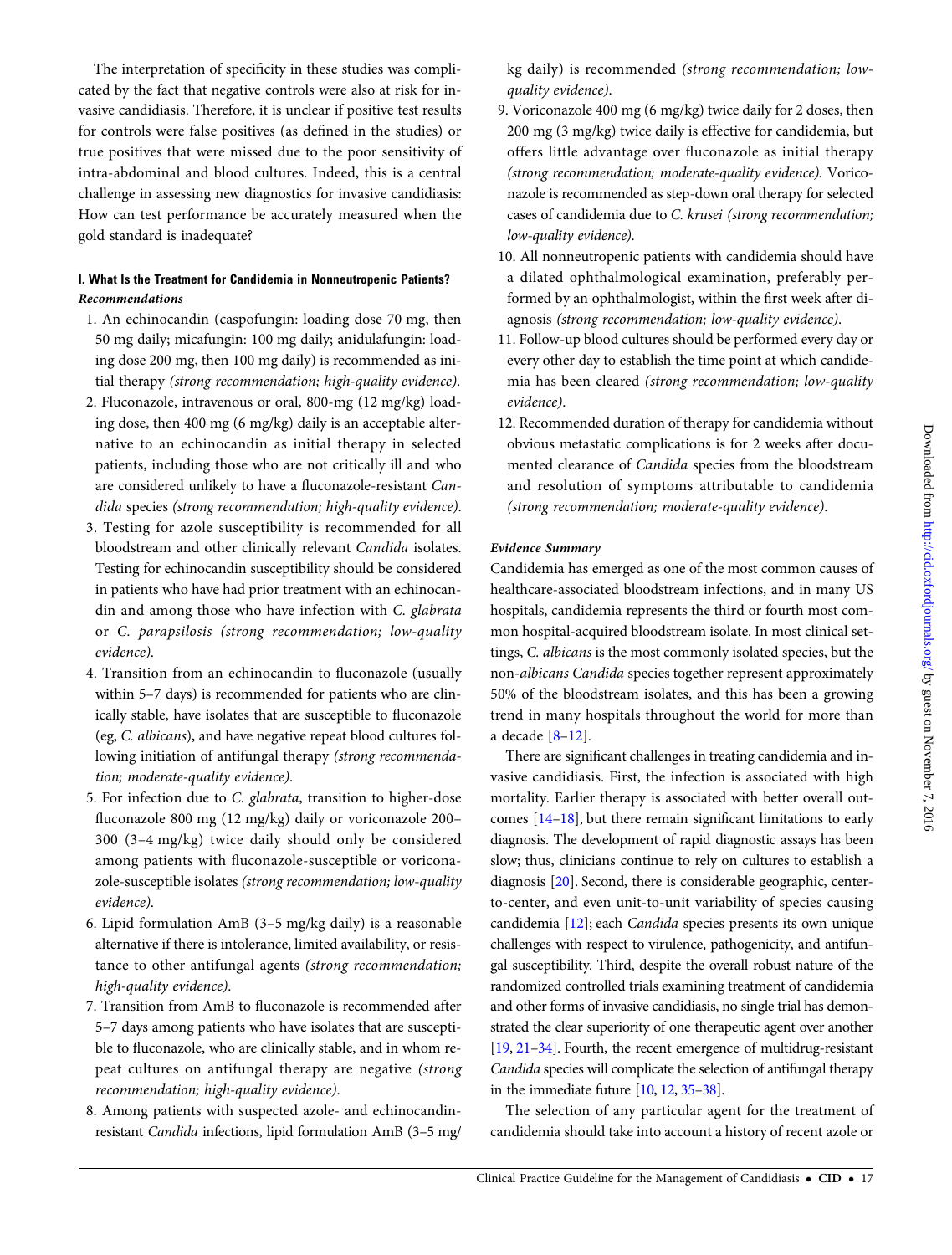echinocandin exposure, a history of intolerance to an antifungal agent, the dominant Candida species and current susceptibility data in a particular clinical unit, severity of illness, relevant comorbidities, and evidence of involvement of the CNS, cardiac valves, and/or visceral organs. The risk of mortality among patients with candidemia ranges from 10% to 47% [\[6](#page-38-0)–[8](#page-38-0), [13\]](#page-38-0), but the actual disease-associated mortality is more likely 10%–20%, with the risk of death being related to increasing age, higher Acute Physiology and Chronic Health Evaluation II (APACHE II) scores, infecting Candida species, immunosuppressive agents, preexisting renal dysfunction, venous catheter retention, and antifungal selection [\[8,](#page-38-0) [19,](#page-38-0) [165](#page-41-0)–[167](#page-41-0)]. Early initiation of effective antifungal therapy and source control is critical in the successful treatment of candidemia, as demonstrated by data suggesting significantly higher mortality rates among patients with candidemia in whom antifungal therapy was delayed or considered inadequate, and/or in whom source control was not promptly attained [\[14](#page-38-0), [16](#page-38-0)–[18](#page-38-0), [168](#page-41-0)].

The echinocandins demonstrate significant fungicidal activity against most Candida species, and each of these agents has demonstrated success in approximately 70%–75% of patients in randomized, comparative clinical trials [[24](#page-38-0)–[28,](#page-39-0) [31](#page-39-0), [32\]](#page-39-0). Despite the need for intravenous administration, their superb efficacy, favorable safety profile, limited drug interactions, and concerns about fluconazole resistance have led many experts to favor the echinocandins as initial therapy for most adult patients with candidemia. Few studies comparing different echinocandins have been performed [[28](#page-39-0), [169](#page-41-0)], but most experts agree that these agents are sufficiently similar to be considered interchangeable.

Only one study comparing an echinocandin to fluconazole has been performed, and the results from this study suggest a strong trend toward more favorable outcomes with anidulafungin compared with fluconazole as primary therapy for candidemia [\[27\]](#page-38-0). In a subanalysis of patients with *C. albicans* infections, there was a significant improvement in global response among those receiving anidulafungin [[31\]](#page-39-0). In another subanalysis of critically ill patients from this trial, those receiving anidulafungin had significantly better responses at end of therapy compared with fluconazole-treated patients [[170](#page-41-0)]. A combined analysis of 7 of the largest randomized clinical trials comparing treatment for candidemia and invasive candidiasis and involving almost 2000 patients found that initial therapy with an echinocandin was a significant predictor of survival [\[19\]](#page-38-0). This same analysis identified higher APACHE II score, older age, and infection with C. tropicalis to be associated with worse outcomes and higher mortality [\[19](#page-38-0)].

It has become common practice for clinicians treating patients with candidemia to initiate an echinocandin, then change to an oral azole (typically fluconazole) once the patient has become clinically stable [\[1\]](#page-38-0). A recent open-label noncomparative trial assessed outcomes of patients who were treated with

anidulafungin for at least 5 days followed by step-down therapy to oral fluconazole or voriconazole (if the infecting organism was susceptible) when they were clinically stable and blood cultures had become negative [[34](#page-39-0)]. There was no difference noted in outcomes among patients who continued on anidulafungin throughout the treatment course compared with those who were changed to an oral azole. Smaller pilot studies from Latin America and Asia demonstrated similar findings [\[33,](#page-39-0) [171\]](#page-41-0). Thus, on the basis of these data and other clinical trials [\[22,](#page-38-0) [23,](#page-38-0) [25,](#page-38-0) [26,](#page-38-0) [28,](#page-39-0) [33,](#page-39-0) [34,](#page-39-0) [171\]](#page-41-0), the Expert Panel favors stepdown therapy to fluconazole or voriconazole for patients who have improved clinically following initial therapy with an echinocandin, have documented clearance of Candida from the bloodstream, and who are infected with an organism that is susceptible to fluconazole (eg, C. albicans, C. parapsilosis, and C. tropicalis) or voriconazole (eg, C. krusei). This transition usually occurs within 5–7 days, but this time is variable and ultimately dependent on patient response and clinician preference.

In many parts of the world, based on success rates reported from well-designed clinical trials, fluconazole remains standard therapy for patients with candidemia [[21](#page-38-0)–[23](#page-38-0), [27](#page-38-0)]. However, in light of recent data on the efficacy of echinocandins and increasing resistance to fluconazole, the Expert Panel believes that fluconazole should be considered first-line therapy only in patients who are hemodynamically stable, who have had no previous exposure to azoles, and who do not belong in a group at high risk for C. glabrata infection, including those who are elderly, have underlying malignancy, or are diabetic.

In previous iterations of these guidelines, the Expert Panel favored fluconazole over an echinocandin for treatment of candidemia due to C. parapsilosis based on reports of decreased in vitro activity of echinocandins against this species and of echinocandin resistance among some isolates [[11](#page-38-0), [12](#page-38-0), [172](#page-41-0)–[175\]](#page-41-0). In spite of these laboratory observations, there have been no clinical studies that have demonstrated superiority of fluconazole over the echinocandins for the treatment of C. parapsilosis infections. Moreover, recent observational data from Spain among almost 200 patients with candidemia due to C. parapsilosis suggested no difference in outcome among patients who received initial treatment with an echinocandin compared with those who received other regimens [[176](#page-42-0)]. Any recommendation supporting fluconazole over an echinocandin is generally based on theoretical concerns rather than on observed therapeutic failure of the echinocandins in these patients.

Voriconazole was shown to be as effective for candidemia and invasive candidiasis as the comparator regimen of sequential therapy with AmB for 4–7 days followed by fluconazole [\[23](#page-38-0)]. Voriconazole possesses activity against most Candida species, including C. krusei [\[177,](#page-42-0) [178\]](#page-42-0), but the need for more frequent administration, less predictable pharmacokinetics, more drug interactions, and poor tolerance to the drug make it less attractive for initial therapy. Parenteral voriconazole appears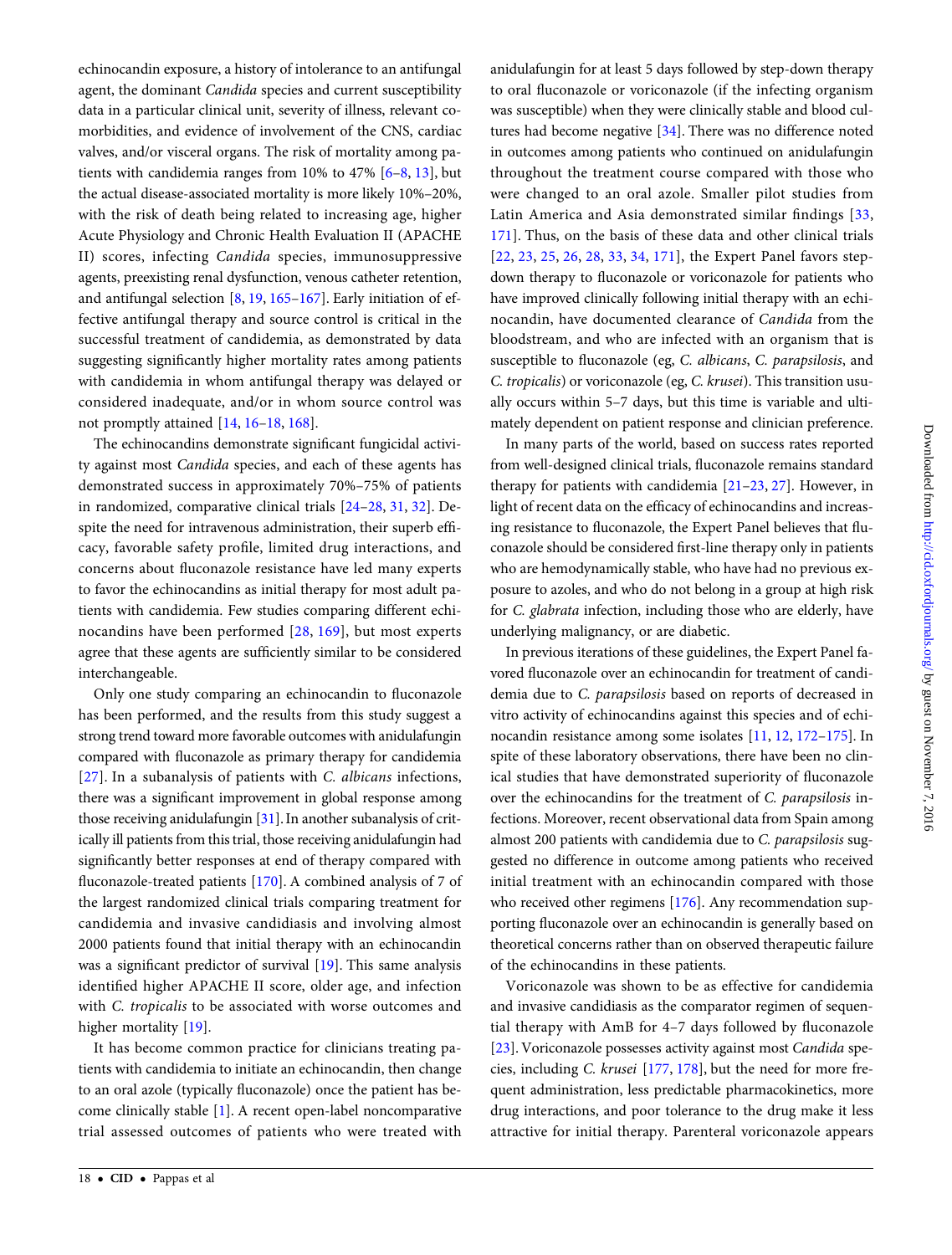to be safe when administered to those with baseline renal dysfunction, despite concerns based on possible nephrotoxicity of its vehicle (sulfobutylether β-cyclodextrin) [[70\]](#page-39-0). Voriconazole does not provide predictable activity against fluconazoleresistant C. glabrata [[47](#page-39-0), [177](#page-42-0)–[179\]](#page-42-0). It does, however, fill an important niche for patients who have fluconazole-resistant isolates of C. krusei, C. guilliermondii, or C. glabrata that are voriconazole susceptible and who are ready for transition from an echinocandin or AmB to oral therapy.

There is little role for oral itraconazole for the treatment of candidemia, given the similar antifungal spectrum, ease of administration, superior pharmacokinetics, and better tolerability of fluconazole. Posaconazole has excellent in vitro activity against most Candida species. The extended-release tablet and the intravenous formulation could prove useful in the future, but currently there is no role for posaconazole in the treatment of candidemia. The broad-spectrum azole isavuconazole demonstrates similar in vitro activity against Candida species, as do voriconazole and posaconazole, and could prove useful in the future [[180](#page-42-0)].

AmB has broad activity against all Candida species with the exception of C. lusitaniae, which is frequently resistant. Lipid formulations of AmB are preferred to AmB deoxycholate and should be considered when there is a history of intolerance to echinocandins and/or azoles, the infection is refractory to other therapy, the organism is resistant to other agents, or there is a suspicion of infection due to non-Candida yeasts, such as Cryptococcus neoformans or Histoplasma capsulatum. Liposomal AmB, 3 mg/kg daily, has been shown to be as effective as micafungin for treatment of candidemia [[26\]](#page-38-0).

The emergence of echinocandin-resistant and echinocandin-/azole-resistant Candida isolates, especially C. glabrata, clearly has been documented, and this finding appears to be associated with worse clinical outcomes [\[10](#page-38-0), [12](#page-38-0), [35](#page-39-0)–[37](#page-39-0), [181,](#page-42-0) [182\]](#page-42-0). Fluconazole resistance is a frequent finding among echinocandin-resistant isolates [[9](#page-38-0), [10](#page-38-0)], further complicating therapeutic choices. There are currently no prospective data to inform a decision, but the Expert Panel favors lipid formulation AmB for treatment of patients with candidemia due to proven or suspected fluconazole and echinocandin-resistant (multidrug resistant) strains until more data become available.

Recent data suggest that as many as 16% of patients with candidemia have some manifestation of ocular involvement, and some of these patients will develop severe, sight-threatening endophthalmitis [\[70](#page-39-0)]. Thus, for all patients with candidemia, the Expert Panel strongly advises a dilated funduscopic examination, preferably performed by an ophthalmologist, within the first week after initiation of specific antifungal therapy. Some groups have suggested that it is possible to stratify patients according to risk in an effort to avoid performing ophthalmologic examinations on all candidemic patients [\[183\]](#page-42-0). This approach is possibly more cost-effective than examining all patients

with candidemia, but the potential benefit of early identification of endophthalmitis and prevention of visual loss far outweighs the expense of performing a dilated funduscopic examination.

Follow-up blood cultures every day or every other day until demonstration of clearance of Candida from the bloodstream are helpful to establish the appropriate duration of antifungal therapy. If there are no metastatic complications of candidemia, the duration of therapy with systemic antifungal agents should be 14 days following documented clearance of Candida species from the bloodstream and resolution of signs and symptoms attributable to infection. This recommendation is based on the results of several prospective, randomized trials in which this rule has been universally and successfully applied, and it is generally associated with few complications and relapses [\[21](#page-38-0)–[23,](#page-38-0) [26](#page-38-0)–[28](#page-39-0), [30](#page-39-0), [32](#page-39-0)–[34](#page-39-0)].

### II. Should Central Venous Catheters Be Removed in Nonneutropenic Patients With Candidemia?

### Recommendation

13. CVCs should be removed as early as possible in the course of candidemia when the source is presumed to be the CVC and the catheter can be removed safely; this decision should be individualized for each patient (strong recommendation; moderate-quality evidence).

### Evidence Summary

Central venous catheters and other intravascular devices are important risk factors in the development and persistence of candidemia in nonneutropenic patients [[5,](#page-38-0) [7](#page-38-0)–[9,](#page-38-0) [184\]](#page-42-0). A CVC is present in at least 70% of nonneutropenic patients with candidemia at the time that the diagnostic blood culture is obtained [\[5,](#page-38-0) [7](#page-38-0)–[9](#page-38-0), [170,](#page-41-0) [184](#page-42-0)–[187\]](#page-42-0). The relationship of candidemia to CVCs has been assumed on the basis of observation, clinical experience, and an understanding of the role of biofilm in the genesis of bloodstream infections [\[188,](#page-42-0) [189\]](#page-42-0). That candidemia in nonneutropenic patients is commonly due to contaminated CVCs is undeniable, but there remains controversy as to how best to distinguish a catheter-associated candidemia from one that is related to another source, such as the gastrointestinal tract.

There have been no prospective clinical studies designed to examine CVC management as a primary measurement related to outcome. Moreover, several retrospective analyses have led to very different conclusions regarding the necessity and timing of CVC removal in the candidemic patient [\[19](#page-38-0), [190](#page-42-0)–[193\]](#page-42-0). Thus, the controversy continues, with some groups arguing for a strictly individualized approach to each patient [[190\]](#page-42-0) and others for an approach that removes CVCs in all nonneutropenic candidemic patients in whom it is safe and feasible to do so [\[19\]](#page-38-0). No prospective study has demonstrated a survival benefit to early CVC removal in patients who have candidemia, but most studies have demonstrated a shorter duration of candidemia and/or a trend toward improved outcomes [[14](#page-38-0), [21](#page-38-0)–[23,](#page-38-0) [27,](#page-38-0) [28](#page-39-0), [168,](#page-41-0) [192](#page-42-0)– [200](#page-42-0)]. The recent combined analysis of 7 candidemia trials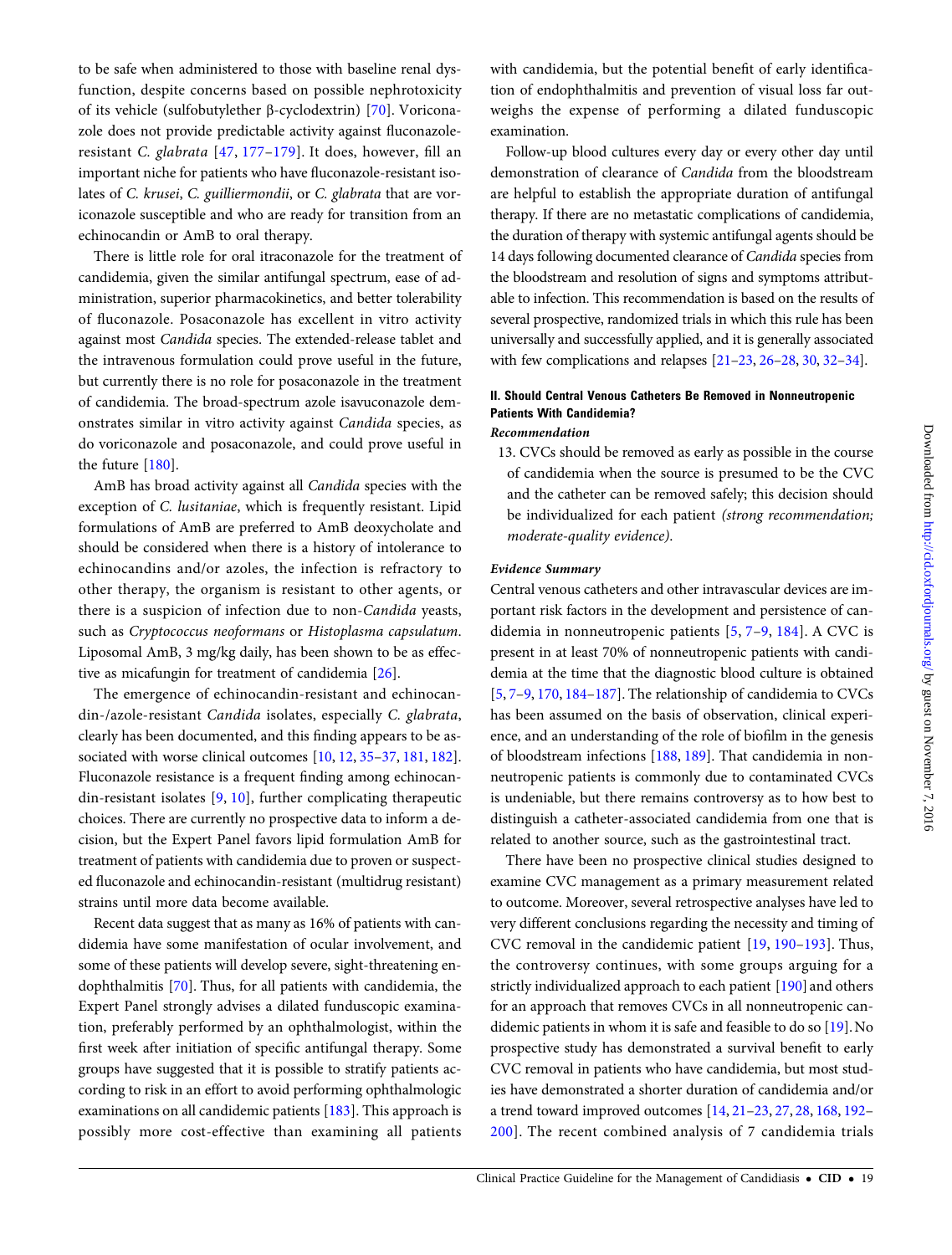observed a survival benefit among those who underwent CVC removal at some time during treatment for candidemia [\[19](#page-38-0)]. The survival benefit applied to patients across all levels of severity of illness as determined by APACHE II scores.

The Expert Panel members strongly believe that CVCs should be removed if this can be performed safely when candidemia is documented in the nonneutropenic patient. It is intuitive that each patient with candidemia must be managed individually with respect to CVC removal or retention, but on balance, the bulk of data supports an approach that leads to early removal among nonneutropenic patients in whom the catheter is a likely source of infection.

Among neutropenic patients, the role of the gastrointestinal tract as a source for disseminated candidiasis is evident from autopsy studies, but in an individual patient, it is difficult to determine the relative contributions of the gastrointestinal tract vs the CVC as the primary source of candidemia [\[195,](#page-42-0) [201](#page-42-0)]. An exception is made for candidemia due to C. parapsilosis, which is very frequently associated with CVCs [[188](#page-42-0), [189,](#page-42-0) [200,](#page-42-0) [202\]](#page-42-0). A recent retrospective analysis that included mostly nonneutropenic patients underscored the influence of early CVC removal, specifically among patients with C. parapsilosis bloodstream infection, on clinical outcome [\[176\]](#page-42-0).

### III. What Is the Treatment for Candidemia in Neutropenic Patients? Recommendations

- 14. An echinocandin (caspofungin: loading dose 70 mg, then 50 mg daily; micafungin: 100 mg daily; anidulafungin: loading dose 200 mg, then 100 mg daily) is recommended as initial therapy (strong recommendation; moderate-quality evidence).
- 15. Lipid formulation AmB, 3–5 mg/kg daily, is an effective but less attractive alternative because of the potential for toxicity (strong recommendation; moderate-quality evidence).
- 16. Fluconazole, 800-mg (12 mg/kg) loading dose, then 400 mg (6 mg/kg) daily, is an alternative for patients who are not critically ill and have had no prior azole exposure (weak recommendation; low-quality evidence).
- 17. Fluconazole, 400 mg (6 mg/kg) daily, can be used for stepdown therapy during persistent neutropenia in clinically stable patients who have susceptible isolates and documented bloodstream clearance (weak recommendation; low-quality evidence).
- 18. Voriconazole, 400 mg (6 mg/kg) twice daily for 2 doses, then 200–300 mg (3–4 mg/kg) twice daily, can be used in situations in which additional mold coverage is desired (weak recommendation; low-quality evidence). Voriconazole can also be used as step-down therapy during neutropenia in clinically stable patients who have had documented bloodstream clearance and isolates that are susceptible to voriconazole (weak recommendation; low-quality evidence).
- 19. For infections due to C. krusei, an echinocandin, lipid formulation AmB, or voriconazole is recommended (strong recommendation; low-quality evidence).
- 20. Recommended minimum duration of therapy for candidemia without metastatic complications is 2 weeks after documented clearance of Candida from the bloodstream, provided neutropenia and symptoms attributable to candidemia have resolved (strong recommendation; low-quality evidence).
- 21. Ophthalmological findings of choroidal and vitreal infection are minimal until recovery from neutropenia; therefore, dilated funduscopic examinations should be performed within the first week after recovery from neutropenia (strong recommendation; low-quality evidence).
- 22. In the neutropenic patient, sources of candidiasis other than a CVC (eg, gastrointestinal tract) predominate. Catheter removal should be considered on an individual basis (strong recommendation; low-quality evidence).
- 23. Granulocyte colony-stimulating factor (G-CSF)–mobilized granulocyte transfusions can be considered in cases of persistent candidemia with anticipated protracted neutropenia (weak recommendation; low-quality evidence).

### Evidence Summary

Candidemia that develops in neutropenic patients is a lifethreatening infection associated with acute disseminated candidiasis, a sepsis-like syndrome, multiorgan failure, and death. Outcomes are particularly poor in people with protracted neutropenia, such as that which develops after induction therapy for hematologic malignancies [\[190](#page-42-0), [203](#page-42-0), [204](#page-42-0)]. Candidemia associated with C. tropicalis is associated with particularly poor outcomes in neutropenic hosts. Chronic disseminated candidiasis (hepatosplenic candidiasis) can ensue as a complication of candidemia in neutropenic patients, especially when patients with gastrointestinal tract mucositis do not receive antifungal prophylaxis. There are no adequately powered randomized controlled trials of treatment of candidemia in neutropenic patients. The data are largely derived from single-arm studies, small subsets of randomized controlled studies that have enrolled mostly nonneutropenic patients, and pooled outcomes from randomized trials [[205](#page-42-0), [206](#page-42-0)].

Historically, candidemia in neutropenic patients was treated with an AmB formulation. The availability of voriconazole and the echinocandins has led to greater use of these agents, but without compelling clinical data. The extensive use of fluconazole for prophylaxis to prevent invasive candidiasis in neutropenic patients and the lack of meaningful prospective data has led to a diminished therapeutic role for this agent among these patients, except for use as maintenance, or step-down therapy after organism species and susceptibilities are obtained in clinically stable patients [\[207](#page-42-0)].

The numbers of neutropenic patients included in candidemia treatment studies are small. In these trials, 50% of caspofungin recipients vs 40% of AmB deoxycholate recipients [\[25](#page-38-0)], 68% of micafungin recipients vs 61% of liposomal AmB recipients [\[26\]](#page-38-0), and 69% of micafungin recipients vs 64% of caspofungin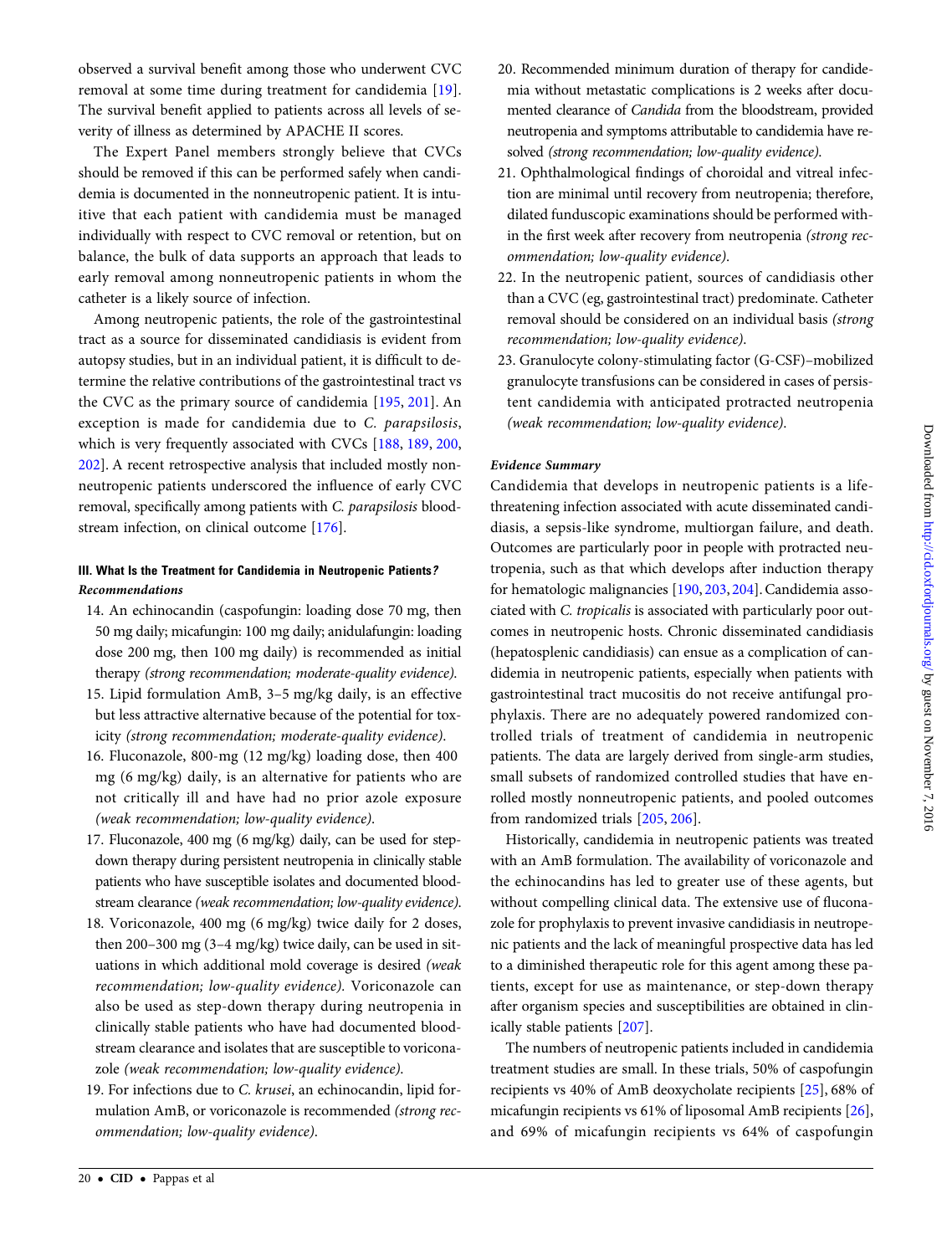recipients [\[28](#page-39-0)] with neutropenia at onset of therapy were successfully treated. The randomized controlled trial of anidulafungin vs fluconazole enrolled too few neutropenic patients with candidemia to generate meaningful data regarding efficacy [\[27](#page-38-0)]. In 2 retrospective studies, successful outcomes for primary treatment of neutropenic patients were reported in 64% of those receiving AmB deoxycholate, 64% of those receiving fluconazole, and 68% of those receiving caspofungin [[29,](#page-39-0) [208\]](#page-42-0).

Additional insights can be gleaned from data derived from studies of empiric antifungal therapy involving febrile patients with neutropenia who had candidemia at baseline. In these studies, baseline candidemia was cleared in 73% of those treated with AmB deoxycholate vs 82% of those treated with liposomal AmB [\[209\]](#page-42-0) and in 67% of those treated with caspofungin vs 50% of those treated with liposomal AmB [\[210](#page-42-0)]. Data from a large randomized trial also suggest that voriconazole is a reasonable choice for febrile patients with neutropenia and suspected invasive candidiasis for whom additional mold coverage is desired [\[211](#page-42-0)].

A systematic review was conducted to analyze available data generated in treatment trials and empiric therapy trials that enrolled neutropenic patients [[205\]](#page-42-0).This included 17 trials that randomized 342 neutropenic patients with documented invasive candidiasis. Pooling of results favored use of nonpolyenes to AmB-containing comparators. Another pooled analysis that summarized results of treating with micafungin or comparators (liposomal AmB or caspofungin) for candidemia in the setting of malignancy-associated neutropenia from 2 randomized trials demonstrated success rates ranging from 53% to 85%, but no significant differences among treatment groups [[206\]](#page-42-0).

On the basis of these limited data, the success rates of antifungal therapy for candidemia in patients with neutropenia do not appear to be substantially different from those reported in the large randomized trials of nonneutropenic patients. However, conclusions may be limited by significant enrollment bias of selected patients. Although these data do not suggest less favorable outcomes associated with fluconazole and voriconazole, many experts prefer lipid formulation AmB or an echinocandin, which are fungicidal, as first-line agents. Similar to the approach in nonneutropenic patients, the recommended duration of therapy for candidemia in neutropenic patients is for 14 days after resolution of attributable signs and symptoms and clearance of the bloodstream of Candida species, provided that there has been recovery from neutropenia. When neutropenia is protracted, an antifungal drug should be continued until engraftment. This recommendation is based on limited data from prospective randomized trials and has been associated with few complications and relapses [[209,](#page-42-0) [210\]](#page-42-0).

The management of intravascular catheters in neutropenic patients with candidemia is less straightforward than in their nonneutropenic counterparts. Distinguishing gut-associated from vascular catheter–associated candidemia can be difficult in these patients [\[201](#page-42-0)]. The data for catheter removal are less compelling, and catheter removal often creates significant intravenous access

problems. An analysis of 842 patients enrolled in 2 phase 3 treatment trials failed to demonstrate significant clinical benefits of catheter removal in multivariable analyses that adjusted for other measures of prognostic significance [\[190\]](#page-42-0). The Expert Panel suggests that catheter removal should be considered on an individual basis, taking into account feasibility and risk of removal.

An extremely important factor influencing the outcome of candidemia in neutropenic patients is the recovery of neutrophils during therapy. In multiple cohort studies of patients with cancer who had candidemia, and pooled analyses of randomized trials, persistent neutropenia was associated with a greater chance of treatment failure [\[190,](#page-42-0) [203](#page-42-0), [204,](#page-42-0) [212\]](#page-42-0). This has led to improvement of strategies to harvest granulocytes from donors (including community volunteers), using G-CSF mobilization, which has been shown to be safe and feasible [\[213\]](#page-42-0). Analysis of subsets of people within phase 1/2 granulocyte infusion studies, retrospective observations, and small cohort studies suggest that G-CSF–mobilized granulocyte transfusions may be of benefit in patients with persistent candidemia and prolonged neutropenia [\[213](#page-42-0)–[215](#page-42-0)]. In a randomized controlled trial, granulocyte infusions were associated with few toxicities, but small numbers of patients in infection subgroups limited conclusions of efficacy [[216](#page-42-0)]. The panel recommends consideration of granulocyte infusions in select situations, when such technology is feasible.

### IV. What Is the Treatment for Chronic Disseminated (Hepatosplenic) Candidiasis?

### Recommendations

- 24. Initial therapy with lipid formulation AmB, 3–5 mg/kg daily OR an echinocandin (micafungin: 100 mg daily; caspofungin: 70-mg loading dose, then 50 mg daily; or anidulafungin: 200 mg loading dose, then 100 mg daily), for several weeks is recommended, followed by oral fluconazole, 400 mg (6 mg/kg) daily, for patients who are unlikely to have a fluconazoleresistant isolate (strong recommendation; low-quality evidence).
- 25. Therapy should continue until lesions resolve on repeat imaging, which is usually several months. Premature discontinuation of antifungal therapy can lead to relapse (strong recommendation; low-quality evidence).
- 26. If chemotherapy or hematopoietic cell transplantation is required, it should not be delayed because of the presence of chronic disseminated candidiasis, and antifungal therapy should be continued throughout the period of high risk to prevent relapse (strong recommendation; low-quality evidence).
- 27. For patients who have debilitating persistent fevers, short term (1–2 weeks) treatment with nonsteroidal anti-inflammatory drugs or corticosteroids can be considered (weak recommendation; low-quality evidence).

#### Evidence Summary

Chronic disseminated candidiasis is an uncommon syndrome seen almost entirely in patients who have hematologic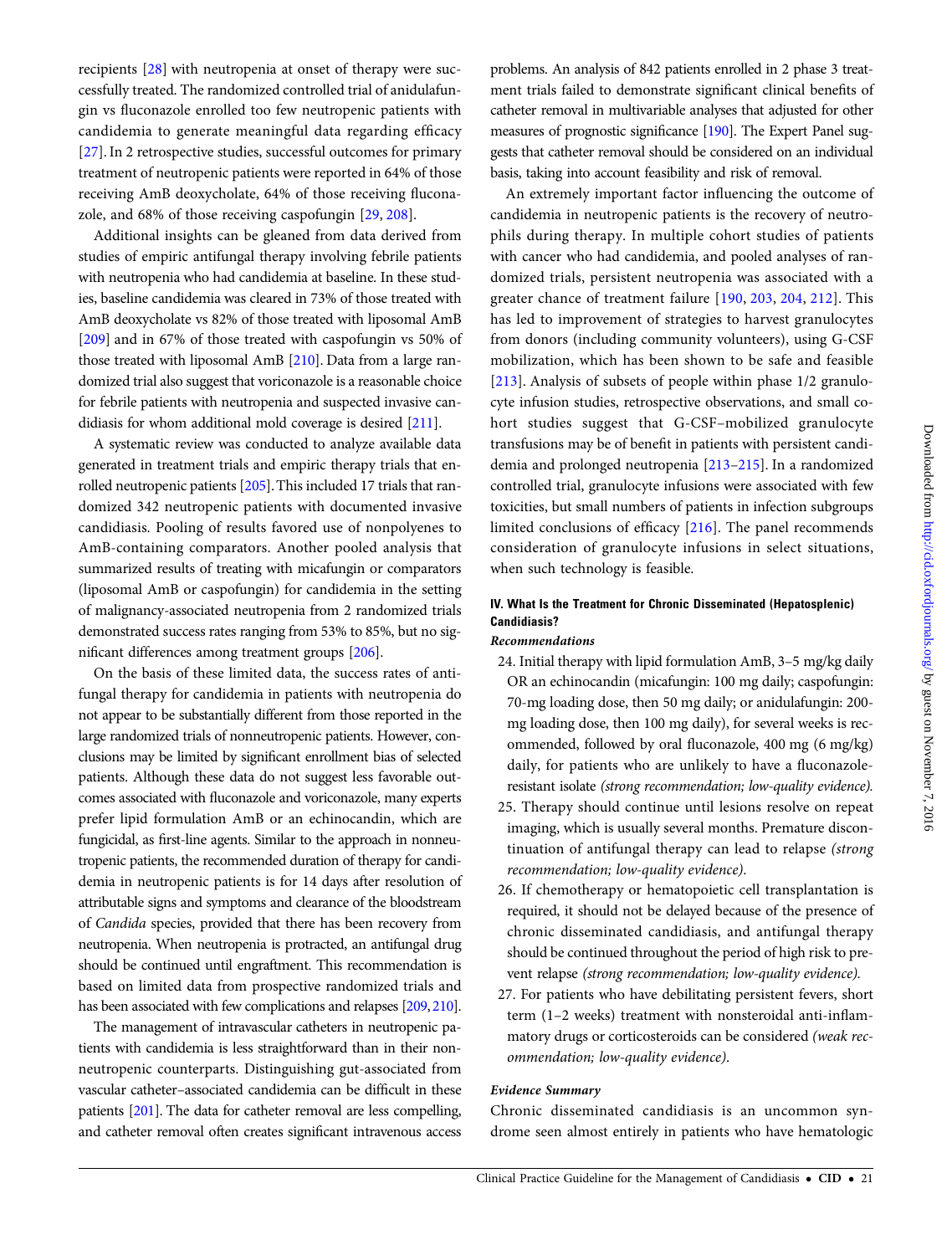malignancies and who have just recovered from neutropenia [\[217](#page-42-0)–[219](#page-42-0)]. Candida albicans is the species most commonly isolated, but C. tropicalis, C. glabrata, C. krusei, and other Candida species also have been implicated. Fever, right upper quadrant discomfort, nausea, and elevation of liver enzymes occur following return of neutrophils and persist for months unless treatment is initiated. Contrast-enhanced computed tomography (CT), magnetic resonance imaging (MRI), positron emission tomography-CT (PET-CT), and sometimes ultrasound have all been shown to be useful for diagnosis and for follow-up [\[217,](#page-42-0) [218](#page-42-0), [220](#page-42-0), [221\]](#page-42-0). Biopsy of lesions may reveal budding yeasts and hyphae, but organisms may not be seen on biopsy specimens and often do not grow in culture, leading some to suggest that chronic disseminated candidiasis represents an immune reconstitution syndrome [[219\]](#page-42-0).

Approaches to the treatment of chronic disseminated candidiasis are based on anecdotal case reports and open-label series. Early experience with AmB was discouraging; as many as one-third of patients died within 3 months with active infection, and the overall mortality was 74% [[222\]](#page-42-0). With the use of newer antifungal agents, mortality has decreased to 21% overall and is highly linked to relapse of leukemia [\[223](#page-43-0)]. Lipid formulations of AmB have proved more efficacious, perhaps related to better tissue concentrations [\[217](#page-42-0), [218,](#page-42-0) [224](#page-43-0), [225](#page-43-0)]. Fluconazole alone or following AmB induction has been shown to be effective [\[226](#page-43-0), [227](#page-43-0)]. Increasingly, patients are receiving fluconazole prophylaxis, and thus have an increased risk of developing infection with a fluconazole-resistant organism. In this population, a broader-spectrum azole or an echinocandin is more appropriate therapy. Only a few reports note experience with voriconazole or posaconazole for this condition, but echinocandins are increasingly used to treat this infection [[219,](#page-42-0) [223,](#page-43-0) [228](#page-43-0)–[231](#page-43-0)].

Antifungal therapy should be given until all lesions have resolved radiographically in order to prevent relapse. MRI or PET-CT appear to be the most sensitive follow-up modalities, but are expensive [[220](#page-42-0), [221](#page-42-0)]; standard contrast-enhanced CT is less expensive and is adequate for follow-up. Additional chemotherapy and hematopoietic cell transplant should be pursued when clinically appropriate and not delayed because of candidiasis. However, antifungal therapy must be continued during the period of immunosuppression to prevent relapse of infection [\[219,](#page-42-0) [223,](#page-43-0) [228](#page-43-0)–[231](#page-43-0)].

There is evidence that this syndrome could possibly be a form of immune reconstitution and that corticosteroids or antiinflammatory agents might have a role in selected patients. Several investigators have reported rapid defervescence and improvement in liver enzyme tests when corticosteroids have been given in conjunction with antifungal agents [[219,](#page-42-0) [223,](#page-43-0) [232](#page-43-0), [233\]](#page-43-0). The dosage of corticosteroids has generally been 0.5–1 mg/kg daily of oral prednisone. The duration of steroid treatment, although highly variable, in most cases has been several weeks, given as a tapering dose [\[232,](#page-43-0) [233](#page-43-0)]. However, the role of corticosteroids in this disease is still not clear.

### V. What Is the Role of Empiric Treatment for Suspected Invasive Candidiasis in Nonneutropenic Patients in the Intensive Care Unit? Recommendations

- 28. Empiric antifungal therapy should be considered in critically ill patients with risk factors for invasive candidiasis and no other known cause of fever and should be based on clinical assessment of risk factors, surrogate markers for invasive candidiasis, and/or culture data from nonsterile sites (strong recommendation; moderate-quality evidence). Empiric antifungal therapy should be started as soon as possible in patients who have the above risk factors and who have clinical signs of septic shock (strong recommendation; moderate-quality evidence).
- 29. Preferred empiric therapy for suspected candidiasis in nonneutropenic patients in the ICU is an echinocandin (caspofungin: loading dose of 70 mg, then 50 mg daily; micafungin: 100 mg daily; anidulafungin: loading dose of 200 mg, then 100 mg daily) (strong recommendation; moderatequality evidence).
- 30. Fluconazole, 800-mg (12 mg/kg) loading dose, then 400 mg (6 mg/kg) daily, is an acceptable alternative for patients who have had no recent azole exposure and are not colonized with azole-resistant Candida species (strong recommendation; moderate-quality evidence).
- 31. Lipid formulation AmB, 3–5 mg/kg daily, is an alternative if there is intolerance to other antifungal agents (strong recommendation; low-quality evidence).
- 32. Recommended duration of empiric therapy for suspected invasive candidiasis in those patients who improve is 2 weeks, the same as for treatment of documented candidemia (weak recommendation; low-quality evidence).
- 33. For patients who have no clinical response to empiric antifungal therapy at 4–5 days and who do not have subsequent evidence of invasive candidiasis after the start of empiric therapy or have a negative non-culture-based diagnostic assay with a high negative predictive value, consideration should be given to stopping antifungal therapy (strong recommendation; low-quality evidence).

### Evidence Summary

Candida species are an increasing cause of invasive infection in nonneutropenic patients in the ICU; half to two-thirds of all ep-isodes of candidemia occur in an ICU [[5](#page-38-0), [14,](#page-38-0) [167,](#page-41-0) [170,](#page-41-0) [234\]](#page-43-0). Candida bloodstream infections are associated with increased ICU and hospital stay [[129](#page-41-0), [235](#page-43-0)]. Most estimates of attributable mortality rates for invasive candidiasis in this setting are 30%–40% [\[167,](#page-41-0) [170](#page-41-0)]. In those patients who have septic shock due to Candida species and who do not have adequate source control or antifungal therapy begun within 24 hours, the mortality approaches 100% [[14\]](#page-38-0). Prompt initiation of appropriate antifungal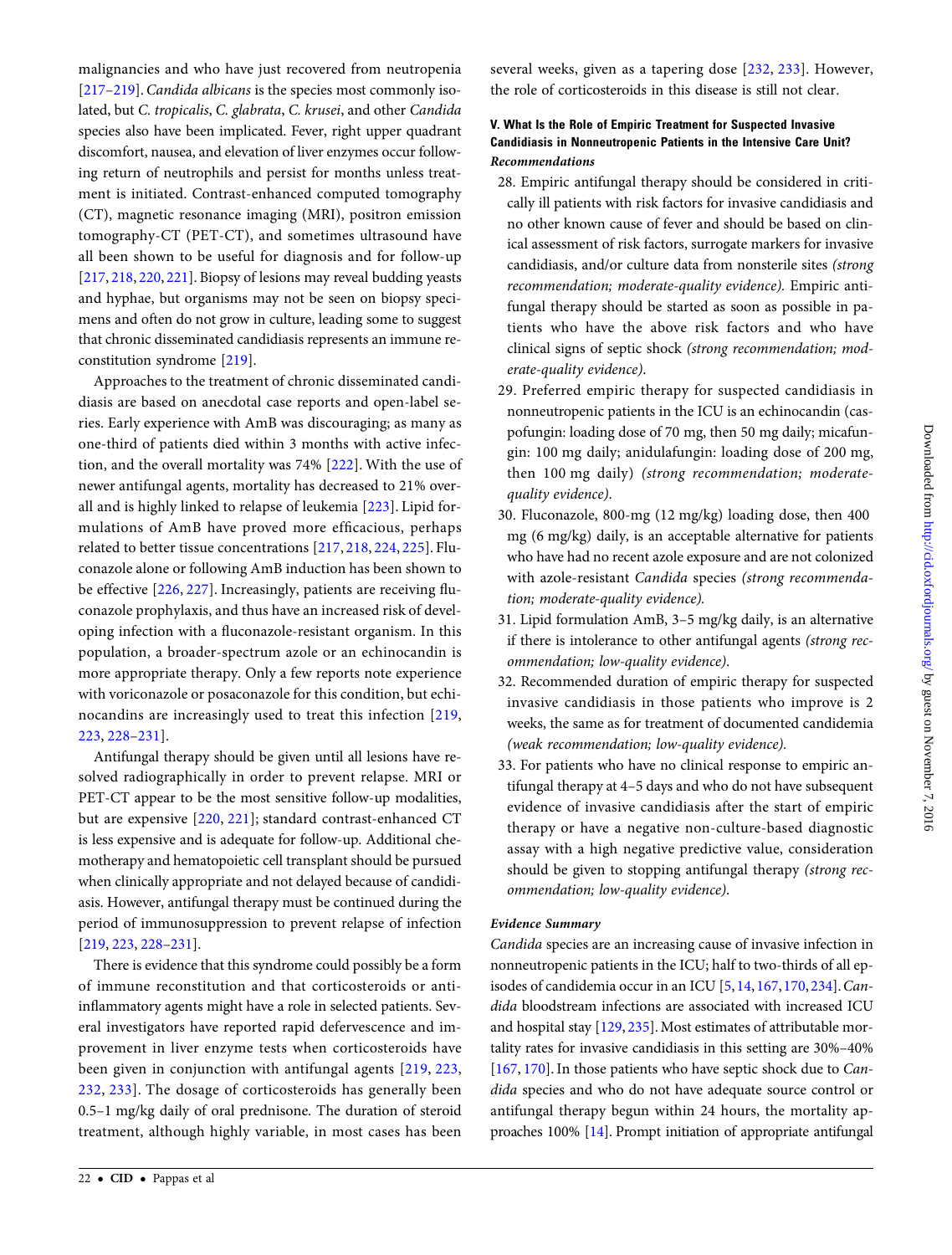therapy has been associated with as much as a 50% reduction in mortality [\[14](#page-38-0), [17](#page-38-0), [18,](#page-38-0) [236\]](#page-43-0). Prompt and appropriate antifungal therapy is often delayed because of the relative insensitivity of blood cultures, the time needed for blood cultures to yield growth, the possibility of negative blood cultures with invasive abdominal candidiasis, and the lack of specific clinical signs and symptoms. Strategies for initiating empiric antifungal therapy include an evaluation of risk factors and use of surrogate markers.

Optimal utilization of risk factors and colonization status to derive clinical scoring systems and the interpretation of non-culturebased diagnostic tests to identify patients with invasive candidiasis to initiate early empiric antifungal therapy have been the subjects of many investigations. Retrospective and single-center studies have yielded conflicting results, depending on unique patient populations. Well-designed prospective clinical trials in this area have been difficult to perform, and many unanswered questions remain.

Risk factors for development of invasive candidiasis include Candida colonization, severity of illness, exposure to broadspectrum antibiotics, recent major surgery, particularly abdominal surgery, necrotizing pancreatitis, dialysis, parenteral nutrition, corticosteroids, and the use of CVCs [[237,](#page-43-0) [238\]](#page-43-0). Empiric therapy based solely on colonization with Candida species appears inadequate [[16](#page-38-0), [239\]](#page-43-0). Prospective studies evaluating the extent of Candida colonization with scores or indices have not been shown to change management, and they are labor intensive and expensive [\[234](#page-43-0)].

Several studies have looked at prediction models to identify patients at highest risk. These studies are characterized by high specificity, but low sensitivity, thus missing many patients with candidiasis [\[240](#page-43-0)–[242\]](#page-43-0). A subset of postsurgical patients, particularly those with recurrent gastrointestinal perforation, anastomotic leaks, or acute necrotizing pancreatitis may be at uniquely high risk for candidiasis [[238](#page-43-0), [240](#page-43-0), [243](#page-43-0), [244\]](#page-43-0). The most important combination of factors in an individual patient has not been established.

Surrogate markers that have been evaluated in the ICU setting include β-D-glucan, mannan-antimannan antibodies, and PCR testing. β-D-glucan appears to be more sensitive than Candida colonization scores or indices, but appears to have low positive predictive value [[245](#page-43-0)–[248](#page-43-0)]. False-positive results are a problem, as noted in the Background section. The optimal timing and number of samples is unknown. In a recent prophylaxis trial of high-risk ICU patients, β-D-glucan testing performed twice weekly identified 87% of patients with proven candidiasis [\[249\]](#page-43-0). Small studies basing preemptive therapy on β-D-glucan testing suggest that the high negative predictive value of this test could be useful in excluding invasive candidiasis in the ICU setting [\[151](#page-41-0), [248,](#page-43-0) [250](#page-43-0)–[252](#page-43-0)].

Combined mannan-antimannan testing has variable sensitivity and specificity [[142,](#page-41-0) [253](#page-43-0)]. Real-time PCR appears to have similar sensitivity to β-D-glucan for the diagnosis of candidemia, but may be more sensitive for the diagnosis of other forms of invasive candidiasis [\[132](#page-41-0)]. Tests using magnetic biosensor technology for the rapid detection of Candida species from whole-blood samples (T2 Biosystems) are also promising [[163\]](#page-41-0). Recommendations for the clinical use of these tests are challenging without robust data in the at-risk ICU population.

Limited clinical studies have evaluated the efficacy of empiric strategies. Retrospective studies indicate potential for higher survival when empiric antifungal therapy is given to high-risk patients [\[254](#page-43-0)]. Prospective clinical trials of empiric antifungal therapy in the ICU are difficult to conduct and have yielded conflicting results. Selected older studies, including those in specific patient populations, such as those with prior gastrointestinal surgery or bowel perforation, demonstrated potential benefit [[255](#page-43-0), [256\]](#page-43-0). In a randomized clinical trial of ICU patients at risk for invasive candidiasis and with unexplained fever, empiric fluconazole (800 mg daily for 14 days) was not associated with better outcomes when compared with placebo [[257](#page-43-0)]. A recent study comparing caspofungin to placebo among ICU patients with signs of infection, Candida colonization, and clinical risk factors for invasive candidiasis was stopped prematurely due to poor patient accrual, confirming the difficulty in conducting these trials [[249](#page-43-0)].

Widespread use of antifungal agents must be balanced against the cost, the risk of toxicity, and the emergence of resistance. None of the existing clinical trials have been adequately powered to assess the risk of the emergence of azole or echinocandin resistance. Empiric antifungal therapy should be considered in critically ill patients with risk factors for invasive candidiasis and no other known cause of fever. Preference should be given to an echinocandin in hemodynamically unstable patients, those previously exposed to an azole, and in those colonized with azole-resistant Candida species. Fluconazole may be considered in hemodynamically stable patients who are colonized with azole-susceptible Candida species or who have no prior exposure to azoles. There are no data guiding the appropriate duration of empiric antifungal therapy among patients who have a clinical response to therapy, but it is logical that it should not differ from the treatment of documented candidemia. Conversely, therapy can be stopped after several days in the absence of clinical response if cultures and surrogate markers are negative.

### VI. Should Prophylaxis Be Used to Prevent Invasive Candidiasis in the ICU Setting?

### Recommendations

- 34. Fluconazole, 800-mg (12 mg/kg) loading dose, then 400 mg (6 mg/kg) daily, could be used in high-risk patients in adult ICUs with a high rate (>5%) of invasive candidiasis (weak recommendation; moderate-quality evidence).
- 35. An alternative is to give an echinocandin (caspofungin: 70 mg loading dose, then 50 mg daily; anidulafungin: 200-mg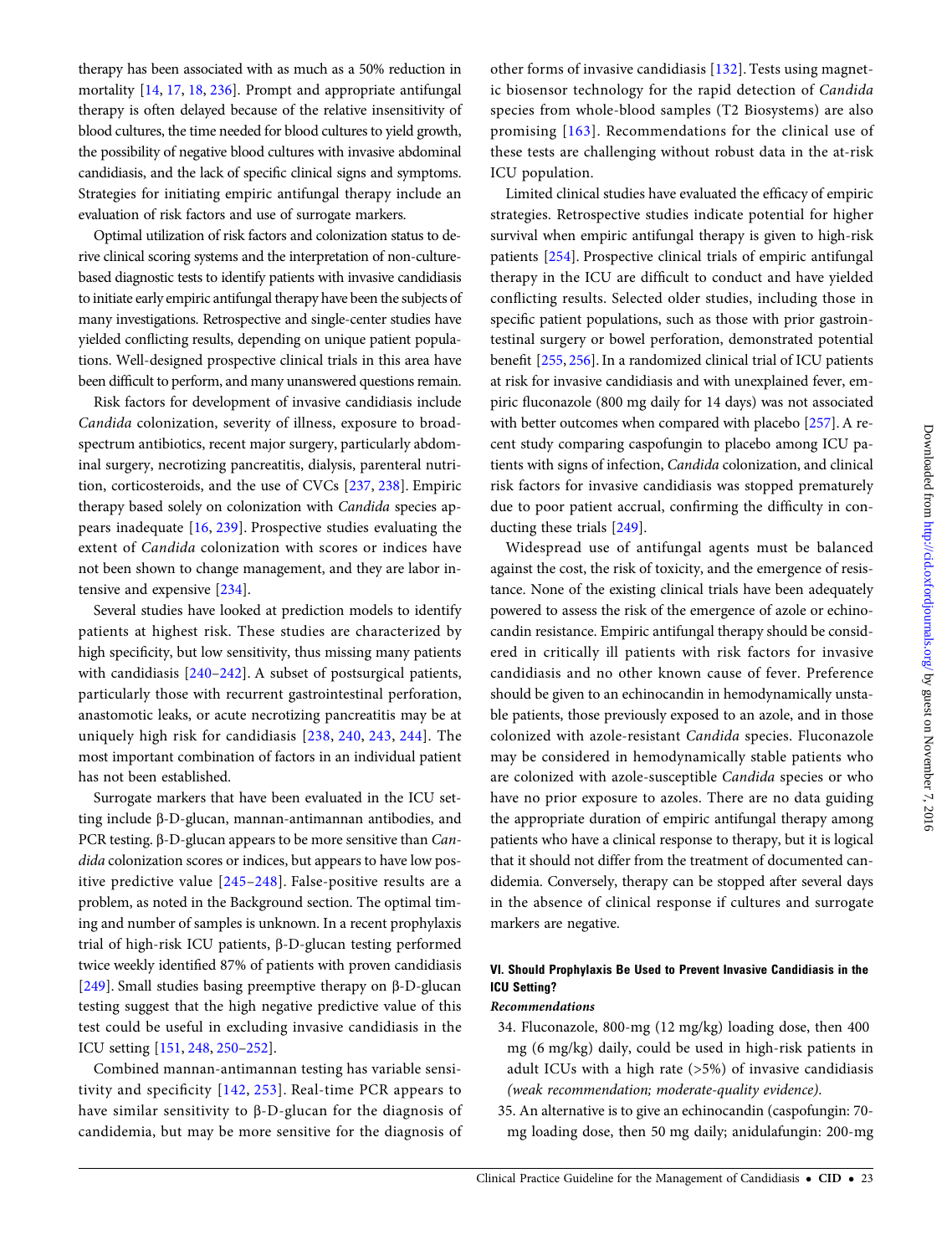Downloaded from http://cid.oxfordjournals.org/ by guest on November 7, 2016  $D$ ownloaded from <http://cid.oxfordjournals.org/> by guest on November 7, 2016

loading dose and then 100 mg daily; or micafungin: 100 mg daily) (weak recommendation; low-quality evidence).

36. Daily bathing of ICU patients with chlorhexidine, which has been shown to decrease the incidence of bloodstream infections including candidemia, could be considered (weak recommendation; moderate-quality evidence).

#### Evidence Summary

Time to appropriate therapy in candidemia appears to have a significant impact on the outcome of patients with this infection [\[14,](#page-38-0) [17,](#page-38-0) [18](#page-38-0)]. However, insensitivity and significant delays using culture techniques, as well as limitations of rapid diagnostic tests, remain for this common cause of bloodstream infection among patients in the ICU [[258,](#page-43-0) [259\]](#page-43-0). A safe and effective prophylactic strategy to prevent candidemia among high-risk patients could be of great benefit [\[260](#page-43-0)]. The approach to prophylaxis has been either broad, in which all patients within the ICU setting are treated [\[261,](#page-43-0) [262\]](#page-43-0), or selective, in which only specific high-risk groups of patients are targeted for prophylaxis [\[249](#page-43-0), [263,](#page-43-0) [264](#page-43-0)].

For ICUs that show very high rates of invasive candidiasis, in excess of the expected rates of <5% of patients, antifungal prophylaxis may be warranted in selected patients who are at highest risk [[260](#page-43-0)]. Two randomized, placebo-controlled trials have shown a reduction in the incidence of invasive candidiasis in single units or single hospitals when fluconazole prophylaxis was used broadly in the ICU; one study targeted all patients in a surgical ICU [\[262\]](#page-43-0) and, in the other, all patients receiving mechanical ventilation [[261\]](#page-43-0). In both studies, Candida urinary tract infections, as well as invasive candidiasis and candidemia, were included as endpoints.

In a blinded placebo-controlled trial that enrolled a small number of patients, fluconazole prophylaxis was shown to decrease Candida intra-abdominal infections in high-risk patients in the surgical ICU [\[263](#page-43-0)]. A noncomparative, open-label trial using caspofungin prophylaxis in a small number of similar high-risk surgical patients also showed benefit [[264](#page-43-0)]. A recent multicenter placebo-controlled, blinded clinical trial of caspofungin prophylaxis targeting only those ICU patients who met specific criteria for high risk for invasive candidiasis showed a trend toward reduction of invasive candidiasis, but was limited by the sample size [[249](#page-43-0)].

Several meta-analyses have assessed the issue of fluconazole prophylaxis in ICU patients [[265](#page-43-0)–[268](#page-43-0)]. Not surprisingly, there were methodological differences among the studies, and there was variation among the study populations. All 4 meta-analyses showed that fluconazole prophylaxis was associated with a reduction in invasive candidiasis, but only 2 showed a reduction in candidemia [[267](#page-43-0), [268](#page-43-0)]. Importantly, only one analysis showed a reduction in mortality from invasive candidiasis [\[268](#page-43-0)]. None of the meta-analyses assessed the issues of adverse effects of antifungal agents, the emergence of resistance to fluconazole, or major ecological shifts in Candida species, topics of great

importance in the ICU setting. A Cochrane analysis confirmed the importance of focusing prophylactic efforts on high-risk patients, noting that the number needed to treat to prevent one case of invasive candidiasis in the ICU setting varied from 9 in high-risk patients to 188 in low-risk patients [\[269\]](#page-43-0).

Few data exist on risk factors for candidemia in pediatric intensive care unit (PICU) patients. A population-based, casecontrol study conducted in a large tertiary care pediatric center found an incidence of candidemia of 3.5 per 1000 PICU admissions [[270\]](#page-43-0). The presence of a CVC, a diagnosis of malignancy, and receipt of either vancomycin or an antianaerobic antimicrobial agent for >3 days were independently associated with the development of candidemia. Children who had ≥3 of these risk factors in different combinations had a predicted probability of developing candidemia of between 10% and 46%.

Data are accruing on the use of skin decolonization with antiseptic agents in the ICU to decrease bloodstream infections, including those caused by Candida species [\[271](#page-43-0)–[274\]](#page-44-0). Several multicenter randomized clinical trials have shown that daily bathing of ICU patients with chlorhexidine decreases the incidence of both catheter-associated and non-catheter-associated hospital-acquired bloodstream infections [[271](#page-43-0)–[273](#page-43-0)]. These studies were aimed primarily at evaluating the impact on multidrug-resistant bacterial infections and provide few data on Candida infections. However, at least one of these trials found a significant reduction in catheter associated Candida bloodstream infections [[272\]](#page-43-0). A meta-analysis on the effects of daily chlorhexidine bathing included 10 studies performed in an ICU setting, only one of which was a randomized controlled trial. The conclusion was that chlorhexidine bathing reduced the incidence of bloodstream infections, including catheter-associated bacterial infections [[274\]](#page-44-0). Although not proven to prevent candidemia, there is little risk to the use of chlorhexidine in ICU patients, and this practice may prove beneficial.

### VII. What Is the Treatment for Neonatal Candidiasis, Including Central Nervous System Infection?

What Is the Treatment for Neonatal Invasive Candidiasis and Candidemia?

### Recommendations

- 37. AmB deoxycholate, 1 mg/kg daily, is recommended for neonates with disseminated candidiasis (strong recommendation; moderate-quality evidence).
- 38. Fluconazole, 12 mg/kg intravenous or oral daily, is a reasonable alternative in patients who have not been on fluconazole prophylaxis (strong recommendation; moderate-quality evidence).
- 39. Lipid formulation AmB, 3–5 mg/kg daily, is an alternative, but should be used with caution, particularly in the presence of urinary tract involvement (weak recommendation; lowquality evidence).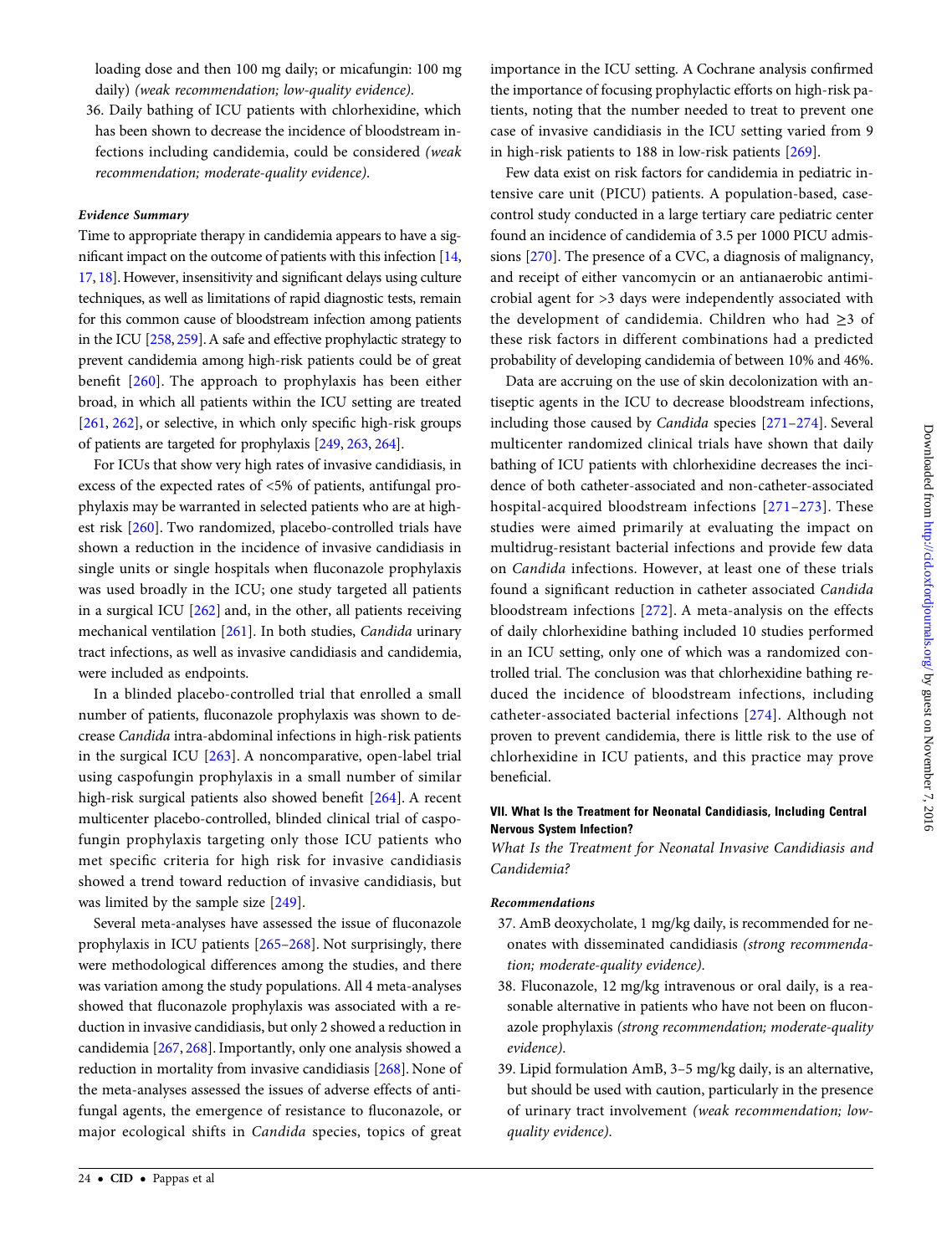- 40. Echinocandins should be used with caution and generally limited to salvage therapy or to situations in which resistance or toxicity preclude the use of AmB deoxycholate or fluconazole (weak recommendation; low-quality evidence).
- 41. A lumbar puncture and a dilated retinal examination are recommended in neonates with cultures positive for Candida species from blood and/or urine (strong recommendation; low-quality evidence).
- 42. CT or ultrasound imaging of the genitourinary tract, liver, and spleen should be performed if blood cultures are persistently positive for Candida species (strong recommendation; low-quality evidence).
- 43. CVC removal is strongly recommended (strong recommendation; moderate-quality evidence).
- 44. The recommended duration of therapy for candidemia without obvious metastatic complications is for 2 weeks after documented clearance of Candida species from the bloodstream and resolution of signs attributable to candidemia (strong recommendation; low-quality evidence).

Neonatal candidiasis occurs predominately in the neonatal intensive care unit (NICU). Candida species are the third most common pathogen associated with bloodstream infection in NICUs in the United States [[275](#page-44-0)]. However, the incidence of neonatal candidiasis has decreased dramatically over the past decade [\[276](#page-44-0)–[278\]](#page-44-0). Neonatal candidiasis is associated with significant risk of death, neurodevelopmental impairment in extremely low-birth-weight infants who weigh ≤1000 g, and increased healthcare costs [\[279](#page-44-0)–[284\]](#page-44-0). The primary risk factor for neonatal candidiasis is prematurity with those neonates who have an extremely low birth weight at greatest risk. These infants are at high risk to have CNS involvement as a complication of candidemia [\[285](#page-44-0), [286](#page-44-0)]. Candida albicans and C. parapsilosis account for 80%–90% of neonatal invasive candidiasis [\[278,](#page-44-0) [287](#page-44-0)].

Neonatal candidiasis differs from invasive disease in older patients in that neonates are more likely to present with nonspecific or subtle signs and symptoms of infection. Candida species invade virtually all tissues, including the retina, brain, heart, lung, liver, spleen, and joints [[288](#page-44-0)]. Endocarditis is an uncommon complication of candidiasis in neonates. Although meningitis is seen frequently in association with candidemia, approximately half of neonates with Candida meningitis do not have a positive blood culture [[285](#page-44-0)]. CNS disease in the neonate typically manifests as meningoencephalitis and should be assumed to be present in the neonate who has candidemia and signs and symptoms suggesting meningoencephalitis, as CSF findings of Candida infection may be unreliable. Neurodevelopmental impairment is common in survivors; therefore, careful follow-up of neurodevelopmental parameters is important [\[279,](#page-44-0) [281,](#page-44-0) [282](#page-44-0), [284\]](#page-44-0).

Recent studies have highlighted the significance of candiduria in the absence of candidemia in this population [[281](#page-44-0)]. Extremely low-birth-weight infants with candiduria are at a substantial risk of death or neurodevelopmental impairment. Candiduria in this population should prompt an evaluation (blood cultures, lumbar puncture, and abdominal ultrasound) for disseminated Candida infection and warrants treatment.

The recommendation to treat neonatal candidiasis with AmB deoxycholate or fluconazole is based on small, single-center trials and 2 multicenter cohort studies [\[279,](#page-44-0) [289](#page-44-0)–[291\]](#page-44-0). In contrast to adults and older children, AmB deoxycholate is well tolerated in neonates and does not seem to be associated with a high risk for nephrotoxicity. A recent comparative effectiveness study found that neonates treated with AmB lipid formulations had higher mortality than infants treated with AmB deoxycholate or fluconazole [[291\]](#page-44-0). The difference in outcomes seen with lipid AmB formulations may be related to inadequate penetration of these drugs into the kidneys, inadequate dosing for premature neonates, or unknown confounders. Based on the current evidence, fluconazole and AmB deoxycholate are acceptable choices for therapy, and lipid formulations of AmB should be used with caution. There are few data on the use of echinocandins in neonates. There are concerns with echinocandins because concentrations in the CNS and in the urinary tract are low.

Dosing of antifungal agents is substantially different for neonates than it is for older children and adults. Limited pharmacokinetic data exist regarding dosing of AmB deoxycholate in neonates, and the pharmacokinetics appear to be highly variable in this population [\[96,](#page-40-0) [97,](#page-40-0) [101\]](#page-40-0). The recommended dose of 1 mg/kg daily results in higher estimates of clearance in infants compared with older children and may partially explain why the drug is better tolerated in neonates [[98\]](#page-40-0). The duration of therapy is based primarily on adult and pediatric data, and there are no data to guide duration specifically in neonates.

Population pharmacokinetic studies have provided dosing information for fluconazole in the neonatal population [[105,](#page-40-0) [292\]](#page-44-0). Based on these studies, fluconazole, 12/mg/kg daily, can be used to treat neonatal candidiasis. More recent data suggest that a loading dose of fluconazole of 25 mg/kg achieves the therapeutic target more rapidly than traditional dosing [\[292\]](#page-44-0). However, further studies of this dosing scheme are required before it can be recommended. Failure to promptly remove or replace CVCs in infants with candidemia places the infant at increased risk of prolonged infection, mortality, and long-term irreversible neurodevelopmental impairment [\[198](#page-42-0), [279\]](#page-44-0). Removal and replacement of the catheter at an anatomically distinct site should be performed unless contraindicated.

What Is the Treatment for Central Nervous System Infections in Neonates?

### Recommendations

45. For initial treatment, AmB deoxycholate, 1 mg/kg intravenous daily, is recommended (strong recommendation; lowquality evidence).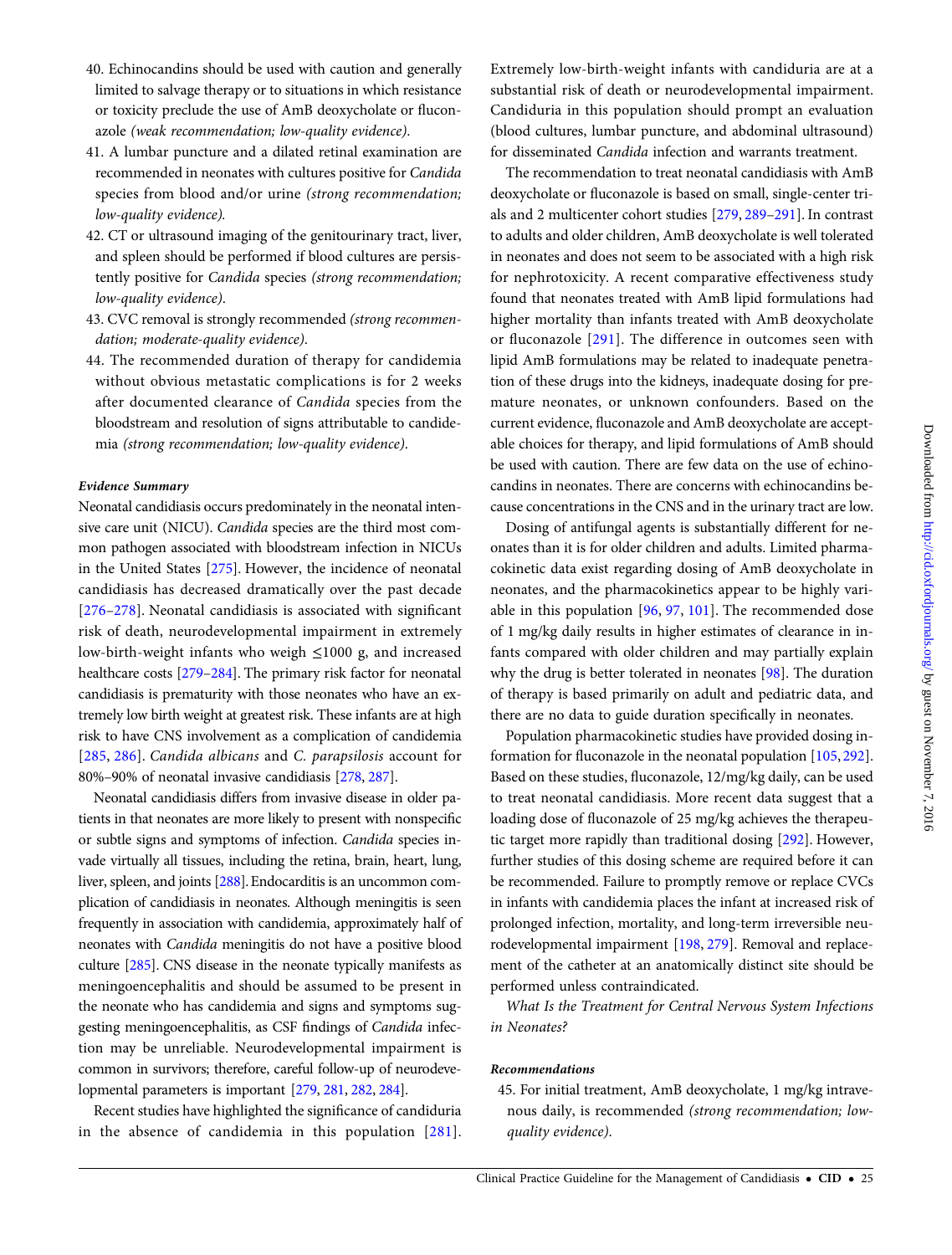- 47. The addition of flucytosine, 25 mg/kg 4 times daily, may be considered as salvage therapy in patients who have not had a clinical response to initial AmB therapy, but adverse effects are frequent (weak recommendation; low-quality evidence).
- 48. For step-down treatment after the patient has responded to initial treatment, fluconazole, 12 mg/kg daily, is recommended for isolates that are susceptible to fluconazole (strong recommendation; low-quality evidence).
- 49. Therapy should continue until all signs, symptoms, and CSF and radiological abnormalities, if present, have resolved (strong recommendation; low-quality evidence).
- 50. Infected CNS devices, including ventriculostomy drains and shunts, should be removed if at all possible (strong recommendation; low-quality evidence).

There are limited data to guide therapy for CNS Candida infections in the neonate. All AmB preparations, including the lipid formulations, penetrate the CNS and have fungicidal activity in the CNS [[44](#page-39-0)]. AmB deoxycholate and liposomal AmB were found to have greater antifungal efficacy when studied in a rabbit model of Candida meningoencephalitis compared with the other formulations [[44](#page-39-0)]. The clinician must weigh the benefits and drawbacks of using liposomal AmB with its good CSF penetration but poor urine levels vs using AmB deoxycholate with less good CSF levels but better urine levels.

The benefit of adding flucytosine for neonates with CNS candidiasis is uncertain. In the largest prospective study evaluating treatment outcomes of CNS candidiasis in neonates, the median time to clear CSF was longer for those who received flucytosine plus AmB deoxycholate (17.5 days; 6 infants), compared with those who received only AmB deoxycholate (6 days; 18 infants) [\[279\]](#page-44-0). In addition, flucytosine is poorly tolerated, and gastrointestinal side effects may hinder oral feeding in neonates. In general, flucytosine is used only in neonates who have not responded to AmB alone.

Data supporting the use of echinocandins in neonates are emerging; however, several key issues require further clarification. The optimal dose of echinocandins in neonates remains uncertain [[109,](#page-40-0) [284](#page-44-0), [293](#page-44-0)–[297](#page-44-0)]. Furthermore, there are concerns regarding the penetration of echinocandins into the CSF. Echinocandins appear to penetrate brain tissue, but not the CSF, and achieve concentrations in brain shown to be effective in animal models when dosages higher than those recommended for humans have been used [\[298,](#page-44-0) [299](#page-44-0)]. Limited clinical data suggest that the echinocandins may be effective for the treatment of CNS infections in neonates, but are not adequate to recommend their use at this time [\[293\]](#page-44-0).

What Are the Recommendations for Prophylaxis in the Neonatal Intensive Care Unit Setting?

### Recommendations

- 51. In nurseries with high rates (>10%) of invasive candidiasis, intravenous or oral fluconazole prophylaxis, 3–6 mg/kg twice weekly for 6 weeks, in neonates with birth weights <1000 g is recommended (strong recommendation; highquality evidence).
- 52. Oral nystatin, 100 000 units 3 times daily for 6 weeks, is an alternative to fluconazole in neonates with birth weights <1500 g in situations in which availability or resistance preclude the use of fluconazole (weak recommendation; moderate-quality evidence).
- 53. Oral bovine lactoferrin (100 mg/day) may be effective in neonates <1500 g but is not currently available in US hospitals (weak recommendation; moderate-quality evidence).

### Evidence Summary

Numerous studies examining fluconazole prophylaxis for the prevention of invasive candidiasis in neonates have consistently demonstrated efficacy and possibly reduced mortality [\[300](#page-44-0)– [310](#page-44-0)]. Fluconazole, 3 mg/kg or 6 mg/kg twice weekly, significantly reduced rates of invasive candidiasis in premature neonates weighing <1000 g in nurseries with a very high incidence of Candida infections [[300](#page-44-0), [302\]](#page-44-0). A 2007 Cochrane review of clinical trials of fluconazole prophylaxis demonstrated efficacy, with a typical relative risk of 0.23 and number needed to treat of 9. The number needed to treat varied substantially depending on the incidence of invasive candidiasis in a particular ICU. The majority of studies have demonstrated the safety of fluconazole prophylaxis and lack of emergence of resistance.

Enteral or orally administered nystatin has been shown to be effective in reducing invasive candidiasis in preterm infants [\[303,](#page-44-0) [311](#page-44-0)–[313](#page-44-0)]. In one study, nystatin prophylaxis was also associated with a reduction in all-cause mortality [[313\]](#page-44-0). However, there remains a paucity of data on nystatin prophylaxis in infants <750 grams (the group at highest risk), and nystatin may not always be able to be administered when there is an ileus, gastrointestinal disease, feeding intolerance, or hemodynamic instability. These clinical situations are very common in low-gestational-age premature infants and limit the broad applicability of nystatin prophylaxis as a preventive strategy.

Lactoferrin is a mammalian milk glycoprotein involved in innate immunity. In a randomized trial of bovine lactoferrin in infants <1500 g, the incidence of late-onset sepsis was significantly lower in the lactoferrin group than in the placebo group [[314\]](#page-44-0). A secondary analysis of the clinical trial showed that lactoferrin also reduced the incidence of invasive fungal infections compared with placebo [[314](#page-44-0)]. Further confirmation of the efficacy and safety of oral bovine lactoferrin for the prevention of invasive candidiasis is needed, especially in infants <750 g, because there were only a few neonates in this category in this trial.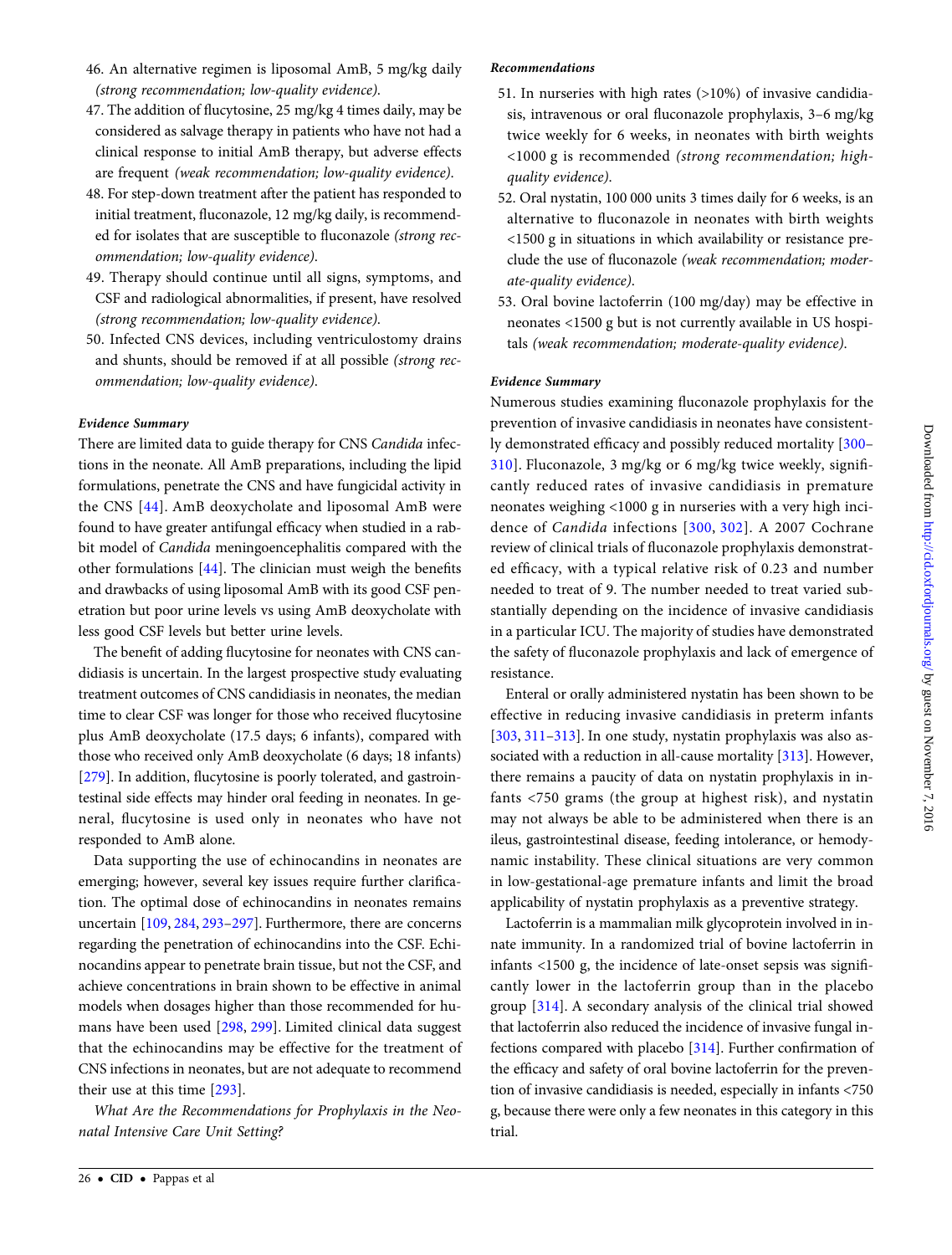- 54. Empiric antifungal therapy should be considered for patients with clinical evidence of intra-abdominal infection and significant risk factors for candidiasis, including recent abdominal surgery, anastomotic leaks, or necrotizing pancreatitis (strong recommendation; moderate-quality evidence).
- 55. Treatment of intra-abdominal candidiasis should include source control, with appropriate drainage and/or debridement (strong recommendation; moderate-quality evidence).
- 56. The choice of antifungal therapy is the same as for the treatment of candidemia or empiric therapy for nonneutropenic patients in the ICU (See sections I and V) (strong recommendation; moderate-quality evidence).
- 57. The duration of therapy should be determined by adequacy of source control and clinical response (strong recommendation; low-quality evidence).

Intra-abdominal candidiasis in patients who have had recent abdominal surgery or intra-abdominal events refers to a heterogeneous group of infections that includes peritonitis, abdominal abscess, and purulent or necrotic infection at sites of gastrointestinal perforation or anastomotic leak. Up to 40% of patients with secondary or tertiary peritonitis, as defined by a multinational consensus panel, may develop intra-abdominal candidiasis with a high mortality rate [[243,](#page-43-0) [244](#page-43-0), [315](#page-44-0), [316](#page-44-0)]. A subset of postsurgical patients, particularly those with recurrent gastroduodenal perforation, anastomotic leaks, or acute necrotizing pancreatitis, are at uniquely high risk for invasive candidiasis [\[243](#page-43-0), [244](#page-43-0), [263,](#page-43-0) [316](#page-44-0)–[320\]](#page-44-0). In other settings, such as perforated appendicitis, invasive candidiasis appears to be a rare complication [[316,](#page-44-0) [319](#page-44-0)]. Infections are often polymicrobial, with yeast noted in as high as 20% of all cases and 40% in patients with a recent gastroduodenal perforation [\[319,](#page-44-0) [320\]](#page-44-0).

Diagnosis is hampered by the lack of specific clinical signs and symptoms. Blood cultures are often negative [[321](#page-44-0)]. A laboratory report of yeast isolated from an abdominal specimen must be evaluated to distinguish between contamination, colonization, and invasive infection. Swabs of superficial wounds and specimens taken from intra-abdominal catheters that have been in place for >24 hours do not provide useful information and should not be performed. In contrast, the presence of yeast obtained from normally sterile intra-abdominal specimens (operative room specimens, and/or drains that have been placed within 24 hours) in patients with clinical evidence for infection should be considered indicative of intra-abdominal candidiasis.

The role of surrogate markers and Candida risk scores in this setting has not been established. There are limited data on the utility of using β-D-glucan in postsurgical patients with suspected intra-abdominal candidiasis. In one study, β-D-glucan had a 72% positive predictive value and an 80% negative predictive value for distinguishing colonization from intra-abdominal invasive candidiasis and performed better than Candida colonization scores or indices [\[143](#page-41-0)].

Clinical evidence for the use of antifungal therapy for patients with suspected intra-abdominal invasive candidiasis is limited. Most studies are small, uncontrolled, single-center, or performed in specific populations. Patients who have Candida species isolated from normally sterile abdominal cultures or drains placed within 24 hours and who have clinical evidence of infection should be treated for intra-abdominal candidiasis. Patients who have had gastroduodenal perforations, anastomotic leaks, necrotizing pancreatitis, or other intra-abdominal events without the isolation of Candida species and who are doing poorly despite treatment for bacterial infections may benefit from empiric antifungal therapy. Several meta-analyses of antifungal prophylaxis in high-risk surgical ICU patients have yielded conflicting results [\[265](#page-43-0)–[268\]](#page-43-0).

Source control with adequate drainage and/or debridement is an important part of therapy of intra-abdominal candidiasis [\[14\]](#page-38-0). The choice of antifungal agent should be guided by the Candida species isolated and knowledge of the local epidemiology, including antifungal susceptibility patterns. Duration of antifungal therapy should be guided by clinical response and the adequacy of source control.

### IX. Does the Isolation of *Candida* Species From the Respiratory Tract Require Antifungal Therapy? Recommendation

58. Growth of Candida from respiratory secretions usually indicates colonization and rarely requires treatment with antifungal therapy (strong recommendation; moderate-quality evidence).

#### Evidence Summary

The isolation of Candida species from the respiratory tract is commonly encountered among patients who are in the ICU and are intubated or have a chronic tracheostomy. This almost always reflects colonization of the airways and not infection. Candida pneumonia and lung abscess are very uncommon [\[322,](#page-44-0) [323\]](#page-44-0). Only rarely after aspiration of oropharyngeal material has primary Candida pneumonia or abscess been documented [[324,](#page-44-0) [325\]](#page-44-0). Pneumonia due to Candida species is generally limited to severely immunocompromised patients who develop infection following hematogenous spread to the lungs. CT scan of the thorax usually shows multiple pulmonary nodules. Isolation of Candida species from respiratory samples in a patient who is severely immunosuppressed should trigger a search for evidence of invasive candidiasis.

Although the diagnosis of Candida pneumonia is supported by isolation of the organism from a bronchoalveolar lavage (BAL) specimen, a firm diagnosis requires histopathological evidence of invasive disease. Multiple prospective and retrospective autopsy studies consistently demonstrate the poor predictive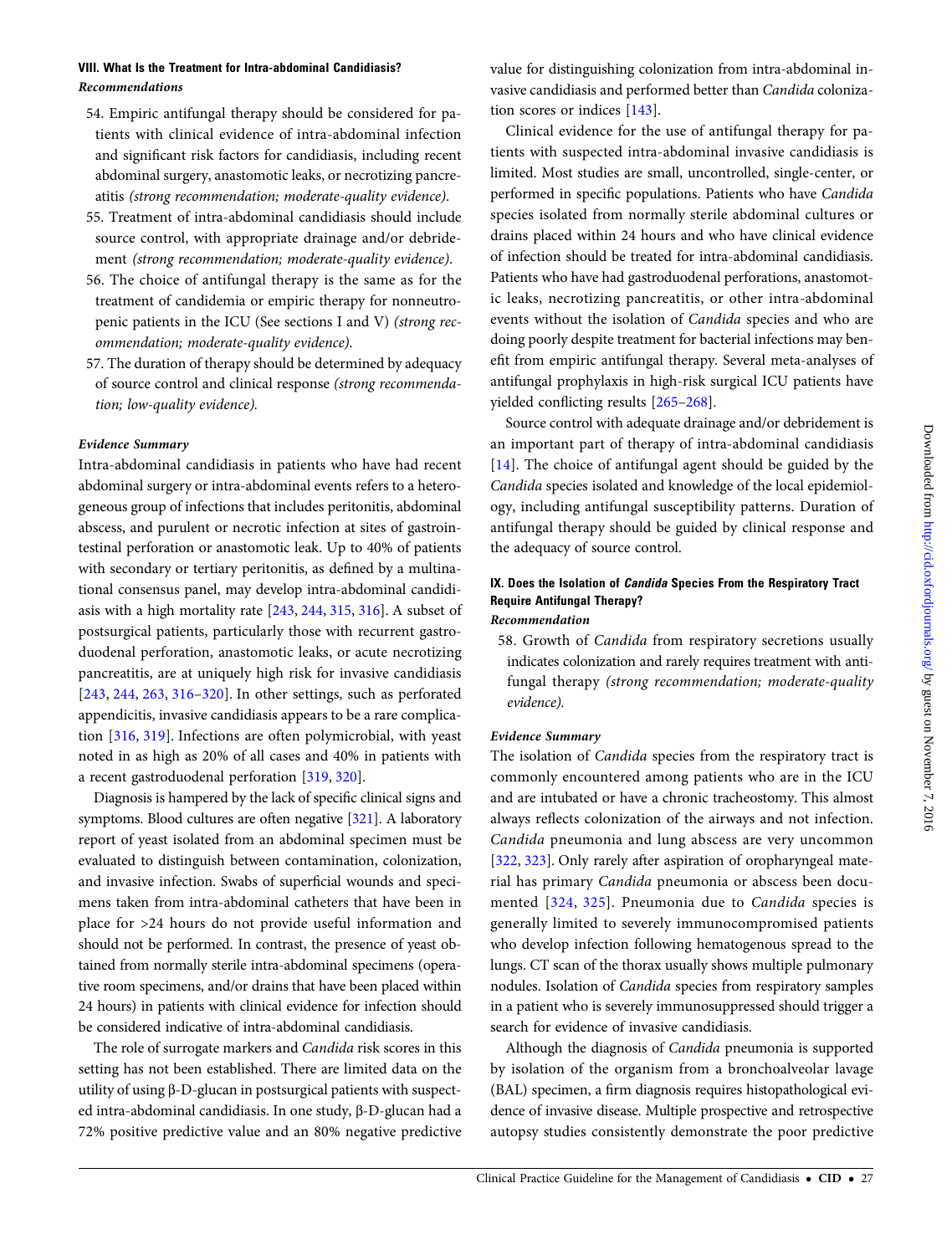value of the growth of Candida from respiratory secretions, including BAL fluid [[326](#page-44-0)–[328](#page-45-0)]. In one prospective study, none of 77 patients who died in an ICU and who had clinical and radiologic evidence of pneumonia and a positive culture for Candida species from BAL or sputum demonstrated evidence of Candida pneumonia at autopsy [\[328\]](#page-45-0). Because of the rarity of Candida pneumonia, the extremely common finding of Candida in respiratory secretions, and the lack of specificity of this finding [[329](#page-45-0)– [331](#page-45-0)], a decision to initiate antifungal therapy should not be made on the basis of respiratory tract culture results alone.

Recent observations suggest that colonization of the airway with Candida species is associated with the development of bacterial colonization and pneumonia [[332](#page-45-0)–[336](#page-45-0)]. Candida airway colonization was also associated with worse clinical outcomes and higher mortality in these studies. However, it is not clear if Candida airway colonization has a causal relationship to poorer outcomes or is simply a marker of disease severity.

### X. What Is the Treatment for Candida Intravascular Infections, Including Endocarditis and Infections of Implantable Cardiac Devices?

What Is the Treatment for Candida Endocarditis?

### Recommendations

- 59. For native valve endocarditis, lipid formulation AmB, 3–5 mg/kg daily, with or without flucytosine, 25 mg/kg 4 times daily, OR high-dose echinocandin (caspofungin 150 mg daily, micafungin 150 mg daily, or anidulafungin 200 mg daily) is recommended for initial therapy (strong recommendation; low-quality evidence).
- 60. Step-down therapy to fluconazole, 400–800 mg (6–12 mg/ kg) daily, is recommended for patients who have fluconazole-susceptible Candida isolates, have demonstrated clinical stability, and have cleared Candida from the bloodstream (strong recommendation; low-quality evidence).
- 61. Oral voriconazole, 200–300 mg (3–4 mg/kg) twice daily, or posaconazole tablets, 300 mg daily, can be used as step-down therapy for isolates that are susceptible to those agents but not susceptible to fluconazole (weak recommendation; very low-quality evidence).
- 62. Valve replacement is recommended; treatment should continue for at least 6 weeks after surgery and for a longer duration in patients with perivalvular abscesses and other complications (strong recommendation; low-quality evidence).
- 63. For patients who cannot undergo valve replacement, longterm suppression with fluconazole, 400–800 mg (6–12 mg/ kg) daily, if the isolate is susceptible, is recommended (strong recommendation; low-quality evidence).
- 64. For prosthetic valve endocarditis, the same antifungal regimens suggested for native valve endocarditis are recommended (strong recommendation; low-quality evidence). Chronic suppressive antifungal therapy with fluconazole, 400–800 mg (6–12 mg/kg) daily, is recommended to prevent recurrence (strong recommendation; low-quality evidence).

#### Evidence Summary

The incidence of Candida endocarditis has increased concurrent with the general increase in Candida infections [[337\]](#page-45-0). Endocarditis should be suspected when blood cultures are persistently positive, when a patient with candidemia has persistent fever despite appropriate treatment, or when a new heart murmur, heart failure, or embolic phenomena occur in the setting of candidemia [\[338\]](#page-45-0). Most cases occur following cardiac valvular surgery, but other risk factors include injection drug use, cancer chemotherapy, prolonged presence of CVCs, and prior bacterial endocarditis. The signs, symptoms, and complications are generally similar to those of bacterial endocarditis, except for the frequent occurrence of large emboli to major vessels. Cases are fairly evenly divided between C. albicans and non-albicans Candida species [\[339\]](#page-45-0).

Medical therapy of Candida endocarditis has occasionally been curative [\[340](#page-45-0)–[348\]](#page-45-0), but the optimum therapy for both native and prosthetic valve endocarditis in adults is a combination of valve replacement and a long course of antifungal therapy based on case reports, case series, cohort studies, a metaanalysis, and clinical experience [\[339,](#page-45-0) [349](#page-45-0)]. Valve repair and vegetectomy are alternatives to valve replacement. Most of the cases reported in the literature have been treated with AmB deoxycholate, with or without flucytosine [[339,](#page-45-0) [342,](#page-45-0) [349](#page-45-0)–[355](#page-45-0)]. Fluconazole monotherapy is associated with an unacceptably high rate of relapse and mortality [\[354\]](#page-45-0). However, fluconazole is useful for step-down therapy.

AmB deoxycholate and azoles have decreased activity when compared with echinocandins against biofilms formed by Candida in vitro, and they penetrate poorly into vegetations. Echinocandins and lipid formulations of AmB demonstrate more potent activity against Candida biofilms [\[356](#page-45-0)]. A prospective, openlabel clinical trial, cohort studies, and several case reports show a role for the echinocandins in the treatment of endocarditis [\[228,](#page-43-0) [346,](#page-45-0) [348,](#page-45-0) [357](#page-45-0)–[365](#page-45-0)]. Higher dosages of the echinocandins are thought to be necessary to treat endocarditis [\[228,](#page-43-0) [365](#page-45-0)]. Caspofungin has been used as monotherapy and in combination with AmB, azoles, or flucytosine in single case reports, but data are limited for the other echinocandins [\[346,](#page-45-0) [360,](#page-45-0) [361](#page-45-0), [363,](#page-45-0) [365,](#page-45-0) [366](#page-45-0)].

Lifelong suppressive therapy with fluconazole has been used successfully after a course of primary therapy in patients for whom cardiac surgery is contraindicated; it has also been advocated to prevent late recurrence of Candida prosthetic valve endocarditis [[360](#page-45-0), [367](#page-45-0), [368](#page-45-0)]. Because Candida endocarditis has a propensity to relapse months to years later, follow-up should be maintained for several years after treatment [\[350,](#page-45-0) [351\]](#page-45-0).

What Is the Treatment for Candida Infection of Implantable Cardiac Devices?

#### Recommendations

65. For pacemaker and implantable cardiac defibrillator infections, the entire device should be removed (strong recommendation; moderate-quality evidence).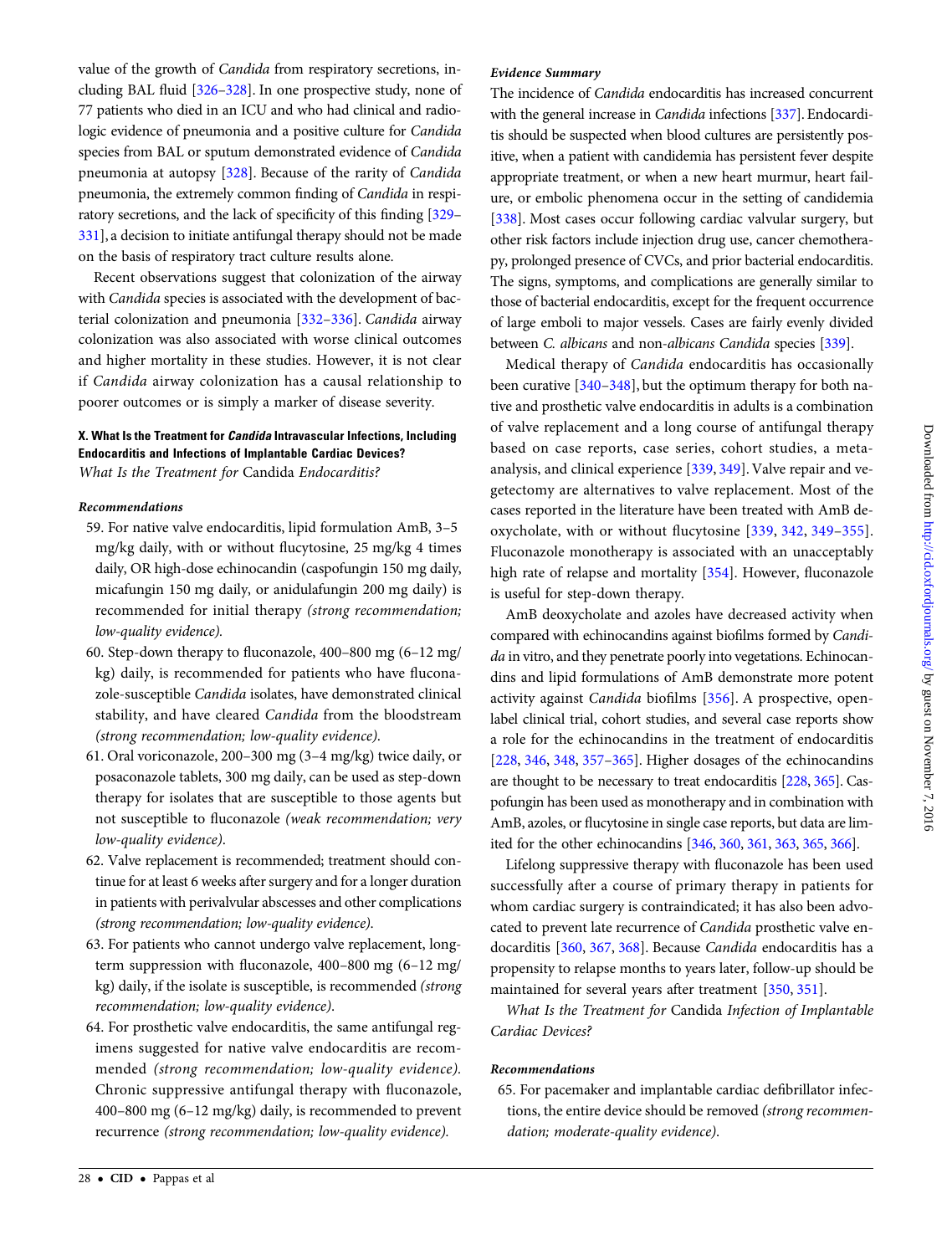- 66. Antifungal therapy is the same as that recommended for native valve endocarditis (strong recommendation; lowquality evidence).
- 67. For infections limited to generator pockets, 4 weeks of antifungal therapy after removal of the device is recommended (strong recommendation; low-quality evidence).
- 68. For infections involving the wires, at least 6 weeks of antifungal therapy after wire removal is recommended (strong recommendation; low-quality evidence).
- 69. For ventricular assist devices that cannot be removed, the antifungal regimen is the same as that recommended for native valve endocarditis (strong recommendation; low-quality evidence). Chronic suppressive therapy with fluconazole, if the isolate is susceptible, for as long as the device remains in place is recommended (strong recommendation; low-quality evidence).

There are a few case reports and a single retrospective review of Candida infections of pacemakers and cardiac defibrillators [\[369](#page-45-0)–[374](#page-45-0)]. The entire device should be removed and antifungal therapy given for 4–6 weeks depending on whether the infection involves the wires in addition to the generator pocket [\[369,](#page-45-0) [371](#page-45-0)–[374](#page-45-0)]. Medical therapy alone has failed [[370\]](#page-45-0).

There are isolated case reports and a few case series on Can-dida infections of ventricular assist devices [[375](#page-45-0)–[378\]](#page-45-0). The Expert Panel believes that suppressive azole therapy after a full course of initial antifungal therapy is warranted. Many of these devices cannot be removed and suppression will be lifelong. The role of antifungal prophylaxis to prevent infection in all patients receiving an assist device remains controversial [\[378\]](#page-45-0).

What Is the Treatment for Candida Suppurative Thrombophlebitis?

#### Recommendations

- 70. Catheter removal and incision and drainage or resection of the vein, if feasible, is recommended (strong recommendation; low-quality evidence).
- 71. Lipid formulation AmB, 3–5 mg/kg daily, OR fluconazole, 400–800 mg (6–12 mg/kg) daily, OR an echinocandin (caspofungin 150 mg daily, micafungin 150 mg daily, or anidulafungin 200 mg daily) for at least 2 weeks after candidemia (if present) has cleared is recommended (strong recommendation; low-quality evidence).
- 72. Step-down therapy to fluconazole, 400–800 mg (6–12 mg/ kg) daily, should be considered for patients who have initially responded to AmB or an echinocandin, are clinically stable, and have a fluconazole-susceptible isolate (strong recommendation; low-quality evidence).
- 73. Resolution of the thrombus can be used as evidence to discontinue antifungal therapy if clinical and culture data are supportive (strong recommendation; low-quality evidence).

### Evidence Summary

Most experience treating suppurative thrombophlebitis has been with AmB deoxycholate. Fluconazole and caspofungin have also been successful in some cases [[379](#page-45-0)–[381\]](#page-45-0), but other agents used for primary treatment of candidemia, including echinocandins and voriconazole, should be effective [[382](#page-46-0)]. Higher-than-usual doses of echinocandins should be used, similar to therapy for endocarditis.

Surgical excision of the vein plays an important role in the treatment of peripheral-vein Candida thrombophlebitis. When a central vein is involved, surgery is usually not an option. In some cases, systemic anticoagulation or thrombolytic therapy has been used as adjunctive therapy, but there are insufficient data to recommend their use. Thrombolytic therapy, in conjunction with antifungal therapy, has been used successfully in the management of an infected thrombus attached to a CVC in a patient with persistent candidemia [[381](#page-45-0)].

### XI. What Is the Treatment for Candida Osteoarticular Infections? What Is the Treatment for Candida Osteomyelitis?

#### Recommendations

- 74. Fluconazole, 400 mg (6 mg/kg) daily, for 6–12 months OR an echinocandin (caspofungin 50–70 mg daily, micafungin 100 mg daily, or anidulafungin 100 mg daily) for at least 2 weeks followed by fluconazole, 400 mg (6 mg/kg) daily, for 6–12 months is recommended (strong recommendation; low-quality evidence).
- 75. Lipid formulation AmB, 3–5 mg/kg daily, for at least 2 weeks followed by fluconazole, 400 mg (6 mg/kg) daily, for 6–12 months is a less attractive alternative (weak recommendation; low-quality evidence).
- 76. Surgical debridement is recommended in selected cases (strong recommendation; low-quality evidence).

### Evidence Summary

Most patients with osteomyelitis present with a subacute to chronic course [[383](#page-46-0), [384\]](#page-46-0). The most common mechanism of infection is hematogenous dissemination, but direct inoculation and contiguous spread of infection also occur. Involvement of 2 or more bones is common, and therefore, when a single focus of infection is identified, there should be a search for other sites of involvement. The axial skeleton, especially the spine, is the most common site of involvement in adults; in children, the long bones are more commonly involved [\[228,](#page-43-0) [384](#page-46-0)–[388](#page-46-0)]. Neither the clinical picture nor the findings on radiographic imaging are specific for Candida infection. Candida albicans remains the dominant pathogen. However, 2 retrospective reviews of a large number of cases found that non-albicans Candida were an increasingly frequent cause of Candida osteomyelitis and mixed infections with bacteria, especially Staphylococcus aureus, were not uncommon, underscoring the need for biopsy and culture [\[384](#page-46-0), [389\]](#page-46-0).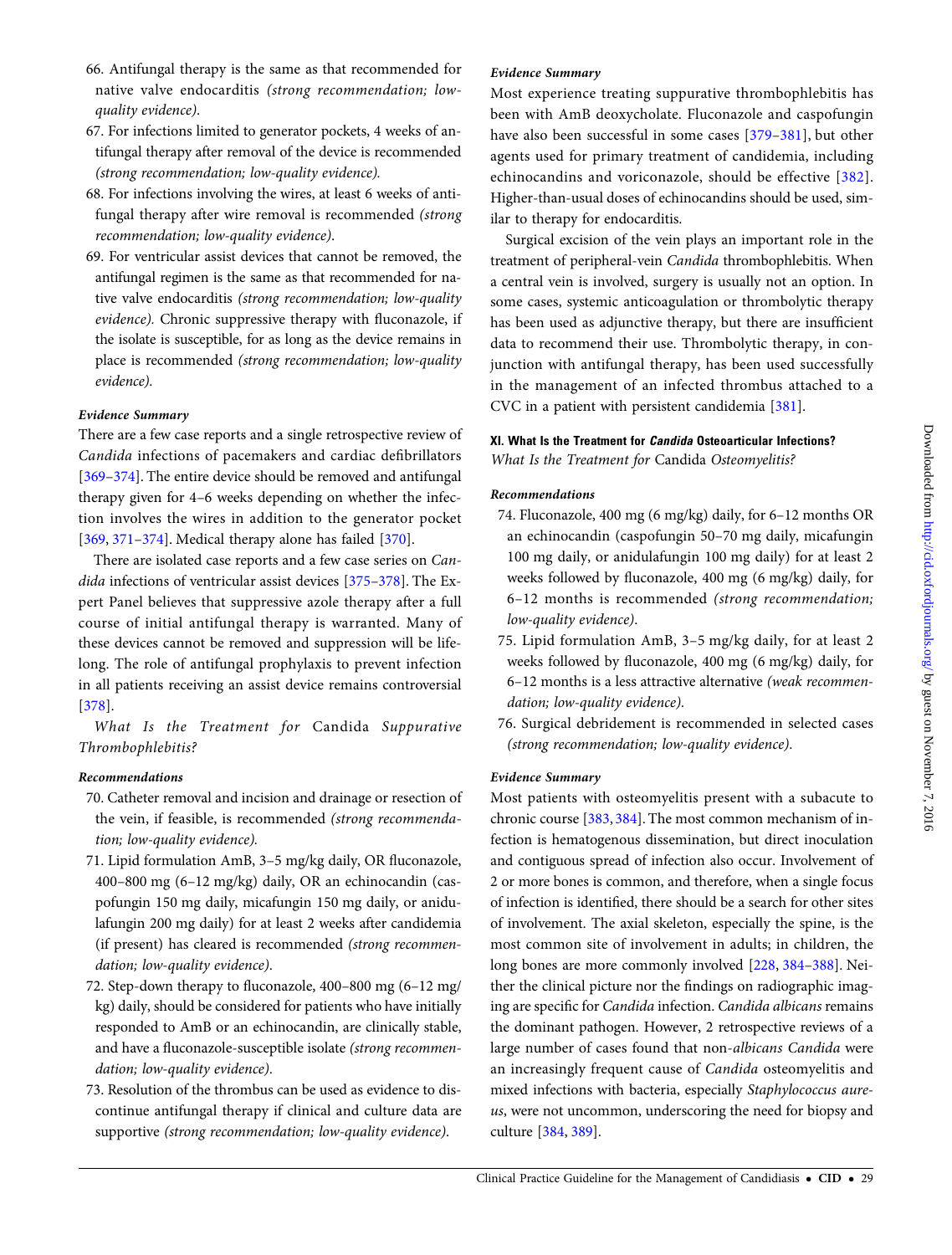Treatment recommendations are based on case reports and case series. Historically, AmB deoxycholate has been the most commonly used agent [\[388](#page-46-0)]. Recent literature favors the use of fluconazole or an echinocandin over AmB [\[228](#page-43-0), [384](#page-46-0)–[386\]](#page-46-0). Fluconazole has been used successfully as initial therapy for patients who have susceptible isolates, but treatment failures have also been reported [[390](#page-46-0)–[393](#page-46-0)]. There are case reports of the successful treatment of osteomyelitis with itraconazole, voriconazole, posaconazole, and caspofungin [\[228,](#page-43-0) [229,](#page-43-0) [394](#page-46-0)–[396](#page-46-0)].

Cure rates appear to be significantly higher when an antifungal agent is administered for at least 6 months [[384](#page-46-0), [385](#page-46-0)]. The addition of AmB deoxycholate or fluconazole to bone cement has been suggested to be of value as adjunctive therapy in complicated cases and appears to be safe, but this practice is controversial [\[397,](#page-46-0) [398\]](#page-46-0).

Surgical debridement is frequently performed in conjunction with antifungal therapy. Some reports have found surgical therapy important for *Candida* vertebral osteomyelitis [\[387](#page-46-0)], but others have not found that to be the case [[388\]](#page-46-0). Surgery is indicated in patients who have neurological deficits, spinal instability, large abscesses, or persistent or worsening symptoms during therapy [[384](#page-46-0)].

On the basis of a small number of cases, Candida mediastinitis and sternal osteomyelitis in patients who have undergone sternotomy can be treated successfully with surgical debridement followed by either AmB or fluconazole [\[391,](#page-46-0) [399](#page-46-0)]. Irrigation of the mediastinal space with AmB is not recommended, because it can cause irritation. Antifungal therapy of several months' duration, similar to that needed for osteomyelitis at other sites, is appropriate.

What Is the Treatment for Candida Septic Arthritis?

- 77. Fluconazole, 400 mg (6 mg/kg) daily, for 6 weeks OR an echinocandin (caspofungin 50–70 mg daily, micafungin 100 mg daily, or anidulafungin 100 mg daily) for 2 weeks followed by fluconazole, 400 mg (6 mg/kg) daily, for at least 4 weeks is recommended (strong recommendation; lowquality evidence).
- 78. Lipid formulation AmB, 3–5 mg/kg daily, for 2 weeks, followed by fluconazole, 400 mg (6 mg/kg) daily, for at least 4 weeks is a less attractive alternative (weak recommendation; low-quality evidence).
- 79. Surgical drainage is indicated in all cases of septic arthritis (strong recommendation; moderate-quality evidence).
- 80. For septic arthritis involving a prosthetic device, device removal is recommended (strong recommendation; moderatequality evidence).
- 81. If the prosthetic device cannot be removed, chronic suppression with fluconazole, 400 mg (6 mg/kg) daily, if the isolate is susceptible, is recommended (strong recommendation; low-quality evidence).

### Evidence Summary

Adequate drainage is critical to successful therapy of Candida arthritis. In particular, Candida arthritis of the hip requires open surgical drainage. Case reports have documented cures with AmB, fluconazole, and caspofungin therapy in combination with adequate drainage [\[400](#page-46-0)–[402\]](#page-46-0). Administration of either AmB or fluconazole produces substantial synovial fluid levels, so that intra-articular injection of antifungal agents is not necessary.

Candida prosthetic joint infection generally requires resection arthroplasty, although success with medical therapy alone has been described rarely [[403](#page-46-0), [404\]](#page-46-0). The combination of removal and reimplantation of the prosthesis in 2 stages separated by 3–6 months and a prolonged period of antifungal therapy for at least 12 weeks after the resection arthroplasty and at least 6 weeks after prosthesis implantation is suggested on the basis of limited data [\[405](#page-46-0)–[407](#page-46-0)]. The efficacy of antifungal-loaded cement spacers is controversial [\[408](#page-46-0)]. If the prosthetic device cannot be removed, chronic suppression with an antifungal agent, usually fluconazole, is necessary.

#### XII. What Is the Treatment for Candida Endophthalmitis?

What Is the General Approach to Candida Endophthalmitis?

#### Recommendations

- 82. All patients with candidemia should have a dilated retinal examination, preferably performed by an ophthalmologist, within the first week of therapy in nonneutropenic patients to establish if endophthalmitis is present (strong recommendation; low-quality evidence). For neutropenic patients, it is recommended to delay the examination until neutrophil recovery (strong recommendation; low-quality evidence).
- 83. The extent of ocular infection (chorioretinitis with or without macular involvement and with or without vitritis) should be determined by an ophthalmologist (strong recommendation; low-quality evidence).
- 84. Decisions regarding antifungal treatment and surgical intervention should be made jointly by an ophthalmologist and an infectious diseases physician (strong recommendation; low-quality evidence).

#### Evidence Summary

Endophthalmitis refers to infections within the eye, usually involving the posterior chamber and sometimes also the anterior chamber. Candida endophthalmitis can be exogenous, initially affecting the anterior chamber and occurring following trauma or a surgical procedure. More often, Candida species cause endogenous infection in which the organism reaches the posterior chamber of the eye via hematogenous spread. Endogenous infections can be manifested as isolated chorioretinitis or as chorioretinitis with extension into the vitreous, leading to vitritis [\[409](#page-46-0)–[412](#page-46-0)]. *Candida albicans* is the species most commonly responsible for endogenous endophthalmitis, but all Candida species that cause candidemia have been reported to cause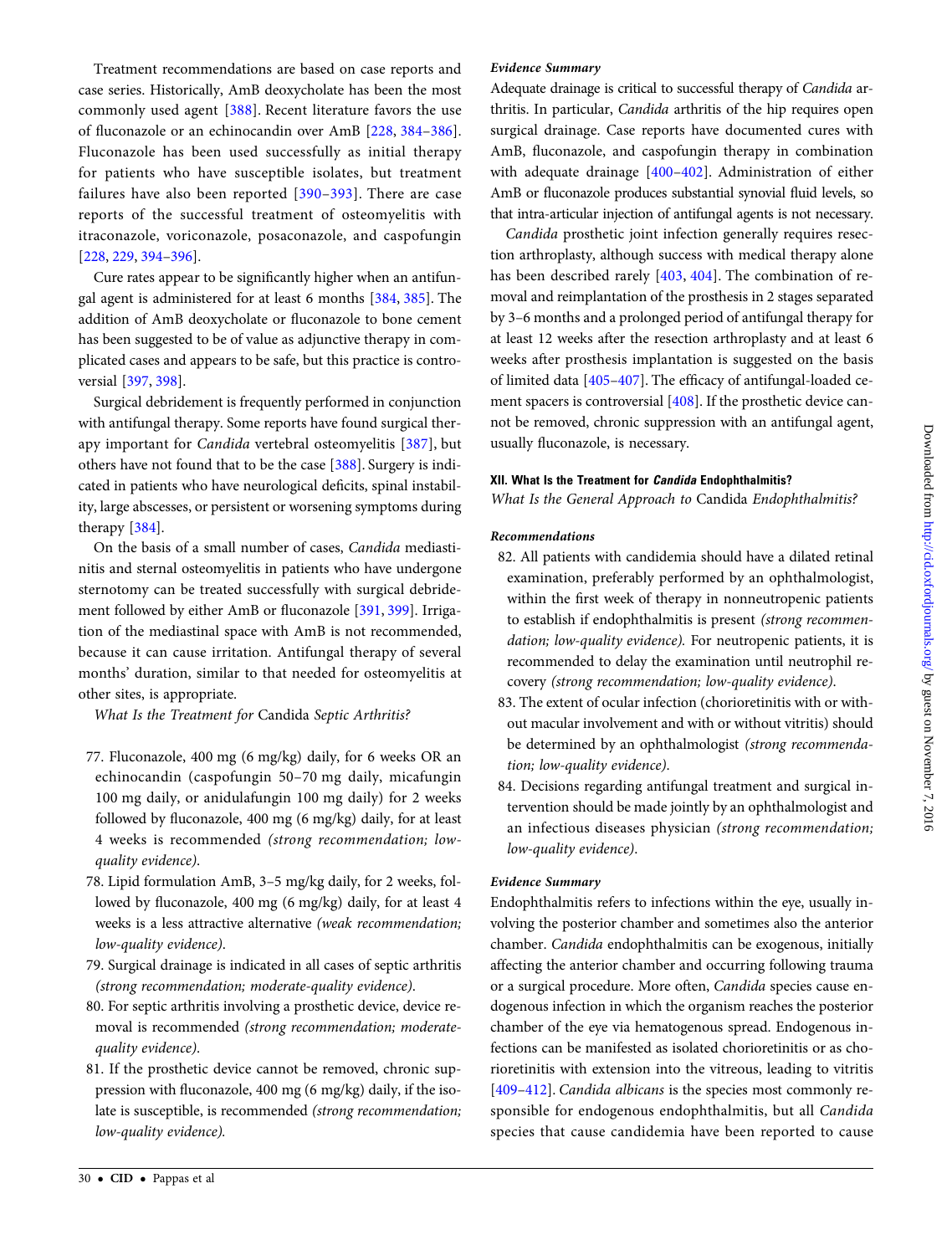this complication [\[411](#page-46-0)–[414\]](#page-46-0). Outcomes in terms of visual acuity depend on the extent of visual loss at the time of presentation and macular involvement [[415\]](#page-46-0).

Several basic principles are important in the approach to treatment of Candida infections of the eye. It should first be determined whether infection involves the anterior and/or posterior segment of the eye and whether the macula or vitreous are involved [\[70,](#page-39-0) [416](#page-46-0)–[418\]](#page-46-0). Achieving adequate concentrations of the appropriate antifungal agent in the area of the eye that is infected is crucial to success [[419](#page-46-0), [420\]](#page-46-0). Infections involving the chorioretinal layer are more easily treated because this area of the posterior chamber is highly vascular; many systemic antifungal agents likely reach adequate concentrations within the choroid and the retina [[420](#page-46-0)–[422](#page-46-0)]. The antifungal susceptibilities of the infecting species are important. Species that are susceptible to fluconazole or voriconazole are more easily treated because these agents achieve adequate concentrations in the posterior segment of the eye, including the vitreous [[419](#page-46-0), [420](#page-46-0), [422\]](#page-46-0). Treatment must be systemic to treat candidemia and other organ involvement, if present, in addition to the ocular infection.

Sight-threatening lesions near the macula or invasion into the vitreous usually necessitate intravitreal injection of antifungal agents, usually AmB deoxycholate or voriconazole, with or without vitrectomy, in addition to systemic antifungal agents [\[412,](#page-46-0) [419](#page-46-0), [422](#page-46-0)–[425\]](#page-46-0). The ophthalmologist plays a key role in following the course of endogenous Candida endophthalmitis, deciding when and if to perform intravitreal injections and vitrectomy.

The approach to the patient who has candidemia has evolved over time, and standard practice now includes consultation with an ophthalmologist to do a dilated retinal examination. The basis for the recommendation to perform an ophthalmological evaluation is not a result of randomized controlled trials showing the benefits of such an assessment, but rather clinical judgment that the result of missing and not appropriately treating Candida endophthalmitis could be of great consequence to the patient. The issue of whether an ophthalmological examination of all candidemic patients is cost-effective has been raised [[183](#page-42-0), [426](#page-46-0)]. The members of the Expert Panel believe that the risk of missing Candida endophthalmitis outweighs the cost of obtaining an ophthalmological examination. We are concerned about the greater risk of loss of visual acuity in patients who are examined only after manifesting ocular symptoms [[415\]](#page-46-0), and note that other centers report higher rates of endophthalmitis than reports from the centers cited by those who question the routine use of ocular examination [\[417](#page-46-0), [418,](#page-46-0) [421\]](#page-46-0).

What Is the Treatment for Candida Chorioretinitis Without Vitritis?

#### Recommendations

85. For fluconazole-/voriconazole-susceptible isolates, fluconazole, loading dose, 800 mg (12 mg/kg), then 400–800 mg

- (6–12 mg/kg) daily OR voriconazole, loading dose 400 mg (6 mg/kg) intravenous twice daily for 2 doses, then 300 mg (4 mg/kg) intravenous or oral twice daily is recommended (strong recommendation; low-quality evidence).
- 86. For fluconazole-/voriconazole-resistant isolates, liposomal AmB, 3–5 mg/kg intravenous daily, with or without oral flucytosine, 25 mg/kg 4 times daily is recommended (strong recommendation; low-quality evidence).
- 87. With macular involvement, antifungal agents as noted above PLUS intravitreal injection of either AmB deoxycholate, 5–10 µg/0.1 mL sterile water, or voriconazole, 100 µg/ 0.1 mL sterile water or normal saline, to ensure a prompt high level of antifungal activity is recommended (strong recommendation; low-quality evidence).
- 88. The duration of treatment should be at least 4–6 weeks, with the final duration depending on resolution of the lesions as determined by repeated ophthalmological examinations (strong recommendation; low-quality evidence).

### Evidence Summary

The greatest clinical experience for treatment of Candida endophthalmitis has been with intravenous AmB deoxycholate, only because it has been available for the longest time. However, this agent does not achieve adequate concentrations in the posterior chamber [[419,](#page-46-0) [420](#page-46-0), [427](#page-46-0), [428\]](#page-46-0). In animal experiments in inflamed eyes, liposomal AmB achieved higher concentrations in the eye than either AmB deoxycholate or AmB lipid complex [\[427\]](#page-46-0). A few patients have been treated successfully with lipid formulations of AmB, but concentrations in the vitreous in humans have not been reported [[429\]](#page-46-0).

Flucytosine provides adjunctive synergistic activity when used with AmB; it should not be used as monotherapy because of development of resistance and reports of decreased efficacy in animal models [[428\]](#page-46-0). It attains excellent levels in the ocular compartments, including the vitreous [[412,](#page-46-0) [430\]](#page-46-0). Toxicity is common, and flucytosine serum levels must be monitored weekly to prevent dose-related toxicity.

Fluconazole is frequently used for the treatment of Candida endophthalmitis. In experimental animals, this agent achieves excellent concentrations throughout the eye, including the vitreous [[428](#page-46-0)]. In humans, concentrations in the vitreous are approximately 70% of those in the serum [[57](#page-39-0)]. Clinical and microbiological response rates in animals with experimental infection are somewhat conflicting, with most reports showing efficacy of fluconazole, but some noting better efficacy with AmB than fluconazole [\[428,](#page-46-0) [431](#page-46-0), [432](#page-46-0)]. Early reports in humans noted the efficacy of fluconazole, but some patients had received intravitreal injection of antifungal agents, as well as systemic fluconazole [\[433,](#page-46-0) [434\]](#page-46-0). Despite the fact that no large published series has defined the efficacy of fluconazole therapy, this agent is routinely used for the treatment of Candida endophthalmitis [\[410,](#page-46-0) [411,](#page-46-0) [415](#page-46-0), [421](#page-46-0)].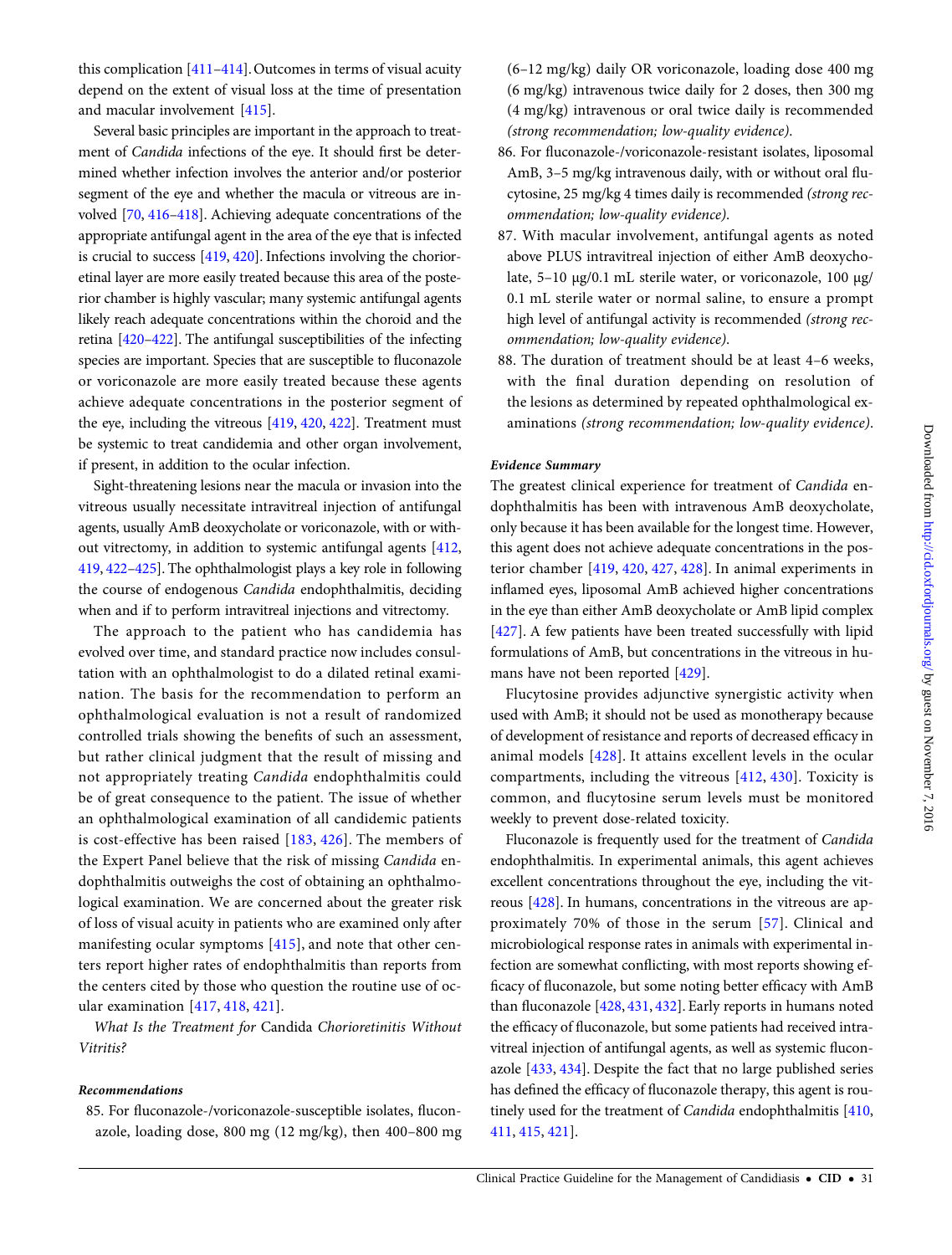Voriconazole has played an increasing role in the treatment of endophthalmitis [[419](#page-46-0)]. Concentrations in the vitreous in humans are approximately 40% of serum concentrations; the drug is relatively safe, and, like fluconazole, can be given by the oral or intravenous route [[435](#page-46-0)–[438\]](#page-47-0). It is more active than fluconazole against C. glabrata, although resistance is increasing and may preclude its use for some patients; it is uniformly active against C. krusei. Efficacy of voriconazole in treating Candida endophthalmitis has been documented, but not compared with fluconazole [\[429,](#page-46-0) [436,](#page-46-0) [438\]](#page-47-0). Serum and ( presumably) intraocular concentrations of voriconazole are quite variable, and serum trough levels should be routinely monitored to achieve concentrations between 2 µg/mL and 5 µg/mL to enhance efficacy and avoid toxicity [\[118](#page-40-0)].

There are few data regarding the use of posaconazole for Candida endophthalmitis. Intraocular penetration is poor, this agent has been used in very few patients, and it is not approved for the treatment of candidemia [\[419\]](#page-46-0).

Echinocandins are first-line agents for the treatment of candidemia. Whether they can effectively treat chorioretinitis without vitreal involvement cannot be answered with the data available. Penetration of all echinocandins into the different chambers of the eye is poor, and is especially poor in the vitreous [\[412,](#page-46-0) [419,](#page-46-0) [420\]](#page-46-0). When levels have been achieved in experimental animal models and in one study in humans with micafungin, the dosages needed have been higher than those currently licensed for use [\[112,](#page-40-0) [439](#page-47-0)–[443](#page-47-0)]. Only a few case reports of the use of an echinocandin as monotherapy have been published, and the results are contradictory [[444,](#page-47-0) [445](#page-47-0)]. With the availability of other agents that achieve adequate concentrations in the vitreous, there is little reason to recommend the use of echinocandins for Candida endophthalmitis.

Because involvement of the macula is sight-threatening and concentrations of antifungal agents in the posterior chamber do not immediately reach therapeutic levels, many ophthalmologists perform an intravitreal injection of either AmB deoxycholate or voriconazole to quickly achieve high antifungal activity in the posterior chamber. AmB is the agent that has been used most often for intravitreal injection [\[422](#page-46-0), [423](#page-46-0)]. A dosage of 5–10 µg given in 0.1 mL sterile water is generally safe [\[419](#page-46-0)]. Intravitreal injection of lipid formulations of AmB has been compared with AmB deoxycholate in rabbits; all formulations showed toxicity at higher doses, but at 10 µg, the least toxic was liposomal AmB [\[446\]](#page-47-0), confirming a prior study using a noncommercial liposomal formulation [[447\]](#page-47-0).

Voriconazole is increasingly used for intravitreal injection for both Candida and mold endophthalmitis [\[438](#page-47-0), [448](#page-47-0)]. It has been shown to be safe in animal eyes at concentrations <250 µg/mL [\[449\]](#page-47-0). The usual dose given to humans is 100  $\mu$ g in 0.1 mL sterile water or normal saline (achieving a final concentration of 25 µg/mL) [[419,](#page-46-0) [438](#page-47-0)]. In vitrectomized eyes, the half-life of both AmB and voriconazole is shortened, and repeated injections may be required [\[450,](#page-47-0) [451\]](#page-47-0).

What Is the Treatment for Candida Chorioretinitis With Vitritis?

### Recommendations

- 89. Antifungal therapy as detailed above for chorioretinitis without vitritis, PLUS intravitreal injection of either amphotericin B deoxycholate, 5–10 µg/0.1 mL sterile water, or voriconazole, 100 µg/0.1 mL sterile water or normal saline, is recommended (strong recommendation; low-quality evidence).
- 90. Vitrectomy should be considered to decrease the burden of organisms and to allow the removal of fungal abscesses that are inaccessible to systemic antifungal agents (strong recommendation; low-quality evidence).
- 91. The duration of treatment should be at least 4–6 weeks, with the final duration dependent on resolution of the lesions as determined by repeated ophthalmological examinations (strong recommendation; low-quality evidence).

### Evidence Summary

Candida endophthalmitis that has extended into the vitreous results in worse visual outcomes than chorioretinitis without vitritis [\[415\]](#page-46-0). This may be related to the inability of many antifungal agents to achieve adequate concentrations in the vitreous body. Poor outcomes could also be due to an increased burden of organisms in the posterior chamber or the existence of an abscess that cannot be visualized through the vitreal haziness. Additionally, in cases of endophthalmitis in which fungemia is not documented and the organism is unknown, vitrectomy provides material for culture that is superior to needle aspiration and allows the proper antifungal agent to be used [\[422,](#page-46-0) [424\]](#page-46-0).

The treatment when vitritis is documented is similar to that recommended for chorioretinitis without vitreal involvement, with the added recommendations to (1) inject either AmB deoxycholate or voriconazole into the vitreous to achieve high drug concentrations in the posterior chamber and to (2) consider performing a pars plana vitrectomy. Several small series have noted success in patients in whom early pars plana vitrectomy was accomplished [\[415,](#page-46-0) [423,](#page-46-0) [424](#page-46-0), [452](#page-47-0)]. Removal of the vitreous is usually accompanied by intravitreal injection of antifungal agents, and as noted above, the half-life of injected antifungal agents is shortened with vitrectomy [\[450,](#page-47-0) [451\]](#page-47-0). The risk of retinal detachment, a severe late complication of endophthalmitis with vitreal involvement, is decreased with early vitrectomy [\[412,](#page-46-0) [415](#page-46-0)]. To have the best outcomes, *Candida* endophthalmitis with vitritis must be managed with close cooperation between ophthalmologists and infectious diseases specialists.

### XIII. What Is the Treatment for Central Nervous System Candidiasis? Recommendations

92. For initial treatment, liposomal AmB, 5 mg/kg daily, with or without oral flucytosine, 25 mg/kg 4 times daily, is recommended (strong recommendation; low-quality evidence).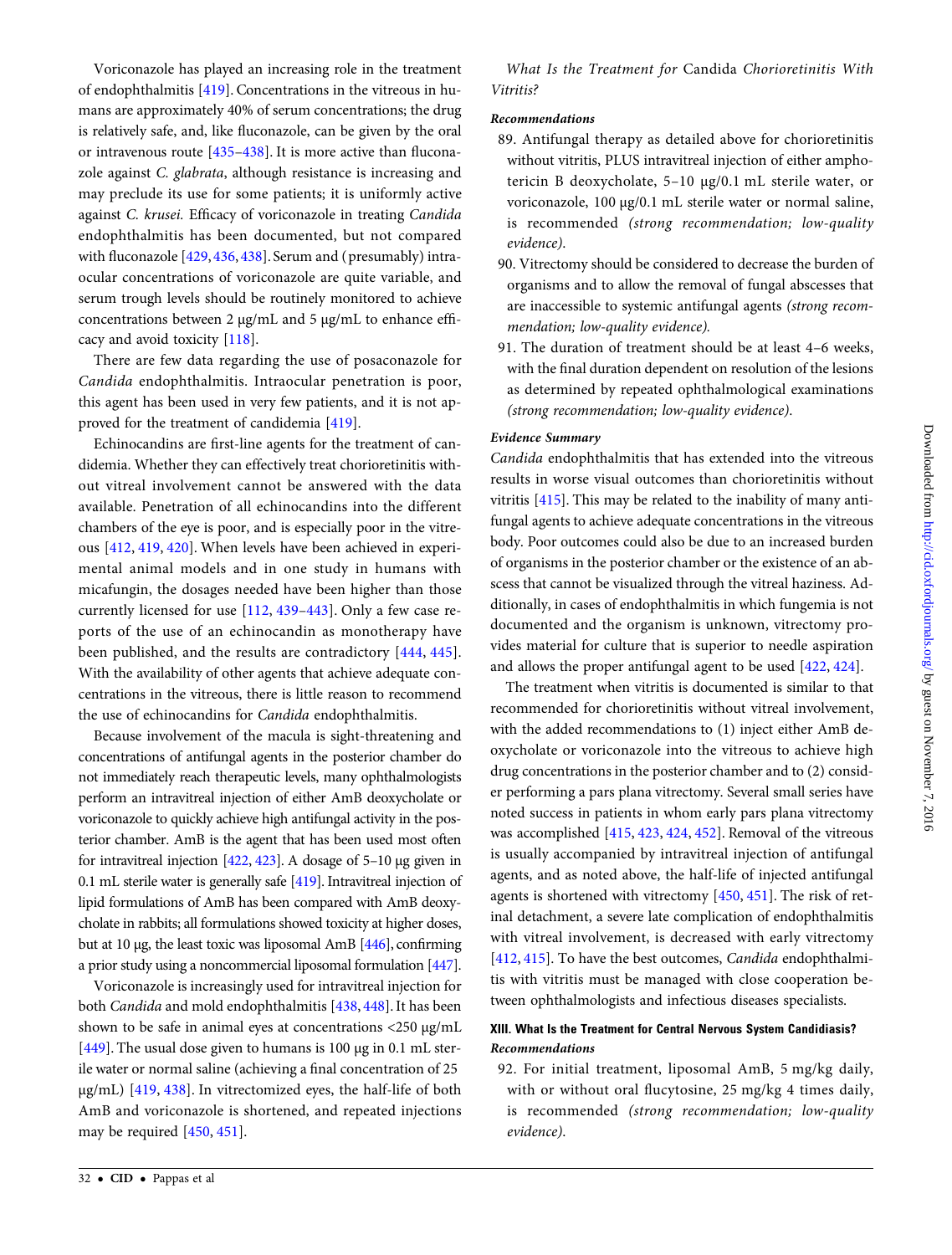- 93. For step-down therapy after the patient has responded to initial treatment, fluconazole, 400–800 mg (6–12 mg/kg) daily, is recommended (strong recommendation; low-quality evidence).
- 94. Therapy should continue until all signs and symptoms and CSF and radiological abnormalities have resolved (strong recommendation; low-quality evidence).
- 95. Infected CNS devices, including ventriculostomy drains, shunts, stimulators, prosthetic reconstructive devices, and biopolymer wafers that deliver chemotherapy, should be removed if possible (strong recommendation; low-quality evidence).
- 96. For patients in whom a ventricular device cannot be removed, AmB deoxycholate could be administered through the device into the ventricle at a dosage ranging from 0.01 mg to 0.5 mg in 2 mL 5% dextrose in water (weak recommendation; low-quality evidence).

CNS Candida infections can occur as a manifestation of disseminated candidiasis, as a complication of a neurosurgical procedure, especially when an intracranial device is inserted, or rarely as an isolated chronic infection [[453](#page-47-0)–[462](#page-47-0)]. Meningitis is the most common presentation, but multiple small abscesses throughout the brain parenchyma, large solitary brain abscesses, and epidural abscesses have been reported [[462](#page-47-0)]. Low-birthweight neonates are at high risk to have CNS infection as a complication of candidemia; neonatal CNS candidiasis is dealt with in the section on neonatal Candida infections. Most infections are due to C. albicans, with few reports of C. glabrata and other species causing infection [[453](#page-47-0)–[457](#page-47-0), [459,](#page-47-0) [461,](#page-47-0) [462](#page-47-0)]. Treatment is based on the antifungal susceptibilities of the infecting species and the ability of the antifungal agent to achieve appropriate concentrations in the CSF and brain.

No randomized controlled trials have been performed to evaluate the most appropriate treatment for these uncommon infections. Single cases and small series are reported. Most experience has accrued with the use of AmB deoxycholate, with or without flucytosine [[453](#page-47-0)–[455](#page-47-0), [457,](#page-47-0) [459](#page-47-0), [460,](#page-47-0) [462](#page-47-0)]. Liposomal AmB (Am-Bisome) has been found to attain higher levels in the brain than amphotericin B lipid complex (ABLC) or AmB deoxycholate in a rabbit model of Candida meningoencephalitis [[44\]](#page-39-0).

The combination of AmB and flucytosine is recommended because of the in vitro synergism noted with the combination and the excellent CSF concentrations achieved by flucytosine. However, flucytosine's toxic effects on bone marrow and liver must be carefully monitored, preferably with frequent serum flucytosine levels. The optimal length of therapy with AmB alone or in combination with flucytosine has not been studied. Several weeks of therapy are suggested before transitioning to oral azole therapy.

Fluconazole achieves excellent levels in CSF and brain tissue and has proved useful as step-down therapy [[453](#page-47-0), [454,](#page-47-0) [459\]](#page-47-0). Fluconazole also has been used as monotherapy; both success and

failure have been noted, and for this reason it is not recommended as first-line therapy [[453,](#page-47-0) [454](#page-47-0), [463](#page-47-0)–[465](#page-47-0)]. Fluconazole combined with flucytosine has been reported to cure Candida meningitis in a few patients [\[459\]](#page-47-0), and this is a possible regimen for step-down therapy. There are no reports of the use of voriconazole or posaconazole for CNS candidiasis. Voriconazole achieves excellent levels in CSF, and should be considered for the rare case of C. glabrata that is not voriconazole resistant or C. krusei meningitis after initial treatment with AmB with or without flucytosine. Posaconazole does not reach adequate concentrations in the CSF, and this agent is not recommended.

Echinocandins have been used infrequently for CNS candidiasis. There are case reports noting success [\[466\]](#page-47-0), but CNS breakthrough infections in patients receiving an echinocandin for candidemia have been reported [[467](#page-47-0)]. There are experimental animal data noting that anidulafungin and micafungin can successfully treat C. albicans meningitis, but the doses required in humans are much higher than currently recommended for candidemia [\[296,](#page-44-0) [299](#page-44-0)]. At present, echinocandins are not recommended for CNS candidiasis.

Infected CNS devices should be removed to eradicate Candida. Most experience has been with external ventricular drains and ventriculoperitoneal shunts that have become infected with Candida species [[460](#page-47-0), [463\]](#page-47-0). In recent years, infected devices include deep brain stimulators and Gliadel biopolymer wafers that have been placed into the site of a brain tumor to deliver chemotherapy locally. Although difficult to remove, experience has shown that these devices must be taken out for cure of the infection [[456](#page-47-0), [468](#page-47-0), [469](#page-47-0)].

Intraventricular administration of antifungal agents is not usually necessary for treatment of CNS Candida infections. In patients in whom the removal of a ventricular shunt or external ventriculostomy drain is too risky because of significantly elevated intracranial pressure, or among patients who have not responded to systemic antifungal therapy, intraventricular AmB deoxycholate has proved useful [\[453](#page-47-0), [454,](#page-47-0) [460,](#page-47-0) [463,](#page-47-0) [469](#page-47-0)]. The dose of intraventricular AmB deoxycholate is not standardized, and recommendations vary from 0.01 mg to 1 mg in 2 mL of 5% dextrose in water daily [[455,](#page-47-0) [463,](#page-47-0) [466](#page-47-0), [469\]](#page-47-0). Toxicity—mainly headache, nausea, and vomiting—is a limiting factor when administering AmB by this route [\[454](#page-47-0), [463](#page-47-0)].

### XIV. What Is the Treatment for Urinary Tract Infections Due to Candida Species?

What Is the Treatment for Asymptomatic Candiduria?

#### Recommendations

- 97. Elimination of predisposing factors, such as indwelling bladder catheters, is recommended whenever feasible (strong recommendation; low-quality evidence).
- 98. Treatment with antifungal agents is NOT recommended unless the patient belongs to a group at high risk for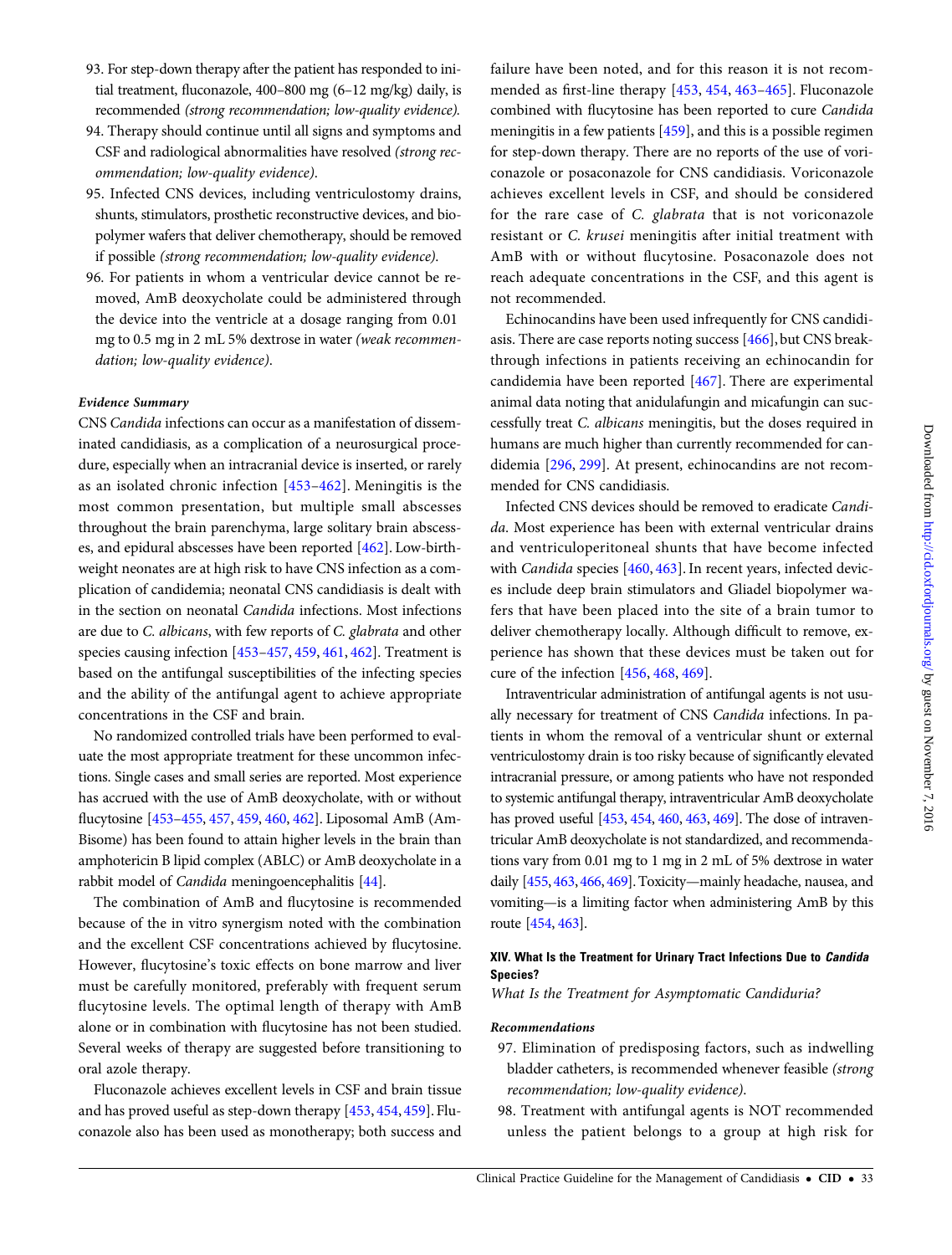dissemination; high-risk patients include neutropenic patients, very low-birth-weight infants (<1500 g), and patients who will undergo urologic manipulation (strong recommendation; low-quality evidence).

- 99. Neutropenic patients and very low-birth-weight infants should be treated as recommended for candidemia (see sections III and VII) (strong recommendation; low-quality evidence).
- 100. Patients undergoing urologic procedures should be treated with oral fluconazole, 400 mg (6 mg/kg) daily, OR AmB deoxycholate, 0.3–0.6 mg/kg daily, for several days before and after the procedure (strong recommendation; low-quality evidence).

### Evidence Summary

The presence of candiduria is the usual trigger for a physician to consider whether a patient has a urinary tract infection due to Candida species. The patients at most risk for candiduria are those who are elderly, female, diabetic, have indwelling urinary devices, are taking antibiotics, and have had prior surgical procedures [\[470](#page-47-0)–[475\]](#page-47-0). In the asymptomatic patient, candiduria almost always represents colonization, and elimination of underlying risk factors, such as indwelling catheters, is often adequate to eradicate candiduria [\[471\]](#page-47-0).

Multiple studies have noted that candiduria does not commonly lead to candidemia [[471](#page-47-0), [472,](#page-47-0) [476](#page-47-0)–[480\]](#page-47-0). Several of these studies have shown that candiduria is a marker for greater mortality, but death is not related to Candida infection and treatment for Candida infection does not change mortality rates [\[476,](#page-47-0) [480](#page-47-0), [481\]](#page-47-0). A prospective study in renal transplant recipients found that although mortality was higher in patients who had candiduria, treatment did not improve outcomes, suggesting again that candiduria is a marker for severity of underlying illness [[482\]](#page-47-0).

Several conditions require an aggressive approach to candiduria in asymptomatic patients. These include neonates with very low birth weight, who are at risk for invasive candidiasis that often involves the urinary tract [\[281](#page-44-0), [483](#page-47-0)]. Many physicians who care for neutropenic patients treat those who have fever and candiduria because the candiduria may indicate invasive candidiasis. However, a recent study from a cancer hospital of a small number of patients, 25% of whom were neutropenic, found that these patients did not develop candidemia or other complications of candiduria [[484\]](#page-47-0). Several reports have documented a high rate of candidemia when patients undergo urinary tract instrumentation [\[485,](#page-47-0) [486](#page-47-0)], which has led to recommendations to treat with antifungal agents periprocedure.

What Is the Treatment for Symptomatic Candida Cystitis?

### Recommendations

101. For fluconazole-susceptible organisms, oral fluconazole, 200 mg (3 mg/kg) daily for 2 weeks is recommended (strong recommendation; moderate-quality evidence).

- 102. For fluconazole-resistant C. glabrata, AmB deoxycholate, 0.3–0.6 mg/kg daily for 1–7 days OR oral flucytosine, 25 mg/ kg 4 times daily for 7–10 days is recommended (strong recommendation; low-quality evidence).
- 103. For C. krusei, AmB deoxycholate, 0.3–0.6 mg/kg daily, for 1–7 days is recommended (strong recommendation; lowquality evidence).
- 104. Removal of an indwelling bladder catheter, if feasible, is strongly recommended (strong recommendation; low-quality evidence).
- 105. AmB deoxycholate bladder irrigation, 50 mg/L sterile water daily for 5 days, may be useful for treatment of cystitis due to fluconazole-resistant species, such as C. glabrata and C. krusei (weak recommendation; low-quality evidence).

What Is the Treatment for Symptomatic Ascending Candida Pyelonephritis?

### Recommendations

- 106. For fluconazole-susceptible organisms, oral fluconazole, 200–400 mg (3–6 mg/kg) daily for 2 weeks, is recommended (strong recommendation; low-quality evidence).
- 107. For fluconazole-resistant C. glabrata, AmB deoxycholate, 0.3–0.6 mg/kg daily for 1–7 days, with or without oral flucytosine, 25 mg/kg 4 times daily, is recommended (strong recommendation; low-quality evidence).
- 108. For fluconazole-resistant C. glabrata, monotherapy with oral flucytosine, 25 mg/kg 4 times daily for 2 weeks, could be considered (weak recommendation; low-quality evidence).
- 109. For C. krusei, AmB deoxycholate, 0.3–0.6 mg/kg daily, for 1–7 days is recommended (strong recommendation; lowquality evidence).
- 110. Elimination of urinary tract obstruction is strongly recommended (strong recommendation; low-quality evidence).
- 111. For patients who have nephrostomy tubes or stents in place, consider removal or replacement, if feasible (weak recommendation; low-quality evidence).

#### Evidence Summary

Candida UTI can develop by 2 different routes [[487](#page-47-0)]. Most symptomatic UTIs evolve as an ascending infection beginning in the lower urinary tract, similar to the pathogenesis of bacterial UTI. Patients with ascending infection can have symptoms of cystitis or pyelonephritis. The other route of infection occurs as a consequence of hematogenous spread to the kidneys in a patient who has candidemia. These patients usually have no urinary tract symptoms or signs, and are treated for candidemia.

Diagnostic tests on urine often are not helpful in differentiating colonization from infection or in pinpointing the involved site within the urinary tract [\[488,](#page-47-0) [489](#page-47-0)]. For example, pyuria in a patient with an indwelling bladder catheter cannot differentiate Candida infection from colonization. Similarly, the colony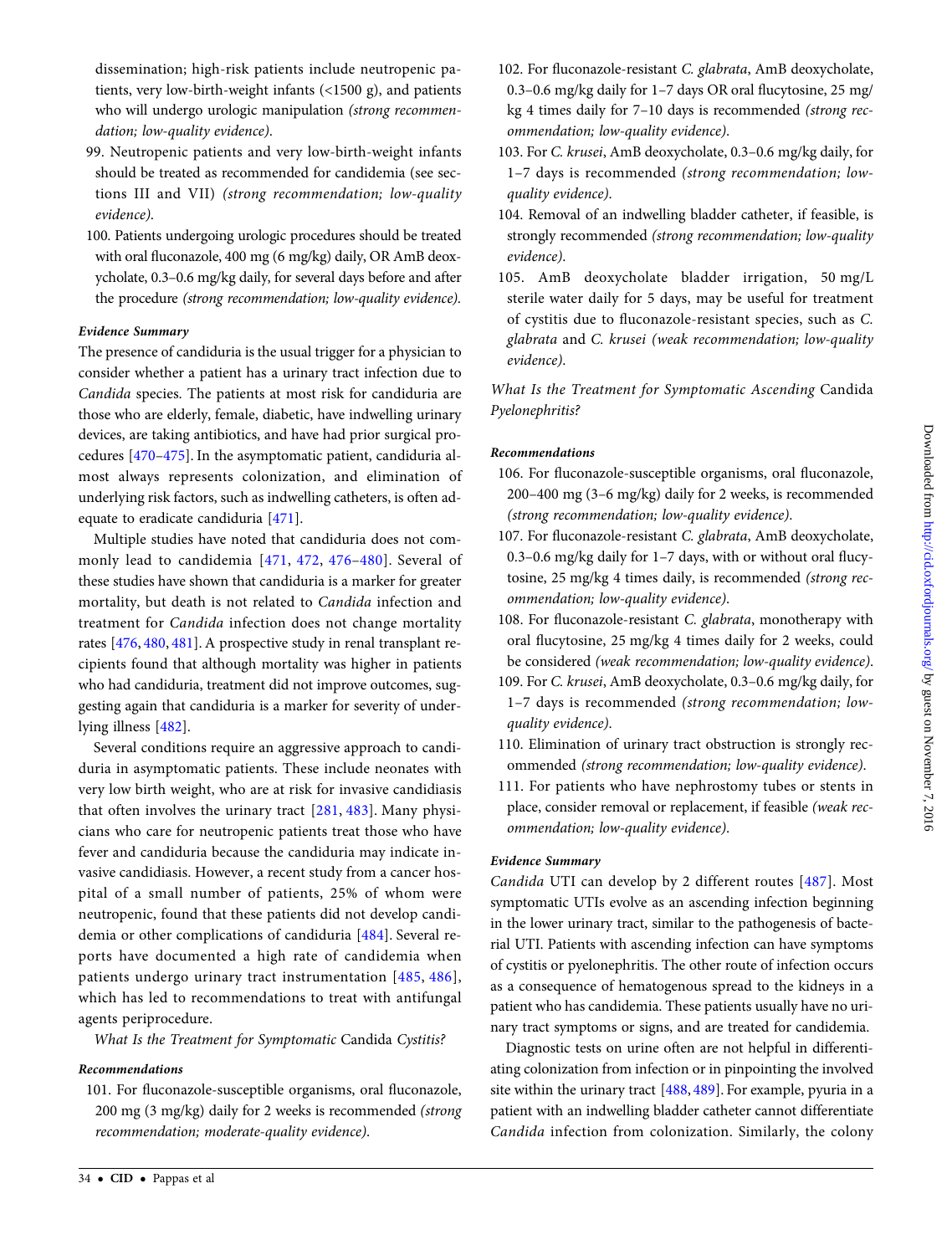count in the urine, especially when a catheter is present, cannot be used to define infection [[488,](#page-47-0) [489](#page-47-0)]. Imaging of the urinary tract by ultrasound or CT scanning is helpful in defining structural abnormalities, hydronephrosis, abscesses, emphysematous pyelonephritis, and fungus ball formation [[490](#page-47-0)–[492](#page-47-0)]. Aggregation of mycelia and yeasts (fungus balls) in bladder or kidney leads to obstruction and precludes successful treatment of infection with antifungal agents alone [\[94](#page-40-0)]. Rarely, Candida species cause localized infections in prostate, epididymis, or testicles [\[491,](#page-47-0) [493](#page-47-0)–[495](#page-48-0)].

Several basic principles are important in the approach to treatment of Candida UTI. The ability of the antifungal agent to achieve adequate concentrations in the urine is as important as the antifungal susceptibilities of the infecting species [\[94\]](#page-40-0). Candida albicans, the most common cause of fungal UTI, is relatively easy to treat because it is susceptible to fluconazole, which achieves high concentrations in the urine. In contrast, UTIs due to fluconazole-resistant C. glabrata and C. krusei can be extremely difficult to treat.

Fluconazole is the drug of choice for treating Candida UTI. It was shown to be effective in eradicating candiduria in the only randomized, double-blind, placebo-controlled trial that has been conducted in patients with candiduria [\[496\]](#page-48-0). It is important to note that the patients in this trial were asymptomatic or had minimal symptoms of cystitis. Fluconazole is available as an oral formulation, is excreted into the urine in its active form, and easily achieves urine levels exceeding the MIC for most Candida isolates [[94\]](#page-40-0).

Flucytosine demonstrates good activity against many Candida species, with the exception of C. krusei, and is excreted as active drug in the urine [[94\]](#page-40-0). Treatment with flucytosine is limited by its toxicity and the development of resistance when it is used as a single agent.

AmB deoxycholate is active against most Candida species (although some C. krusei isolates are resistant) and achieves concentrations in the urine that exceed the MICs for most isolates, and even low doses have been shown to be effective in treating Candida UTI [\[497](#page-48-0)]. The major drawbacks are the need for intravenous administration and toxicity. The lipid formulations of AmB appear to not achieve urine concentrations that are adequate to treat UTI and should not be used [[498](#page-48-0)].

All other antifungal drugs, including the other azole agents and echinocandins, have minimal excretion of active drug into the urine and generally are ineffective in treating Candida UTI [[94](#page-40-0)]. However, there are several reports of patients in whom echinocandins were used, primarily because of UTI due to fluconazole-resistant organisms, and both success and failure were reported [\[499](#page-48-0)–[502\]](#page-48-0). Infection localized to the kidney, as occurs with hematogenous spread, probably can be treated with echinocandins because tissue concentrations are adequate even though these agents do not achieve adequate urine concentrations [[499](#page-48-0)].

Irrigation of the bladder with AmB deoxycholate resolves candiduria in 80%–90% of patients, as shown in several open-label trials, but in those studies, recurrent candiduria within several weeks was very common [[503](#page-48-0)–[505](#page-48-0)]. This approach is useful only for bladder infections and generally is discouraged, especially in patients who would not require an indwelling catheter for any other reason [\[94,](#page-40-0) [506,](#page-48-0) [507](#page-48-0)]. Cystitis due to C. glabrata or C. krusei can sometimes be treated with amphotericin B bladder irrigation and endoscopic removal of any obstructing lesions [\[94\]](#page-40-0).

What Is the Treatment for Candida Urinary Tract Infection Associated With Fungus Balls?

### Recommendations

- 112. Surgical intervention is strongly recommended in adults (strong recommendation; low-quality evidence).
- 113. Antifungal treatment as noted above for cystitis or pyelonephritis is recommended (strong recommendation; lowquality evidence).
- 114. Irrigation through nephrostomy tubes, if present, with AmB deoxycholate, 25–50 mg in 200–500 mL sterile water, is recommended (strong recommendation; low-quality evidence).

### Evidence Summary

Fungus balls are an uncommon complication of Candida UTI except in neonates, in whom fungus ball formation in the collecting system commonly occurs as a manifestation of disseminated candidiasis [\[483\]](#page-47-0). In adults, surgical or endoscopic removal of the obstructing mycelial mass is central to successful treatment [\[94](#page-40-0), [508](#page-48-0), [509](#page-48-0)]. In neonates, some series documented resolution of fungus balls with antifungal treatment alone [[510\]](#page-48-0), but others found that endoscopic removal was necessary [\[511,](#page-48-0) [512\]](#page-48-0). There are anecdotal reports of a variety of techniques used to remove fungus balls from the renal pelvis; these include endoscopic removal via a percutaneous nephrostomy tube, infusion of streptokinase locally, and irrigation with antifungal agents through a nephrostomy tube [\[511](#page-48-0)–[513\]](#page-48-0). Fungus balls in the bladder and lower ureter usually can be removed endo-scopically [[509\]](#page-48-0).

### XV. What Is the Treatment for Vulvovaginal Candidiasis? Recommendations

- 115. For the treatment of uncomplicated Candida vulvovaginitis, topical antifungal agents, with no one agent superior to another, are recommended (strong recommendation; highquality evidence).
- 116. Alternatively, for the treatment of uncomplicated Candida vulvovaginitis, a single 150-mg oral dose of fluconazole is recommended (strong recommendation; high-quality evidence).
- 117. For severe acute Candida vulvovaginitis, fluconazole 150 mg, given every 72 hours for a total of 2 or 3 doses, is recommended (strong recommendation; high-quality evidence).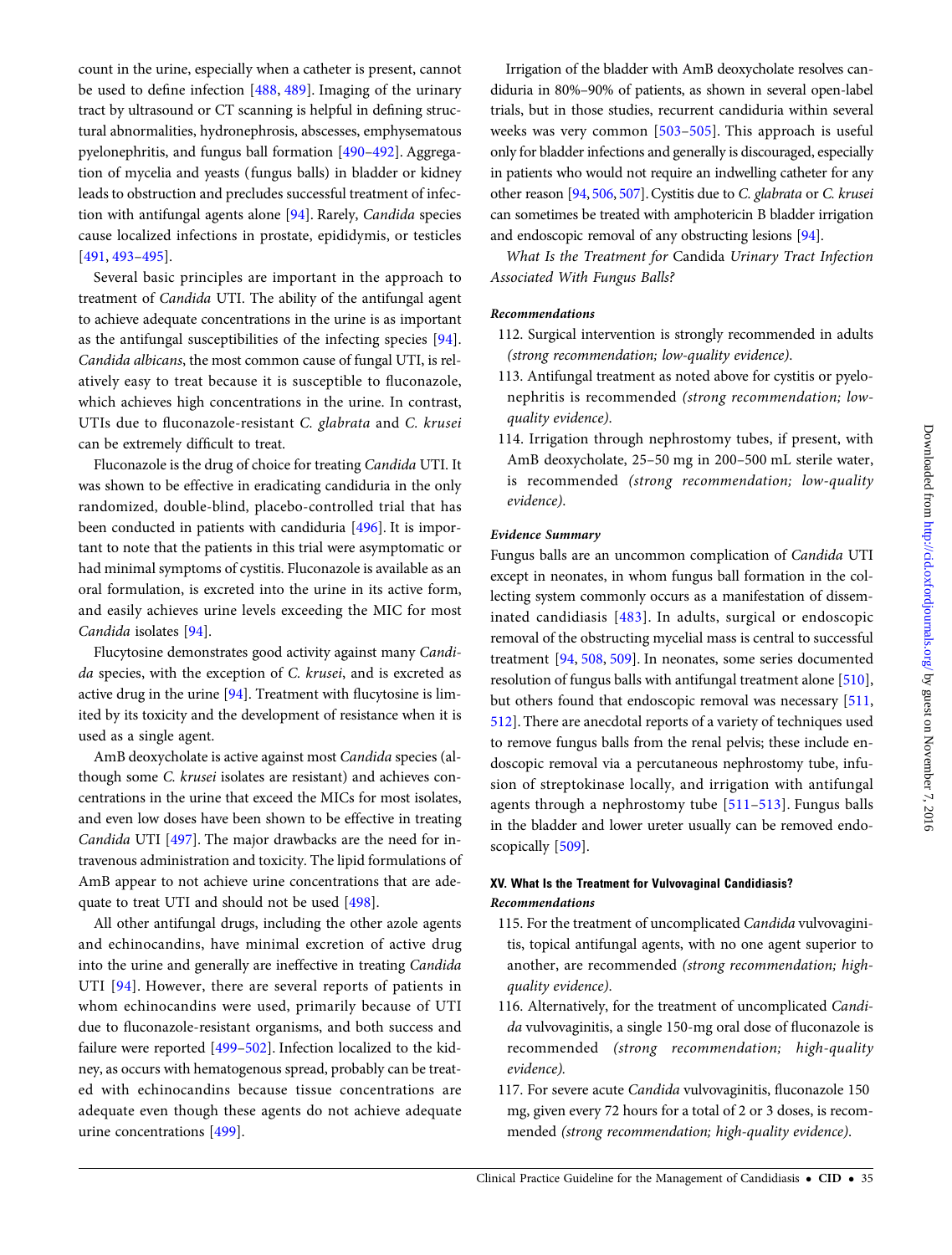- 118. For C. glabrata vulvovaginitis that is unresponsive to oral azoles, topical intravaginal boric acid, administered in a gelatin capsule, 600 mg daily, for 14 days is an alternative (strong recommendation; low-quality evidence).
- 119. Another alternative agent for C. glabrata infection is nystatin intravaginal suppositories, 100 000 units daily for 14 days (strong recommendation; low-quality evidence).
- 120. A third option for C. glabrata infection is topical 17% flucytosine cream alone or in combination with 3% AmB cream administered daily for 14 days (weak recommendation; lowquality evidence).
- 121. For recurring vulvovaginal candidiasis, 10–14 days of induction therapy with a topical agent or oral fluconazole, followed by fluconazole, 150 mg weekly for 6 months, is recommended (strong recommendation; high-quality evidence).

Vulvovaginal candidiasis can be classified as either uncomplicated, which is present in about 90% of cases, or complicated, which accounts for only about 10% of cases, on the basis of clinical presentation, microbiological findings, host factors, and response to therapy [[514\]](#page-48-0). Complicated vulvovaginal candidiasis is defined as severe or recurrent disease, infection due to nonalbicans species, and/or infection in an abnormal host. Candida albicans is the usual pathogen, but other Candida species can also cause this infection.

A diagnosis of vulvovaginal candidiasis can usually be made clinically when a woman presents with symptoms of pruritus, irritation, vaginal soreness, external dysuria, and dyspareunia, often accompanied by a change in vaginal discharge. Signs include vulvar edema, erythema, excoriation, fissures, and a white, thick, curdlike vaginal discharge. Unfortunately, these symptoms and signs are nonspecific and can be the result of a variety of infectious and noninfectious etiologies. Before proceeding with empiric antifungal therapy, the diagnosis should be confirmed by a wet-mount preparation with use of saline and 10% potassium hydroxide to demonstrate the presence of yeast or hyphae and a normal pH (4.0–4.5). For those with negative findings, vaginal cultures for Candida should be obtained.

A variety of topical and systemic oral agents are available for treatment of vulvovaginal candidiasis. No evidence exists to show the superiority of any one topical regimen [\[515](#page-48-0), [516](#page-48-0)], and oral and topical antifungal formulations have been shown to achieve entirely equivalent results [\[517](#page-48-0)]. Uncomplicated infection can be effectively treated with either single-dose fluconazole or short-course fluconazole for 3 days, both of which achieve >90% response [[517,](#page-48-0) [518](#page-48-0)]. Treatment of vulvovaginal candidiasis should not differ on the basis of human immunodeficiency virus (HIV) infection status; identical response rates are anticipated for HIV-positive and HIV-negative women.

Complicated vulvovaginal candidiasis requires that therapy be administered intravaginally with topical agents for 5–7 days or orally with fluconazole 150 mg every 72 hours for 3 doses [[54,](#page-39-0) [514\]](#page-48-0). Most Candida species, with the exception of C. krusei and C. glabrata, respond to oral fluconazole. Candida krusei responds to all topical antifungal agents. However, treatment of C. glabrata vulvovaginal candidiasis is problematic [\[514](#page-48-0), [516](#page-48-0)]. The most important decision to make is whether the presence of C. glabrata in vaginal cultures reflects colonization in a patient who has another disease, or whether it indicates true infection requiring treatment. Azole therapy, including voriconazole, is frequently unsuccessful [[519](#page-48-0)]. A variety of local regimens have sometimes proved effective. These include boric acid contained in gelatin capsules and nystatin intravaginal suppositories [\[520\]](#page-48-0). Topical 17% flucytosine cream can be used alone or in combination with 3% AmB cream in recalcitrant cases [[520,](#page-48-0) [521](#page-48-0)]. These topical formulations, as well as boric acid gelatin capsules, must be compounded by a pharmacist for specific patient use. Azole-resistant C. albicans infections are extremely rare. However, recent evidence has emerged documenting fluconazole and azole class resistance in women following prolonged azole exposure [[522\]](#page-48-0).

Recurrent vulvovaginal candidiasis, defined as ≥4 episodes of symptomatic infection within one year, is usually caused by azole-susceptible C. albicans [\[514](#page-48-0), [523\]](#page-48-0). Contributing factors, such as diabetes, are rarely found. Treatment should begin with induction therapy with a topical agent or oral fluconazole for 10–14 days, followed by a maintenance azole regimen for at least 6 months [[523](#page-48-0)–[525\]](#page-48-0). The most convenient and welltolerated regimen is 150 mg fluconazole once weekly. This regimen achieves control of symptoms in >90% of patients [[523\]](#page-48-0). After cessation of maintenance therapy, a 40%–50% recurrence rate can be anticipated. If fluconazole therapy is not feasible, topical clotrimazole cream, 200 mg twice weekly, clotrimazole vaginal suppository 500 mg once weekly, or other intermittent oral or topical antifungal treatment is recommended [[526](#page-48-0), [527\]](#page-48-0).

### XVI. What Is the Treatment for Oropharyngeal Candidiasis? Recommendations

- 122. For mild disease, clotrimazole troches, 10 mg 5 times daily, OR miconazole mucoadhesive buccal 50 mg tablet applied to the mucosal surface over the canine fossa once daily for 7–14 days, are recommended (strong recommendation; high-quality evidence).
- 123. Alternatives for mild disease include nystatin suspension (100 000 U/mL) 4–6 mL 4 times daily, OR 1–2 nystatin pastilles (200 000 U each) 4 times daily, for 7–14 days (strong recommendation; moderate-quality evidence).
- 124. For moderate to severe disease, oral fluconazole, 100–200 mg daily, for 7–14 days is recommended (strong recommendation; high-quality evidence).
- 125. For fluconazole-refractory disease, itraconazole solution, 200 mg once daily OR posaconazole suspension, 400 mg twice daily for 3 days then 400 mg daily, for up to 28 days,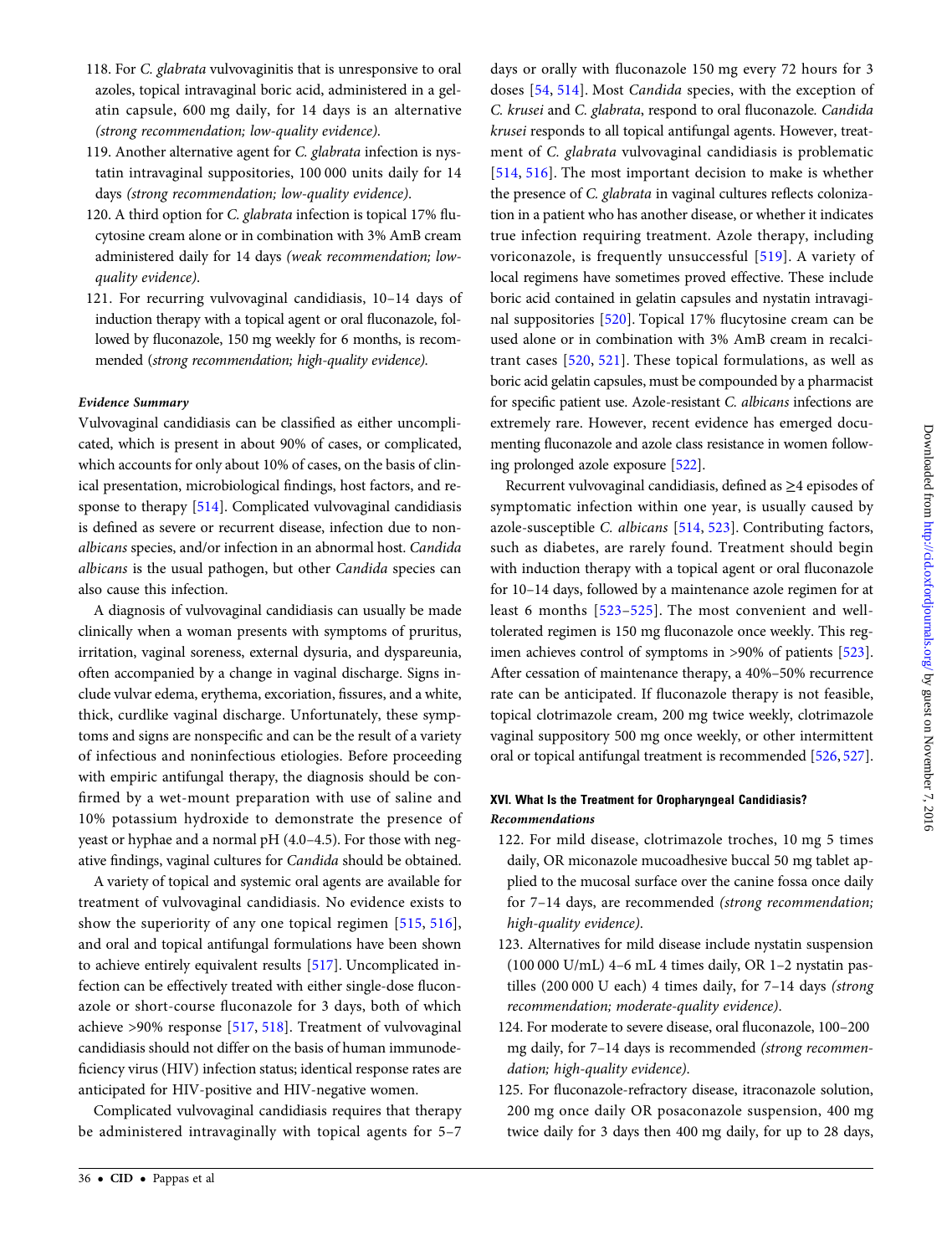are recommended (strong recommendation; moderate-quality evidence).

- 126. Alternatives for fluconazole-refractory disease include voriconazole, 200 mg twice daily, OR AmB deoxycholate oral suspension, 100 mg/mL 4 times daily (strong recommendation; moderate-quality evidence).
- 127. Intravenous echinocandin (caspofungin: 70-mg loading dose, then 50 mg daily; micafungin: 100 mg daily; or anidulafungin: 200-mg loading dose, then 100 mg daily) OR intravenous AmB deoxycholate, 0.3 mg/kg daily, are other alternatives for refractory disease (weak recommendation; moderate-quality evidence).
- 128. Chronic suppressive therapy is usually unnecessary. If required for patients who have recurrent infection, fluconazole, 100 mg 3 times weekly, is recommended (strong recommendation; high-quality evidence).
- 129. For HIV-infected patients, antiretroviral therapy is strongly recommended to reduce the incidence of recurrent infections (strong recommendation; high-quality evidence).
- 130. For denture-related candidiasis, disinfection of the denture, in addition to antifungal therapy, is recommended (strong recommendation; moderate-quality evidence).

### Evidence Summary

Oropharyngeal and esophageal candidiasis occur in association with HIV infection, diabetes, leukemia and other malignancies, steroid use, radiation therapy, antimicrobial therapy, and denture use [[528](#page-48-0), [529\]](#page-48-0), and their occurrence is recognized as an indicator of immune dysfunction. In HIV-infected patients, oropharyngeal candidiasis is most often observed in patients with CD4 counts <200 cells/ $\mu$ L [\[528](#page-48-0)–[530\]](#page-48-0). The advent of effective antiretroviral therapy has led to a dramatic decline in the prevalence of oropharyngeal candidiasis and a marked diminution in cases of refractory disease [[531\]](#page-48-0).

Fluconazole or multiazole resistance is predominantly the consequence of previous repeated and long-term exposure to fluconazole or other azoles [\[530](#page-48-0)–[533\]](#page-48-0). Especially in patients with advanced immunosuppression and low CD4 counts, C. albicans resistance has been described, as has gradual emergence of non-albicans Candida species, particularly C. glabrata, as a cause of refractory mucosal candidiasis [\[532,](#page-48-0) [533\]](#page-48-0).

Most cases of oropharyngeal candidiasis are caused by C. albicans, either alone or in mixed infections. Symptomatic infections caused by C. glabrata, C. dubliniensis, and C. krusei alone have been described [[532](#page-48-0)–[534](#page-48-0)]. Multiple randomized prospective studies of oropharyngeal candidiasis have been performed involving patients with AIDS and patients with cancer. Most patients will respond initially to topical therapy [[532](#page-48-0), [535,](#page-48-0) [536](#page-48-0)]. In HIV-infected patients, symptomatic relapses occur sooner and more frequently with topical therapy than with fluconazole [\[535\]](#page-48-0). In a multicenter randomized study among HIVinfected individuals, 50-mg mucoadhesive buccal tablets of miconazole applied once daily to the mucosal surface over the canine fossa were as effective as 10-mg clotrimazole troches used 5 times daily [\[537](#page-48-0)].

Fluconazole tablets and itraconazole solution are superior to ketoconazole and itraconazole capsules [\[538](#page-48-0)–[540](#page-48-0)]. Local effects of oral solutions may be as important as the systemic effects. Posaconazole suspension is also as efficacious as fluconazole in patients with AIDS [\[541\]](#page-48-0). Posaconazole, 100-mg delayed release tablets, given as 300 mg daily as a single dose, are FDA approved for the prophylaxis of fungal infections in high-risk patients. The tablets provide a stable bioavailability (approximately 55%), once-daily dosing, and the convenience of less stringent food requirements for absorption. This formulation has not been fully evaluated for mucosal candidiasis, but, with further study, could replace the oral suspension for this purpose.

Recurrent infections typically occur in patients who have persistent immunosuppression, especially those who have AIDS and low CD4 cell counts (<50 cells/µL) [\[530](#page-48-0)-[533](#page-48-0)]. Long-term suppressive therapy with fluconazole has been shown to be effective in the prevention of oropharyngeal candidiasis [\[53](#page-39-0), [542,](#page-48-0) [543](#page-48-0)]. In a large multicenter study of HIV-infected patients, long-term suppressive therapy with fluconazole was compared with the episodic use of fluconazole in response to symptomatic disease. Continuous suppressive therapy reduced the relapse rate more effectively than did intermittent therapy, but was associated with increased in vitro resistance. The frequency of refractory disease was the same for both groups [\[53\]](#page-39-0). Oral AmB deoxycholate, nystatin solution, and itraconazole capsules are less effective than fluconazole in preventing oropharyngeal candidiasis [\[544](#page-48-0), [545](#page-48-0)].

Fluconazole-refractory infections should be treated initially with itraconazole solution; between 64% and 80% of patients will respond to this therapy [\[546,](#page-48-0) [547\]](#page-49-0). Posaconazole suspension is efficacious in approximately 75% of patients with refractory oropharyngeal or esophageal candidiasis [\[548\]](#page-49-0), and voriconazole also is efficacious for fluconazole-refractory infections [[549](#page-49-0)]. Intravenous caspofungin, micafungin, and anidulafungin have been shown to be effective alternatives to azole agents for refractory candidiasis [\[24](#page-38-0), [87](#page-40-0), [88,](#page-40-0) [550\]](#page-49-0). Oral or intravenous AmB deoxycholate is also effective in some patients; however, a pharmacist must compound the oral formulation [[551\]](#page-49-0). Immunomodulation with adjunctive granulocyte-macrophage colony-stimulating factor or interferon-γ have been occasionally used in the management of refractory oral and esophageal candidiasis [\[552](#page-49-0), [553\]](#page-49-0).

Decreasing rates of oral carriage of Candida species and a reduced frequency of symptomatic oropharyngeal candidiasis are seen among HIV-infected patients on effective antiretroviral therapy [\[554\]](#page-49-0). Thus, antiretroviral therapy should be used whenever possible for HIV-infected patients with oropharyngeal or esophageal candidiasis.

Chronic mucocutaneous candidiasis is a rare condition that is characterized by chronic, persistent onychomycosis and/or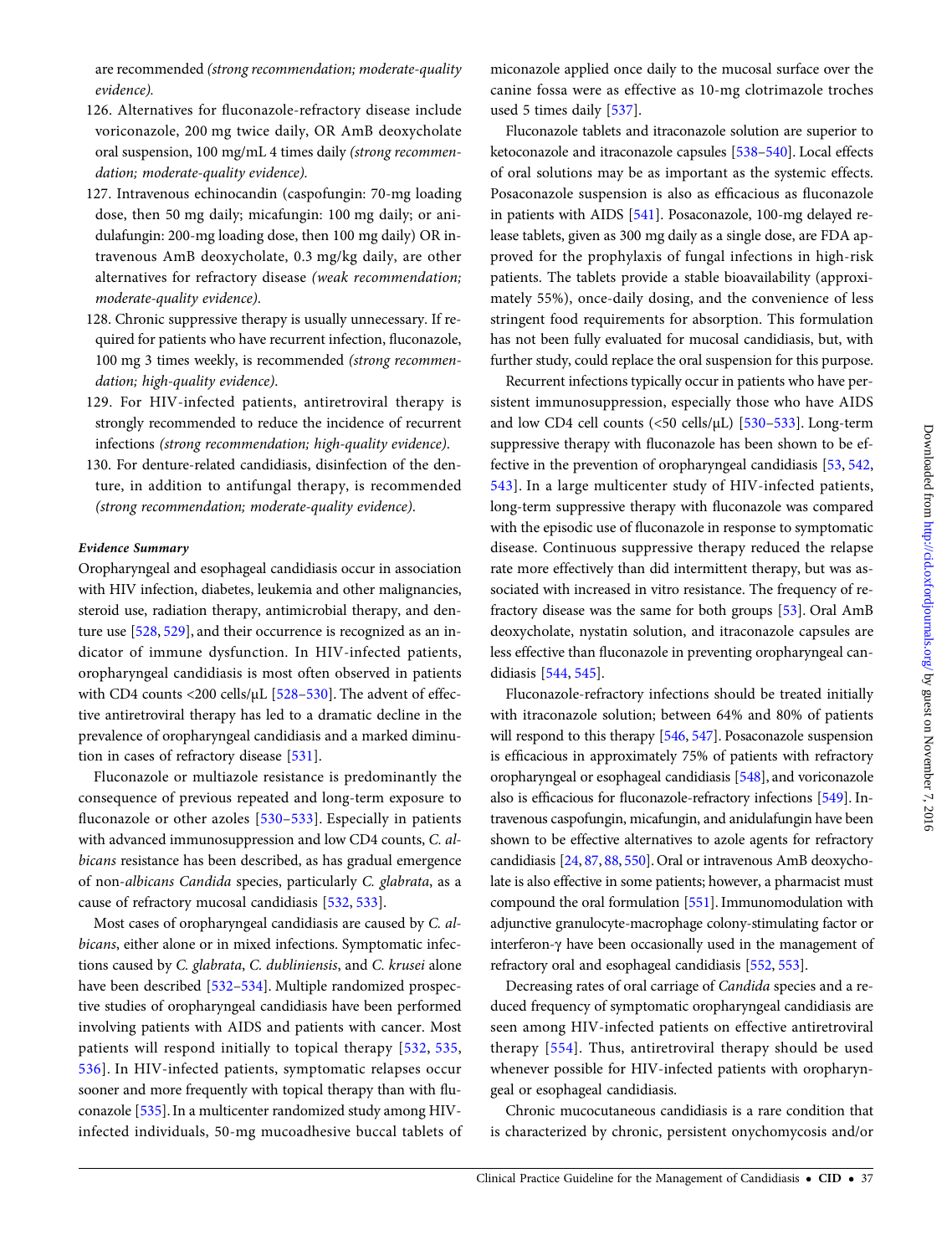mucocutaneous lesions due to Candida species. Some patients have a thymoma or autoimmune polyendocrinopathy syndrome type 1 [[555](#page-49-0)]. Fluconazole should be used as initial therapy for candidiasis in these patients. Response to antifungal therapy may be delayed when there is extensive skin or nail involvement. Because of the intrinsic immunodeficiency, most patients require chronic suppressive antifungal therapy and frequently develop azole-refractory infections [\[556](#page-49-0)]. Patients with fluconazole-refractory Candida infections should be treated the same as patients with AIDS who develop azole refractory infections [[528](#page-48-0)].

### XVII. What Is the Treatment for Esophageal Candidiasis? Recommendations

- 131. Systemic antifungal therapy is always required. A diagnostic trial of antifungal therapy is appropriate before performing an endoscopic examination (strong recommendation; high-quality evidence).
- 132. Oral fluconazole, 200–400 mg (3–6 mg/kg) daily, for 14– 21 days is recommended (strong recommendation; highquality evidence).
- 133. For patients who cannot tolerate oral therapy, intravenous fluconazole, 400 mg (6 mg/kg) daily, OR an echinocandin (micafungin: 150 mg daily; caspofungin: 70-mg loading dose, then 50 mg daily; or anidulafungin: 200 mg daily) is recommended (strong recommendation; high-quality evidence).
- 134. A less preferred alternative for those who cannot tolerate oral therapy is AmB deoxycholate, 0.3–0.7 mg/kg daily (strong recommendation; moderate-quality evidence).
- 135. Consider de-escalating to oral therapy with fluconazole 200–400 mg (3–6 mg/kg) daily once the patient is able to tolerate oral intake (strong recommendation; moderate-quality evidence).
- 136. For fluconazole-refractory disease, itraconazole solution, 200 mg daily, OR voriconazole, 200 mg (3 mg/kg) twice daily either intravenous or oral, for 14–21 days is recommended (strong recommendation; high-quality evidence).
- 137. Alternatives for fluconazole-refractory disease include an echinocandin (micafungin: 150 mg daily; caspofungin: 70 mg loading dose, then 50 mg daily; or anidulafungin: 200 mg daily) for 14–21 days, OR AmB deoxycholate, 0.3–0.7 mg/kg daily, for 21 days (strong recommendation; high-quality evidence).
- 138. Posaconazole suspension, 400 mg twice daily, or extended-release tablets, 300 mg once daily, could be considered for fluconazole-refractory disease (weak recommendation; lowquality evidence).
- 139. For patients who have recurrent esophagitis, chronic suppressive therapy with fluconazole, 100–200 mg 3 times weekly, is recommended (strong recommendation; high-quality evidence).

140. For HIV-infected patients, antiretroviral therapy is strongly recommended to reduce the incidence of recurrent infections (strong recommendation; high-quality evidence).

### Evidence Summary

Esophageal candidiasis typically occurs at lower CD4 counts than oropharyngeal disease [\[528](#page-48-0)–[530](#page-48-0)]. The advent of effective antiretroviral therapy has led to a dramatic decline in the prevalence of esophageal candidiasis and a marked diminution in cases of refractory disease [[531\]](#page-48-0). Most cases of esophageal candidiasis are caused by C. albicans. However, symptomatic infections caused by C. glabrata, C. dubliniensis, and C. krusei have been described [[534](#page-48-0)].

The presence of oropharyngeal candidiasis and dysphagia or odynophagia in an immunocompromised host is frequently predictive of esophageal candidiasis, although esophageal candidiasis can present as odynophagia without concomitant oropharyngeal candidiasis. A therapeutic trial with fluconazole for patients with presumed esophageal candidiasis is a costeffective alternative to endoscopic examination. In general, most patients with esophageal candidiasis will have improvement or resolution of their symptoms within 7 days after the initiation of antifungal therapy [[557\]](#page-49-0).

Fluconazole is superior to ketoconazole, itraconazole capsules, and flucytosine, and is comparable to itraconazole solution for the treatment of esophageal candidiasis [[558](#page-49-0), [559](#page-49-0)]; up to 80% of patients with fluconazole-refractory infections will respond to itraconazole solution [\[547\]](#page-49-0). Voriconazole is as efficacious as fluconazole and has shown success in the treatment of fluconazole-refractory mucosal candidiasis [\[63](#page-39-0), [549\]](#page-49-0).

The echinocandins are as effective as fluconazole but are associated with higher relapse rates than those observed with fluconazole [\[24](#page-38-0), [87](#page-40-0), [88](#page-40-0), [550](#page-49-0)]. Thus, higher doses of echinocandins are recommended for use for esophageal disease than are used for candidemia to decrease relapses. Higher doses have been studied for micafungin [\[560](#page-49-0)]. Fluconazole-refractory disease responds to caspofungin, and it is likely that micafungin and anidulafungin are as effective as caspofungin. In patients with advanced AIDS, recurrent infections are common, and longterm suppressive therapy with fluconazole is effective in decreasing the recurrence rates [[53](#page-39-0)]. The use of effective antiretroviral therapy has dramatically decreased the incidence of esophageal candidiasis in HIV-infected patients.

#### Notes

Acknowledgments. The Expert Panel expresses its gratitude for thoughtful reviews of an earlier version by Anna Thorner and Pranatharthi Chandrasekar; and David van Duin as liaison of the IDSA Standards and Practice Guidelines Committee (SPGC). The panel also greatly appreciates the work of Charles B. Wessels and Michele Klein Fedyshin of the Health Sciences Library System of the University of Pittsburgh for the development and execution of the systematic literature searches for this guideline.

Financial support. Support for this guideline was provided by the Infectious Diseases Society of America.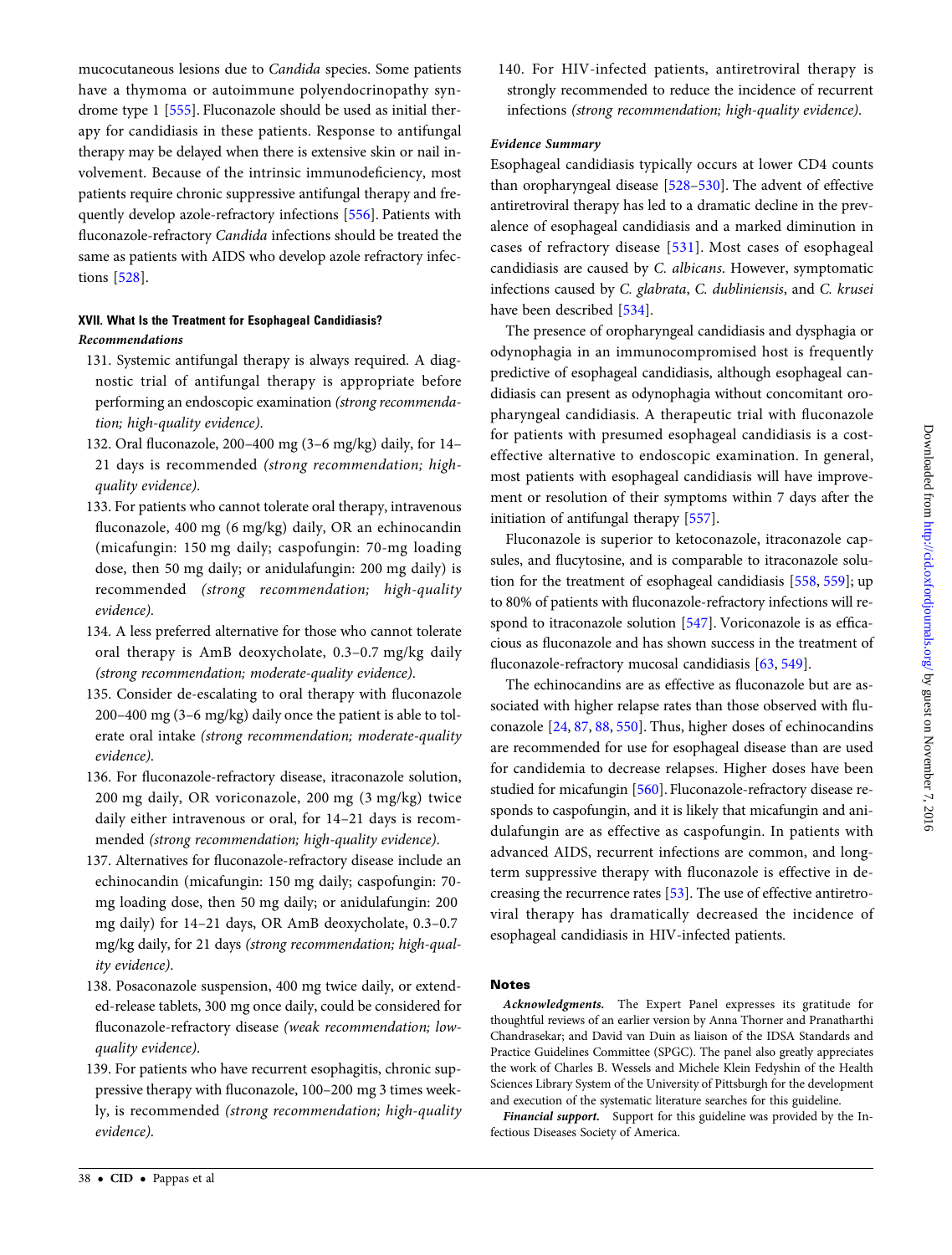<span id="page-38-0"></span>Potential conflicts of interest. The following list is a reflection of what has been reported to IDSA. To provide thorough transparency, IDSA requires full disclosure of all relationships, regardless of relevancy to the guideline topic. Evaluation of such relationships as potential conflicts of interest (COI) is determined by a review process that includes assessment by the SPGC Chair, the SPGC liaison to the development panel, and the Board of Directors liaison to the SPGC and, if necessary, the COI Task Force of the Board. This assessment of disclosed relationships for possible COI will be based on the relative weight of the financial relationship (ie, monetary amount) and the relevance of the relationship (ie, the degree to which an association might reasonably be interpreted by an independent observer as related to the topic or recommendation of consideration). The reader of these guidelines should be mindful of this when the list of disclosures is reviewed. For activities outside of the submitted work, P. G. P. served as a consultant to Merck, Astellas (past), Gilead, T2 Biosystems, Scynexis, Viamet, IMMY Diagnostics, and Pfizer (past) and has received research grants from T2 Biosystems, Gilead, Merck, Astellas, Scynexis, and IMMY. For activities outside of the submitted work, C. A. K. has received research grants from VA Cooperative Studies, Merck, the Centers for Disease Control and Prevention (CDC) and The National Institute on Aging (all past), and has received royalties from UpToDate. For activities outside of the submitted work, D. A. has served a consultant to Merck, Astellas, Pfizer, Seachaid, Mayne, Roche, Theravance, Viamet, and Scynexis and has received research grants from Merck, Pfizer, MSG, Actellion, Theravance, Scynexis, and Astellas. For activities outside of the submitted work, C. J. C. has consulted for Merck, and received research grants from Pfizer, Merck, Astellas, CSL Behring, and T2 Diagnostics. For activities outside of the submitted work, K. A. M. has received research grants from Pfizer, Astellas, Merck, and the National Institutes of Health (NIH) and served as a consultant for Astellas, Chimerix, Cidara, Genentech, Merck, Revolution Medicines, and Theravance. She has a licensed patent to MycoMed Technologies. For activities outside of the submitted work, L. O.-Z. has served as a consultant to Viracor (past), Novadigm (past), Pfizer ( past), Astellas, Cidara, Scynexis, and Merck and has received research grants from Merck (past), Astellas, Pfizer (past), Immunetics, Associates of Cape Cod (past), and T2 Biosystems, and has been on the speakers' bureau for Merck and Pfizer. For activities outside of the submitted work, A. C. R. has received research grants from Merck and T2 Biosystems, and royalties from UpToDate. For activities outside of the submitted work, J. A. V. has served as a consultant for Astellas, Forest, served on promotional speakers' bureau for Astellas, Pfizer, Forest, and Astra Zeneca, and has received research grants from Astellas, Pfizer, Merck, MSG, T2 Biosystems, and NIH/National Institute of Dental and Craniofacial Research. For activities outside of the submitted work, T. J. W. has served as a consultant for Astellas, Drais ( past), Novartis, Pfizer, Methylgene, SigmaTau, Merck, ContraFect Trius, and has received research grants from SOS Kids Foundation, Sharpe Family Foundation, Astellas, Cubist, Theravance, Medicines Company, Actavis, Pfizer, Merck, Novartis, ContraFect, and The Schueler Foundation. For activities outside of the submitted work, T. E. Z. has served as a consultant for Astellas, Pfizer, Merck, and Cubist (all past) and has received research grants from Merck (past), Cubist (past), Agency for Health Research and Quality, CDC, NIH, and the Thrasher Foundation. All other authors report no potential conflicts. All authors have submitted the ICMJE Form for Disclosure of Potential Conflicts of Interest. Conflicts that the editors consider relevant to the content of the manuscript have been disclosed.

#### **References**

- 1. Pappas PG, Kauffman CA, Andes D, et al. Clinical practice guidelines for the management of candidiasis: 2009 update by the Infectious Diseases Society of America. Clin Infect Dis 2009; 48:503–35.
- 2. Guyatt GH, Oxman AD, Vist GE, et al. GRADE: an emerging consensus on rating quality of evidence and strength of recommendations. BMJ 2008; 336:924–6.
- 3. US GRADE Network. Approach and implications to rating the quality of evidence and strength of recommendations using the GRADE methodology. Available at: [http://www.gradeworkinggroup.org/.](http://www.gradeworkinggroup.org/) Accessed 10 November 2015.
- 4. Magill SS, Edwards JR, Bamberg W, et al. Multistate point-prevalence survey of health care-associated infections. N Engl J Med 2014; 370:1198–208.
- 5. Wisplinghoff H, Bischoff T, Tallent SM, Seifert H, Wenzel RP, Edmond MB. Nosocomial bloodstream infections in US hospitals: analysis of 24,179 cases from a prospective nationwide surveillance study. Clin Infect Dis 2004; 39:309–17.
- 6. Gudlaugsson O, Gillespie S, Lee K, et al. Attributable mortality of nosocomial candidemia, revisited. Clin Infect Dis 2003; 37:1172–7.
- 7. Pappas PG, Rex JH, Lee J, et al. A prospective observational study of candidemia: epidemiology, therapy, and influences on mortality in hospitalized adult and pediatric patients. Clin Infect Dis 2003; 37:634–43.
- 8. Pfaller M, Neofytos D, Diekema D, et al. Epidemiology and outcomes of candidemia in 3648 patients: data from the Prospective Antifungal Therapy (PATH Alliance(R)) registry, 2004–2008. Diagn Microbiol Infect Dis 2012; 74:323–31.
- 9. Diekema D, Arbefeville S, Boyken L, Kroeger J, Pfaller M. The changing epidemiology of healthcare-associated candidemia over three decades. Diagn Microbiol Infect Dis 2012; 73:45–8.
- 10. Pfaller MA, Messer SA, Moet GJ, Jones RN, Castanheira M. Candida bloodstream infections: comparison of species distribution and resistance to echinocandin and azole antifungal agents in intensive care unit (ICU) and non-ICU settings in the SENTRY Antimicrobial Surveillance Program (2008–2009). Int J Antimicrob Agents 2011; 38:65–9.
- 11. Pfaller MA, Moet GJ, Messer SA, Jones RN, Castanheira M. Candida bloodstream infections: comparison of species distributions and antifungal resistance patterns in community-onset and nosocomial isolates in the SENTRY Antimicrobial Surveillance Program, 2008–2009. Antimicrob Agents Chemother 2011; 55:561–6.
- 12. Pfaller MA, Moet GJ, Messer SA, Jones RN, Castanheira M. Geographic variations in species distribution and echinocandin and azole antifungal resistance rates among Candida bloodstream infection isolates: report from the SENTRY Antimicrobial Surveillance Program (2008 to 2009). J Clin Microbiol 2011; 49:396–9.
- 13. Morgan J, Meltzer MI, Plikaytis BD, et al. Excess mortality, hospital stay, and cost due to candidemia: a case-control study using data from population-based candidemia surveillance. Infect Control Hosp Epidemiol 2005; 26:540–7.
- 14. Kollef M, Micek S, Hampton N, Doherty JA, Kumar A. Septic shock attributed to Candida infection: importance of empiric therapy and source control. Clin Infect Dis 2012; 54:1739–46.
- 15. Grim SA, Berger K, Teng C, et al. Timing of susceptibility-based antifungal drug administration in patients with Candida bloodstream infection: correlation with outcomes. J Antimicrob Chemother 2012; 67:707–14.
- 16. Ostrosky-Zeichner L, Kullberg BJ, Bow EJ, et al. Early treatment of candidemia in adults: a review. Med Mycol 2011; 49:113–20.
- 17. Morrell M, Fraser VJ, Kollef MH. Delaying the empiric treatment of Candida bloodstream infection until positive blood culture results are obtained: a potential risk factor for hospital mortality. Antimicrob Agents Chemother 2005; 49:3640–5.
- 18. Garey KW, Rege M, Pai MP, et al. Time to initiation of fluconazole therapy impacts mortality in patients with candidemia: a multi-institutional study. Clin Infect Dis 2006; 43:25–31.
- 19. Andes DR, Safdar N, Baddley JW, et al. Impact of treatment strategy on outcomes in patients with candidemia and other forms of invasive candidiasis: a patient-level quantitative review of randomized trials. Clin Infect Dis 2012; 54:1110–22.
- 20. Clancy CJ, Nguyen MH. Finding the "missing 50%" of invasive candidiasis: how nonculture diagnostics will improve understanding of disease spectrum and transform patient care. Clin Infect Dis 2013; 56:1284–92.
- 21. Rex JH, Bennett JE, Sugar AM, et al. A randomized trial comparing fluconazole with amphotericin B for the treatment of candidemia in patients without neutropenia. Candidemia Study Group and the National Institute. N Engl J Med 1994; 331:1325–30.
- 22. Rex JH, Pappas PG, Karchmer AW, et al. A randomized and blinded multicenter trial of high-dose fluconazole plus placebo versus fluconazole plus amphotericin B as therapy for candidemia and its consequences in nonneutropenic subjects. Clin Infect Dis 2003; 36:1221–8.
- 23. Kullberg BJ, Sobel JD, Ruhnke M, et al. Voriconazole versus a regimen of amphotericin B followed by fluconazole for candidaemia in non-neutropenic patients: a randomised non-inferiority trial. Lancet 2005; 366:1435–42.
- 24. Krause DS, Simjee AE, van Rensburg C, et al. A randomized, double-blind trial of anidulafungin versus fluconazole for the treatment of esophageal candidiasis. Clin Infect Dis 2004; 39:770–5.
- 25. Mora-Duarte J, Betts R, Rotstein C, et al. Comparison of caspofungin and amphotericin B for invasive candidiasis. N Engl J Med 2002; 347:2020–9.
- 26. Kuse ER, Chetchotisakd P, da Cunha CA, et al. Micafungin versus liposomal amphotericin B for candidaemia and invasive candidosis: a phase III randomised double-blind trial. Lancet 2007; 369:1519–27.
- 27. Reboli AC, Rotstein C, Pappas PG, et al. Anidulafungin versus fluconazole for invasive candidiasis. N Engl J Med 2007; 356:2472–82.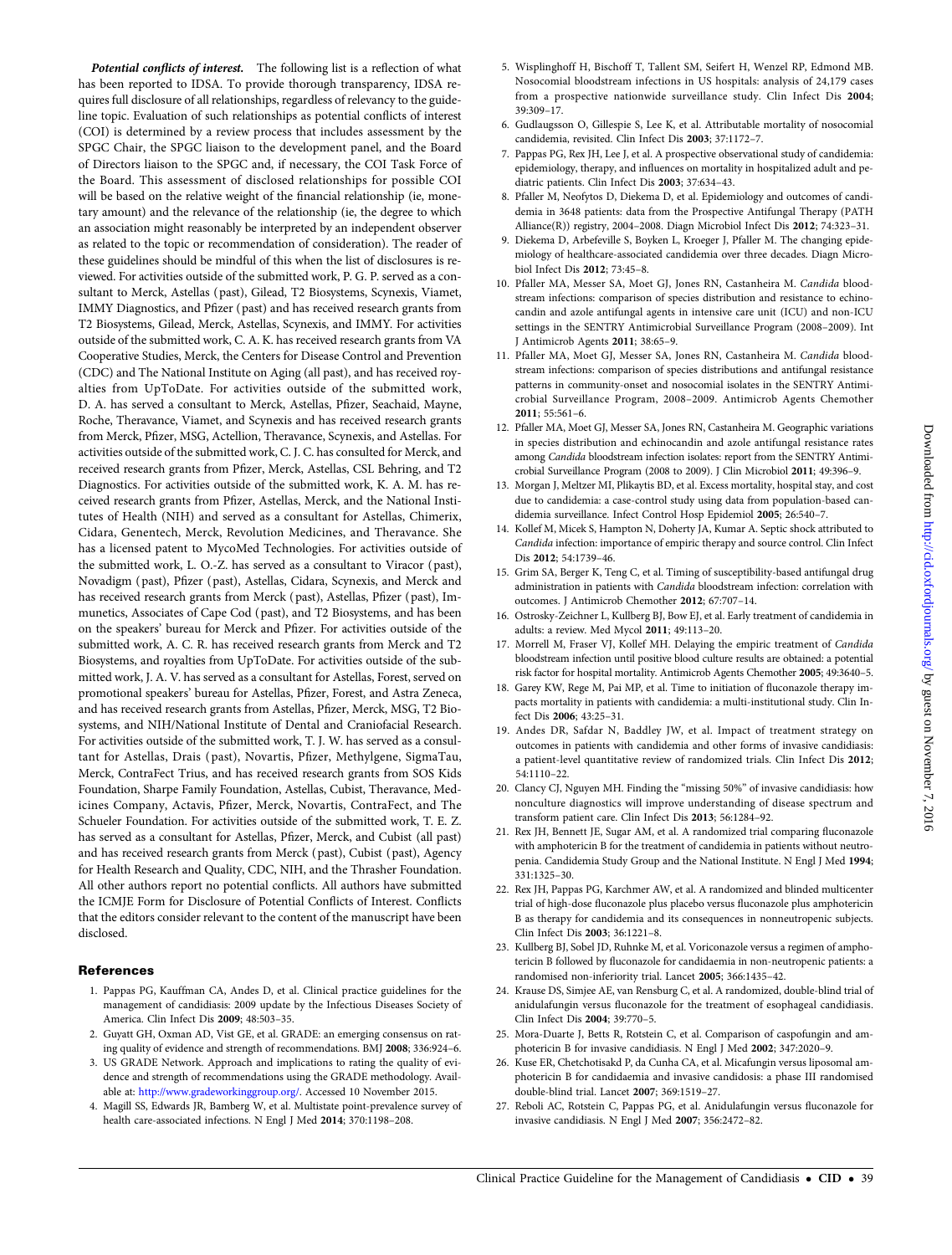- <span id="page-39-0"></span>28. Pappas PG, Rotstein CM, Betts RF, et al. Micafungin versus caspofungin for treatment of candidemia and other forms of invasive candidiasis. Clin Infect Dis 2007; 45:883–93.
- 29. Anaissie EJ, Vartivarian SE, Abi-Said D, et al. Fluconazole versus amphotericin B in the treatment of hematogenous candidiasis: a matched cohort study. Am J Med 1996; 101:170–6.
- 30. Ruhnke M, Paiva JA, Meersseman W, et al. Anidulafungin for the treatment of candidaemia/invasive candidiasis in selected critically ill patients. Clin Microbiol Infect 2012; 18:680–7.
- 31. Reboli AC, Shorr AF, Rotstein C, et al. Anidulafungin compared with fluconazole for treatment of candidemia and other forms of invasive candidiasis caused by Candida albicans: a multivariate analysis of factors associated with improved outcome. BMC Infect Dis 2011; 11:261.
- 32. Betts RF, Nucci M, Talwar D, et al. A Multicenter, double-blind trial of a highdose caspofungin treatment regimen versus a standard caspofungin treatment regimen for adult patients with invasive candidiasis. Clin Infect Dis 2009; 48:1676–84.
- 33. Nucci M, Colombo AL, Petti M, et al. An open-label study of anidulafungin for the treatment of candidaemia/invasive candidiasis in Latin America. Mycoses 2014; 57:12–8.
- 34. Vazquez J, Reboli AC, Pappas PG, et al. Evaluation of an early step-down strategy from intravenous anidulafungin to oral azole therapy for the treatment of candidemia and other forms of invasive candidiasis: results from an open-label trial. BMC Infect Dis 2014; 14:97.
- 35. Alexander BD, Johnson MD, Pfeiffer CD, et al. Increasing echinocandin resistance in Candida glabrata: clinical failure correlates with presence of FKS mutations and elevated minimum inhibitory concentrations. Clin Infect Dis 2013; 56:1724–32.
- 36. Lewis JS 2nd, Wiederhold NP, Wickes BL, Patterson TF, Jorgensen JH. Rapid emergence of echinocandin resistance in Candida glabrata resulting in clinical and microbiologic failure. Antimicrob Agents Chemother 2013; 57:4559–61.
- 37. Castanheira M, Woosley LN, Messer SA, Diekema DJ, Jones RN, Pfaller MA. Frequency of fks mutations among Candida glabrata isolates from a 10-year global collection of bloodstream infection isolates. Antimicrob Agents Chemother 2014; 58:577–80.
- 38. Lortholary O, Desnos-Ollivier M, Sitbon K, Fontanet A, Bretagne S, Dromer F. Recent exposure to caspofungin or fluconazole influences the epidemiology of candidemia: a prospective multicenter study involving 2,441 patients. Antimicrob Agents Chemother 2011; 55:532–8.
- 39. Guyatt GH, Oxman AD, Schunemann HJ, Tugwell P, Knottnerus A. GRADE guidelines: a new series of articles in the Journal of Clinical Epidemiology. J Clin Epidemiol 2011; 64:380–2.
- 40. Girmenia C, Gentile G, Micozzi A, Martino P. Nephrotoxicity of amphotericin B desoxycholate. Clin Infect Dis 2001; 33:915–6.
- 41. Wingard JR, Kubilis P, Lee L, et al. Clinical significance of nephrotoxicity in patients treated with amphotericin B for suspected or proven aspergillosis. Clin Infect Dis 1999; 29:1402–7.
- 42. Safdar A, Ma J, Saliba F, et al. Drug-induced nephrotoxicity caused by amphotericin B lipid complex and liposomal amphotericin B: a review and meta-analysis. Medicine (Baltimore) 2010; 89:236–44.
- 43. Walsh TJ, Hiemenz JW, Seibel NL, et al. Amphotericin B lipid complex for invasive fungal infections: analysis of safety and efficacy in 556 cases. Clin Infect Dis 1998; 26:1383–96.
- 44. Groll AH, Giri N, Petraitis V, et al. Comparative efficacy and distribution of lipid formulations of amphotericin B in experimental Candida albicans infection of the central nervous system. J Infect Dis 2000; 182:274–82.
- 45. Bates DW, Su L, Yu DT, et al. Mortality and costs of acute renal failure associated with amphotericin B therapy. Clin Infect Dis 2001; 32:686–93.
- 46. Pfaller MA, Andes D, Diekema DJ, Espinel-Ingroff A, Sheehan D. Wild-type MIC distributions, epidemiological cutoff values and species-specific clinical breakpoints for fluconazole and Candida: time for harmonization of CLSI and EUCAST broth microdilution methods. Drug Resist Updat 2010; 13:180–95.
- 47. Pfaller MA, Andes D, Arendrup MC, et al. Clinical breakpoints for voriconazole and Candida spp. revisited: review of microbiologic, molecular, pharmacodynamic, and clinical data as they pertain to the development of species-specific interpretive criteria. Diagn Microbiol Infect Dis 2011; 70:330–43.
- 48. Pfaller MA, Boyken L, Hollis RJ, et al. In vitro susceptibility of invasive isolates of Candida spp. to anidulafungin, caspofungin, and micafungin: six years of global surveillance. J Clin Microbiol 2008; 46:150–6.
- 49. Pfaller MA, Boyken L, Hollis RJ, et al. Wild-type MIC distributions and epidemiological cutoff values for the echinocandins and Candida spp. J Clin Microbiol 2010; 48:52–6.
- 50. Pfaller MA, Castanheira M, Diekema DJ, Messer SA, Jones RN. Triazole and echinocandin MIC distributions with epidemiological cutoff values for

differentiation of wild-type strains from non-wild-type strains of six uncommon species of Candida. J Clin Microbiol 2011; 49:3800-4.

- 51. Pfaller MA, Castanheira M, Messer SA, Moet GJ, Jones RN. Echinocandin and triazole antifungal susceptibility profiles for Candida spp., Cryptococcus neoformans, and Aspergillus fumigatus: application of new CLSI clinical breakpoints and epidemiologic cutoff values to characterize resistance in the SENTRY Antimicrobial Surveillance Program (2009). Diagn Microbiol Infect Dis 2011; 69:45–50.
- 52. Bruggemann RJ, Alffenaar JW, Blijlevens NM, et al. Clinical relevance of the pharmacokinetic interactions of azole antifungal drugs with other coadministered agents. Clin Infect Dis 2009; 48:1441–58.
- 53. Goldman M, Cloud GA, Wade KD, et al. A randomized study of the use of fluconazole in continuous versus episodic therapy in patients with advanced HIV infection and a history of oropharyngeal candidiasis: AIDS Clinical Trials Group Study 323/Mycoses Study Group Study 40. Clin Infect Dis 2005; 41:1473–80.
- 54. Sobel JD, Kapernick PS, Zervos M, et al. Treatment of complicated Candida vaginitis: comparison of single and sequential doses of fluconazole. Am J Obstet Gynecol 2001; 185:363–9.
- 55. Zimmermann T, Yeates RA, Laufen H, Pfaff G, Wildfeuer A. Influence of concomitant food intake on the oral absorption of two triazole antifungal agents, itraconazole and fluconazole. Eur J Clin Pharmacol 1994; 46:147–50.
- 56. Thaler F, Bernard B, Tod M, et al. Fluconazole penetration in cerebral parenchyma in humans at steady state. Antimicrob Agents Chemother 1995; 39:1154–6.
- 57. Tod M, Lortholary O, Padoin C, Chaine G. Intravitreous penetration of fluconazole during endophthalmitis. Clin Microbiol Infect 1997; 3:379A.
- 58. Tucker RM, Williams PL, Arathoon EG, et al. Pharmacokinetics of fluconazole in cerebrospinal fluid and serum in human coccidioidal meningitis. Antimicrob Agents Chemother 1988; 32:369–73.
- 59. Dodds Ashley ES, Lewis R, Lewis JS, Martin C, Andes D. Pharmacology of systemic antifungal agents. Clin Infect Dis 2006; 43:S28–39.
- 60. Eichel M, Just-Nubling G, Helm EB, Stille W. Itraconazole suspension in the treatment of HIV-infected patients with fluconazole-resistant oropharyngeal candidiasis and esophagitis [in German]. Mycoses 1996; 39(suppl 1):102–6.
- 61. Lange D, Pavao JH, Wu J, Klausner M. Effect of a cola beverage on the bioavailability of itraconazole in the presence of H2 blockers. J Clin Pharmacol 1997; 37:535–40.
- 62. Van Peer A, Woestenborghs R, Heykants J, Gasparini R, Gauwenbergh G. The effects of food and dose on the oral systemic availability of itraconazole in healthy subjects. Eur J Clin Pharmacol 1989; 36:423–6.
- 63. Ally R, Schurmann D, Kreisel W, et al. A randomized, double-blind, doubledummy, multicenter trial of voriconazole and fluconazole in the treatment of esophageal candidiasis in immunocompromised patients. Clin Infect Dis 2001; 33:1447–54.
- 64. Kethireddy S, Andes D. CNS pharmacokinetics of antifungal agents. Expert Opin Drug Metab Toxicol 2007; 3:573–81.
- 65. Purkins L, Wood N, Greenhalgh K, Eve MD, Oliver SD, Nichols D. The pharmacokinetics and safety of intravenous voriconazole—a novel wide-spectrum antifungal agent. Br J Clin Pharmacol 2003; 56(suppl 1):2–9.
- 66. Schwartz S, Ruhnke M, Ribaud P, et al. Improved outcome in central nervous system aspergillosis, using voriconazole treatment. Blood 2005; 106:2641–5.
- 67. Purkins L, Wood N, Kleinermans D, Nichols D. Histamine H2-receptor antagonists have no clinically significant effect on the steady-state pharmacokinetics of voriconazole. Br J Clin Pharmacol 2003; 56(suppl 1):51–5.
- 68. Purkins L, Wood N, Kleinermans D, Greenhalgh K, Nichols D. Effect of food on the pharmacokinetics of multiple-dose oral voriconazole. Br J Clin Pharmacol 2003; 56(suppl 1):17–23.
- 69. Neofytos D, Lombardi LR, Shields RK, et al. Administration of voriconazole in patients with renal dysfunction. Clin Infect Dis 2012; 54:913–21.
- 70. Oude Lashof AM, Sobel JD, Ruhnke M, et al. Safety and tolerability of voriconazole in patients with baseline renal insufficiency and candidemia. Antimicrob Agents Chemother 2012; 56:3133–7.
- 71. Alffenaar JW, de Vos T, Uges DR, Daenen SM. High voriconazole trough levels in relation to hepatic function: how to adjust the dosage? Br J Clin Pharmacol 2009; 67:262–3.
- 72. Ikeda Y, Umemura K, Kondo K, Sekiguchi K, Miyoshi S, Nakashima M. Pharmacokinetics of voriconazole and cytochrome P450 2C19 genetic status. Clin Pharmacol Ther 2004; 75:587–8.
- 73. Eiden C, Peyriere H, Cociglio M, et al. Adverse effects of voriconazole: analysis of the French Pharmacovigilance Database. Ann Pharmacother 2007; 41:755–63.
- 74. Hoffman HL, Rathbun RC. Review of the safety and efficacy of voriconazole. Expert Opin Investig Drugs 2002; 11:409–29.
- 75. Malani AN, Kerr LE, Kauffman CA. Voriconazole: how to use this antifungal agent and what to expect. Semin Respir Crit Care Med 2015; 36:786–95.
- 76. Pfaller MA, Messer SA, Boyken L, et al. In vitro activities of voriconazole, posaconazole, and fluconazole against 4,169 clinical isolates of Candida spp. and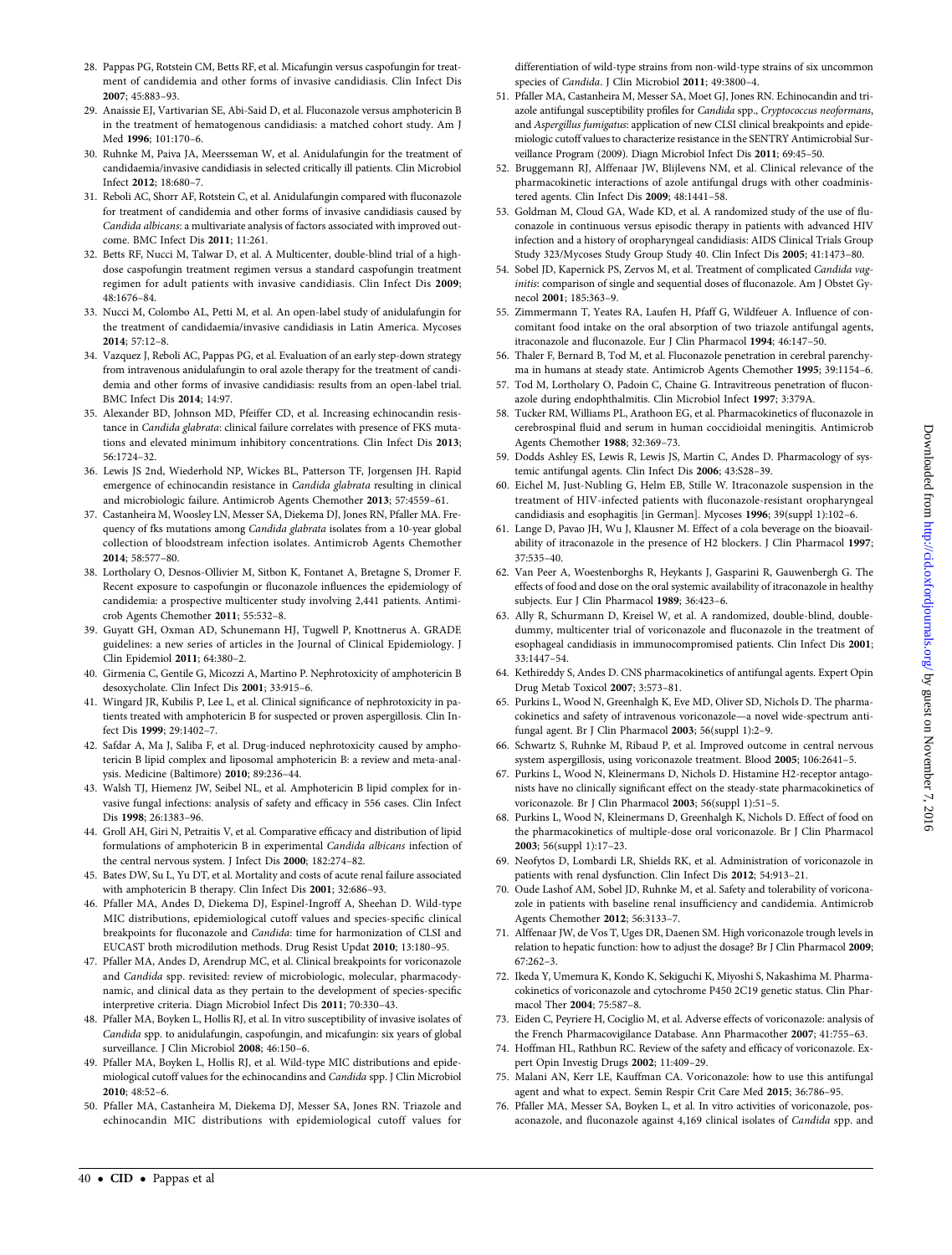- <span id="page-40-0"></span>77. Krishna G, Ma L, Martinho M, O'Mara E. Single-dose phase I study to evaluate the pharmacokinetics of posaconazole in new tablet and capsule formulations relative to oral suspension. Antimicrob Agents Chemother 2012; 56:4196–201.
- 78. Krishna G, Ma L, Martinho M, Preston RA, O'Mara E. A new solid oral tablet formulation of posaconazole: a randomized clinical trial to investigate rising single- and multiple-dose pharmacokinetics and safety in healthy volunteers. J Antimicrob Chemother 2012; 67:2725–30.
- 79. Courtney R, Wexler D, Radwanski E, Lim J, Laughlin M. Effect of food on the relative bioavailability of two oral formulations of posaconazole in healthy adults. Br J Clin Pharmacol 2004; 57:218–22.
- 80. Ezzet F, Wexler D, Courtney R, Krishna G, Lim J, Laughlin M. Oral bioavailability of posaconazole in fasted healthy subjects: comparison between three regimens and basis for clinical dosage recommendations. Clin Pharmacokinet 2005; 44:211–20.
- 81. Alffenaar JW, van Assen S, van der Werf TS, Kosterink JG, Uges DR. Omeprazole significantly reduces posaconazole serum trough level. Clin Infect Dis 2009; 48:839.
- 82. Chandrasekar PH, Sobel JD. Micafungin: a new echinocandin. Clin Infect Dis 2006; 42:1171–8.
- 83. Deresinski SC, Stevens DA. Caspofungin. Clin Infect Dis 2003; 36:1445–57.
- 84. Vazquez JA, Sobel JD. Anidulafungin: a novel echinocandin. Clin Infect Dis 2006; 43:215–22.
- 85. Dannaoui E, Desnos-Ollivier M, Garcia-Hermoso D, et al. Candida spp. with acquired echinocandin resistance, France, 2004–2010. Emerg Infect Dis 2012; 18:86–90.
- 86. Shields RK, Nguyen MH, Press EG, Updike CL, Clancy CJ. Anidulafungin and micafungin MIC breakpoints are superior to that of caspofungin for identifying FKS mutant Candida glabrata strains and echinocandin resistance. Antimicrob Agents Chemother 2013; 57:6361–5.
- 87. de Wet N, Llanos-Cuentas A, Suleiman J, et al. A randomized, double-blind, parallel-group, dose-response study of micafungin compared with fluconazole for the treatment of esophageal candidiasis in HIV-positive patients. Clin Infect Dis 2004; 39:842–9.
- 88. Villanueva A, Arathoon EG, Gotuzzo E, Berman RS, DiNubile MJ, Sable CA. A randomized double-blind study of caspofungin versus amphotericin for the treatment of candidal esophagitis. Clin Infect Dis 2001; 33:1529–35.
- 89. Kauffman CA. Candiduria. Clin Infect Dis 2005; 41(suppl 6):S371–6.
- 90. Malani AN, Kauffman CA. Candida urinary tract infections: treatment options. Expert Rev Anti Infect Ther 2007; 5:277–84.
- 91. Francis P, Walsh TJ. Evolving role of flucytosine in immunocompromised patients: new insights into safety, pharmacokinetics, and antifungal therapy. Clin Infect Dis 1992; 15:1003–18.
- 92. Pasqualotto AC, Howard SJ, Moore CB, Denning DW. Flucytosine therapeutic monitoring: 15 years experience from the UK. J Antimicrob Chemother 2007; 59:791–3.
- 93. Barchiesi F, Arzeni D, Caselli F, Scalise G. Primary resistance to flucytosine among clinical isolates of Candida spp. J Antimicrob Chemother 2000; 45:408–9.
- 94. Fisher JF, Sobel JD, Kauffman CA, Newman CA. Candida urinary tract infections —treatment. Clin Infect Dis 2011; 52(suppl 6):S457–66.
- 95. Lestner JM, Smith PB, Cohen-Wolkowiez M, Benjamin DK Jr, Hope WW. Antifungal agents and therapy for infants and children with invasive fungal infections: a pharmacological perspective. Br J Clin Pharmacol 2013; 75: 1381–95.
- 96. Starke JR, Mason EO Jr, Kramer WG, Kaplan SL. Pharmacokinetics of amphotericin B in infants and children. J Infect Dis 1987; 155:766–74.
- 97. Koren G, Lau A, Klein J, et al. Pharmacokinetics and adverse effects of amphotericin B in infants and children. J Pediatr 1988; 113:559–63.
- 98. Benson JM, Nahata MC. Pharmacokinetics of amphotericin B in children. Antimicrob Agents Chemother 1989; 33:1989–93.
- 99. Walsh TJ, Whitcomb P, Piscitelli S, et al. Safety, tolerance, and pharmacokinetics of amphotericin B lipid complex in children with hepatosplenic candidiasis. Antimicrob Agents Chemother 1997; 41:1944–8.
- 100. Hong Y, Shaw PJ, Nath CE, et al. Population pharmacokinetics of liposomal amphotericin B in pediatric patients with malignant diseases. Antimicrob Agents Chemother 2006; 50:935–42.
- 101. Baley JE, Meyers C, Kliegman RM, Jacobs MR, Blumer JL. Pharmacokinetics, outcome of treatment, and toxic effects of amphotericin B and 5-fluorocytosine in neonates. J Pediatr 1990; 116:791–7.
- 102. Lee JW, Seibel NL, Amantea M, Whitcomb P, Pizzo PA, Walsh TJ. Safety and pharmacokinetics of fluconazole in children with neoplastic diseases. J Pediatr 1992; 120:987–93.
- 103. Saxen H, Hoppu K, Pohjavuori M. Pharmacokinetics of fluconazole in very low birth weight infants during the first two weeks of life. Clin Pharmacol Ther 1993; 54:269–77.
- 104. Seay RE, Larson TA, Toscano JP, Bostrom BC, O'Leary MC, Uden DL. Pharmacokinetics of fluconazole in immune-compromised children with leukemia or other hematologic diseases. Pharmacotherapy 1995; 15:52–8.
- 105. Wade KC, Wu D, Kaufman DA, et al. Population pharmacokinetics of fluconazole in young infants. Antimicrob Agents Chemother 2008; 52: 4043–9.
- 106. Walsh TJ, Karlsson MO, Driscoll T, et al. Pharmacokinetics and safety of intravenous voriconazole in children after single- or multiple-dose administration. Antimicrob Agents Chemother 2004; 48:2166–72.
- 107. Driscoll TA, Yu LC, Frangoul H, et al. Comparison of pharmacokinetics and safety of voriconazole intravenous-to-oral switch in immunocompromised children and healthy adults. Antimicrob Agents Chemother 2011; 55:5770–9.
- 108. Driscoll TA, Frangoul H, Nemecek ER, et al. Comparison of pharmacokinetics and safety of voriconazole intravenous-to-oral switch in immunocompromised adolescents and healthy adults. Antimicrob Agents Chemother 2011; 55:5780–9.
- 109. Hope WW, Smith PB, Arrieta A, et al. Population pharmacokinetics of micafungin in neonates and young infants. Antimicrob Agents Chemother 2010; 54:2633–7.
- 110. Benjamin DK Jr, Driscoll T, Seibel NL, et al. Safety and pharmacokinetics of intravenous anidulafungin in children with neutropenia at high risk for invasive fungal infections. Antimicrob Agents Chemother 2006; 50:632–8.
- 111. Dowell JA, Knebel W, Ludden T, Stogniew M, Krause D, Henkel T. Population pharmacokinetic analysis of anidulafungin, an echinocandin antifungal. J Clin Pharmacol 2004; 44:590–8.
- 112. Livermore JL, Felton TW, Abbott J, et al. Pharmacokinetics and pharmacodynamics of anidulafungin for experimental Candida endophthalmitis: insights into the utility of echinocandins for treatment of a potentially sight-threatening infection. Antimicrob Agents Chemother 2013; 57:281–8.
- 113. Moudgal VV, Sobel JD. Antifungal drugs in pregnancy: a review. Expert Opin Drug Saf 2003; 2:475–83.
- 114. Andes D, Pascual A, Marchetti O. Antifungal therapeutic drug monitoring: established and emerging indications. Antimicrob Agents Chemother 2009; 53:24–34.
- 115. Johnson LB, Kauffman CA. Voriconazole: a new triazole antifungal agent. Clin Infect Dis 2003; 36:630–7.
- 116. Neely M, Rushing T, Kovacs A, Jelliffe R, Hoffman J. Voriconazole pharmacokinetics and pharmacodynamics in children. Clin Infect Dis 2010; 50:27–36.
- 117. Pascual A, Calandra T, Bolay S, Buclin T, Bille J, Marchetti O. Voriconazole therapeutic drug monitoring in patients with invasive mycoses improves efficacy and safety outcomes. Clin Infect Dis 2008; 46:201-11.
- 118. Smith J, Safdar N, Knasinski V, et al. Voriconazole therapeutic drug monitoring. Antimicrob Agents Chemother 2006; 50:1570–2.
- 119. Vermes A, Guchelaar HJ, Dankert J. Flucytosine: a review of its pharmacology, clinical indications, pharmacokinetics, toxicity and drug interactions. J Antimicrob Chemother 2000; 46:171–9.
- 120. Clinical and Laboratory Standards Institute. Reference method for broth dilution antifungal susceptibility testing of yeasts. 3rd informational supplement 2008. Wayne, PA: CLSI.
- 121. Pfaller MA, Espinel-Ingroff A, Canton E, et al. Wild-type MIC distributions and epidemiological cutoff values for amphotericin B, flucytosine, and itraconazole and Candida spp. as determined by CLSI broth microdilution. J Clin Microbiol 2012; 50:2040–6.
- 122. Pfaller MA, Diekema DJ, Andes D, et al. Clinical breakpoints for the echinocandins and Candida revisited: integration of molecular, clinical, and microbiological data to arrive at species-specific interpretive criteria. Drug Resist Updat 2011; 14:164–76.
- 123. Pfaller MA, Boyken L, Hollis RJ, et al. Wild-type MIC distributions and epidemiological cutoff values for posaconazole and voriconazole and Candida spp. as determined by 24-hour CLSI broth microdilution. J Clin Microbiol 2011; 49:630–7.
- 124. Pfaller MA, Diekema DJ, Sheehan DJ. Interpretive breakpoints for fluconazole and Candida revisited: a blueprint for the future of antifungal susceptibility testing. Clin Microbiol Rev 2006; 19:435–47.
- 125. Pfaller MA, Castanheira M, Lockhart SR, Ahlquist AM, Messer SA, Jones RN. Frequency of decreased susceptibility and resistance to echinocandins among fluconazole-resistant bloodstream isolates of Candida glabrata. J Clin Microbiol 2012; 50:1199–203.
- 126. Pfaller MA, Castanheira M, Messer SA, Moet GJ, Jones RN. Variation in Candida spp. distribution and antifungal resistance rates among bloodstream infection isolates by patient age: report from the SENTRY Antimicrobial Surveillance Program (2008–2009). Diagn Microbiol Infect Dis 2010; 68:278–83.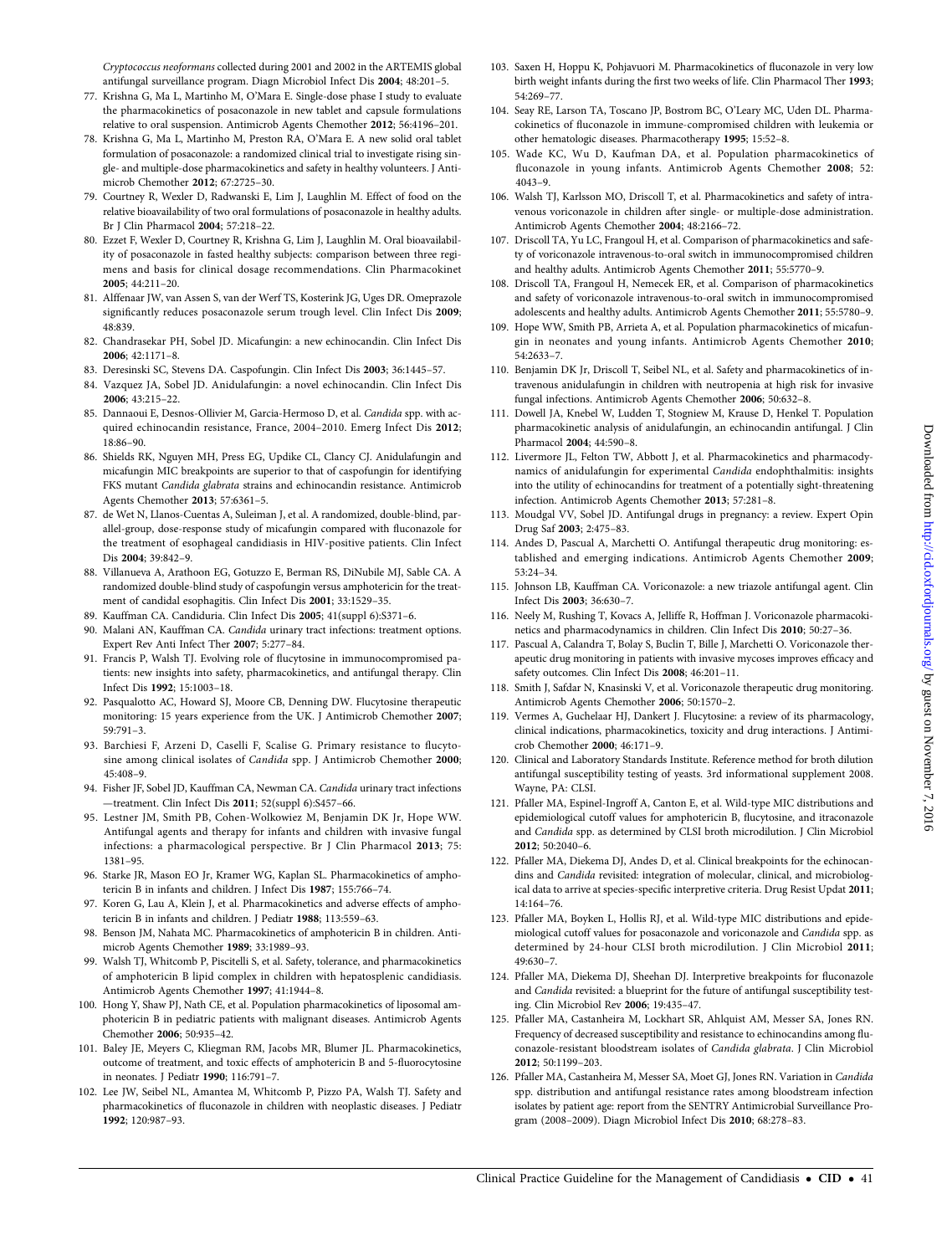- <span id="page-41-0"></span>127. Ben-Ami R, Olshtain-Pops K, Krieger M, et al. Antibiotic exposure as a risk factor for fluconazole-resistant Candida bloodstream infection. Antimicrob Agents Chemother 2012; 56:2518–23.
- 128. Oxman DA, Chow JK, Frendl G, et al. Candidaemia associated with decreased in vitro fluconazole susceptibility: is Candida speciation predictive of the susceptibility pattern? J Antimicrob Chemother 2010; 65:1460–5.
- 129. Leroy O, Gangneux JP, Montravers P, et al. Epidemiology, management, and risk factors for death of invasive Candida infections in critical care: a multicenter, prospective, observational study in France (2005–2006). Crit Care Med 2009; 37:1612–8.
- 130. Pfeiffer CD, Samsa GP, Schell WA, Reller LB, Perfect JR, Alexander BD. Quantitation of Candida CFU in initial positive blood cultures. J Clin Microbiol 2011; 49:2879–83.
- 131. Telenti A, Steckelberg JM, Stockman L, Edson RS, Roberts GD. Quantitative blood cultures in candidemia. Mayo Clin Proc 1991; 66:1120–3.
- 132. Nguyen MH, Wissel MC, Shields RK, et al. Performance of Candida real-time polymerase chain reaction, beta-D-glucan assay, and blood cultures in the diagnosis of invasive candidiasis. Clin Infect Dis 2012; 54:1240–8.
- 133. Schell WA, Benton JL, Smith PB, et al. Evaluation of a digital microfluidic realtime PCR platform to detect DNA of Candida albicans in blood. Eur J Clin Microbiol Infect Dis 2012; 31:2237–45.
- 134. Avni T, Leibovici L, Paul M. PCR diagnosis of invasive candidiasis: systematic review and meta-analysis. J Clin Microbiol 2011; 49:665–70.
- 135. McMullan R, Metwally L, Coyle PV, et al. A prospective clinical trial of a realtime polymerase chain reaction assay for the diagnosis of candidemia in nonneutropenic, critically ill adults. Clin Infect Dis 2008; 46:890–6.
- 136. Ness MJ, Vaughan WP, Woods GL. Candida antigen latex test for detection of invasive candidiasis in immunocompromised patients. J Infect Dis 1989; 159:495–502.
- 137. Thaler M, Pastakia B, Shawker TH, O'Leary T, Pizzo PA. Hepatic candidiasis in cancer patients: the evolving picture of the syndrome. Ann Intern Med 1988; 108:88–100.
- 138. Ellepola AN, Morrison CJ. Laboratory diagnosis of invasive candidiasis. J Microbiol 2005; 43(Spec No):65–84.
- 139. Clancy CJ, Nguyen ML, Cheng S, et al. Immunoglobulin G responses to a panel of Candida albicans antigens as accurate and early markers for the presence of systemic candidiasis. J Clin Microbiol 2008; 46:1647–54.
- 140. Mikulska M, Calandra T, Sanguinetti M, Poulain D, Viscoli C. The use of mannan antigen and anti-mannan antibodies in the diagnosis of invasive candidiasis: recommendations from the Third European Conference on Infections in Leukemia. Crit Care 2010; 14:R222.
- 141. Yera H, Sendid B, Francois N, Camus D, Poulain D. Contribution of serological tests and blood culture to the early diagnosis of systemic candidiasis. Eur J Clin Microbiol Infect Dis 2001; 20:864–70.
- 142. Prella M, Bille J, Pugnale M, et al. Early diagnosis of invasive candidiasis with mannan antigenemia and antimannan antibodies. Diagn Microbiol Infect Dis 2005; 51:95–101.
- 143. Tissot F, Lamoth F, Hauser PM, et al. Beta-glucan antigenemia anticipates diagnosis of blood culture-negative intraabdominal candidiasis. Am J Respir Crit Care Med 2013; 188:1100–9.
- 144. Karageorgopoulos DE, Vouloumanou EK, Ntziora F, Michalopoulos A, Rafailidis PIFalagas ME. Beta-D-glucan assay for the diagnosis of invasive fungal infections: a meta-analysis. Clin Infect Dis 2011; 52:750–70.
- 145. Lu Y, Chen YQ, Guo YL, Qin SM, Wu C, Wang K. Diagnosis of invasive fungal disease using serum (1–>3)-beta-D-glucan: a bivariate meta-analysis. Intern Med 2011; 50:2783–91.
- 146. Onishi A, Sugiyama D, Kogata Y, et al. Diagnostic accuracy of serum 1,3-beta-Dglucan for Pneumocystis jiroveci pneumonia, invasive candidiasis, and invasive aspergillosis: systematic review and meta-analysis. J Clin Microbiol 2012; 50:7–15.
- 147. Jaijakul S, Vazquez JA, Swanson RN, Ostrosky-Zeichner L. (1,3)-beta-D-glucan as a prognostic marker of treatment response in invasive candidiasis. Clin Infect Dis 2012; 55:521–6.
- 148. Wheat LJ. Approach to the diagnosis of invasive aspergillosis and candidiasis. Clin Chest Med 2009; 30:367–77, viii.
- 149. Hachem RY, Kontoyiannis DP, Chemaly RF, Jiang Y, Reitzel R, Raad I. Utility of galactomannan enzyme immunoassay and (1,3) beta-D-glucan in diagnosis of invasive fungal infections: low sensitivity for Aspergillus fumigatus infection in hematologic malignancy patients. J Clin Microbiol 2009; 47:129–33.
- 150. Ellis M, Al-Ramadi B, Finkelman M, et al. Assessment of the clinical utility of serial beta-D-glucan concentrations in patients with persistent neutropenic fever. J Med Microbiol 2008; 57(Pt 3):287–95.
- 151. Pickering JW, Sant HW, Bowles CA, Roberts WL, Woods GL. Evaluation of a (1- >3)-beta-D-glucan assay for diagnosis of invasive fungal infections. J Clin Microbiol 2005; 43:5957–62.
- 152. Kato A, Takita T, Furuhashi M, Takahashi T, Maruyama Y, Hishida A. Elevation of blood (1–>3)-beta-D-glucan concentrations in hemodialysis patients. Nephron 2001; 89:15–9.
- 153. Usami M, Ohata A, Horiuchi T, Nagasawa K, Wakabayashi T, Tanaka S. Positive (1–>3)-beta-D-glucan in blood components and release of (1–>3)-beta-D-glucan from depth-type membrane filters for blood processing. Transfusion 2002; 42:1189–95.
- 154. Mennink-Kersten MA, Warris A, Verweij PE. 1,3-beta-D-glucan in patients receiving intravenous amoxicillin-clavulanic acid. N Engl J Med 2006; 354:2834–5.
- 155. Alexander BD, Smith PB, Davis RD, Perfect JR, Reller LB. The (1,3){beta}-D-glucan test as an aid to early diagnosis of invasive fungal infections following lung transplantation. J Clin Microbiol 2010; 48:4083–8.
- 156. Mikulska M, Furfaro E, Del Bono V, et al. (1–3)-beta-D-glucan in cerebrospinal fluid is useful for the diagnosis of central nervous system fungal infections. Clin Infect Dis 2013; 56:1511–2.
- 157. Litvintseva AP, Lindsley MD, Gade L, et al. Utility of (1–3)-beta-D-glucan testing for diagnostics and monitoring response to treatment during the multistate outbreak of fungal meningitis and other infections. Clin Infect Dis 2014; 58:622–30.
- 158. Petraitiene R, Petraitis V, Hope WW, et al. Cerebrospinal fluid and plasma (1– >3)-beta-D-glucan as surrogate markers for detection and monitoring of therapeutic response in experimental hematogenous Candida meningoencephalitis. Antimicrob Agents Chemother 2008; 52:4121–9.
- 159. Theel ES, Jespersen DJ, Iqbal S, et al. Detection of (1, 3)-beta-D-glucan in bronchoalveolar lavage and serum samples collected from immunocompromised hosts. Mycopathologia 2013; 175:33–41.
- 160. Jeragh A, Ahmad S, Naseem J, Khan ZU. Candida lusitaniae arthritis in an intravenous drug user. Mycoses 2007; 50:430–2.
- 161. Mularoni A, Furfaro E, Faraci M, et al. High levels of beta-D-glucan in immunocompromised children with proven invasive fungal disease. Clin Vaccine Immunol 2010; 17:882–3.
- 162. Smith PB, Benjamin DK Jr, Alexander BD, Johnson MD, Finkelman MA, Steinbach WJ. Quantification of 1,3-beta-D-glucan levels in children: preliminary data for diagnostic use of the beta-glucan assay in a pediatric setting. Clin Vaccine Immunol 2007; 14:924–5.
- 163. Mylonakis E, Clancy CJ, Ostrosky-Zeichner L, et al. T2 magnetic resonance assay for the rapid diagnosis of candidemia in whole blood: a clinical trial. Clin Infect Dis 2015; 60:892–9.
- 164. Lucignano B, Ranno S, Liesenfeld O, et al. Multiplex PCR allows rapid and accurate diagnosis of bloodstream infections in newborns and children with suspected sepsis. J Clin Microbiol 2011; 49:2252–8.
- 165. Schuster MG, Meibohm A, Lloyd L, Strom B. Risk factors and outcomes of Candida krusei bloodstream infection: a matched, case-control study. J Infect 2013; 66:278–84.
- 166. Dupont BF, Lortholary O, Ostrosky-Zeichner L, Stucker F, Yeldandi V. Treatment of candidemia and invasive candidiasis in the intensive care unit: post hoc analysis of a randomized, controlled trial comparing micafungin and liposomal amphotericin B. Crit Care 2009; 13:R159.
- 167. Horn DL, Neofytos D, Anaissie EJ, et al. Epidemiology and outcomes of candidemia in 2019 patients: data from the prospective antifungal therapy alliance registry. Clin Infect Dis 2009; 48:1695–703.
- 168. Labelle AJ, Micek ST, Roubinian N, Kollef MH. Treatment-related risk factors for hospital mortality in *Candida* bloodstream infections. Crit Care Med 2008; 36:2967–72.
- 169. Kohno S, Izumikawa K, Yoshida M, et al. A double-blind comparative study of the safety and efficacy of caspofungin versus micafungin in the treatment of candidiasis and aspergillosis. Eur J Clin Microbiol Infect Dis 2013; 32:387–97.
- 170. Kett DH, Azoulay E, Echeverria PM, Vincent JL. Candida bloodstream infections in intensive care units: analysis of the extended prevalence of infection in intensive care unit study. Crit Care Med 2011; 39:665–70.
- 171. Mootsikapun P, Hsueh PR, Talwar D, Co VM, Rajadhyaksha V, Ong ML. Intravenous anidulafungin followed optionally by oral voriconazole for the treatment of candidemia in Asian patients: results from an open-label phase III trial. BMC Infect Dis 2013; 13:219.
- 172. Walsh TJ. Echinocandins—an advance in the primary treatment of invasive candidiasis. N Engl J Med 2002; 347:2070–2.
- 173. Bennett JE. Echinocandins for candidemia in adults without neutropenia. N Engl J Med 2006; 355:1154–9.
- 174. Bassetti M, Merelli M, Righi E, et al. Epidemiology, species distribution, antifungal susceptibility, and outcome of candidemia across five sites in Italy and Spain. J Clin Microbiol 2013; 51:4167–72.
- 175. Orasch C, Marchetti O, Garbino J, et al. Candida species distribution and antifungal susceptibility testing according to European Committee on Antimicrobial Susceptibility Testing and new vs. old Clinical and Laboratory Standards Institute clinical breakpoints: a 6-year prospective candidaemia survey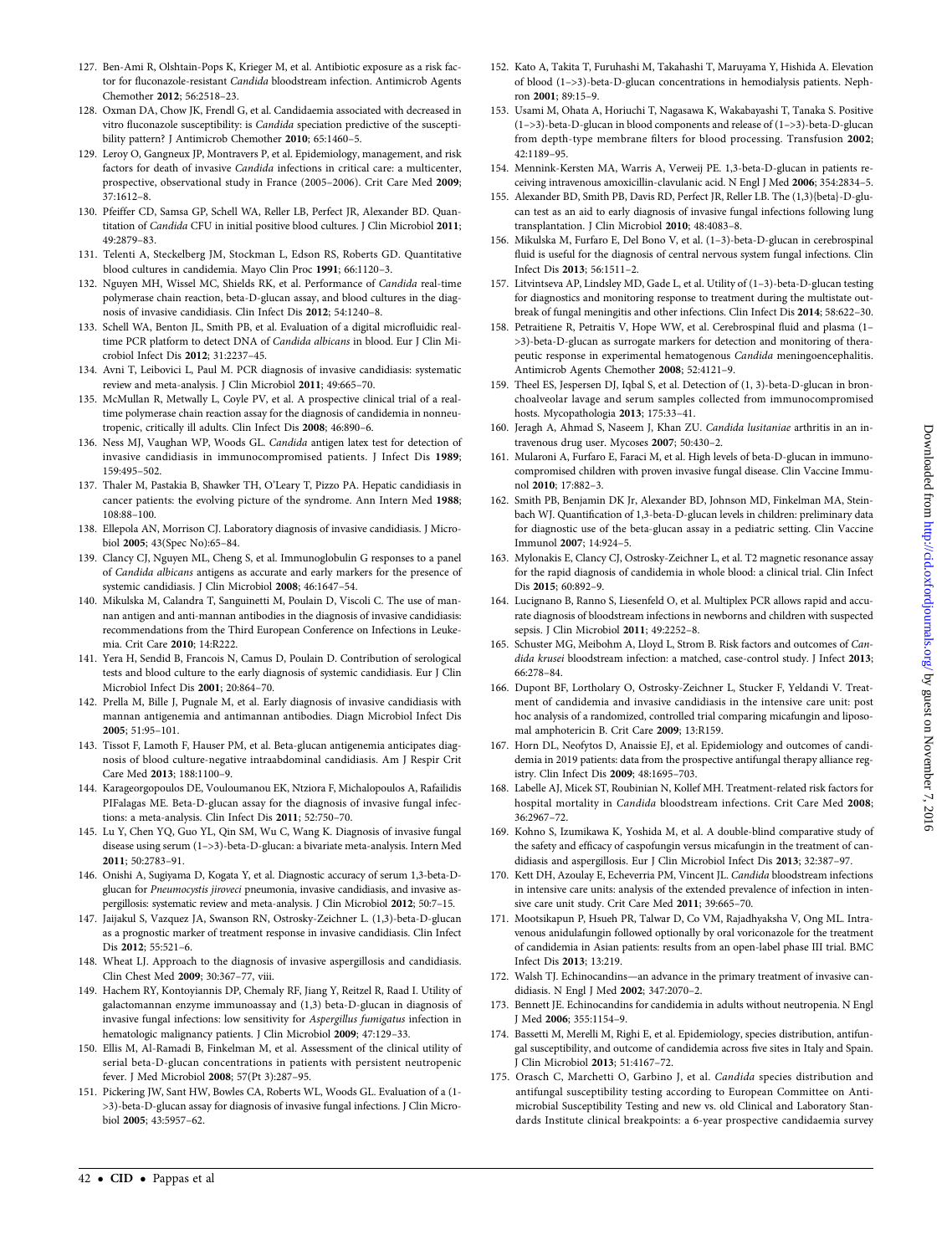- <span id="page-42-0"></span>176. Fernandez-Ruiz M, Aguado JM, Almirante B, et al. Initial use of echinocandins does not negatively influence outcome in Candida parapsilosis bloodstream infection: a propensity score analysis. Clin Infect Dis 2014; 58:1413–21.
- 177. Espinel-Ingroff A, Barchiesi F, Cuenca-Estrella M, et al. International and multicenter comparison of EUCAST and CLSI M27-A2 broth microdilution methods for testing susceptibilities of Candida spp. to fluconazole, itraconazole, posaconazole, and voriconazole. J Clin Microbiol 2005; 43:3884–9.
- 178. Pfaller MA, Diekema DJ. Epidemiology of invasive candidiasis: a persistent public health problem. Clin Microbiol Rev 2007; 20:133–63.
- 179. Espinel-Ingroff A, Pfaller MA, Bustamante B, et al. Multilaboratory study of epidemiological cutoff values for detection of resistance in eight Candida species to fluconazole, posaconazole, and voriconazole. Antimicrob Agents Chemother 2014; 58:2006–12.
- 180. Pfaller MA, Messer SA, Rhomberg PR, Jones RN, Castanheira M. In vitro activities of isavuconazole and comparator antifungal agents tested against a global collection of opportunistic yeasts and molds. J Clin Microbiol 2013; 51:2608–16.
- 181. Shields RK, Nguyen MH, Press EG, Updike CL, Clancy CJ. Caspofungin MICs correlate with treatment outcomes among patients with Candida glabrata invasive candidiasis and prior echinocandin exposure. Antimicrob Agents Chemother 2013; 57:3528–35.
- 182. Beyda ND, Lewis RE, Garey KW. Echinocandin resistance in Candida species: mechanisms of reduced susceptibility and therapeutic approaches. Ann Pharmacother 2012; 46:1086–96.
- 183. Vinikoor MJ, Zoghby J, Cohen KL, Tucker JD. Do all candidemic patients need an ophthalmic examination? Int J Infect Dis 2013; 17:e146–8.
- 184. Wagner M, Bonhoeffer J, Erb TO, et al. Prospective study on central venous line associated bloodstream infections. Arch Dis Child 2011; 96:827–31.
- 185. Chow JK, Golan Y, Ruthazer R, et al. Factors associated with candidemia caused by non-albicans Candida species versus Candida albicans in the intensive care unit. Clin Infect Dis 2008; 46:1206–13.
- 186. Chow JK, Golan Y, Ruthazer R, et al. Risk factors for albicans and non-albicans candidemia in the intensive care unit. Crit Care Med 2008; 36:1993–8.
- 187. Advani S, Reich NG, Sengupta A, Gosey L, Milstone AM. Central line-associated bloodstream infection in hospitalized children with peripherally inserted central venous catheters: extending risk analyses outside the intensive care unit. Clin Infect Dis 2011; 52:1108–15.
- 188. Ruiz LS, Khouri S, Hahn RC, et al. Candidemia by species of the Candida parapsilosis complex in children's hospital: prevalence, biofilm production and antifungal susceptibility. Mycopathologia 2013; 175:231–9.
- 189. Tumbarello M, Fiori B, Trecarichi EM, et al. Risk factors and outcomes of candidemia caused by biofilm-forming isolates in a tertiary care hospital. PLoS One 2012; 7:e33705.
- 190. Nucci M, Anaissie E, Betts RF, et al. Early removal of central venous catheter in patients with candidemia does not improve outcome: analysis of 842 patients from 2 randomized clinical trials. Clin Infect Dis 2010; 51:295–303.
- 191. Velasco E, Portugal RD. Factors prompting early central venous catheter removal from cancer patients with candidaemia. Scand J Infect Dis 2011; 43:27–31.
- 192. Lai YC, Huang LJ, Chen TL, et al. Impact of Port-A-Cath device management in cancer patients with candidaemia. J Hosp Infect 2012; 82:281–5.
- 193. Garnacho-Montero J, Diaz-Martin A, Garcia-Cabrera E, Ruiz Perez de Pipaon M, Hernandez-Caballero C, Lepe-Jimenez JA. Impact on hospital mortality of catheter removal and adequate antifungal therapy in Candida spp. bloodstream infections. J Antimicrob Chemother 2013; 68:206–13.
- 194. Rex JH, Bennett JE, Sugar AM, et al. Intravascular catheter exchange and duration of candidemia. NIAID Mycoses Study Group and the Candidemia Study Group. Clin Infect Dis 1995; 21:994–6.
- 195. Nguyen MH, Peacock JE Jr, Tanner DC, et al. Therapeutic approaches in patients with candidemia. Evaluation in a multicenter, prospective, observational study. Arch Intern Med 1995; 155:2429–35.
- 196. Luzzati R, Amalfitano G, Lazzarini L, et al. Nosocomial candidemia in non-neutropenic patients at an Italian tertiary care hospital. Eur J Clin Microbiol Infect Dis 2000; 19:602–7.
- 197. Liu CY, Huang LJ, Wang WS, et al. Candidemia in cancer patients: impact of early removal of non-tunneled central venous catheters on outcome. J Infect 2009; 58:154–60.
- 198. Karlowicz MG, Hashimoto LN, Kelly RE Jr, Buescher ES. Should central venous catheters be removed as soon as candidemia is detected in neonates? Pediatrics 2000; 106:E63.
- 199. Klatte JM, Newland JG, Jackson MA. Incidence, classification, and risk stratification for Candida central line-associated bloodstream infections in pediatric

patients at a tertiary care children's hospital, 2000–2010. Infect Control Hosp Epidemiol 2013; 34:1266–71.

- 200. Devrim I, Yaman Y, Demirag B, et al. A single center's experience with Candida parapsilosis related long-term central venous access device infections: the port removal decision and its outcomes. Pediatr Hematol Oncol 2014; 31:435–41.
- 201. Nucci M, Anaissie E. Revisiting the source of candidemia: skin or gut? Clin Infect Dis 2001; 33:1959–67.
- 202. Anaissie EJ, Rex JH, Uzun O, Vartivarian S. Predictors of adverse outcome in cancer patients with candidemia. Am J Med 1998; 104:238–45.
- 203. Nucci M, Silveira MI, Spector N, et al. Risk factors for death among cancer patients with fungemia. Clin Infect Dis 1998; 27:107–11.
- 204. Velasco E, Bigni R. A prospective cohort study evaluating the prognostic impact of clinical characteristics and comorbid conditions of hospitalized adult and pediatric cancer patients with candidemia. Eur J Clin Microbiol Infect Dis 2008; 27:1071–8.
- 205. Kanji JN, Laverdiere M, Rotstein C, Walsh TJ, Shah PS, Haider S. Treatment of invasive candidiasis in neutropenic patients: systematic review of randomized controlled treatment trials. Leuk Lymphoma 2013; 54:1479–87.
- 206. Cornely OA, Marty FM, Stucker F, Pappas PG, Ullmann AJ. Efficacy and safety of micafungin for treatment of serious Candida infections in patients with or without malignant disease. Mycoses 2011; 54:e838–47.
- 207. Ullmann AJ, Akova M, Herbrecht R, et al. ESCMID\* guideline for the diagnosis and management of Candida diseases 2012: adults with haematological malignancies and after haematopoietic stem cell transplantation (HCT). Clin Microbiol Infect 2012; 18(suppl 7):53–67.
- 208. Betts R, Glasmacher A, Maertens J, et al. Efficacy of caspofungin against invasive Candida or invasive Aspergillus infections in neutropenic patients. Cancer 2006; 106:466–73.
- 209. Walsh TJ, Finberg RW, Arndt C, et al. Liposomal amphotericin B for empirical therapy in patients with persistent fever and neutropenia. National Institute of Allergy and Infectious Diseases Mycoses Study Group. N Engl J Med 1999; 340:764–71.
- 210. Walsh TJ, Teppler H, Donowitz GR, et al. Caspofungin versus liposomal amphotericin B for empirical antifungal therapy in patients with persistent fever and neutropenia. N Engl J Med 2004; 351:1391–402.
- 211. Walsh TJ, Pappas P, Winston DJ, et al. Voriconazole compared with liposomal amphotericin B for empirical antifungal therapy in patients with neutropenia and persistent fever. N Engl J Med 2002; 346:225–34.
- 212. Horn DL, Ostrosky-Zeichner L, Morris MI, et al. Factors related to survival and treatment success in invasive candidiasis or candidemia: a pooled analysis of two large, prospective, micafungin trials. Eur J Clin Microbiol Infect Dis 2010; 29:223–9.
- 213. Price TH, Bowden RA, Boeckh M, et al. Phase I/II trial of neutrophil transfusions from donors stimulated with G-CSF and dexamethasone for treatment of patients with infections in hematopoietic stem cell transplantation. Blood 2000; 95:3302–9.
- 214. Grigull L, Pulver N, Goudeva L, et al. G-CSF mobilised granulocyte transfusions in 32 paediatric patients with neutropenic sepsis. Support Care Cancer 2006; 14:910–6.
- 215. Safdar A, Hanna HA, Boktour M, et al. Impact of high-dose granulocyte transfusions in patients with cancer with candidemia: retrospective case-control analysis of 491 episodes of Candida species bloodstream infections. Cancer 2004; 101:2859–65.
- 216. Seidel MG, Peters C, Wacker A, et al. Randomized phase III study of granulocyte transfusions in neutropenic patients. Bone Marrow Transplant 2008; 42:679–84.
- 217. Kontoyiannis DP, Luna MA, Samuels BI, Bodey GP. Hepatosplenic candidiasis. A manifestation of chronic disseminated candidiasis. Infect Dis Clin North Am 2000; 14:721–39.
- 218. Masood A, Sallah S. Chronic disseminated candidiasis in patients with acute leukemia: emphasis on diagnostic definition and treatment. Leuk Res 2005; 29:493–501.
- 219. Rammaert B, Desjardins A, Lortholary O. New insights into hepatosplenic candidosis, a manifestation of chronic disseminated candidosis. Mycoses 2012; 55: e74–84.
- 220. Anttila VJ, Lamminen AE, Bondestam S, et al. Magnetic resonance imaging is superior to computed tomography and ultrasonography in imaging infectious liver foci in acute leukaemia. Eur J Haematol 1996; 56:82–7.
- 221. Hot A, Maunoury C, Poiree S, et al. Diagnostic contribution of positron emission tomography with [18F]fluorodeoxyglucose for invasive fungal infections. Clin Microbiol Infect 2011; 17:409–17.
- 222. Anttila VJ, Elonen E, Nordling S, Sivonen A, Ruutu T, Ruutu P. Hepatosplenic candidiasis in patients with acute leukemia: incidence and prognostic implications. Clin Infect Dis 1997; 24:375–80.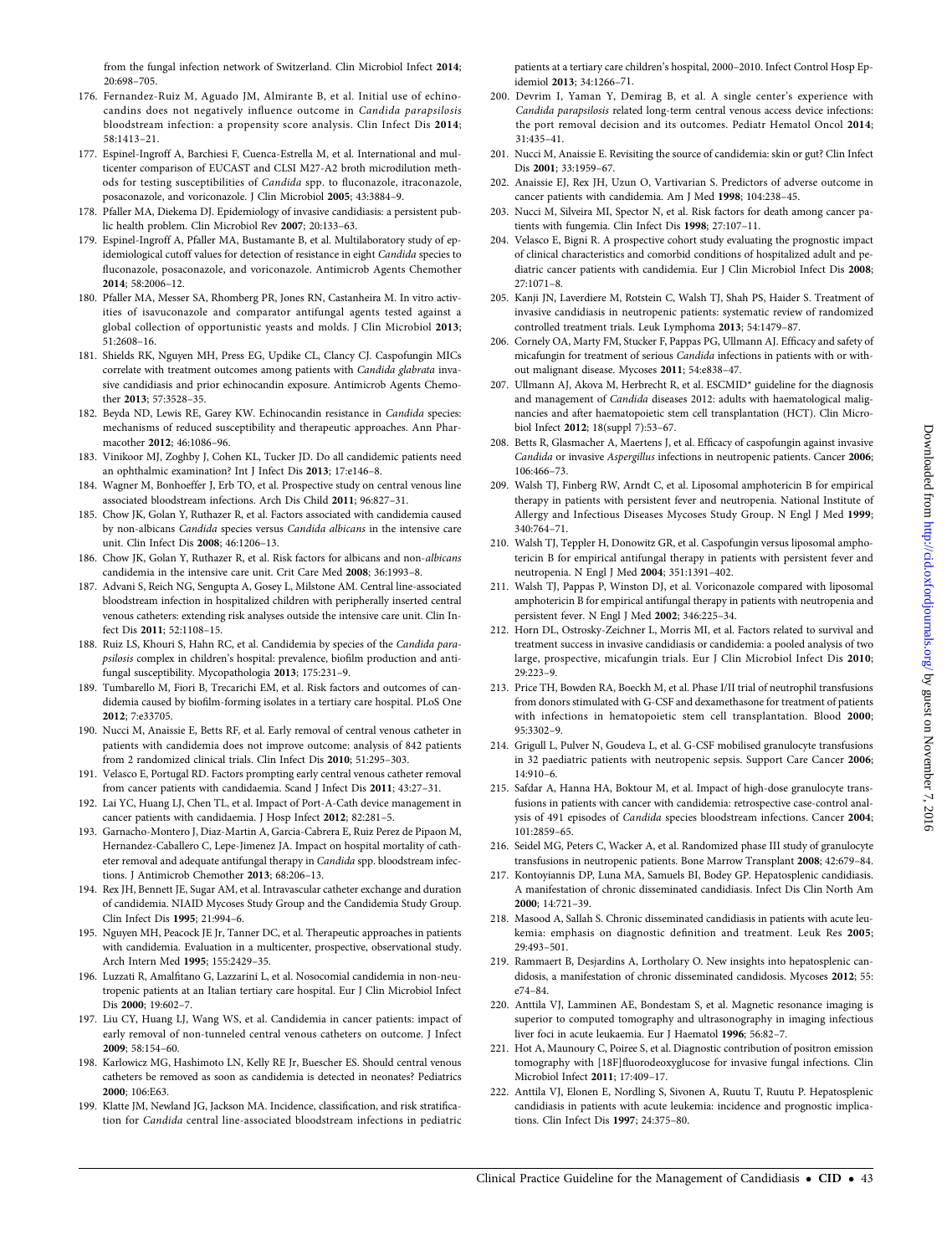- <span id="page-43-0"></span>223. De Castro N, Mazoyer E, Porcher R, et al. Hepatosplenic candidiasis in the era of new antifungal drugs: a study in Paris 2000–2007. Clin Microbiol Infect 2012; 18: E185–7.
- 224. Gokhale PC, Barapatre RJ, Advani SH, Kshirsagar NA, Pandya SK. Successful treatment of disseminated candidiasis resistant to amphotericin B by liposomal amphotericin B: a case report. J Cancer Res Clin Oncol 1993; 119:569–71.
- 225. Sallah S, Semelka RC, Sallah W, Vainright JR, Philips DL. Amphotericin B lipid complex for the treatment of patients with acute leukemia and hepatosplenic candidiasis. Leuk Res 1999; 23:995–9.
- 226. Kauffman CA, Bradley SF, Ross SC, Weber DR. Hepatosplenic candidiasis: successful treatment with fluconazole. Am J Med 1991; 91:137–41.
- 227. Anaissie E, Bodey GP, Kantarjian H, et al. Fluconazole therapy for chronic disseminated candidiasis in patients with leukemia and prior amphotericin B therapy. Am J Med 1991; 91:142–50.
- 228. Cornely OA, Lasso M, Betts R, et al. Caspofungin for the treatment of less common forms of invasive candidiasis. J Antimicrob Chemother 2007; 60:363–9.
- 229. Ostrosky-Zeichner L, Oude Lashof AM, Kullberg BJ, Rex JH. Voriconazole salvage treatment of invasive candidiasis. Eur J Clin Microbiol Infect Dis 2003; 22:651–5.
- 230. Lehrnbecher T, Attarbaschi A, Duerken M, et al. Posaconazole salvage treatment in paediatric patients: a multicentre survey. Eur J Clin Microbiol Infect Dis 2010; 29:1043–5.
- 231. Poon LM, Chia HY, Tan LK, Liu TC, Koh LP. Successful intensive chemotherapy followed by autologous hematopoietic cell transplantation in a patient with acute myeloid leukemia and hepatosplenic candidiasis: case report and review of literature. Transpl Infect Dis 2009; 11:160–6.
- 232. Legrand F, Lecuit M, Dupont B, et al. Adjuvant corticosteroid therapy for chronic disseminated candidiasis. Clin Infect Dis 2008; 46:696–702.
- 233. Chaussade H, Bastides F, Lissandre S, et al. Usefulness of corticosteroid therapy during chronic disseminated candidiasis: case reports and literature review. J Antimicrob Chemother 2012; 67:1493–5.
- 234. Eggimann P, Ostrosky-Zeichner L. Early antifungal intervention strategies in ICU patients. Curr Opin Crit Care 2010; 16:465–9.
- 235. Zaoutis TE, Argon J, Chu J, Berlin JA, Walsh TJ, Feudtner C. The epidemiology and attributable outcomes of candidemia in adults and children hospitalized in the United States: a propensity analysis. Clin Infect Dis 2005; 41:1232–9.
- 236. Marriott DJ, Playford EG, Chen S, et al. Determinants of mortality in nonneutropenic ICU patients with candidaemia. Crit Care 2009; 13:R115.
- 237. Pittet D, Monod M, Suter PM, Frenk E, Auckenthaler R. Candida colonization and subsequent infections in critically ill surgical patients. Ann Surg 1994; 220:751–8.
- 238. Blumberg HM, Jarvis WR, Soucie JM, et al. Risk factors for candidal bloodstream infections in surgical intensive care unit patients: the NEMIS prospective multicenter study. The National Epidemiology of Mycosis Survey. Clin Infect Dis 2001; 33:177–86.
- 239. Troughton JA, Browne G, McAuley DF, Walker MJ, Patterson CC, McMullan R. Prior colonisation with *Candida* species fails to guide empirical therapy for candidaemia in critically ill adults. J Infect 2010; 61:403-9.
- 240. Leon C, Ruiz-Santana S, Saavedra P, et al. A bedside scoring system ("Candida score") for early antifungal treatment in nonneutropenic critically ill patients with Candida colonization. Crit Care Med 2006; 34:730–7.
- 241. Michalopoulos AS, Geroulanos S, Mentzelopoulos SD. Determinants of candidemia and candidemia-related death in cardiothoracic ICU patients. Chest 2003; 124:2244–55.
- 242. Ostrosky-Zeichner L, Pappas PG, Shoham S, et al. Improvement of a clinical prediction rule for clinical trials on prophylaxis for invasive candidiasis in the intensive care unit. Mycoses 2011; 54:46–51.
- 243. Dupont H, Paugam-Burtz C, Muller-Serieys C, et al. Predictive factors of mortality due to polymicrobial peritonitis with Candida isolation in peritoneal fluid in critically ill patients. Arch Surg 2002; 137:1341–6; discussion 7.
- 244. Montravers P, Dupont H, Gauzit R, et al. Candida as a risk factor for mortality in peritonitis. Crit Care Med 2006; 34:646–52.
- 245. Presterl E, Parschalk B, Bauer E, Lassnigg A, Hajdu S, Graninger W. Invasive fungal infections and (1,3)-beta-D-glucan serum concentrations in long-term intensive care patients. Int J Infect Dis 2009; 13:707–12.
- 246. Mohr JF, Sims C, Paetznick V, et al. Prospective survey of (1–>3)-beta-D-glucan and its relationship to invasive candidiasis in the surgical intensive care unit setting. J Clin Microbiol 2011; 49:58–61.
- 247. Koo S, Bryar JM, Page JH, Baden LR, Marty FM. Diagnostic performance of the (1–>3)-beta-D-glucan assay for invasive fungal disease. Clin Infect Dis 2009; 49:1650–9.
- 248. Posteraro B, De Pascale G, Tumbarello M, et al. Early diagnosis of candidemia in intensive care unit patients with sepsis: a prospective comparison of (1–>3)-beta-D-glucan assay, Candida score, and colonization index. Crit Care 2011; 15:R249.
- 249. Ostrosky-Zeichner L, Shoham S, Vazquez J, et al. MSG-01: a randomized, double-blind, placebo-controlled trial of caspofungin prophylaxis followed by preemptive therapy for invasive candidiasis in high-risk adults in the critical care setting. Clin Infect Dis 2014; 58:1219–26.
- 250. Digby J, Kalbfleisch J, Glenn A, Larsen A, Browder W, Williams D. Serum glucan levels are not specific for presence of fungal infections in intensive care unit patients. Clin Diagn Lab Immunol 2003; 10:882–5.
- 251. Hanson KE, Pfeiffer CD, Lease ED, et al. Beta-D-glucan surveillance with preemptive anidulafungin for invasive candidiasis in intensive care unit patients: a randomized pilot study. PLoS One 2012; 7:e42282.
- 252. Obayashi T, Negishi K, Suzuki T, Funata N. Reappraisal of the serum (1–>3) beta-D-glucan assay for the diagnosis of invasive fungal infections—a study based on autopsy cases from 6 years. Clin Infect Dis 2008; 46:1864–70.
- 253. Arendrup MC, Bergmann OJ, Larsson L, Nielsen HV, Jarlov JO, Christensson B. Detection of candidaemia in patients with and without underlying haematological disease. Clin Microbiol Infect 2010; 16:855–62.
- 254. Parkins MD, Sabuda DM, Elsayed S, Laupland KB. Adequacy of empirical antifungal therapy and effect on outcome among patients with invasive Candida species infections. J Antimicrob Chemother 2007; 60:613–8.
- 255. Piarroux R, Grenouillet F, Balvay P, et al. Assessment of preemptive treatment to prevent severe candidiasis in critically ill surgical patients. Crit Care Med 2004; 32:2443–9.
- 256. Shan YS, Sy ED, Wang ST, Lee JC, Lin PW. Early presumptive therapy with fluconazole for occult Candida infection after gastrointestinal surgery. World J Surg 2006; 30:119–26.
- 257. Schuster MG, Edwards JE Jr, Sobel JD, et al. Empirical fluconazole versus placebo for intensive care unit patients: a randomized trial. Ann Intern Med 2008; 149:83–90.
- 258. Ostrosky-Zeichner L. Invasive mycoses: diagnostic challenges. Am J Med 2012; 125(1 suppl):S14–24.
- 259. Fagan RP, Edwards JR, Park BJ, Fridkin SK, Magill SS. Incidence trends in pathogen-specific central line-associated bloodstream infections in US intensive care units, 1990–2010. Infect Control Hosp Epidemiol 2013; 34:893–9.
- 260. Ostrosky-Zeichner L. Prophylaxis or preemptive therapy of invasive candidiasis in the intensive care unit? Crit Care Med 2004; 32:2552–3.
- 261. Garbino J, Lew DP, Romand JA, Hugonnet S, Auckenthaler R, Pittet D. Prevention of severe Candida infections in nonneutropenic, high-risk, critically ill patients: a randomized, double-blind, placebo-controlled trial in patients treated by selective digestive decontamination. Intensive Care Med 2002; 28:1708–17.
- 262. Pelz RK, Hendrix CW, Swoboda SM, et al. Double-blind placebo-controlled trial of fluconazole to prevent candidal infections in critically ill surgical patients. Ann Surg 2001; 233:542–8.
- 263. Eggimann P, Francioli P, Bille J, et al. Fluconazole prophylaxis prevents intra-abdominal candidiasis in high-risk surgical patients. Crit Care Med 1999; 27:1066–72.
- 264. Senn L, Eggimann P, Ksontini R, et al. Caspofungin for prevention of intra-abdominal candidiasis in high-risk surgical patients. Intensive Care Med 2009; 35:903–8.
- 265. Playford EG, Webster AC, Sorrell TC, Craig JC. Antifungal agents for preventing fungal infections in non-neutropenic critically ill and surgical patients: systematic review and meta-analysis of randomized clinical trials. J Antimicrob Chemother 2006; 57:628–38.
- 266. Shorr AF, Chung K, Jackson WL, Waterman PE, Kollef MH. Fluconazole prophylaxis in critically ill surgical patients: a meta-analysis. Crit Care Med 2005; 33:1928–35; quiz 36.
- 267. Vardakas KZ, Samonis G, Michalopoulos A, Soteriades ES, Falagas ME. Antifungal prophylaxis with azoles in high-risk, surgical intensive care unit patients: a meta-analysis of randomized, placebo-controlled trials. Crit Care Med 2006; 34:1216–24.
- 268. Cruciani M, de Lalla F, Mengoli C. Prophylaxis of Candida infections in adult trauma and surgical intensive care patients: a systematic review and meta-analysis. Intensive Care Med 2005; 31:1479–87.
- 269. Playford E, Webster A, Sorrell T. Antifungal agents for preventing fungal infections in non-neutropenic critically ill patients. Cochrane Database Syst Rev 2001; CD004920.
- 270. Zaoutis TE, Prasad PA, Localio AR, et al. Risk factors and predictors for candidemia in pediatric intensive care unit patients: implications for prevention. Clin Infect Dis 2010; 51:e38–45.
- 271. Huang SS, Septimus E, Kleinman K, et al. Targeted versus universal decolonization to prevent ICU infection. N Engl J Med 2013; 368:2255–65.
- 272. Climo MW, Yokoe DS, Warren DK, et al. Effect of daily chlorhexidine bathing on hospital-acquired infection. N Engl J Med 2013; 368:533–42.
- 273. Montecalvo MA, McKenna D, Yarrish R, et al. Chlorhexidine bathing to reduce central venous catheter-associated bloodstream infection: impact and sustainability. Am J Med 2012; 125:505–11.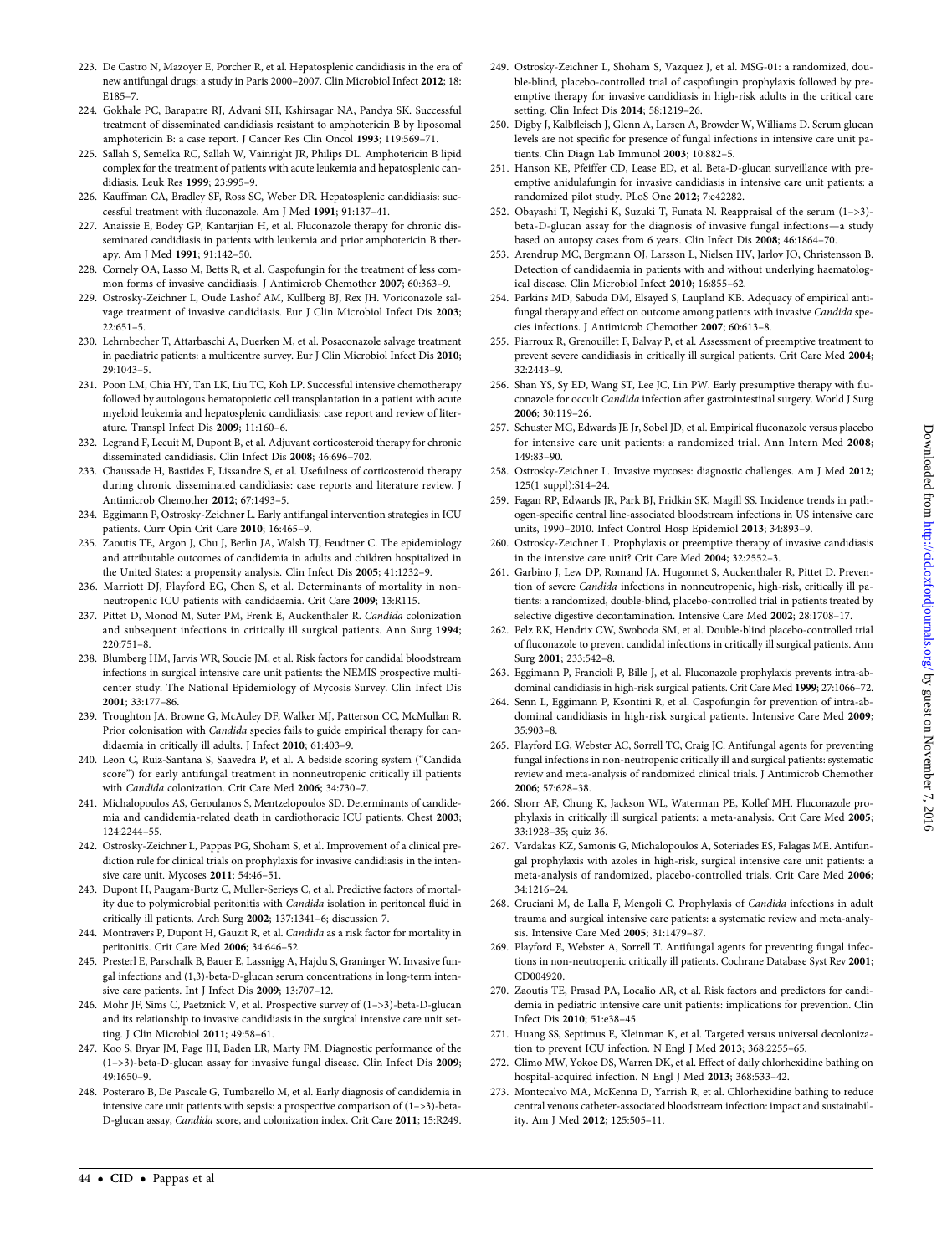- <span id="page-44-0"></span>274. O'Horo JC, Silva GL, Munoz-Price LS, Safdar N. The efficacy of daily bathing with chlorhexidine for reducing healthcare-associated bloodstream infections: a meta-analysis. Infect Control Hosp Epidemiol 2012; 33:257–67.
- 275. Hocevar SN, Edwards JR, Horan TC, Morrell GC, Iwamoto M, Lessa FC. Deviceassociated infections among neonatal intensive care unit patients: incidence and associated pathogens reported to the National Healthcare Safety Network, 2006– 2008. Infect Control Hosp Epidemiol 2012; 33:1200–6.
- 276. Aliaga S, Clark RH, Laughon M, et al. Changes in the incidence of candidiasis in neonatal intensive care units. Pediatrics 2014; 133:236–42.
- 277. Fisher BT, Ross RK, Localio AR, Prasad PA, Zaoutis TE. Decreasing rates of invasive candidiasis in pediatric hospitals across the United States. Clin Infect Dis 2014; 58:74–7.
- 278. Chitnis AS, Magill SS, Edwards JR, Chiller TM, Fridkin SK, Lessa FC. Trends in Candida central line-associated bloodstream infections among NICUs, 1999– 2009. Pediatrics 2012; 130:e46–52.
- 279. Benjamin DK Jr, Stoll BJ, Fanaroff AA, et al. Neonatal candidiasis among extremely low birth weight infants: risk factors, mortality rates, and neurodevelopmental outcomes at 18 to 22 months. Pediatrics 2006; 117:84–92.
- 280. Zaoutis TE, Heydon K, Localio R, Walsh TJ, Feudtner C. Outcomes attributable to neonatal candidiasis. Clin Infect Dis 2007; 44:1187–93.
- 281. Wynn JL, Tan S, Gantz MG, et al. Outcomes following candiduria in extremely low birth weight infants. Clin Infect Dis 2012; 54:331–9.
- 282. Stoll BJ, Hansen NI, Adams-Chapman I, et al. Neurodevelopmental and growth impairment among extremely low-birth-weight infants with neonatal infection. JAMA 2004; 292:2357–65.
- 283. Smith PB, Morgan J, Benjamin JD, et al. Excess costs of hospital care associated with neonatal candidemia. Pediatr Infect Dis J 2007; 26:197–200.
- 284. Benjamin DK Jr, Smith PB, Arrieta A, et al. Safety and pharmacokinetics of repeat-dose micafungin in young infants. Clin Pharmacol Ther 2010; 87:93–9.
- 285. Cohen-Wolkowiez M, Smith PB, Mangum B, et al. Neonatal Candida meningitis: significance of cerebrospinal fluid parameters and blood cultures. J Perinatol 2007; 27:97–100.
- 286. Fernandez M, Moylett EH, Noyola DE, Baker CJ. Candidal meningitis in neonates: a 10-year review. Clin Infect Dis 2000; 31:458–63.
- 287. Steinbach WJ, Roilides E, Berman D, et al. Results from a prospective, international, epidemiologic study of invasive candidiasis in children and neonates. Pediatr Infect Dis J 2012; 31:1252–7.
- 288. Benjamin DK Jr, Poole C, Steinbach WJ, Rowen JL, Walsh TJ. Neonatal candidemia and end-organ damage: a critical appraisal of the literature using meta-analytic techniques. Pediatrics 2003; 112(3 Pt 1):634–40.
- 289. Driessen M, Ellis JB, Cooper PA, et al. Fluconazole vs. amphotericin B for the treatment of neonatal fungal septicemia: a prospective randomized trial. Pediatr Infect Dis J 1996; 15:1107–12.
- 290. Linder N, Klinger G, Shalit I, et al. Treatment of candidaemia in premature infants: comparison of three amphotericin B preparations. J Antimicrob Chemother 2003; 52:663–7.
- 291. Ascher SB, Smith PB, Watt K, et al. Antifungal therapy and outcomes in infants with invasive *Candida* infections. Pediatr Infect Dis J 2012; 31:439-43.
- 292. Piper L, Smith PB, Hornik CP, et al. Fluconazole loading dose pharmacokinetics and safety in infants. Pediatr Infect Dis J 2011; 30:375–8.
- 293. Odio CM, Araya R, Pinto LE, et al. Caspofungin therapy of neonates with invasive candidiasis. Pediatr Infect Dis J 2004; 23:1093–7.
- 294. Saez-Llorens X, Macias M, Maiya P, et al. Pharmacokinetics and safety of caspofungin in neonates and infants less than 3 months of age. Antimicrob Agents Chemother 2009; 53:869–75.
- 295. Heresi GP, Gerstmann DR, Reed MD, et al. The pharmacokinetics and safety of micafungin, a novel echinocandin, in premature infants. Pediatr Infect Dis J 2006; 25:1110–5.
- 296. Hope WW, Mickiene D, Petraitis V, et al. The pharmacokinetics and pharmacodynamics of micafungin in experimental hematogenous Candida meningoencephalitis: implications for echinocandin therapy in neonates. J Infect Dis 2008; 197:163–71.
- 297. Smith PB, Walsh TJ, Hope W, et al. Pharmacokinetics of an elevated dosage of micafungin in premature neonates. Pediatr Infect Dis J 2009; 28:412–5.
- 298. Groll AH, Mickiene D, Petraitiene R, et al. Pharmacokinetic and pharmacodynamic modeling of anidulafungin (LY303366): reappraisal of its efficacy in neutropenic animal models of opportunistic mycoses using optimal plasma sampling. Antimicrob Agents Chemother 2001; 45:2845–55.
- 299. Warn PA, Livermore J, Howard S, et al. Anidulafungin for neonatal hematogenous Candida meningoencephalitis: identification of candidate regimens for humans using a translational pharmacological approach. Antimicrob Agents Chemother 2012; 56:708–14.
- 300. Manzoni P, Stolfi I, Pugni L, et al. A multicenter, randomized trial of prophylactic fluconazole in preterm neonates. N Engl J Med 2007; 356:2483–95.
- 301. Manzoni P, Arisio R, Mostert M, et al. Prophylactic fluconazole is effective in preventing fungal colonization and fungal systemic infections in preterm neonates: a single-center, 6-year, retrospective cohort study. Pediatrics 2006; 117:e22–32.
- 302. Kaufman D, Boyle R, Hazen KC, Patrie JT, Robinson M, Donowitz LG. Fluconazole prophylaxis against fungal colonization and infection in preterm infants. N Engl J Med 2001; 345:1660–6.
- 303. Violaris K, Carbone T, Bateman D, Olawepo O, Doraiswamy B, LaCorte M. Comparison of fluconazole and nystatin oral suspensions for prophylaxis of systemic fungal infection in very low birthweight infants. Am J Perinatol 2010; 27:73–8.
- 304. Weitkamp JH, Ozdas A, LaFleur B, Potts AL. Fluconazole prophylaxis for prevention of invasive fungal infections in targeted highest risk preterm infants limits drug exposure. J Perinatol 2008; 28:405–11.
- 305. Uko S, Soghier LM, Vega M, et al. Targeted short-term fluconazole prophylaxis among very low birth weight and extremely low birth weight infants. Pediatrics 2006; 117:1243–52.
- 306. Rolnitsky A, Levy I, Sirota L, Shalit I, Klinger G. Targeted fluconazole prophylaxis for high-risk very low birth weight infants. Eur J Pediatr 2012; 171:1481–7.
- 307. Kicklighter SD, Springer SC, Cox T, Hulsey TC, Turner RB. Fluconazole for prophylaxis against candidal rectal colonization in the very low birth weight infant. Pediatrics 2001; 107:293–8.
- 308. Martin A, Pappas A, Lulic-Botica M, Natarajan G. Impact of 'targeted' fluconazole prophylaxis for preterm neonates: efficacy of a highly selective approach? J Perinatol 2012; 32:21–6.
- 309. Healy CM, Campbell JR, Zaccaria E, Baker CJ. Fluconazole prophylaxis in extremely low birth weight neonates reduces invasive candidiasis mortality rates without emergence of fluconazole-resistant Candida species. Pediatrics 2008; 121:703–10.
- 310. Healy CM, Baker CJ, Zaccaria E, Campbell JR. Impact of fluconazole prophylaxis on incidence and outcome of invasive candidiasis in a neonatal intensive care unit. J Pediatr 2005; 147:166–71.
- 311. Ozturk MA, Gunes T, Koklu E, Cetin N, Koc N. Oral nystatin prophylaxis to prevent invasive candidiasis in neonatal intensive care unit. Mycoses 2006; 49:484–92.
- 312. Sims ME, Yoo Y, You H, Salminen C, Walther FJ. Prophylactic oral nystatin and fungal infections in very-low-birthweight infants. Am J Perinatol 1988; 5:33–6.
- 313. Howell A, Isaacs D, Halliday R. Oral nystatin prophylaxis and neonatal fungal infections. Arch Dis Child Fetal Neonatal Ed 2009; 94:F429–33.
- 314. Manzoni P, Stolfi I, Messner H, et al. Bovine lactoferrin prevents invasive fungal infections in very low birth weight infants: a randomized controlled trial. Pediatrics 2012; 129:116–23.
- 315. Bassetti M, Marchetti M, Chakrabarti A, et al. A research agenda on the management of intra-abdominal candidiasis: results from a consensus of multinational experts. Intensive Care Med 2013; 39:2092–106.
- 316. Sandven P, Qvist H, Skovlund E, Giercksky KE. Significance of Candida recovered from intraoperative specimens in patients with intra-abdominal perforations. Crit Care Med 2002; 30:541–7.
- 317. Lee BJ, Jeong JH, Wang SG, Lee JC, Goh EK, Kim HW. Effect of botulinum toxin type a on a rat surgical wound model. Clin Exp Otorhinolaryngol 2009; 2:20–7.
- 318. Vege SS, Gardner TB, Chari ST, et al. Outcomes of intra-abdominal fungal vs. bacterial infections in severe acute pancreatitis. Am J Gastroenterol 2009; 104:2065–70.
- 319. de Ruiter J, Weel J, Manusama E, Kingma WP, van der Voort PH. The epidemiology of intra-abdominal flora in critically ill patients with secondary and tertiary abdominal sepsis. Infection 2009; 37:522–7.
- 320. Roehrborn A, Thomas L, Potreck O, et al. The microbiology of postoperative peritonitis. Clin Infect Dis 2001; 33:1513–9.
- 321. Montravers P, Lepape A, Dubreuil L, et al. Clinical and microbiological profiles of community-acquired and nosocomial intra-abdominal infections: results of the French prospective, observational EBIIA study. J Antimicrob Chemother 2009; 63:785–94.
- 322. Masur H, Rosen PP, Armstrong D. Pulmonary disease caused by Candida species. Am J Med 1977; 63:914–25.
- 323. Kontoyiannis DP, Reddy BT, Torres HA, et al. Pulmonary candidiasis in patients with cancer: an autopsy study. Clin Infect Dis 2002; 34:400–3.
- 324. Tamai K, Tachikawa R, Tomii K, Imai Y. Fatal community-acquired primary Candida pneumonia in an alcoholic patient. Intern Med 2012; 51:3159–61.
- 325. Pasqualotto AC. Candida and the paediatric lung. Paediatr Respir Rev 2009; 10:186–91.
- 326. Lewis RE, Cahyame-Zuniga L, Leventakos K, et al. Epidemiology and sites of involvement of invasive fungal infections in patients with haematological malignancies: a 20-year autopsy study. Mycoses 2013; 56:638–45.
- 327. Sharma S, Nadrous HF, Peters SG, et al. Pulmonary complications in adult blood and marrow transplant recipients: autopsy findings. Chest 2005; 128: 1385–92.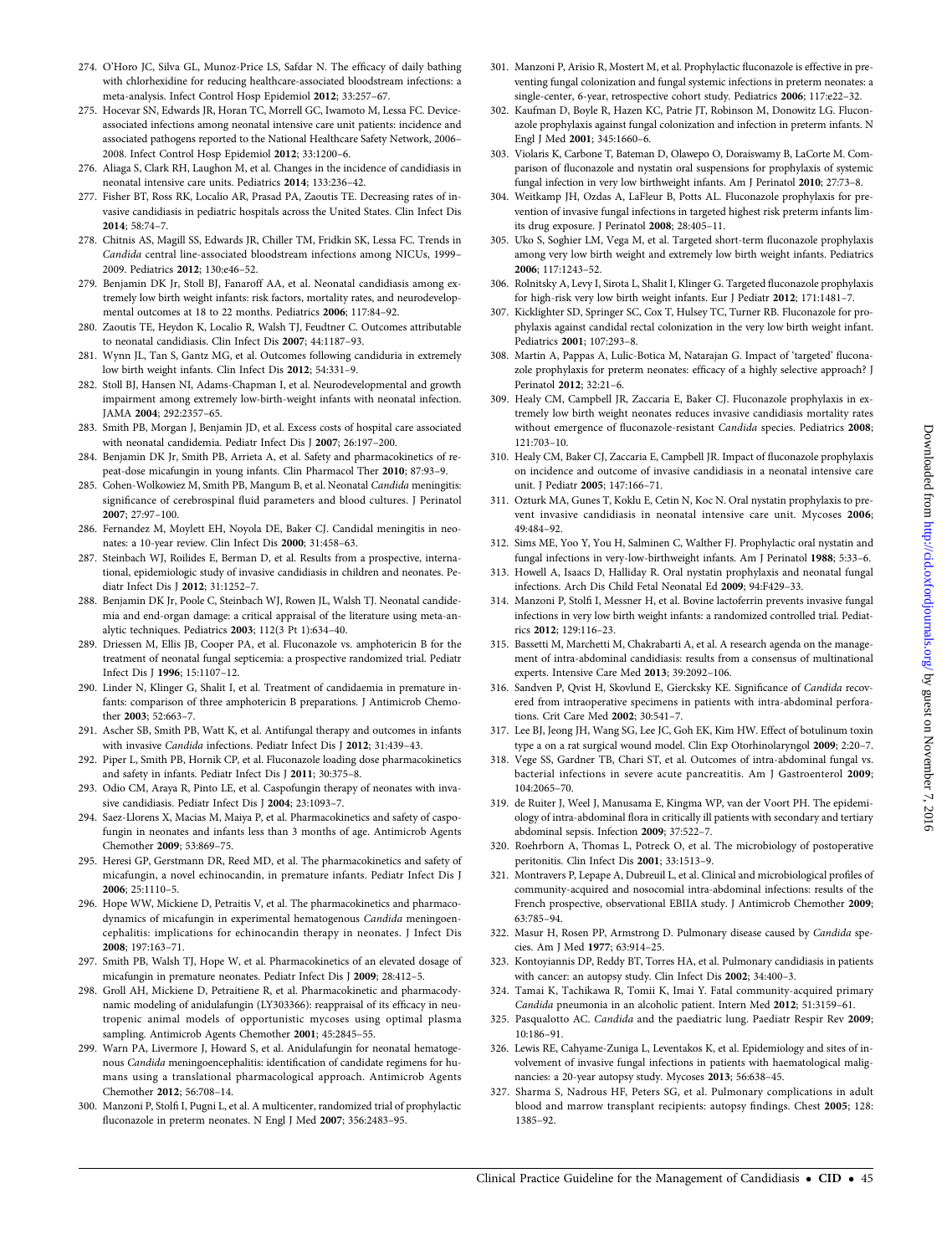- <span id="page-45-0"></span>328. Meersseman W, Lagrou K, Spriet I, et al. Significance of the isolation of Candida species from airway samples in critically ill patients: a prospective, autopsy study. Intensive Care Med 2009; 35:1526–31.
- 329. Rello J, Esandi ME, Diaz E, Mariscal D, Gallego M, Valles J. The role of Candida sp isolated from bronchoscopic samples in nonneutropenic patients. Chest 1998; 114:146–9.
- 330. el-Ebiary M, Torres A, Fabregas N, et al. Significance of the isolation of Candida species from respiratory samples in critically ill, non-neutropenic patients. An immediate postmortem histologic study. Am J Respir Crit Care Med 1997; 156 (2 Pt 1):583–90.
- 331. Wood GC, Mueller EW, Croce MA, Boucher BA, Fabian TC. Candida sp. isolated from bronchoalveolar lavage: clinical significance in critically ill trauma patients. Intensive Care Med 2006; 32:599–603.
- 332. Williamson DR, Albert M, Perreault MM, et al. The relationship between Candida species cultured from the respiratory tract and systemic inflammation in critically ill patients with ventilator-associated pneumonia. Can J Anaesth 2011; 58:275–84.
- 333. Delisle MS, Williamson DR, Perreault MM, Albert M, Jiang X, Heyland DK. The clinical significance of Candida colonization of respiratory tract secretions in critically ill patients. J Crit Care 2008; 23:11–7.
- 334. Roux D, Gaudry S, Khoy-Ear L, et al. Airway fungal colonization compromises the immune system allowing bacterial pneumonia to prevail. Crit Care Med 2013; 41:e191–9.
- 335. Mear JB, Kipnis E, Faure E, et al. Candida albicans and Pseudomonas aeruginosa interactions: more than an opportunistic criminal association? Med Mal Infect 2013; 43:146–51.
- 336. Hamet M, Pavon A, Dalle F, et al. Candida spp. airway colonization could promote antibiotic-resistant bacteria selection in patients with suspected ventilatorassociated pneumonia. Intensive Care Med 2012; 38:1272–9.
- 337. Tacke D, Koehler P, Cornely OA. Fungal endocarditis. Curr Opin Infect Dis 2013; 26:501–7.
- 338. Card L, Lofland D. Candidal endocarditis presenting with bilateral lower limb ischemia. Clin Lab Sci 2012; 25:130–4.
- 339. Ellis ME, Al-Abdely H, Sandridge A, Greer W, Ventura W. Fungal endocarditis: evidence in the world literature, 1965–1995. Clin Infect Dis 2001; 32:50–62.
- 340. Venditti M, De Bernardis F, Micozzi A, et al. Fluconazole treatment of catheterrelated right-sided endocarditis caused by Candida albicans and associated with endophthalmitis and folliculitis. Clin Infect Dis 1992; 14:422–6.
- 341. Czwerwiec FS, Bilsker MS, Kamerman ML, Bisno AL. Long-term survival after fluconazole therapy of candidal prosthetic valve endocarditis. Am J Med 1993; 94:545–6.
- 342. Nguyen MH, Nguyen ML, Yu VL, McMahon D, Keys TF, Amidi M. Candida prosthetic valve endocarditis: prospective study of six cases and review of the literature. Clin Infect Dis 1996; 22:262–7.
- 343. Lejko-Zupanc T, Kozelj M. A case of recurrent Candida parapsilosis prosthetic valve endocarditis: cure by medical treatment alone. J Infect 1997; 35:81–2.
- 344. Melamed R, Leibovitz E, Abramson O, Levitas A, Zucker N, Gorodisher R. Successful non-surgical treatment of Candida tropicalis endocarditis with liposomal amphotericin-B (AmBisome). Scand J Infect Dis 2000; 32:86–9.
- 345. Aaron L, Therby A, Viard JP, Lahoulou R, Dupont B. Successful medical treatment of Candida albicans in mechanical prosthetic valve endocarditis. Scand J Infect Dis 2003; 35:351–2.
- 346. Jimenez-Exposito MJ, Torres G, Baraldes A, et al. Native valve endocarditis due to Candida glabrata treated without valvular replacement: a potential role for caspofungin in the induction and maintenance treatment. Clin Infect Dis 2004; 39: e70–3.
- 347. Westling K, Thalme A, Julander I. Candida albicans tricuspid valve endocarditis in an intravenous drug addict: successful treatment with fluconazole. Scand J Infect Dis 2005; 37:310–1.
- 348. Rajendram R, Alp NJ, Mitchell AR, Bowler IC, Forfar JC. Candida prosthetic valve endocarditis cured by caspofungin therapy without valve replacement. Clin Infect Dis 2005; 40:e72–4.
- 349. Steinbach WJ, Perfect JR, Cabell CH, et al. A meta-analysis of medical versus surgical therapy for Candida endocarditis. J Infect 2005; 51:230–47.
- 350. Muehrcke DD, Lytle BW, Cosgrove DM 3rd. Surgical and long-term antifungal therapy for fungal prosthetic valve endocarditis. Ann Thorac Surg 1995; 60:538–43.
- 351. Mayayo E, Moralejo J, Camps J, Guarro J. Fungal endocarditis in premature infants: case report and review. Clin Infect Dis 1996; 22:366–8.
- 352. Levy I, Shalit I, Birk E, et al. Candida endocarditis in neonates: report of five cases and review of the literature. Mycoses 2006; 49:43–8.
- 353. Noyola DE, Fernandez M, Moylett EH, Baker CJ. Ophthalmologic, visceral, and cardiac involvement in neonates with candidemia. Clin Infect Dis 2001; 32:1018–23.
- 354. Smego RA Jr, Ahmad H. The role of fluconazole in the treatment of Candida endocarditis: a meta-analysis. Medicine (Baltimore) 2011; 90:237–49.
- 355. Rubinstein E, Noriega ER, Simberkoff MS, Rahal JJ Jr. Tissue penetration of amphotericin B in Candida endocarditis. Chest 1974; 66:376–7.
- 356. Kuhn DM, George T, Chandra J, Mukherjee PK, Ghannoum MA. Antifungal susceptibility of Candida biofilms: unique efficacy of amphotericin B lipid formulations and echinocandins. Antimicrob Agents Chemother 2002; 46:1773–80.
- 357. Mrowczynski W, Wojtalik M. Caspofungin for Candida endocarditis. Pediatr Infect Dis J 2004; 23:376.
- 358. Moudgal V, Little T, Boikov D, Vazquez JA. Multiechinocandin- and multiazoleresistant Candida parapsilosis isolates serially obtained during therapy for prosthetic valve endocarditis. Antimicrob Agents Chemother 2005; 49:767–9.
- 359. Bacak V, Biocina B, Starcevic B, Gertler S, Begovac J. Candida albicans endocarditis treatment with caspofungin in an HIV-infected patient—case report and review of literature. J Infect 2006; 53:e11–4.
- 360. Lye DC, Hughes A, O'Brien D, Athan E. Candida glabrata prosthetic valve endocarditis treated successfully with fluconazole plus caspofungin without surgery: a case report and literature review. Eur J Clin Microbiol Infect Dis 2005; 24:753–5.
- 361. Lopez-Ciudad V, Castro-Orjales MJ, Leon C, et al. Successful treatment of Candida parapsilosis mural endocarditis with combined caspofungin and voriconazole. BMC Infect Dis 2006; 6:73.
- 362. Baddley JW, Benjamin DK Jr, Patel M, et al. Candida infective endocarditis. Eur J Clin Microbiol Infect Dis 2008; 27:519–29.
- 363. Falcone M, Barzaghi N, Carosi G, et al. Candida infective endocarditis: report of 15 cases from a prospective multicenter study. Medicine (Baltimore) 2009; 88:160–8.
- 364. Talarmin JP, Boutoille D, Tattevin P, et al. Candida endocarditis: role of new antifungal agents. Mycoses 2009; 52:60–6.
- 365. De Rosa FG, D'Avolio A, Corcione S, et al. Anidulafungin for Candida glabrata infective endocarditis. Antimicrob Agents Chemother 2012; 56:4552–3.
- 366. Lefort A, Chartier L, Sendid B, et al. Diagnosis, management and outcome of Candida endocarditis. Clin Microbiol Infect 2012; 18:E99–109.
- 367. Penk A, Pittrow L. Role of fluconazole in the long-term suppressive therapy of fungal infections in patients with artificial implants. Mycoses 1999; 42(suppl 2):91–6.
- 368. Boland JM, Chung HH, Robberts FJ, et al. Fungal prosthetic valve endocarditis: Mayo Clinic experience with a clinicopathological analysis. Mycoses 2011; 54:354–60.
- 369. Joly V, Belmatoug N, Leperre A, et al. Pacemaker endocarditis due to Candida albicans: case report and review. Clin Infect Dis 1997; 25:1359–62.
- 370. Roger PM, Boissy C, Gari-Toussaint M, et al. Medical treatment of a pacemaker endocarditis due to Candida albicans and to Candida glabrata. J Infect 2000; 41:176–8.
- 371. Tascini C, Bongiorni MG, Tagliaferri E, et al. Micafungin for Candida albicans pacemaker-associated endocarditis: a case report and review of the literature. Mycopathologia 2013; 175:129–34.
- 372. Brown LA, Baddley JW, Sanchez JE, Bachmann LH. Implantable cardioverter-defibrillator endocarditis secondary to Candida albicans. Am J Med Sci 2001; 322:160–2.
- 373. Hindupur S, Muslin AJ. Septic shock induced from an implantable cardioverterdefibrillator lead-associated Candida albicans vegetation. J Interv Card Electrophysiol 2005; 14:55–9.
- 374. Halawa A, Henry PD, Sarubbi FA. Candida endocarditis associated with cardiac rhythm management devices: review with current treatment guidelines. Mycoses 2011; 54:e168–74.
- 375. Bagdasarian NG, Malani AN, Pagani FD, Malani PN. Fungemia associated with left ventricular assist device support. J Card Surg 2009; 24:763–5.
- 376. Shoham S, Shaffer R, Sweet L, Cooke R, Donegan N, Boyce S. Candidemia in patients with ventricular assist devices. Clin Infect Dis 2007; 44:e9–12.
- 377. Aslam S, Hernandez M, Thornby J, Zeluff B, Darouiche RO. Risk factors and outcomes of fungal ventricular-assist device infections. Clin Infect Dis 2010; 50:664–71.
- 378. Cabrera AG, Khan MS, Morales DL, et al. Infectious complications and outcomes in children supported with left ventricular assist devices. J Heart Lung Transplant 2013; 32:518–24.
- 379. Friedland IR. Peripheral thrombophlebitis caused by Candida. Pediatr Infect Dis J 1996; 15:375–7.
- 380. Benoit D, Decruyenaere J, Vandewoude K, et al. Management of candidal thrombophlebitis of the central veins: case report and review. Clin Infect Dis 1998; 26:393–7.
- 381. Block AA, Thursky KA, Worth LJ, Slavin MA. Thrombolytic therapy for management of complicated catheter-related Candida albicans thrombophlebitis. Intern Med J 2009; 39:61–3.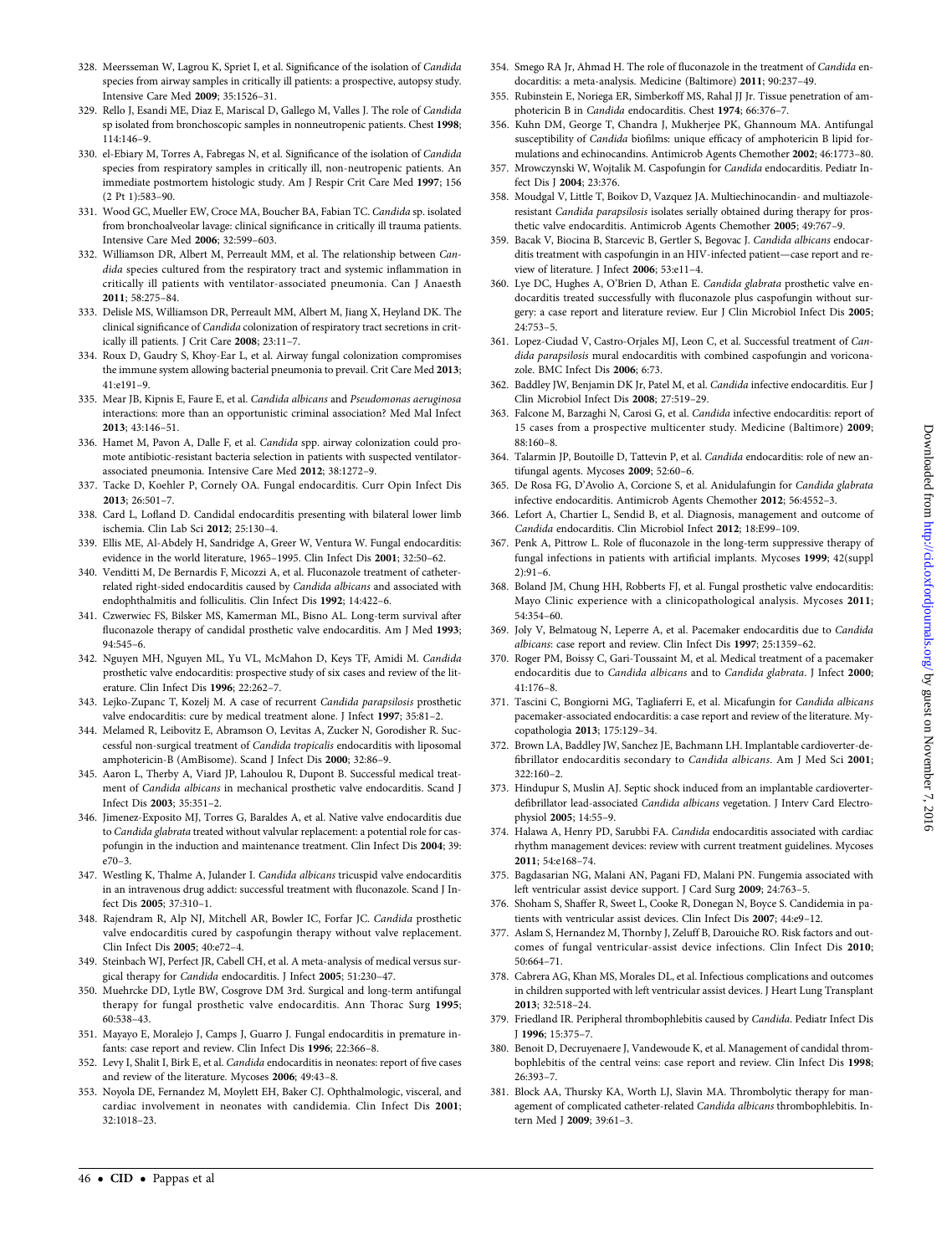- <span id="page-46-0"></span>382. Pan SC, Hsieh SM, Chang SC, Lee HT, Chen YC. Septic Candida krusei thrombophlebitis of inferior vena cava with persistent fungemia successfully treated by new antifungal agents. Med Mycol 2005; 43:731–4.
- 383. Arias F, Mata-Essayag S, Landaeta ME, et al. Candida albicans osteomyelitis: case report and literature review. Int J Infect Dis 2004; 8:307–14.
- 384. Gamaletsou MN, Kontoyiannis DP, Sipsas NV, et al. Candida osteomyelitis: analysis of 207 pediatric and adult cases (1970–2011). Clin Infect Dis 2012; 55:1338–51.
- 385. Slenker AK, Keith SW, Horn DL. Two hundred and eleven cases of Candida osteomyelitis: 17 case reports and a review of the literature. Diagn Microbiol Infect Dis 2012; 73:89–93.
- 386. Neofytos D, Huprikar S, Reboli A, et al. Treatment and outcomes of Candida osteomyelitis: review of 53 cases from the PATH Alliance(R) registry. Eur J Clin Microbiol Infect Dis 2014; 33:135–41.
- 387. Hendrickx L, Van Wijngaerden E, Samson I, Peetermans WE. Candidal vertebral osteomyelitis: report of 6 patients, and a review. Clin Infect Dis 2001; 32:527–33.
- 388. Miller DJ, Mejicano GC. Vertebral osteomyelitis due to Candida species: case report and literature review. Clin Infect Dis 2001; 33:523–30.
- 389. Kaldau NC, Brorson S, Jensen PE, Schultz C, Arpi M. Bilateral polymicrobial osteomyelitis with Candida tropicalis and Candida krusei: a case report and an updated literature review. Int J Infect Dis 2012; 16:e16–22.
- 390. Hennequin C, Bouree P, Hiesse C, Dupont B, Charpentier B. Spondylodiskitis due to Candida albicans: report of two patients who were successfully treated with fluconazole and review of the literature. Clin Infect Dis 1996; 23:176–8.
- 391. Malani PN, McNeil SA, Bradley SF, Kauffman CA. Candida albicans sternal wound infections: a chronic and recurrent complication of median sternotomy. Clin Infect Dis 2002; 35:1316–20.
- 392. Sugar AM, Saunders C, Diamond RD. Successful treatment of Candida osteomyelitis with fluconazole. A noncomparative study of two patients. Diagn Microbiol Infect Dis 1990; 13:517–20.
- 393. Dan M, Priel I. Failure of fluconazole therapy for sternal osteomyelitis due to Candida albicans. Clin Infect Dis 1994; 18:126–7.
- 394. Petrikkos G, Skiada A, Sabatakou H, Antoniadou A, Dosios T, Giamarellou H. Case report. Successful treatment of two cases of post-surgical sternal osteomyelitis, due to Candida krusei and Candida albicans, respectively, with high doses of triazoles (fluconazole, itraconazole). Mycoses 2001; 44:422–5.
- 395. Schilling A, Seibold M, Mansmann V, Gleissner B. Successfully treated Candida krusei infection of the lumbar spine with combined caspofungin/posaconazole therapy. Med Mycol 2008; 46:79–83.
- 396. Legout L, Assal M, Rohner P, Lew D, Bernard L, Hoffmeyer P. Successful treatment of Candida parapsilosis (fluconazole-resistant) osteomyelitis with caspofungin in a HIV patient. Scand J Infect Dis 2006; 38:728–30.
- 397. Marra F, Robbins GM, Masri BA, et al. Amphotericin B-loaded bone cement to treat osteomyelitis caused by Candida albicans. Can J Surg 2001; 44:383–6.
- 398. Sealy PI, Nguyen C, Tucci M, Benghuzzi H, Cleary JD. Delivery of antifungal agents using bioactive and nonbioactive bone cements. Ann Pharmacother 2009; 43:1606–15.
- 399. Clancy CJ, Nguyen MH, Morris AJ. Candidal mediastinitis: an emerging clinical entity. Clin Infect Dis 1997; 25:608–13.
- 400. Harris MC, Pereira GR, Myers MD, et al. Candidal arthritis in infants previously treated for systemic candidiasis during the newborn period: report of three cases. Pediatr Emerg Care 2000; 16:249–51.
- 401. Weigl JA. Candida arthritis in a premature infant treated successfully with oral fluconazole for six months. Ann Acad Med Singapore 2000; 29:253–5.
- 402. Sim JP, Kho BC, Liu HS, Yung R, Chan JC. Candida tropicalis arthritis of the knee in a patient with acute lymphoblastic leukaemia: successful treatment with caspofungin. Hong Kong Med J 2005; 11:120–3.
- 403. Merrer J, Dupont B, Nieszkowska A, De Jonghe B, Outin H. Candida albicans prosthetic arthritis treated with fluconazole alone. J Infect 2001; 42:208–9.
- 404. Tunkel AR, Thomas CY, Wispelwey B. Candida prosthetic arthritis: report of a case treated with fluconazole and review of the literature. Am J Med 1993; 94:100–3.
- 405. Dutronc H, Dauchy FA, Cazanave C, et al. Candida prosthetic infections: case series and literature review. Scand J Infect Dis 2010; 42:890–5.
- 406. Anagnostakos K, Kelm J, Schmitt E, Jung J. Fungal periprosthetic hip and knee joint infections clinical experience with a 2-stage treatment protocol. J Arthroplasty 2012; 27:293–8.
- 407. Ueng SW, Lee CY, Hu CC, Hsieh PH, Chang Y. What is the success of treatment of hip and knee candidal periprosthetic joint infection? Clin Orthop Relat Res 2013; 471:3002–9.
- 408. Goss B, Lutton C, Weinrauch P, Jabur M, Gillett G, Crawford R. Elution and mechanical properties of antifungal bone cement. J Arthroplasty 2007; 22:902–8.
- 409. Binder MI, Chua J, Kaiser PK, Procop GW, Isada CM. Endogenous endophthalmitis: an 18-year review of culture-positive cases at a tertiary care center. Medicine (Baltimore) 2003; 82:97–105.
- 410. Lingappan A, Wykoff CC, Albini TA, et al. Endogenous fungal endophthalmitis: causative organisms, management strategies, and visual acuity outcomes. Am J Ophthalmol 2012; 153:162–6.
- 411. Shah CP, McKey J, Spirn MJ, Maguire J. Ocular candidiasis: a review. Br J Ophthalmol 2008; 92:466–8.
- 412. Khan FA, Slain D, Khakoo RA. Candida endophthalmitis: focus on current and future antifungal treatment options. Pharmacotherapy 2007; 27:1711–21.
- 413. Lamaris GA, Esmaeli B, Chamilos G, et al. Fungal endophthalmitis in a tertiary care cancer center: a review of 23 cases. Eur J Clin Microbiol Infect Dis 2008; 27:343–7.
- 414. Fierro JL, Prasad PA, Fisher BT, et al. Ocular manifestations of candidemia in children. Pediatr Infect Dis J 2013; 32:84–6.
- 415. Sallam A, Taylor SR, Khan A, et al. Factors determining visual outcome in endogenous Candida endophthalmitis. Retina 2012; 32:1129–34.
- 416. Krishna R, Amuh D, Lowder CY, Gordon SM, Adal KA, Hall G. Should all patients with candidaemia have an ophthalmic examination to rule out ocular candidiasis? Eye (Lond) 2000; 14(Pt 1):30–4.
- 417. Popovich K, Malani PN, Kauffman CA, Cinti SK. Compliance with Infectious Diseases Society of America guidelines for ophthalmologic evaluation of patients with candidemia. Infect Dis Clin Pract 2007; 15:254–6.
- 418. Karmisholt MK, Hjort U, Knudsen LL, Schonheyder HC. Candidaemia and risk of intraocular infection: a Danish hospital-based cohort study. Scand J Infect Dis 2008; 40:241–6.
- 419. Riddell J, Comer GM, Kauffman CA. Treatment of endogenous fungal endophthalmitis: focus on new antifungal agents. Clin Infect Dis 2011; 52:648–53.
- 420. Eltoukhy N, Crank C. Antifungal distribution into cerebrospinal fluid, vitreous humor, bone, and other difficult sites. Curr Fungal Infect Rep 2010; 4:111-9.
- 421. Blennow O, Tallstedt L, Hedquist B, Gardlund B. Duration of treatment for candidemia and risk for late-onset ocular candidiasis. Infection 2013; 41:129–34.
- 422. Chhablani J. Fungal endophthalmitis. Expert Rev Anti Infect Ther 2011; 9:1191–201.
- 423. Essman TF, Flynn HW Jr, Smiddy WE, et al. Treatment outcomes in a 10-year study of endogenous fungal endophthalmitis. Ophthalmic Surg Lasers 1997; 28:185–94.
- 424. Zhang YQ, Wang WJ. Treatment outcomes after pars plana vitrectomy for endogenous endophthalmitis. Retina 2005; 25:746–50.
- 425. Martinez-Vazquez C, Fernandez-Ulloa J, Bordon J, et al. Candida albicans endophthalmitis in brown heroin addicts: response to early vitrectomy preceded and followed by antifungal therapy. Clin Infect Dis 1998; 27:1130–3.
- 426. Dozier CC, Tarantola RM, Jiramongkolchai K, Donahue SP. Fungal eye disease at a tertiary care center: the utility of routine inpatient consultation. Ophthalmology 2011; 118:1671–6.
- 427. Goldblum D, Rohrer K, Frueh BE, Theurillat R, Thormann W, Zimmerli S. Ocular distribution of intravenously administered lipid formulations of amphotericin B in a rabbit model. Antimicrob Agents Chemother 2002; 46:3719–23.
- 428. Louie A, Liu W, Miller DA, et al. Efficacies of high-dose fluconazole plus amphotericin B and high-dose fluconazole plus 5-fluorocytosine versus amphotericin B, fluconazole, and 5-fluorocytosine monotherapies in treatment of experimental endocarditis, endophthalmitis, and pyelonephritis due to Candida albicans. Antimicrob Agents Chemother 1999; 43:2831–40.
- 429. Osthoff M, Hilge R, Schulze-Dobold C, Bogner JR. Endogenous endophthalmitis with azole-resistant Candida albicans—case report and review of the literature. Infection 2006; 34:285–8.
- 430. O'Day DM, Head WS, Robinson RD, Stern WH, Freeman JM. Intraocular penetration of systemically administered antifungal agents. Curr Eye Res 1985; 4:131–4.
- 431. Filler SG, Crislip MA, Mayer CL, Edwards JE Jr. Comparison of fluconazole and amphotericin B for treatment of disseminated candidiasis and endophthalmitis in rabbits. Antimicrob Agents Chemother 1991; 35:288–92.
- 432. Park SS, D'Amico DJ, Paton B, Baker AS. Treatment of exogenous Candida endophthalmitis in rabbits with oral fluconazole. Antimicrob Agents Chemother 1995; 39:958–63.
- 433. Akler ME, Vellend H, McNeely DM, Walmsley SL, Gold WL. Use of fluconazole in the treatment of candidal endophthalmitis. Clin Infect Dis 1995; 20:657–64.
- 434. Luttrull JK, Wan WL, Kubak BM, Smith MD, Oster HA. Treatment of ocular fungal infections with oral fluconazole. Am J Ophthalmol 1995; 119:477–81.
- 435. Breit SM, Hariprasad SM, Mieler WF, Shah GK, Mills MD, Grand MG. Management of endogenous fungal endophthalmitis with voriconazole and caspofungin. Am J Ophthalmol 2005; 139:135–40.
- 436. Varma D, Thaker HR, Moss PJ, Wedgwood K, Innes JR. Use of voriconazole in Candida retinitis. Eye (Lond) 2005; 19:485–7.
- 437. Hariprasad SM, Mieler WF, Holz ER, et al. Determination of vitreous, aqueous, and plasma concentration of orally administered voriconazole in humans. Arch Ophthalmol 2004; 122:42–7.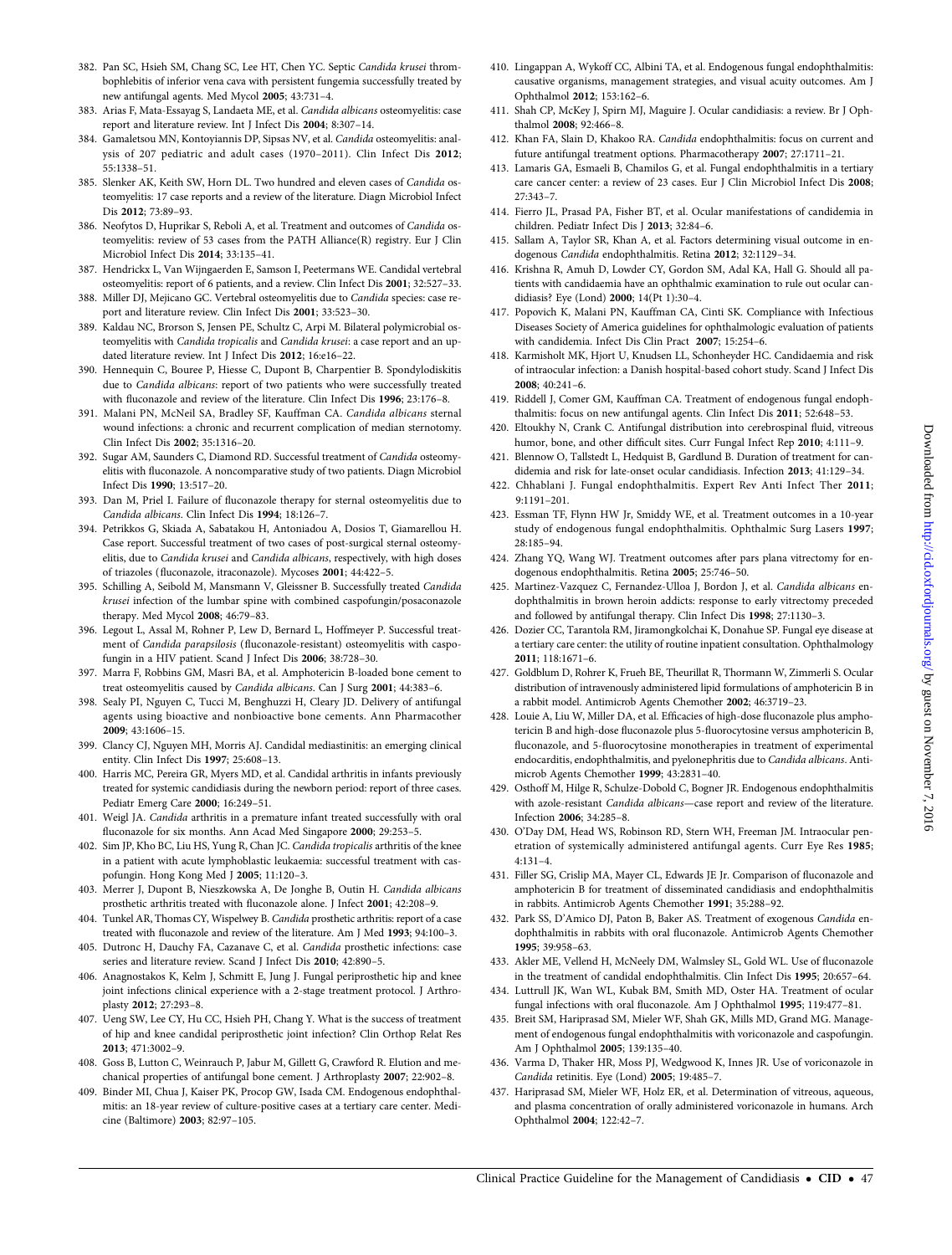- <span id="page-47-0"></span>438. Hariprasad SM, Mieler WF, Lin TK, Sponsel WE, Graybill JR. Voriconazole in the treatment of fungal eye infections: a review of current literature. Br J Ophthalmol 2008; 92:871–8.
- 439. Suzuki T, Uno T, Chen G, Ohashi Y. Ocular distribution of intravenously administered micafungin in rabbits. J Infect Chemother 2008; 14:204–7.
- 440. Mochizuki K, Sawada A, Suemori S, et al. Intraocular penetration of intravenous micafungin in inflamed human eyes. Antimicrob Agents Chemother 2013; 57:4027–30.
- 441. Groll AH, Mickiene D, Petraitis V, et al. Compartmental pharmacokinetics and tissue distribution of the antifungal echinocandin lipopeptide micafungin (FK463) in rabbits. Antimicrob Agents Chemother 2001; 45:3322–7.
- 442. Groll AH, Gullick BM, Petraitiene R, et al. Compartmental pharmacokinetics of the antifungal echinocandin caspofungin (MK-0991) in rabbits. Antimicrob Agents Chemother 2001; 45:596–600.
- 443. Goldblum D, Fausch K, Frueh BE, Theurillat R, Thormann W, Zimmerli S. Ocular penetration of caspofungin in a rabbit uveitis model. Graefes Arch Clin Exp Ophthalmol 2007; 245:825–33.
- 444. Sarria JC, Bradley JC, Habash R, Mitchell KT, Kimbrough RC, Vidal AM. Candida glabrata endophthalmitis treated successfully with caspofungin. Clin Infect Dis 2005; 40:e46–8.
- 445. Gauthier GM, Nork TM, Prince R, Andes D. Subtherapeutic ocular penetration of caspofungin and associated treatment failure in Candida albicans endophthalmitis. Clin Infect Dis 2005; 41:e27–8.
- 446. Cannon JP, Fiscella R, Pattharachayakul S, et al. Comparative toxicity and concentrations of intravitreal amphotericin B formulations in a rabbit model. Invest Ophthalmol Vis Sci 2003; 44:2112–7.
- 447. Tremblay C, Barza M, Szoka F, Lahav M, Baum J. Reduced toxicity of liposomeassociated amphotericin B injected intravitreally in rabbits. Invest Ophthalmol Vis Sci 1985; 26:711–8.
- 448. Sen P, Gopal L, Sen PR. Intravitreal voriconazole for drug-resistant fungal endophthalmitis: case series. Retina 2006; 26:935–9.
- 449. Kernt M, Neubauer AS, De Kaspar HM, Kampik A. Intravitreal voriconazole: in vitro safety-profile for fungal endophthalmitis. Retina 2009; 29:362–70.
- 450. Wingard LB Jr, Zuravleff JJ, Doft BH, Berk L, Rinkoff J. Intraocular distribution of intravitreally administered amphotericin B in normal and vitrectomized eyes. Invest Ophthalmol Vis Sci 1989; 30:2184–9.
- 451. Shen YC, Wang MY, Wang CY, et al. Clearance of intravitreal voriconazole. Invest Ophthalmol Vis Sci 2007; 48:2238–41.
- 452. Shen X, Xu G. Vitrectomy for endogenous fungal endophthalmitis. Ocul Immunol Inflamm 2009; 17:148–52.
- 453. Sanchez-Portocarrero J, Perez-Cecilia E, Corral O, Romero-Vivas J, Picazo JJ. The central nervous system and infection by Candida species. Diagn Microbiol Infect Dis 2000; 37:169–79.
- 454. Chen TL, Chen HP, Fung CP, Lin MY, Yu KW, Liu CY. Clinical characteristics, treatment and prognostic factors of candidal meningitis in a teaching hospital in Taiwan. Scand J Infect Dis 2004; 36:124–30.
- 455. Nguyen MH, Yu VL. Meningitis caused by Candida species: an emerging problem in neurosurgical patients. Clin Infect Dis 1995; 21:323–7.
- 456. O'Brien D, Cotter M, Lim CH, Sattar MT, Smyth E, Fitzpatrick F. Candida parapsilosis meningitis associated with Gliadel (BCNU) wafer implants. Br J Neurosurg 2011; 25:289–91.
- 457. Casado JL, Quereda C, Oliva J, et al. Candidal meningitis in HIV-infected patients: analysis of 14 cases. Clin Infect Dis 1997; 25:673–6.
- 458. Burgert SJ, Classen DC, Burke JP, Blatter DD. Candidal brain abscess associated with vascular invasion: a devastating complication of vascular catheter-related candidemia. Clin Infect Dis 1995; 21:202–5.
- 459. Voice RA, Bradley SF, Sangeorzan JA, Kauffman CA. Chronic candidal meningitis: an uncommon manifestation of candidiasis. Clin Infect Dis 1994; 19:60–6.
- 460. Montero A, Romero J, Vargas JA, et al. Candida infection of cerebrospinal fluid shunt devices: report of two cases and review of the literature. Acta Neurochir (Wien) 2000; 142:67–74.
- 461. McCullers JA, Vargas SL, Flynn PM, Razzouk BI, Shenep JL. Candidal meningitis in children with cancer. Clin Infect Dis 2000; 31:451–7.
- 462. Fennelly AM, Slenker AK, Murphy LC, Moussouttas M, DeSimone JA. Candida cerebral abscesses: a case report and review of the literature. Med Mycol 2013; 51:779–84.
- 463. O'Brien D, Stevens NT, Lim CH, et al. Candida infection of the central nervous system following neurosurgery: a 12-year review. Acta Neurochir (Wien) 2011; 153:1347–50.
- 464. Aleixo MJ, Caldeira L, Ferreira ML. Candida albicans meningitis: clinical case. J Infect 2000; 40:191–2.
- 465. Epelbaum S, Laurent C, Morin G, Berquin P, Piussan C. Failure of fluconazole treatment in Candida meningitis. J Pediatr 1993; 123:168–9.
- 466. Liu KH, Wu CJ, Chou CH, et al. Refractory candidal meningitis in an immunocompromised patient cured by caspofungin. J Clin Microbiol 2004; 42:5950–3.
- 467. Prabhu RM, Orenstein R. Failure of caspofungin to treat brain abscesses secondary to Candida albicans prosthetic valve endocarditis. Clin Infect Dis 2004; 39:1253–4.
- 468. Pepper J, Zrinzo L, Mirza B, Foltynie T, Limousin P, Hariz M. The risk of hardware infection in deep brain stimulation surgery is greater at impulse generator replacement than at the primary procedure. Stereotact Funct Neurosurg 2013; 91:56–65.
- 469. Glick JA, Graham RS, Voils SA. Candida meningitis post Gliadel wafer placement successfully treated with intrathecal and intravenous amphotericin B. Ann Pharmacother 2010; 44:215–8.
- 470. Achkar JM, Fries BC. Candida infections of the genitourinary tract. Clin Microbiol Rev 2010; 23:253–73.
- 471. Kauffman CA, Vazquez JA, Sobel JD, et al. Prospective multicenter surveillance study of funguria in hospitalized patients. The National Institute for Allergy and Infectious Diseases (NIAID) Mycoses Study Group. Clin Infect Dis 2000; 30:14–8.
- 472. Chen SC, Tong ZS, Lee OC, et al. Clinician response to Candida organisms in the urine of patients attending hospital. Eur J Clin Microbiol Infect Dis 2008; 27:201–8.
- 473. Kobayashi CC, de Fernandes OF, Miranda KC, de Sousa ED, Silva Mdo R. Candiduria in hospital patients: a study prospective. Mycopathologia 2004; 158:49–52.
- 474. Sobel JD, Fisher JF, Kauffman CA, Newman CA. Candida urinary tract infections —epidemiology. Clin Infect Dis 2011; 52(suppl 6):S433–6.
- 475. Fraisse T, Crouzet J, Lachaud L, et al. Candiduria in those over 85 years old: a retrospective study of 73 patients. Intern Med 2011; 50:1935–40.
- 476. Simpson C, Blitz S, Shafran SD. The effect of current management on morbidity and mortality in hospitalised adults with funguria. J Infect 2004; 49:248–52.
- 477. Binelli CA, Moretti ML, Assis RS, et al. Investigation of the possible association between nosocomial candiduria and candidaemia. Clin Microbiol Infect 2006; 12:538–43.
- 478. Bougnoux ME, Kac G, Aegerter P, d'Enfert C, Fagon JY. Candidemia and candiduria in critically ill patients admitted to intensive care units in France: incidence, molecular diversity, management and outcome. Intensive Care Med 2008; 34:292–9.
- 479. Alvarez-Lerma F, Nolla-Salas J, Leon C, et al. Candiduria in critically ill patients admitted to intensive care medical units. Intensive Care Med 2003; 29:1069–76.
- 480. Paul N, Mathai E, Abraham OC, Michael JS, Mathai D. Factors associated with candiduria and related mortality. J Infect 2007; 55:450–5.
- 481. Viale P. Candida colonization and candiduria in critically ill patients in the intensive care unit. Drugs 2009; 69(suppl 1):51–7.
- 482. Safdar N, Slattery WR, Knasinski V, et al. Predictors and outcomes of candiduria in renal transplant recipients. Clin Infect Dis 2005; 40:1413–21.
- 483. Robinson JL, Davies HD, Barton M, et al. Characteristics and outcome of infants with candiduria in neonatal intensive care—a Paediatric Investigators Collaborative Network on Infections in Canada (PICNIC) study. BMC Infect Dis 2009; 9:183.
- 484. Georgiadou SP, Tarrand J, Sipsas NV, Kontoyiannis DP. Candiduria in haematologic malignancy patients without a urinary catheter: nothing more than a frailty marker? Mycoses 2013; 56:311–4.
- 485. Ang BS, Telenti A, King B, Steckelberg JM, Wilson WR. Candidemia from a urinary tract source: microbiological aspects and clinical significance. Clin Infect Dis 1993; 17:662–6.
- 486. Beck SM, Finley DS, Deane LA. Fungal urosepsis after ureteroscopy in cirrhotic patients: a word of caution. Urology 2008; 72:291–3.
- 487. Fisher JF, Kavanagh K, Sobel JD, Kauffman CA, Newman CA. Candida urinary tract infection: pathogenesis. Clin Infect Dis 2011; 52(suppl 6):S437–51.
- 488. Sobel J. Controversies in the diagnosis of candiduria: what is the critical colony count? Curr Treatment Options Infect Dis 2002; 4:81–3.
- 489. Kauffman CA, Fisher JF, Sobel JD, Newman CA. Candida urinary tract infections —diagnosis. Clin Infect Dis 2011; 52(suppl 6):S452–6.
- 490. Sadegi BJ, Patel BK, Wilbur AC, Khosla A, Shamim E. Primary renal candidiasis: importance of imaging and clinical history in diagnosis and management. J Ultrasound Med 2009; 28:507–14.
- 491. Erden A, Fitoz S, Karagulle T, Tukel S, Akyar S. Radiological findings in the diagnosis of genitourinary candidiasis. Pediatr Radiol 2000; 30:875–7.
- 492. Krishnasamy PV, Liby C 3rd. Emphysematous pyelonephritis caused by Candida tropicalis. Am J Med 2010; 123:e7–8.
- 493. Wise GJ, Shteynshlyuger A. How to diagnose and treat fungal infections in chronic prostatitis. Curr Urol Rep 2006; 7:320–8.
- 494. Jenkin GA, Choo M, Hosking P, Johnson PD. Candidal epididymo-orchitis: case report and review. Clin Infect Dis 1998; 26:942–5.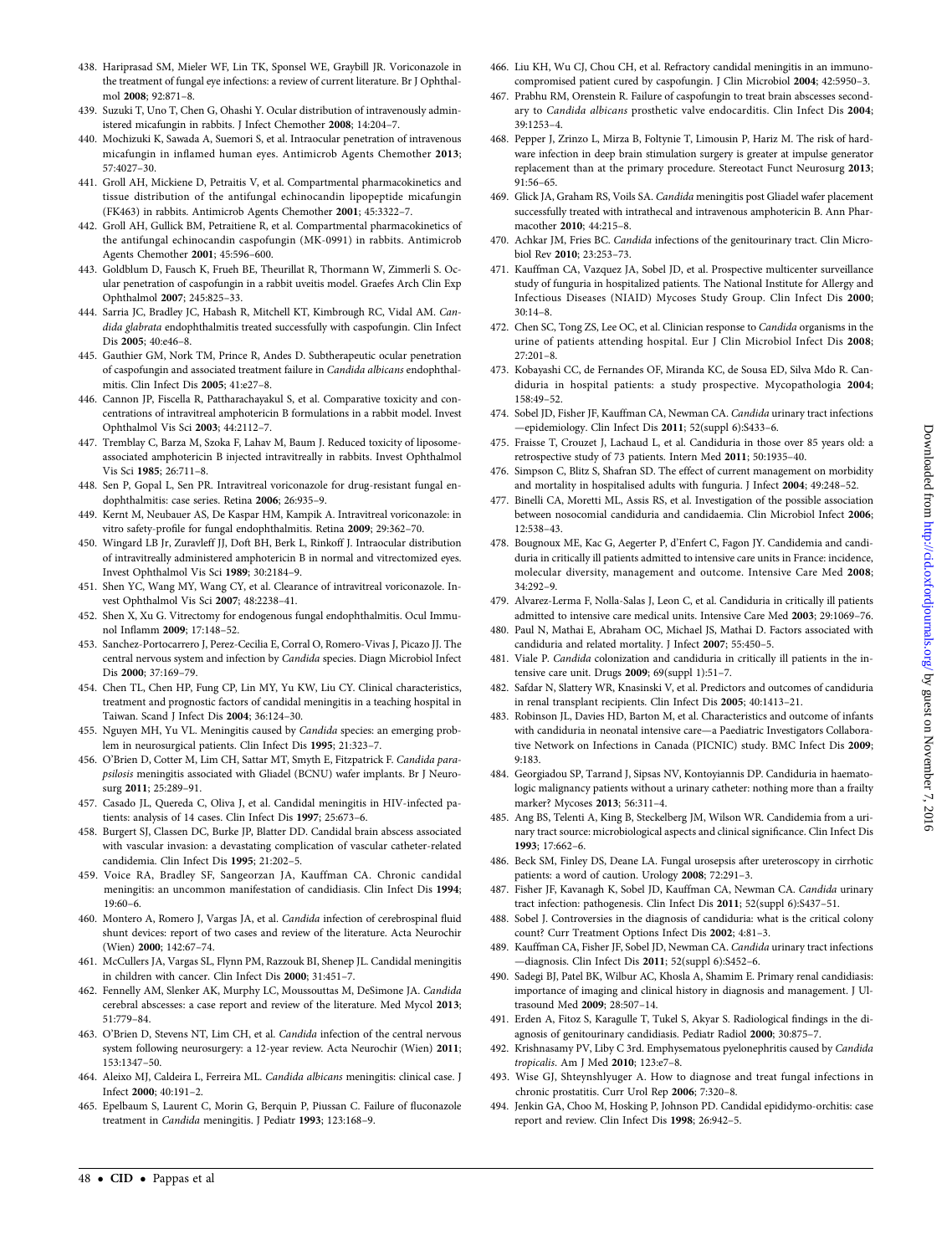- <span id="page-48-0"></span>496. Sobel JD, Kauffman CA, McKinsey D, et al. Candiduria: a randomized, doubleblind study of treatment with fluconazole and placebo. The National Institute of Allergy and Infectious Diseases (NIAID) Mycoses Study Group. Clin Infect Dis 2000; 30:19–24.
- 497. Fisher JF, Woeltje K, Espinel-Ingroff A, Stanfield J, DiPiro JT. Efficacy of a single intravenous dose of amphotericin B for Candida urinary tract infections: further favorable experience. Clin Microbiol Infect 2003; 9:1024–7.
- 498. Agustin J, Lacson S, Raffalli J, Aguero-Rosenfeld ME, Wormser GP. Failure of a lipid amphotericin B preparation to eradicate candiduria: preliminary findings based on three cases. Clin Infect Dis 1999; 29:686–7.
- 499. Sobel JD, Bradshaw SK, Lipka CJ, Kartsonis NA. Caspofungin in the treatment of symptomatic candiduria. Clin Infect Dis 2007; 44:e46–9.
- 500. Haruyama N, Masutani K, Tsuruya K, et al. Candida glabrata fungemia in a diabetic patient with neurogenic bladder: successful treatment with micafungin. Clin Nephrol 2006; 66:214–7.
- 501. Malani A. Failure of caspofungin for treatment of Candida glabrata candiduria. Case report and review of the literature. Infect Dis Clin Pract 2010; 18:271–2.
- 502. Schelenz S, Ross CN. Limitations of caspofungin in the treatment of obstructive pyonephrosis due to Candida glabrata infection. BMC Infect Dis 2006; 6:126.
- 503. Jacobs LG, Skidmore EA, Cardoso LA, Ziv F. Bladder irrigation with amphotericin B for treatment of fungal urinary tract infections. Clin Infect Dis 1994; 18:313–8.
- 504. Leu HS, Huang CT. Clearance of funguria with short-course antifungal regimens: a prospective, randomized, controlled study. Clin Infect Dis 1995; 20:1152–7.
- 505. Jacobs LG, Skidmore EA, Freeman K, Lipschultz D, Fox N. Oral fluconazole compared with bladder irrigation with amphotericin B for treatment of fungal urinary tract infections in elderly patients. Clin Infect Dis 1996; 22:30–5.
- 506. Drew RH, Arthur RR, Perfect JR. Is it time to abandon the use of amphotericin B bladder irrigation? Clin Infect Dis 2005; 40:1465–70.
- 507. Tuon FF, Amato VS, Penteado Filho SR. Bladder irrigation with amphotericin B and fungal urinary tract infection—systematic review with meta-analysis. Int J Infect Dis 2009; 13:701–6.
- 508. Chitale SV, Shaida N, Burtt G, Burgess N. Endoscopic management of renal candidiasis. J Endourol 2004; 18:865–6.
- 509. Davis NF, Smyth LG, Mulcahy E, Scanlon T, Casserly L, Flood HD. Ureteric obstruction due to fungus-ball in a chronically immunosuppressed patient. Can Urol Assoc J 2013; 7:E355–8.
- 510. Vazquez-Tsuji O, Campos-Rivera T, Ahumada-Mendoza H, Rondan-Zarate A, Martinez-Barbabosa I. Renal ultrasonography and detection of pseudomycelium in urine as means of diagnosis of renal fungus balls in neonates. Mycopathologia 2005; 159:331–7.
- 511. Shih MC, Leung DA, Roth JA, Hagspiel KD. Percutaneous extraction of bilateral renal mycetomas in premature infant using mechanical thrombectomy device. Urology 2005; 65:1226.
- 512. Babu R, Hutton KA. Renal fungal balls and pelvi-ureteric junction obstruction in a very low birth weight infant: treatment with streptokinase. Pediatr Surg Int 2004; 20:804–5.
- 513. Chung BH, Chang SY, Kim SI, Choi HS. Successfully treated renal fungal ball with continuous irrigation of fluconazole. J Urol 2001; 166:1835–6.
- 514. Sobel JD, Faro S, Force RW, et al. Vulvovaginal candidiasis: epidemiologic, diagnostic, and therapeutic considerations. Am J Obstet Gynecol 1998; 178:203–11.
- 515. Reef SE, Levine WC, McNeil MM, et al. Treatment options for vulvovaginal candidiasis, 1993. Clin Infect Dis 1995; 20(suppl 1):S80–90.
- 516. Sobel JD. Vulvovaginal candidosis. Lancet 2007; 369:1961–71.
- 517. Watson MC, Grimshaw JM, Bond CM, Mollison J, Ludbrook A. Oral versus intra-vaginal imidazole and triazole anti-fungal agents for the treatment of uncomplicated vulvovaginal candidiasis (thrush): a systematic review. BJOG 2002; 109:85–95.
- 518. Sobel JD, Brooker D, Stein GE, et al. Single oral dose fluconazole compared with conventional clotrimazole topical therapy of Candida vaginitis. Fluconazole Vaginitis Study Group. Am J Obstet Gynecol 1995; 172(4 Pt 1):1263–8.
- 519. Sood G, Nyirjesy P, Weitz MV, Chatwani A. Terconazole cream for non-Candida albicans fungal vaginitis: results of a retrospective analysis. Infect Dis Obstet Gynecol 2000; 8:240–3.
- 520. Sobel JD, Chaim W, Nagappan V, Leaman D. Treatment of vaginitis caused by Candida glabrata: use of topical boric acid and flucytosine. Am J Obstet Gynecol 2003; 189:1297–300.
- 521. White DJ, Habib AR, Vanthuyne A, Langford S, Symonds M. Combined topical flucytosine and amphotericin B for refractory vaginal Candida glabrata infections. Sex Transm Infect 2001; 77:212–3.
- 522. Marchaim D, Lemanek L, Bheemreddy S, Kaye KS, Sobel JD. Fluconazole-resistant Candida albicans vulvovaginitis. Obstet Gynecol 2012; 120:1407–14.
- 523. Sobel JD, Wiesenfeld HC, Martens M, et al. Maintenance fluconazole therapy for recurrent vulvovaginal candidiasis. N Engl J Med 2004; 351:876–83.
- 524. Donders G, Bellen G, Byttebier G, et al. Individualized decreasing-dose maintenance fluconazole regimen for recurrent vulvovaginal candidiasis (ReCiDiF trial). Am J Obstet Gynecol 2008; 199:613e1–9.
- 525. Rosa MI, Silva BR, Pires PS, et al. Weekly fluconazole therapy for recurrent vulvovaginal candidiasis: a systematic review and meta-analysis. Eur J Obstet Gynecol Reprod Biol 2013; 167:132–6.
- 526. Witt A, Kaufmann U, Bitschnau M, et al. Monthly itraconazole versus classic homeopathy for the treatment of recurrent vulvovaginal candidiasis: a randomised trial. BJOG 2009; 116:1499–505.
- 527. Iavazzo C, Gkegkes ID, Zarkada IM, Falagas ME. Boric acid for recurrent vulvovaginal candidiasis: the clinical evidence. J Womens Health (Larchmt) 2011; 20:1245–55.
- 528. Vazquez JA, Sobel JD. Candidiasis. In: Kauffman CA, Pappas PG, Sobel JD, Dismukes WE, eds. Essentials of Clinical Mycology. 2nd ed. New York: Springer, 2011.
- 529. Dignani MC, Solomkin JS, Anaissie EJ. Candida. In: Anaissie EJ, McGinnis MR, Pfaller MA, eds. Clinical mycology, 2nd ed. New York: Elsevier, 2009.
- 530. Bodhade AS, Ganvir SM, Hazarey VK. Oral manifestations of HIV infection and their correlation with CD4 count. J Oral Sci 2011; 53:203–11.
- 531. Schwarcz L, Chen MJ, Vittinghoff E, Hsu L, Schwarcz S. Declining incidence of AIDS-defining opportunistic illnesses: results from 16 years of population-based AIDS surveillance. AIDS 2013; 27:597–605.
- 532. Sangeorzan JA, Bradley SF, He X, et al. Epidemiology of oral candidiasis in HIVinfected patients: colonization, infection, treatment, and emergence of fluconazole resistance. Am J Med 1994; 97:339–46.
- 533. Patel PK, Erlandsen JE, Kirkpatrick WR, et al. The changing epidemiology of oropharyngeal candidiasis in patients with HIV/AIDS in the era of antiretroviral therapy. AIDS Res Treat 2012; 2012:262471.
- 534. Bonacini M, Young T, Laine L. The causes of esophageal symptoms in human immunodeficiency virus infection. A prospective study of 110 patients. Arch Intern Med 1991; 151:1567–72.
- 535. Pons V, Greenspan D, Debruin M. Therapy for oropharyngeal candidiasis in HIV-infected patients: a randomized, prospective multicenter study of oral fluconazole versus clotrimazole troches. The Multicenter Study Group. J Acquir Immune Defic Syndr 1993; 6:1311–6.
- 536. Finlay PM, Richardson MD, Robertson AG. A comparative study of the efficacy of fluconazole and amphotericin B in the treatment of oropharyngeal candidosis in patients undergoing radiotherapy for head and neck tumours. Br J Oral Maxillofac Surg 1996; 34:23–5.
- 537. Vazquez JA, Patton LL, Epstein JB, et al. Randomized, comparative, double-blind, double-dummy, multicenter trial of miconazole buccal tablet and clotrimazole troches for the treatment of oropharyngeal candidiasis: study of miconazole Lauriad(R) efficacy and safety (SMiLES). HIV Clin Trials 2010; 11:186–96.
- 538. Cartledge JD, Midgely J, Gazzard BG. Itraconazole solution: higher serum drug concentrations and better clinical response rates than the capsule formulation in acquired immunodeficiency syndrome patients with candidosis. J Clin Pathol 1997; 50:477–80.
- 539. Queiroz-Telles F, Silva N, Carvalho MM, et al. Evaluation of efficacy and safety of itraconazole oral solution for the treatment of oropharyngeal candidiasis in AIDS patients. Braz J Infect Dis 2001; 5:60–6.
- 540. Phillips P, De Beule K, Frechette G, et al. A double-blind comparison of itraconazole oral solution and fluconazole capsules for the treatment of oropharyngeal candidiasis in patients with AIDS. Clin Infect Dis 1998; 26:1368–73.
- 541. Vazquez JA, Skiest DJ, Nieto L, et al. A multicenter randomized trial evaluating posaconazole versus fluconazole for the treatment of oropharyngeal candidiasis in subjects with HIV/AIDS. Clin Infect Dis 2006; 42:1179–86.
- 542. Havlir DV, Dube MP, McCutchan JA, et al. Prophylaxis with weekly versus daily fluconazole for fungal infections in patients with AIDS. Clin Infect Dis 1998; 27:1369–75.
- 543. Meunier F, Paesmans M, Autier P. Value of antifungal prophylaxis with antifungal drugs against oropharyngeal candidiasis in cancer patients. Eur J Cancer B Oral Oncol 1994; 30B:196–9.
- 544. Philpott-Howard JN, Wade JJ, Mufti GJ, Brammer KW, Ehninger G. Randomized comparison of oral fluconazole versus oral polyenes for the prevention of fungal infection in patients at risk of neutropenia. Multicentre Study Group. J Antimicrob Chemother 1993; 31:973–84.
- 545. Smith D, Midgley J, Gazzard B. A randomised, double-blind study of itraconazole versus placebo in the treatment and prevention of oral or oesophageal candidosis in patients with HIV infection. Int J Clin Pract 1999; 53:349–52.
- 546. Phillips P, Zemcov J, Mahmood W, Montaner JS, Craib K, Clarke AM. Itraconazole cyclodextrin solution for fluconazole-refractory oropharyngeal candidiasis in AIDS: correlation of clinical response with in vitro susceptibility. AIDS 1996; 10:1369–76.